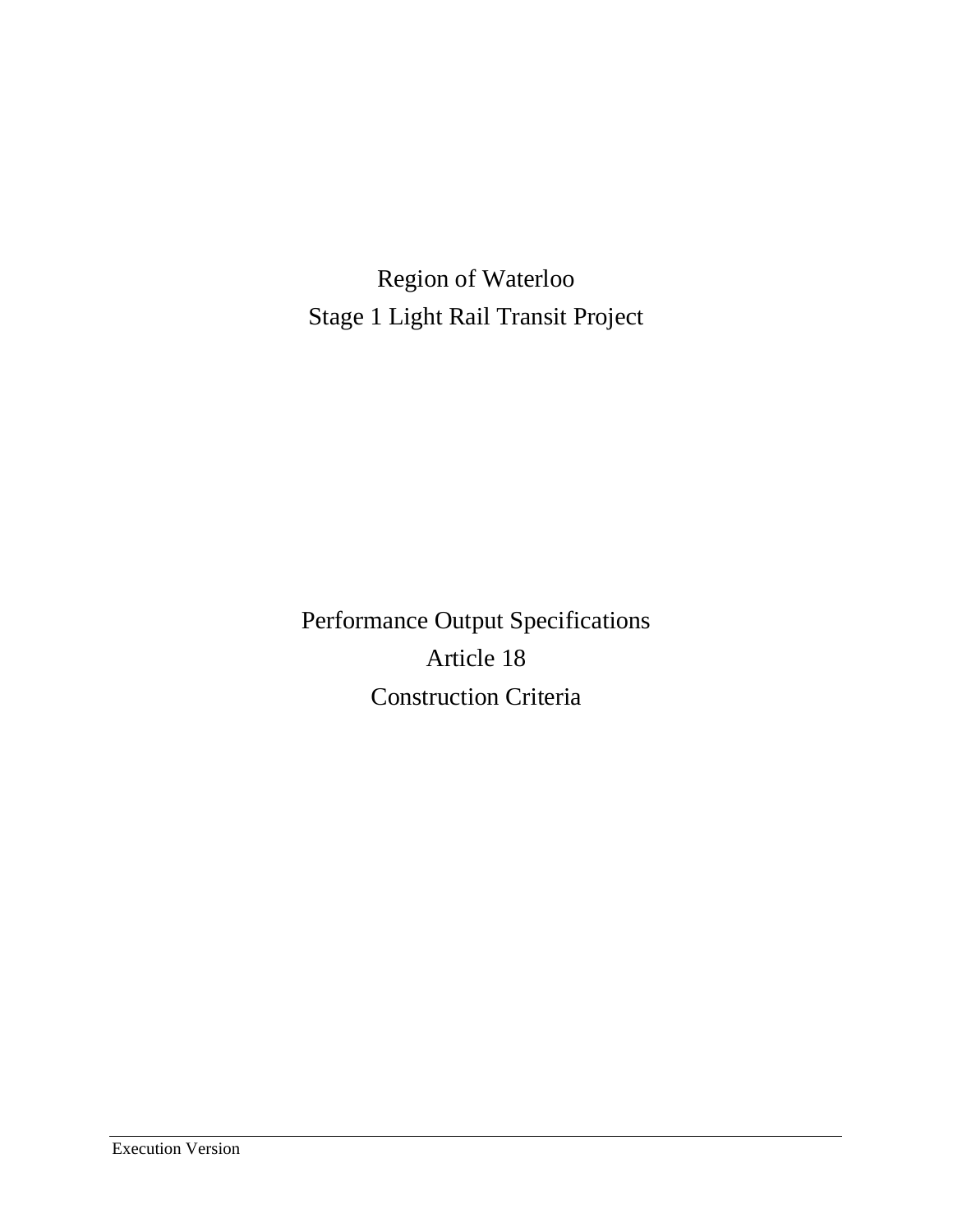# **Table of Contents**

| 18.1  |                                                                            |
|-------|----------------------------------------------------------------------------|
| 18.2  |                                                                            |
| 18.3  | Project Co Communications and Community Relations Representative/Firm 18-6 |
| 18.4  |                                                                            |
| 18.5  |                                                                            |
| 18.6  |                                                                            |
| 18.7  |                                                                            |
| 18.8  |                                                                            |
| 18.9  |                                                                            |
| 18.10 |                                                                            |
| 18.11 |                                                                            |
| 18.12 |                                                                            |
| 18.13 |                                                                            |
| 18.14 |                                                                            |
| 18.15 |                                                                            |
| 18.16 |                                                                            |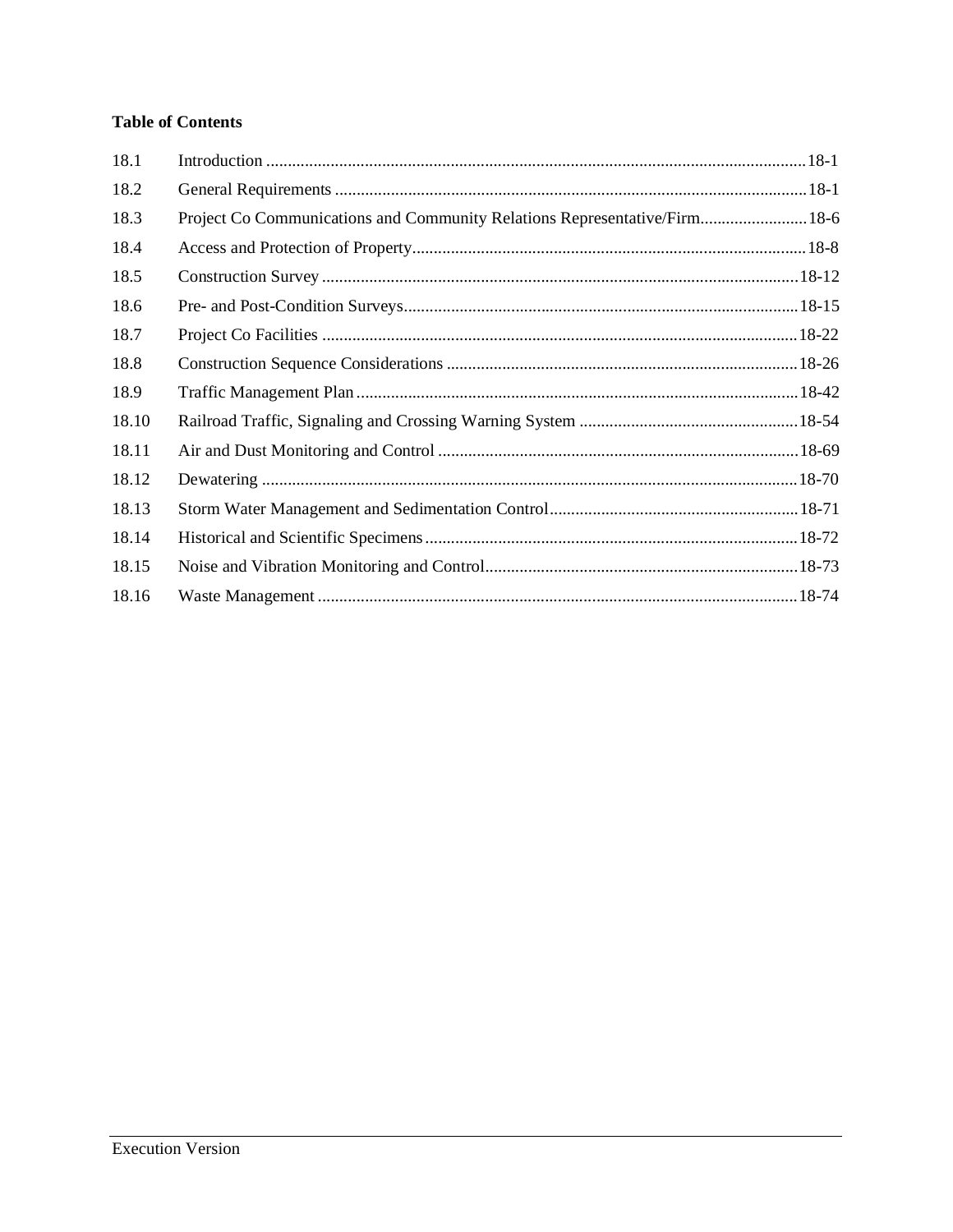# **ARTICLE 18 CONSTRUCTION CRITERIA**

# **18.1 Introduction**

- (a) The purpose of this Article is to provide construction guidelines for the Work. Project Co's solution to the Work shall expand on these guidelines. Project Co's holistic approach to the Work shall be seamless and continuous, with the Work being completed in its entirety with the least disruption to the adjacent businesses, residents and traffic, while providing local and emergency access, and with the fewest post-construction activities following completion of major construction work. The presentation of the specific Construction Criteria requirements within this Article shall not be construed to limit or modify in any way Project Co's responsibility to provide a holistic, comprehensive, and fully functional solution to the completion of the Work.
- (b) This Article defines the minimum construction criteria required of the Work under this Project Agreement. Project Co shall consider Article 18 as complimentary to the Schedule 15-1 Definitions, Acronyms and Cited References, Schedule 15-2 Design and Construction Performance Output Specifications, Schedule 15-3 Maintenance and Rehabilitation Specifications, and 15-4 Operations Specifications. In addition, however, Project Co shall consider Article 18 complimentary to other Project Agreement Schedules not cited or referenced herein. Project Co shall not consider Article 18 as taking precedence over any Schedule or Article within the Project Agreement; rather, the Project Agreement hierarchy of legal precedence in the case of conflicting or similar language shall be utilized to determine which Schedule or Article takes precedence.

# **18.2 General Requirements**

(a) Overview

 As a precondition to commencing any construction and procurement activities, Project Co shall provide Technical and Commercial Specifications meeting National Master Specification criteria, and Released for Construction (RFC) Plans advanced to a completion level in accordance with the Project Agreement and Schedule 15-2 Design and Construction Performance Output Specifications. Further, Project Co shall comply with the Project Agreement Schedule 11 on Quality Management and Schedule 10 on Review Procedures, Appendix U Design Management and Submittal requirements. These documents shall be signed and sealed in accordance with the Project Agreement for the Work, and Project Co shall not request from the Region permission to commence construction or procurement activity until the Region has accepted the completed Construction Documents. Project Co shall not commence any construction or procurement activity without the expressed prior written approval and consent of the Region.

 Project Co shall clean and maintain installed Work as frequently as necessary and, when requested, to the Region's satisfaction during the Project's duration during construction, prerevenue testing and training, and just prior to revenue service. This includes but is not limited to Project Co performing adjustments and lubrication of operable components and similar related maintenance functions to achieve operability without damaging effects.

## **Confidential – Economic Interests of The Region of Waterloo and Ontario Infrastructure and Lands Corporation**  Page 18-1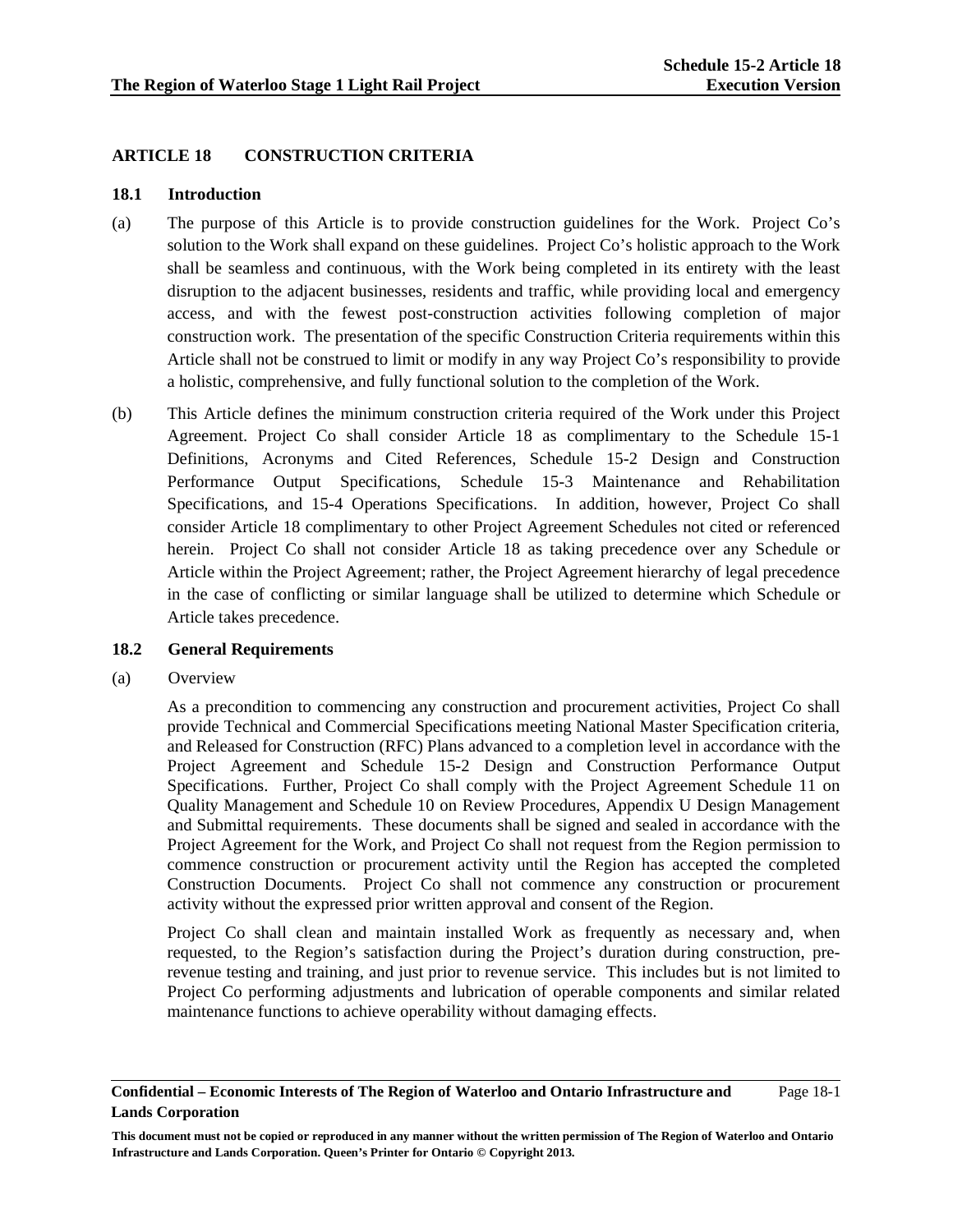# (b) Project Co Workmanship, Control and Responsibility

Project Co shall have complete workmanship, control and responsibility of the Work and shall effectively direct and supervise the Work and all materials to ensure conformity and quality of workmanship with the Project Agreement, its Appendices, Articles, Parts, Provisions, and Schedules as well as the RFP requirements. Project Co shall be responsible for all construction means, methods, materials, phasing, planning, techniques, sequences, staging and procedures, and for coordinating the various aspects and parts of the Work. Project Co shall have the sole responsibility for the design, engineering, erection, operation, maintenance and removal of any temporary works and structures and other temporary facilities and the design and execution of construction means and methods required in their use. Further, Project Co is solely responsible for the coordination of all permanent and temporary work and the interface and influence with and on the permanent Work and final products. Project Co shall design and engineer the Work utilizing new materials in accordance with the Project Agreement except as noted within the Project Agreement as being provided by the Region or others. However, Project Co is responsible for the coordination of said Region and other furnished materials in the performance of the Work. All new materials shall be procured, tested, handled and stored, installed, protected, cleaned, commissioned and maintained in accordance with the Project Agreement.

(c) Construction Scope of Work

Project Co's construction includes but is not limited to aerial, at-grade, and subsurface facilities and plant. Construction activities also include related deliveries, demolition, drainage, environmental remediation, erection, excavation, handling, hauling, historical preservation, landscape architecture and construction, LRT stops and appurtenances, monitoring, OMSF and Yard, railroad work, removal, staging, System work, construction and maintenance of temporary works, testing, traffic signal and control, public and private Third Party Utility relocation work, Project Co utility relocation work and coordination, Design and Construction Works and Public Infrastructure Works (PIW) as defined in the Project Agreement among others. Project Co shall be responsible for, including but not limited to, the following:

- (i) Project Co shall provide support to and coordination with the Region on all traffic announcements and notifications, traffic disruptions, road and/or street closures, temporary road and/or street closures, changes to pedestrian movements at particular roads and/or streets, private property owner and business impacts, access, and deliveries;
- (ii) Project Co shall provide and prepare including but not limited to a Project specific Construction Management Plan, Quality Management Plan and System, Construction Period Emergency Preparedness Plan, Construction/Safety Plan, Project Schedule, Risk Register, Submission Checklist, Schedule of Submittals, Submittals List, and Deliverables, and reviews among others in accordance with the Project Agreement;
- (iii) Project Co shall provide and prepare a comprehensive Project and site specific Safety "Zero Harm" Plan, which shall include but not be limited to, Project Co's policies, procedures, and protocols with respect to all Safety aspects of the Work including Project Co employees and at every level of the anticipated tiered subcontractor personnel up to and including the date of revenue service operation, mandatory 100% Fall Protection and mandatory 100% Tie-Off, training and certifications, where required, at every level, Project Co employee and subcontractor safety incentives, Monthly Project Safety Stand Down Topics and Meeting with all onsite staff and

### **Confidential – Economic Interests of The Region of Waterloo and Ontario Infrastructure and Lands Corporation**  Page 18-2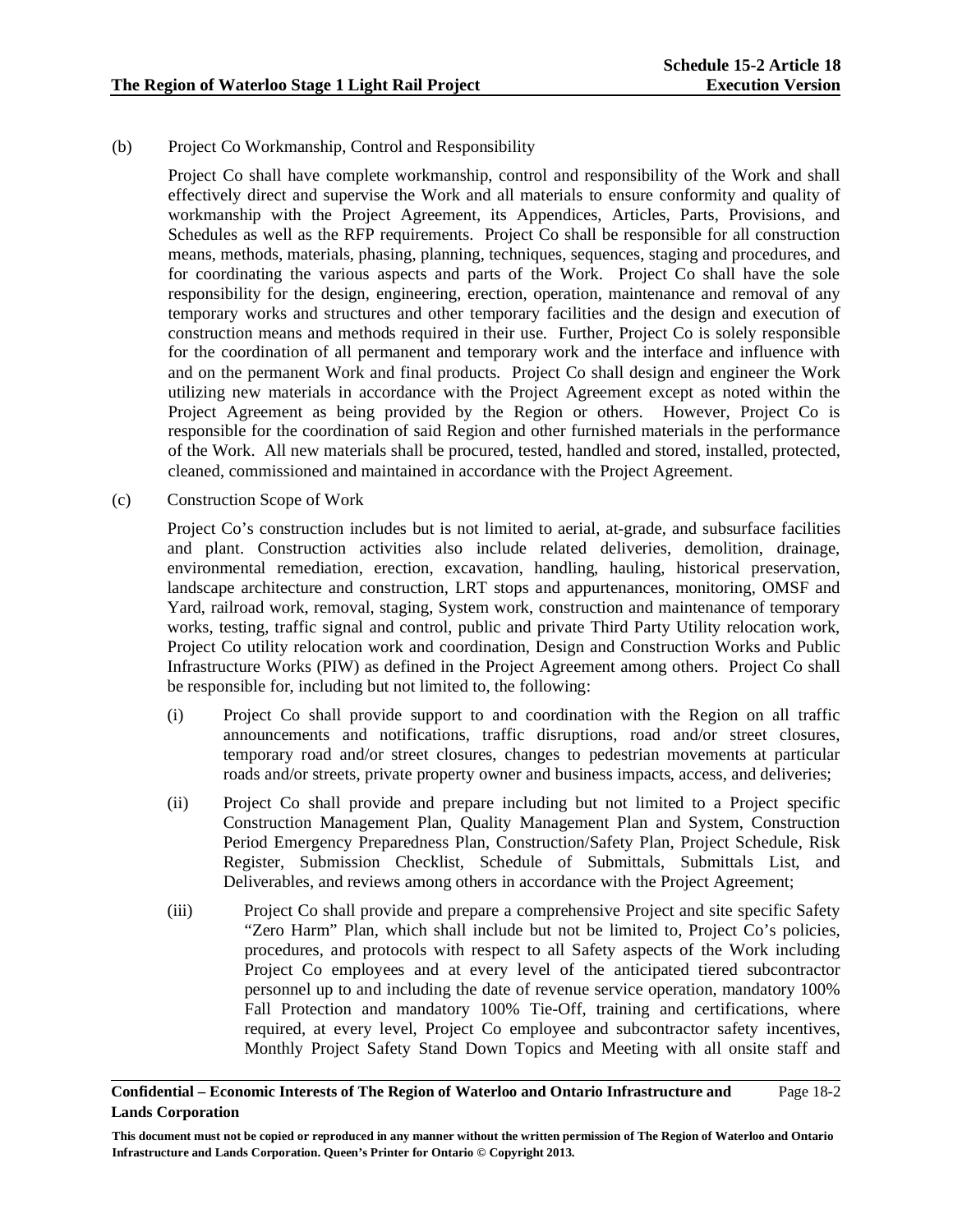employees present at every level including all offsite staff via documented signed attendance records, Project Co and all subcontractor Daily Safety Job Safety Analysis and Job Hazard Analysis (JSA and JHA) Checks, Procedures and Documentation, Project Co and subcontractor Monthly Project Safety Audits including offsite locations, Quarterly Project Safety Reviews and Yearly Safety Outcomes, the Project Agreement and Schedule 15-1 and 15-2 requirements;

- (iv) Project Co shall prepare and manage the Project Schedule including all "look ahead's", updates and recoveries;
- (v) Protection of adjacent structure plans and works;
- (vi) Temporary works, facilities, and utility service plans and works;
- (vii) Dewatering plans and works;
- (viii) Maintenance and protection of adjacent property and access plans and works;
- (ix) Maintenance and protection of emergency access, egress, and bypass, e.g., King Street Grade Separation and Grand River Hospital;
- (x) All Federal, Provincial, Region and Municipal archaeological, historic, and park preservation regulations, and protection of significant trees;
- (xi) Survey, Survey Control, Survey Layout and Stake-out;
- (xii) Maintenance and protection of pedestrian movement and control;
- (xiii) Maintenance and protection of traffic control and control devices;
- (xiv) Maintenance and protection of all public and private utilities;
- (xv) Restricted working hours and meteorological delays;
- (xvi) Adjacent property pre- and post-condition surveys and reports, instrumentation plan and procedures, and monitoring plan and procedures and reporting;
- (xvii) Archaeological and historical significance investigations including a Compliance Monitoring Plan in accordance with the EPR as well as notifications to the Region, as required;
- (xviii) Temporary drainage, erosion and sedimentation control plans and works;
- (xix) All air, noise, vibration, dust, water quality control and abatement works;
- (xx) All highway, road, street, and railway work, including appurtenances such as boulevards, sidewalks, street lighting, and traffic signals;
- (xxi) All temporary structures and their removal;
- (xxii) All permanent foundations, retaining walls and structures and their appurtenances;
- (xxiii) All Systems work;
- (xxiv) Project Co's utility coordination and relocation work for Third Parties;
- (xxv) Project Co's coordination and construction sequencing of Third Party utility relocation work;

### **Confidential – Economic Interests of The Region of Waterloo and Ontario Infrastructure and Lands Corporation**  Page 18-3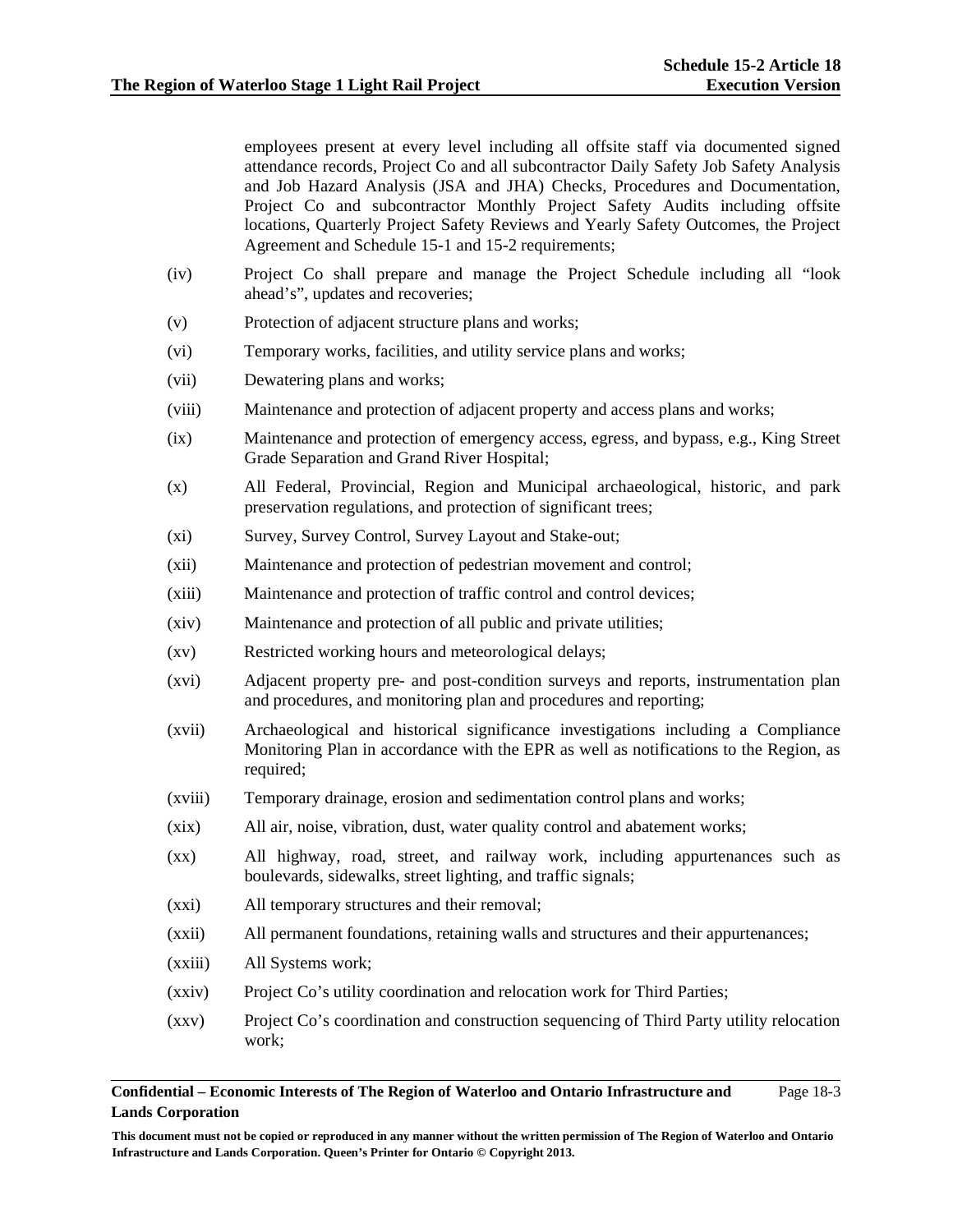- (xxvi) Bridge work;
- (xxvii) Bridge demolition and removal;
- (xxviii) Operations Maintenance and Service Facility (OMSF) and Yard works;
- (xxix) LRT stops;
- (xxx) Coordination with Region and City governments on street and intersection impacts and closures;
- (xxxi) Construction Compliance/Impact Monitoring Plan in accordance with the Environmental Project Report; and
- (xxxii) Coordination with Region, Cities and Third party Utilities on all intersecting projects.
- (d) Cited References

 The following list of references is not intended to encompass all cited references of all applicable by-laws, codes, standards and regulations of design, construction, inspection, legal, quality and safety requirements and/or enforcement policies. Project Co shall comply with all relevant references during the Project Agreement. Project Co shall endeavour and satisfy itself it has researched and applied all relevant acts, by-laws, codes, standards, and regulations in the performance and progress of the Work.

Project Co shall in all cases of conflicting act, by-laws, codes, standards, and regulations utilize the more restrictive act, by-law, code, standard and/or regulation. Project Co shall also utilize the latest edition and amendments in all cases.

- (i) Canada Standards Association (CSA)
- (ii) Canadian Environmental Protection Act (CEPA)
- (iii) Canadian Environmental Assessment Act (CEAA)
- (iv) Ontario Occupational Health and Safety Act & Regulations (OHSA)
- (v) Canadian Transportation Agency (CTA)
- (vi) Department of Fisheries and Oceans (DFO)
- (vii) National Building Code of Canada (NBC)
- (viii) Ontario Building Code Act (Building Code or OBC)
- (ix) Ontario Ministry of Transportation (i.e. OTM/MTO Books 1 though 8, and Book 12)
- (x) Ontario Ministry of Transportation (i.e. Ontario Provincial Standards for Roads and Public Works, OPS Volumes 1 through 8)
- (xi) Ontario Ministry of the Environment (i.e. Permit To Take Water Manual)
- (xii) Ontario Ministry of the Environment (i.e. Ontario Water Resources Act)
- (xiii) Ontario Ministry of the Environment (i.e. Stormwater Management)
- (xiv) Ontario Ministry of Natural Resources (MNR)
- (xv) Ontario Ministry of Natural Resources (i.e. Watershed Management and Planning)

### **Confidential – Economic Interests of The Region of Waterloo and Ontario Infrastructure and Lands Corporation**  Page 18-4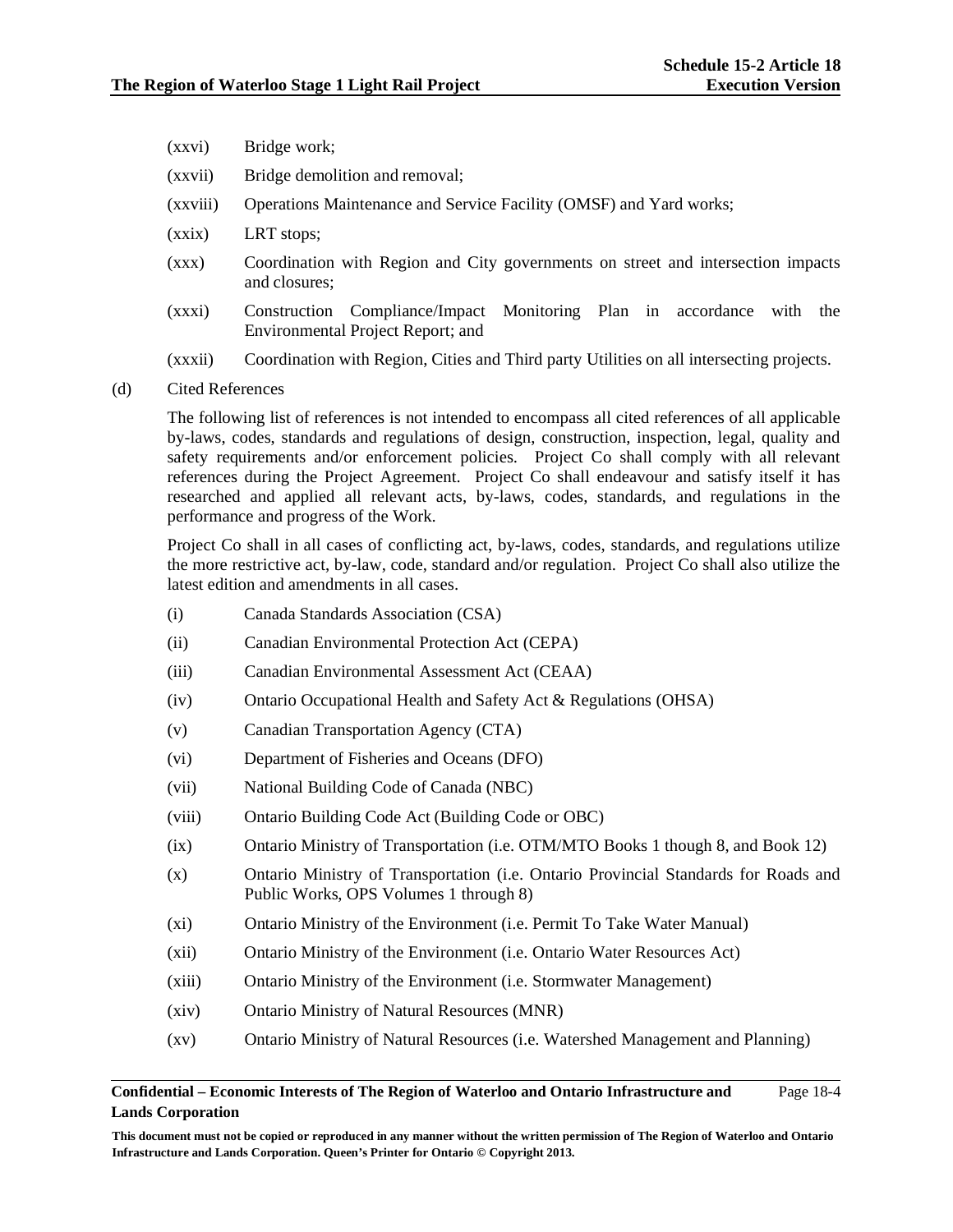- (xvi) Ontario Ministry of the Environment (i.e. Erosion and Sediment Control Guidelines for Federal, Provincial, Region and City's)
- (xvii) Ontario Provincial Standards for Roads and Public Works
- (xviii) Region of Waterloo Building codes, by-laws, codes, enforcements, ordinances, permits, policies, procedures, standards, statutes, regulations, etc.
- (xix) Region of Waterloo Municipal Design Guidelines and Supplemental Specifications for Municipal Services (DGSSMS)
- (xx) Region of Waterloo Environmental Project Report (EPR)
- (xxi) City of Kitchener Building Code and all by-laws, codes, enforcements, ordinances, permits, policies, procedures, standards, statutes, and regulations
- (xxii) City of Kitchener Urban Design Manual (CoKUDM)
- (xxiii) City of Waterloo Building Code and all by-laws, codes, enforcements, ordinances, permits, policies, procedures, standards, statutes, and regulations
- (xxiv) City of Waterloo Urban Design Manual (CoWUDM)
- (xxv) Canadian National Railway Design and Construction Standards (CN)
- (xxvi) Canadian Rail Operating Rules (CROR)
- (xxvii) Grand River Conservation Authority (GRCA)
- (xxviii) Transport Canada Rules and Regulations
- (xxix) Genesee and Wyoming formerly RailAmerica, Inc. (Goderich-Exeter Railway) (GEXR) Railroad Design and Construction Standards
- (xxx) GO Design and Construction Standards
- (xxxi) VIA Rail Design and Construction Standards
- (xxxii) Transportation Association of Canada (TAC) (i.e. Manual of Uniform Traffic Control Devices for Canada (MUTCD))
- (xxxiii) Transportation of Dangerous Goods Act
- (xxxiv) The Waste Diversion Act
- (xxxv) Recycling Council of Ontario
- (xxxvi) Natural Resources Canada, Canada Lands Survey System, Survey Standards; Handbook of Survey Note Keeping (F. Wm. Pifford, Wiley & Sons, Inc.)
- (xxxvii) American Railway Engineering and Maintenance of Way Association (AREMA)
- (xxxviii) Fire Underwriters Survey
- (xxxix) International Organization for Standardization (ISO)
- (xl) American National Standards Institute (ANSI)
- (xli) National Fire Protection Association (NFPA)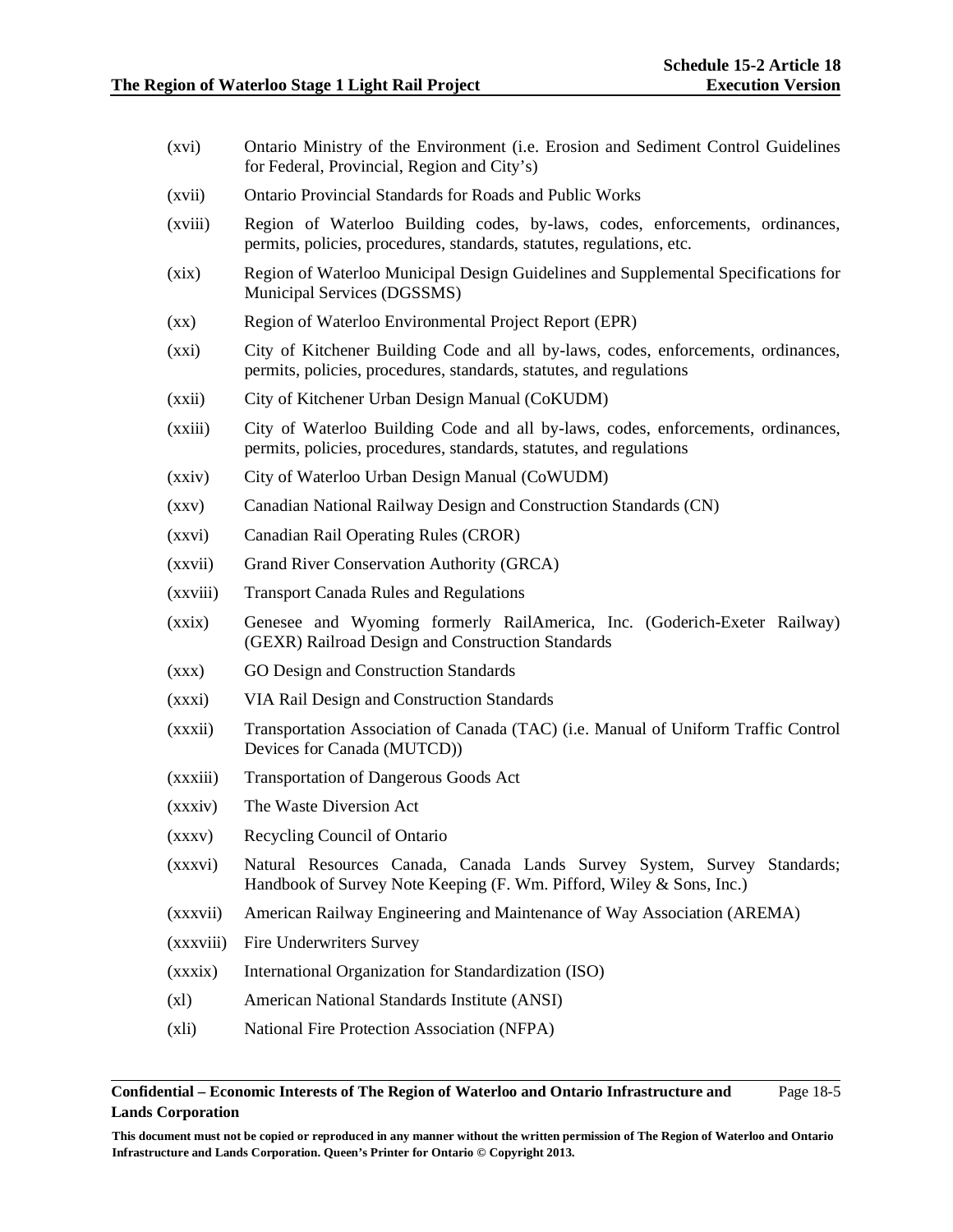- (xlii) Accessibility for Ontarians with Disabilities Act, 2005 Ontario Regulation 191/11 (AODA)
- $(xliii)$  Highway Act 144(31)
- (xliv) Municipal Act, 2001, Ontario Regulation 239/02 Minimum Maintenance Standards for Municipal Highways
- (xlv) The Regional Municipality of Waterloo Construction Activity Vibration Specification, March 2002 and all adopted amendments, revisions, and updates

# **18.3 Project Co Communications and Community Relations Representative/Firm**

(a) Project Co shall provide a Communications and Community Relations Representative, team and Firm upon Financial Close and until the commencement of revenue operations. This individual, team and Firm shall support and coordinate with the Region on all public involvement issues and means of communication, including but not limited to public statements, media matters and events, notifications, Public Meetings, electronic/written public documents and announcements.

Project Co's Communications and Community Relations Representative shall be located within Project Co's Project Facilities during the Work. It is preferred that the balance of Project Co's Communications and Community Relations team and Firm be located within the vicinity and reasonable distance of the Project for support, when necessary and required, as conditions warrant and present themselves.

Project Co shall submit the Communications and Community Relations Representative, team and Firm including resumes and project experience to the Region as a part of its Proposal Submission.

- (i) Project Co's Communications and Community Relations Representative or designate when unavailable shall report to Project Co's Project Manager directly on all matters relating to communications, complaints and coordination with and from the Region and/or Cities, businesses, and/or residents on issues relating to construction. These include but are not limited to traffic; business access, deliveries and disruptions; resident access; debris, dirt, dust, mud, noise, snow and ice, vibration or other unforeseen incidents or crises..
- (ii) Project Co's Communications and Community Relations Representative or designate when unavailable shall coordinate with and support the Region's appointed or designated contact on all matters pertaining to communications, community meetings, presentations, and related plans. This shall include but not be limited to a log of all meetings, their date and times, documented meeting minutes, and any actions required by Project Co and/or Region.
- (iii) Project Co's Communications and Community Relations Representative, team and Firm shall document and log all complaints received and Project Co's actions including planned construction and related disruptions to businesses, residences and other facilities; as well as complaints due to implementation of any other required actions by the Project Co and/or Region. Project Co's Communications and Community Relations Representative, team and Firm shall also implement and operate a complaint hot line (i.e., twenty-four (24) hour a day, 365 days per year) as well as a website capable of receiving complaints.

## **Confidential – Economic Interests of The Region of Waterloo and Ontario Infrastructure and Lands Corporation**  Page 18-6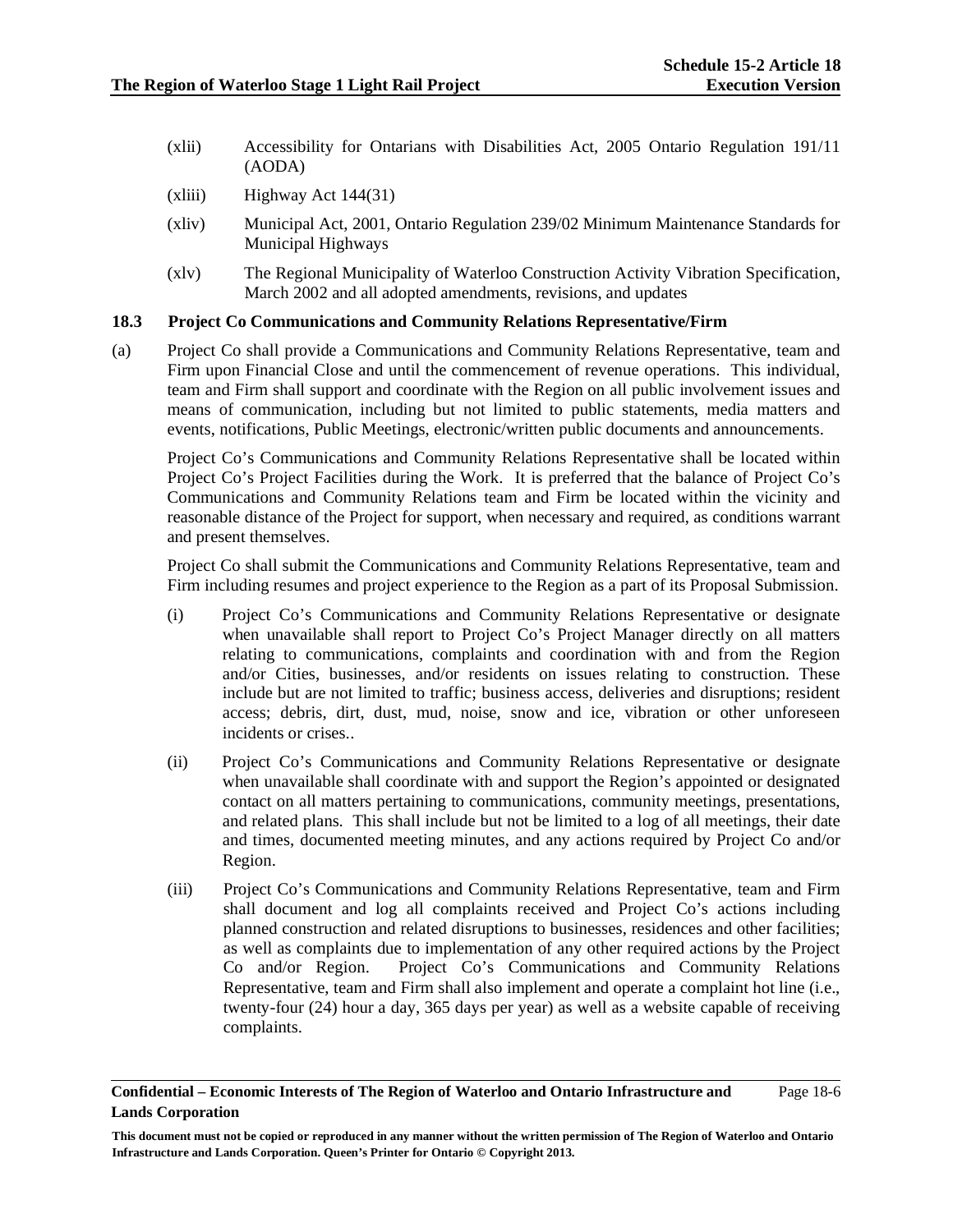The Complaint Log shall include the date and time of the complaint, notification of Project Co Project Manager to take action, any follow-up and the immediate actions taken by Project Co as a result of the complaint, including but not limited to phone calls to arrange a meeting, if required, with relevant Region staff, the date and time of such meeting(s) between Project Co's Communications and Community Relations Representative, team and Firm and Region, actions taken to resolve the matter, and if necessary a further follow-up meeting. All complaints shall be acted on and/or resolved immediately but no later than within twenty-four (24) hours of the complaint.

- (iv) Project Co's Communications and Community Relations Representative, team and Firm, as required, shall meet weekly with the Region or more frequently as may be necessary to coordinate all matters pertaining to communication and community relations and the Work. Project Co's Project Manager shall attend these meetings frequently along with other appropriate Project Co staff, as required to address the topic(s) of discussion in each meeting's agenda, and appointed Region contact person including appropriate Region staff, as required for each topic under discussion at these meetings. Meeting agendas shall be prepared in advance unless urgency of a meeting prevents preparation of an agenda. Meeting minutes shall be prepared and documented including all actions to be taken and time frames for their implementation and completion.
- (v) Project Co shall prepare a Project Schedule and Work tied community outreach program and implementation plan that incorporates protocols and procedures to be utilized by Project Co, the Communications and Community Relations Representative, team and Firm, and Region to engage the BIA's, business leaders, community and residents including Project specific Project Co and Project wide community initiatives, Project Co sponsored community events, and Project Co's participation in community events. It shall be consistent with Project Co's Project Schedule, TMP, TCP's and Work plans. Project Co shall submit the program for review and comment by the Region. Project Co shall document and control all edits and revisions, vet with the Region and finalize the program for its use by Project Co, Communications and Community Relations Representative, team and Firm, and the Region. The program shall be approved and readie for use within forty-five (45) calendar days after Financial Close.
- (vi) The Region will organize and operate an independent Project Co Assessment Committee which will include the Region and a representative mix of businesses and residents from each City of the Project' alignment. This Committee will grade Project Co's performance of its work during each month on a monthly basis. These grades shall be based upon Project Co's performance against the Project Schedule, overall completion of the work, responsiveness to complaints and other community-related issues, cleanliness of the Project Site, quality and workmanship, and safety, as well as other issues determined to be important by the Assessment Committee. Project Co will be invited to a pre-arranged meeting following the prior months work at which Project Co will be presented the findings of the group and grade by the Region. The monthly grade is a performance tool that will be used by the Region to determine Project Co's monthly performance.

**Confidential – Economic Interests of The Region of Waterloo and Ontario Infrastructure and Lands Corporation**  Page 18-7

**This document must not be copied or reproduced in any manner without the written permission of The Region of Waterloo and Ontario Infrastructure and Lands Corporation. Queen's Printer for Ontario © Copyright 2013.**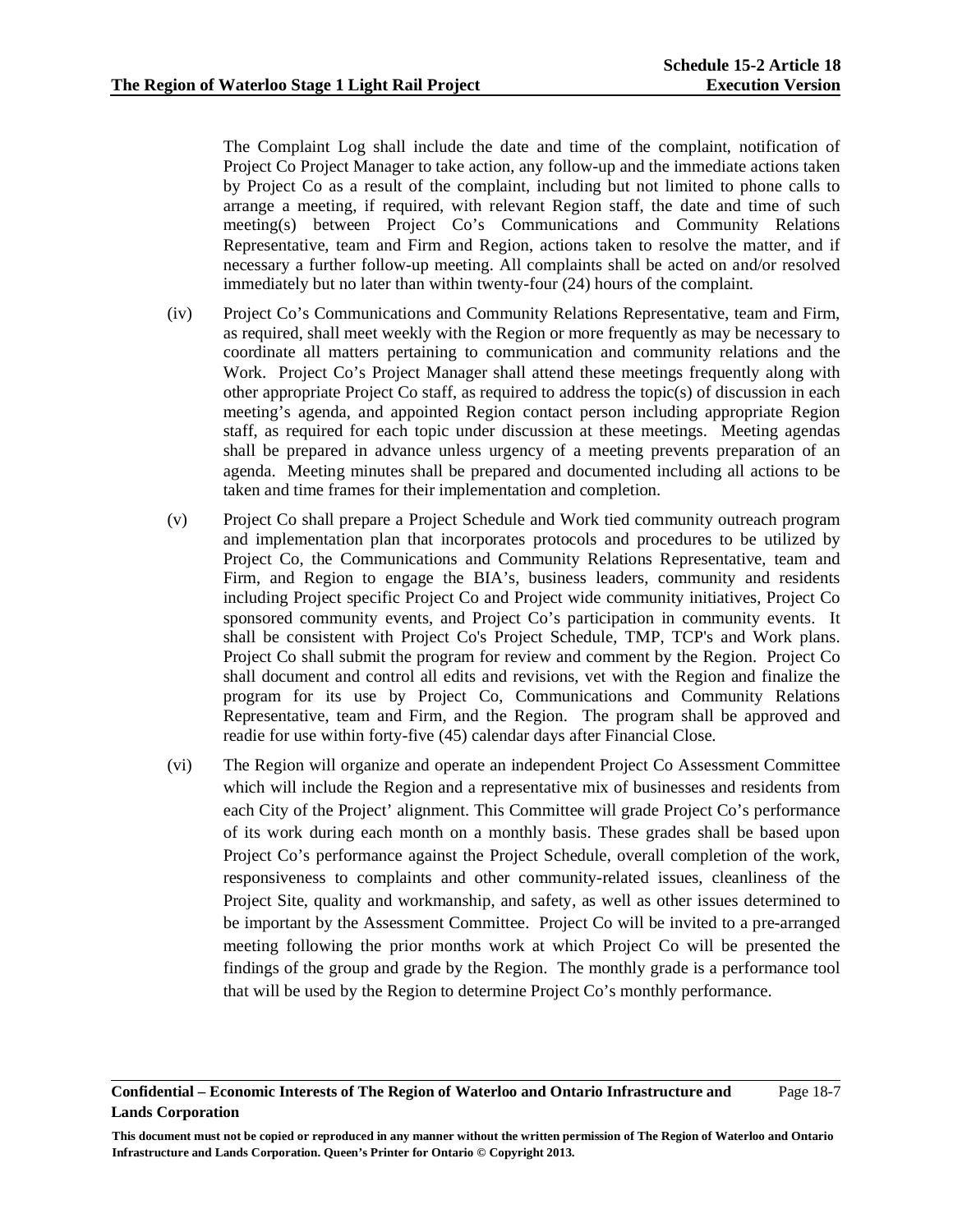# **18.4 Access and Protection of Property**

# (a) General

 Project Co shall utilize all means and methods to minimize the inconvenience to owners, lessors, or sub-lessors, tenants, customers, and vendors of all affected property during the Project's duration and any construction operations. All Project Co agreements shall be in writing and signed by all affected businesses and residences. Project Co shall provide copies to the Region of all agreements prior to the work that will affect the property owner and its tenants or lessors or sub-lessors.

(i) Protection and Maintenance

Project Co shall design and construct adequate and secure code compliant pedestrian, vehicle, and property protection measures for property of the Region and others for the duration of the Work; for all businesses, churches, colleges, Grand River Hospital, GRT, public schools, private schools, universities, and residences affected. These access and property protection measures shall remain intact, maintained as required and routinely inspected by Project Co until the adjacent and adjoining work is substantially complete. Project Co's designer and MQAQC will determine the duration of the temporary protection and maintenance measures to remain in place, maintenance adequacy and frequency by Project Co, and inspection frequency for completeness and compliance to the Project Agreement and applicable by-laws, codes, design, regulations, standards, and statutes at that time.

Project Co shall prepare a Protection of Adjacent Structures Plan. The individualized plans shall consider all affected and impacted structures, Third Party Utilities, trees and vegetation on private and public property, Third Party plants, railways, facilities, infrastructure, other assets on private property, in advance of all work requiring such a need. The Plan shall be submitted in accordance with Schedule 10 Review Procedures and final version available for review by the Region, each agency having jurisdiction, and/or the Third Parties related to the affected property and assets mentioned above. Project Co shall be responsible for all coordination and implementation of the individualized plans with the Region, respective City, all affected Third Party Utilities, infrastructure owners, and other public and private property owners. Project Co shall maintain, protect, reinforce and be responsible for the safety, stability and integrity of all existing buildings, Third Party Utilities, and structures affected by Project Co's Work. This includes but is not limited to all interior and exterior pre and post-inspections, subsurface investigation, condition surveying, underpinning, shoring, false work, pedestrian and vehicular protections, dewatering, bracing, and warning signage. Damages caused by Project Co's Work shall be repaired to an equal or better condition than that which existed prior to the Work commencing and in accordance with the applicable by-laws, codes, design, regulations, and standards at the time. Where not possible, compensation shall be arranged accordingly subject to the terms and conditions outline in relevant articles, Parts and Schedules of the Project Agreement or Project Co's signed written agreement with the party in question. Project Co shall document the existing condition prior to any Work commencement. Failure will leave Project Co to the subjectivity of the party and Region's decision.

During handling and installation of Work at the Project Site; Project Co shall clean and protect all adjoining and adjacent structures and facilities, adjoining work and work in progress by Project Co, work by others Project Co affects, other Region work Project Co

### **Confidential – Economic Interests of The Region of Waterloo and Ontario Infrastructure and Lands Corporation**  Page 18-8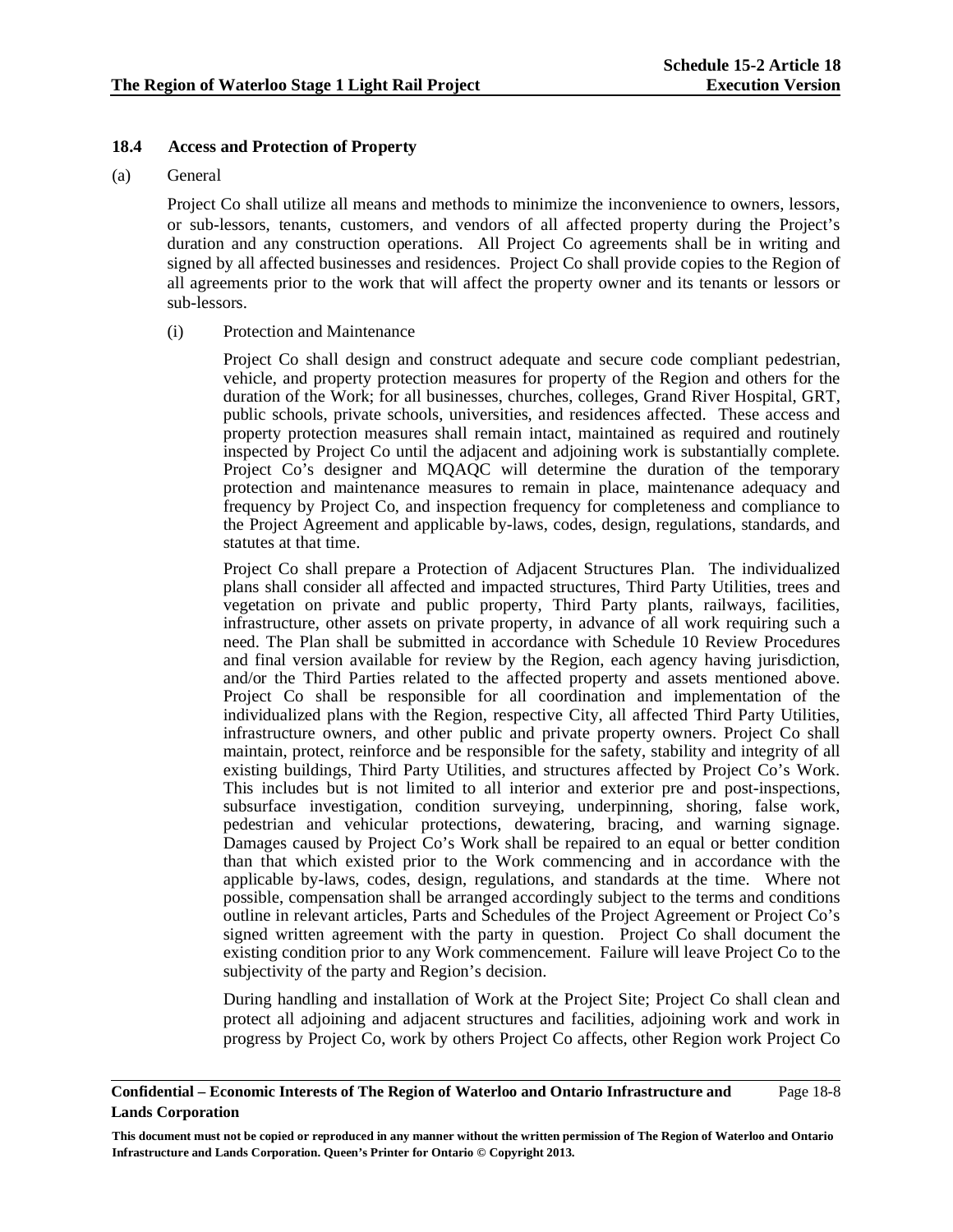affects, City work Project Co affects, and Third Party Utility work Project Co affects, on a continuous daily maintenance regimen. Project Co shall apply acceptable protective coverings on installed Work to prevent damage, deterioration, and/or discoloration, of the Work, adjoining work, work in progress and/or structure and/or facility. Final cleaning will occur prior to revenue service and subject to the Region and facility owner's acceptance.

Where necessary, depicted and/or specified, Project Co shall erect and construct secure surfaces, maintain signs, fences and gates, barricades, overhead protection, pedestrian bridges, and provide police for the protection of the public, the work site, adjoining property, and adjoining public places.

- (ii) Safety
	- A. Fire Hydrant and Emergency Response Services

During the progress of the Work, free and safe access to each fire hydrant, fire alarm box, and standpipe shall be maintained and available for use at all times. Where required, hydrants shall be extended by suitable permanent or temporary piping to an accessible point coordinated with the Region and Fire Department of the City of Kitchener and/or Waterloo. The use of low-pressure hydrants shall be confirmed with the respective City prior to its implementation, and Project Co. shall obtain all required permits. The use of high-pressure water system hydrants shall be reviewed and approved by the governing authorities. Temporary fire protection equipment shall be inspected, tested and maintained in accordance with NFPA standards and applicable by-laws, codes, standards and regulations.

Project Co shall not cause any interruption to the Region's or the relevant City Fire Department fire alarm service system. The fire flow requirements shall be determined in accordance with the current issue of "Water Supply for Public Fire Protection", Fire Underwriters Survey.

Project Co shall provide and maintain at all times during the Project's duration a means of safe and convenient access for all emergency response services and providers.

Project Co shall obtain approval from the Region, and each respective City and public Third Party Utility to use existing fire hydrants in a temporary condition. Project Co shall coordinate this work and be solely responsible for the required temporary Overland Water Supply System requirements, including fire hydrant salvage, which are explained in greater detail within this Article.

- (b) Access Business and Resident Ingress and Egress
	- (i) Pedestrian

Project Co shall provide for the convenient and safe access of pedestrians to all properties from roads, streets, driveways, highways, sidewalks, multi-use trails, and walkways along the Project alignment, for the duration of the Work.

Project Co shall provide, maintain on a daily basis for the duration of the Work, and clearly delineate with temporary signage, all temporary surface access means and routes during the Work, including but not limited to all businesses and their customers and

### **Confidential – Economic Interests of The Region of Waterloo and Ontario Infrastructure and Lands Corporation**  Page 18-9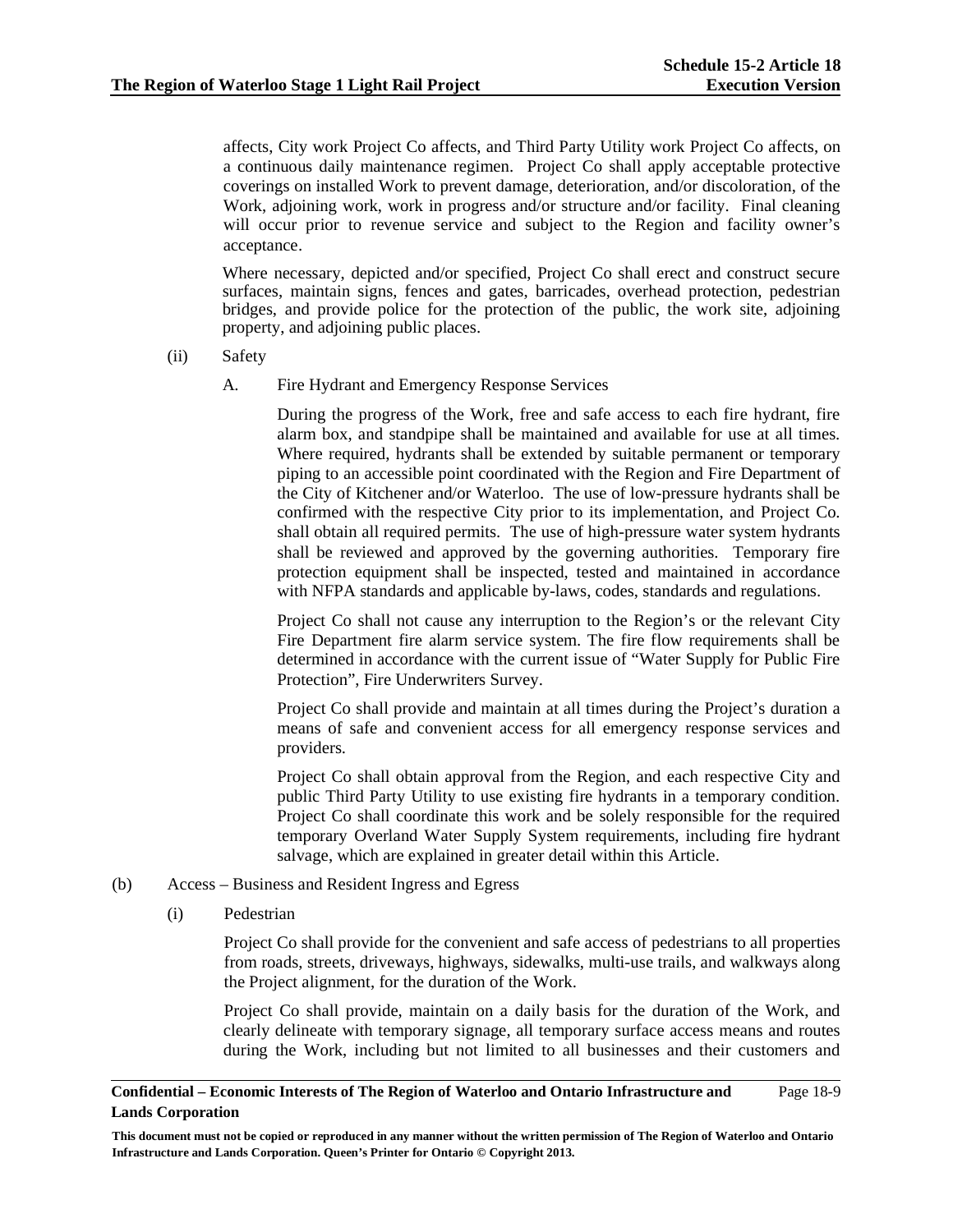vendors, residences and their service needs, and emergency response services. Project Co shall plan, phase, sequence and stage the restoration work to all businesses and residences in a manner to provide access to the affected property at all times, including but not limited to utility services and emergency response services. Temporary access shall not be less than required by Federal, Provincial, Region, City and agency having jurisdiction by-law, code, law, ordinance, permit zoning, or other relevant regulation.

Restoration of all temporary work to its permanent and final position shall comply with the Project Agreement and the more restrictive by-laws, code and regulations in force at the end of the Work.

(ii) Vehicular

Project Co shall provide for the convenient and safe access of vehicles to all required properties from roads, streets, driveways, highways, and other vehicular access points along the Project alignment, and maintain access at all times.

Project Co shall provide, maintain on a daily basis for the duration of the Work, and clearly delineate with temporary signage, all temporary access means and routes during the Work, including but not limited to vehicular access to all businesses by their owners, customers and vendors; residences and their access needs; and access by emergency response services into and through the Project alignment. Project Co shall plan, phase, sequence, and stage the restoration work to all businesses and residences in a manner to provide access to the affected property at all times, including but not limited to utility services and emergency response services. All temporary access measures shall be proportional to the vehicular traffic use, providing safe and convenient access by all legally allowed users. However, temporary access shall not be less than required by Federal, Provincial, Region, City and agency having jurisdiction by-law, code, law, ordinance, permit, permitted zoning, or other relevant regulation.

Restoration of all temporary work to its permanent and final position shall comply with the Project Agreement and the more restrictive by-laws, code and regulations in force at the end of the Work.

(c) Off and On Street Parking and Parking Permits

Project Co shall provide suitable, safe, convenient, free and accessible short term parking during construction for all affected businesses and residences as a result of the Project Co's planning, phasing, sequencing and staging of the Work. No business or residence shall be without its current parking demand needs for longer than three (3) consecutive calendar days, or as mutually agreed to in writing prior to the commencement of the work by Project Co with the property owner and its tenants and the Region. Project Co shall notify the Region and the respective City Traffic and Parking Services a minimum of five (5) working days for each road closure and/or three (3) working days advanced notice for any partial road closures.

Lost parking spaces as a result of Project Co's approved final design are not considered a part of this requirement.

Project Co and all employees on this Project shall be responsible for obeying all parking regulations.

### **Confidential – Economic Interests of The Region of Waterloo and Ontario Infrastructure and Lands Corporation**  Page 18-10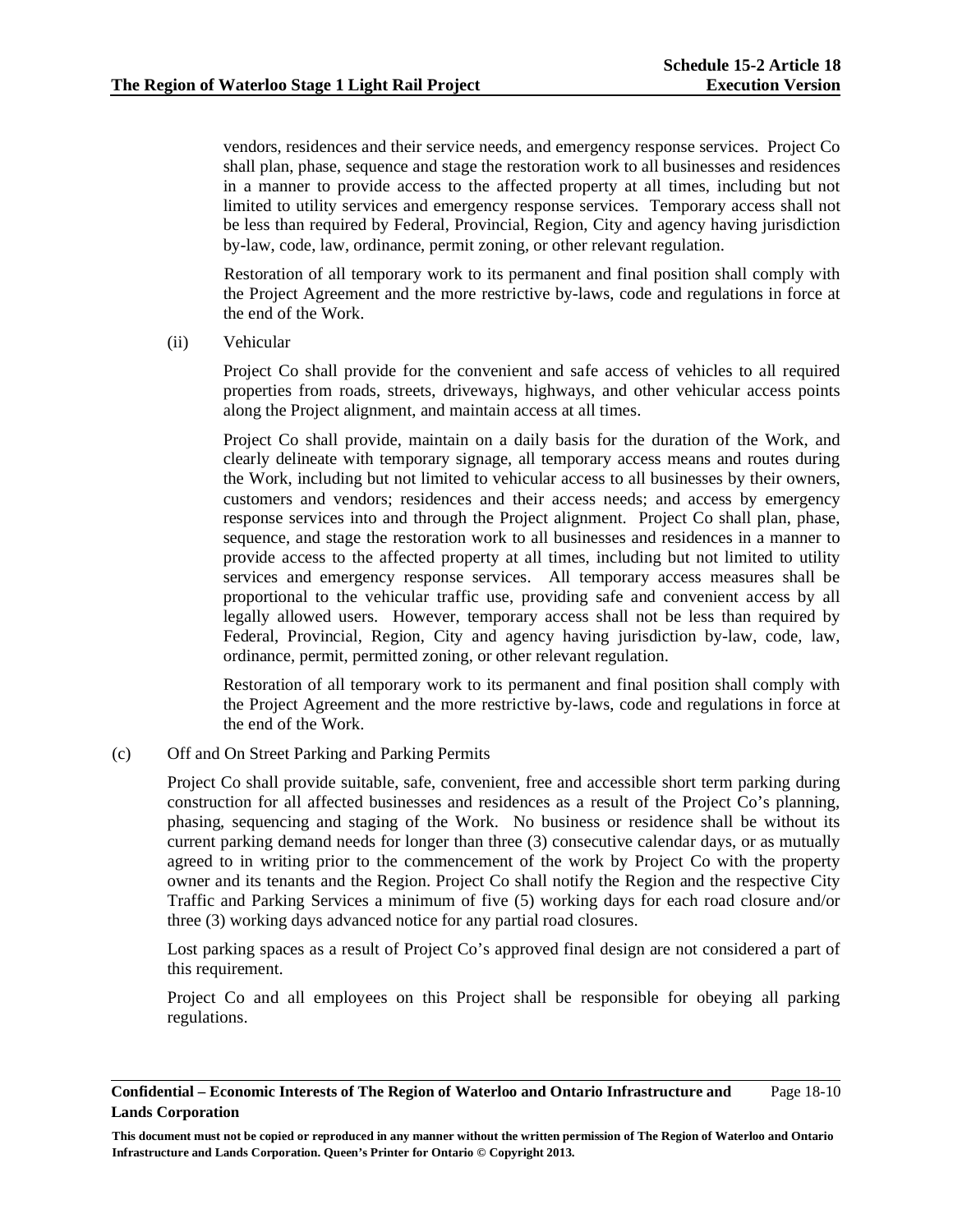Project Co shall be responsible for furnishing and installing, where required, all delineators, barrels, and other temporary traffic protection as appropriate, without cost to the Region and respective City, to provide adequate protection for motorists and pedestrians within the Projects adjacent and immediate construction limits as directed by the Region.

When parking is to be prohibited in order to perform the work, temporary "Emergency No Parking" signs shall be installed by Project Co a minimum of twenty–four (24) hours prior to the commencement of the work. However, these temporary signs shall be placed well in advance of normal business hours with the prior approval of the Region and City and advance notification and consent of all business owners and residents affected for their planning. All temporary signs shall be clear, legible and readable from a reasonable distance while driving to all parties that parking is not available. These temporary signs are not considered a part of the approved individualized TCP signs, signage and supports to be procured and fabricated by the Region sign shop. All temporary signs shall be removed immediately and all damages caused by these temporary measures shall be restored to an equal or better condition than that which existed prior to the Work commencing and in accordance with the applicable by-laws, codes, design, regulations, and standards at the time. Project Co shall document the existing condition prior to any Work commencement. Failure will leave Project Co to the subjectivity of the Region, agency having jurisdiction and property owner decision.

(d) Continuation of Existing Utility Service

Project Co shall at all times safeguard, maintain, protect and restore, as applicable, all existing public and private Third Party Utilities including, their connections, wires, cables, ducts, manholes, pipe, posts and poles, sanitary, signals, storm and fire alarm boxes.

Project Co shall maintain at all times during the Work the safe continuous operation and supply of all utility services to all businesses and residences. No disruption of service will be permitted with the exception of emergencies and coordinated temporary disconnects with the affected party.

Project Co shall notify and coordinate with the Region, respective City and public Third Party Utility(ies) on all illegal business and residential sanitary and storm sewer taps discovered during the progress of the Work. Project Co shall allow sufficient time for the Region, respective City and relevant public Third Party Utility to respond and review the situation. If deemed acceptable by the Region, respective City and relevant public Third Party Utility, Project Co shall reconnect the "grandfathered" connection.

Project Co and the Region will coordinate the outcome of all connections deemed unacceptable with the respective property owner promptly. For all discovered illegal sanitary and storm sewer taps deemed unacceptable, Project Co shall be compensated on a time and material basis.

(e) Garbage/Trash Collection and Removal, Recycle, Yard Waste Pickup and Transportation Project Co shall be responsible for the pickup, when access is denied to these areas due to Project Co's work activities or deemed unacceptable by the Region's Waste Management Division, of all garbage/trash, garbage bags, garbage containers, recycling boxes and yard waste items left at the curb side from abutting residential and commercial properties within the Projects Limits of adjacent construction and for the delivery of all curb side garbage to the limits of construction at a location approved by the Region. Empty garbage containers and recycling boxes shall be returned to the respective property owners on the same day by Project Co. Project Co shall coordinate and seek approval with the respective property owner the ability to mark their property

### **Confidential – Economic Interests of The Region of Waterloo and Ontario Infrastructure and Lands Corporation**  Page 18-11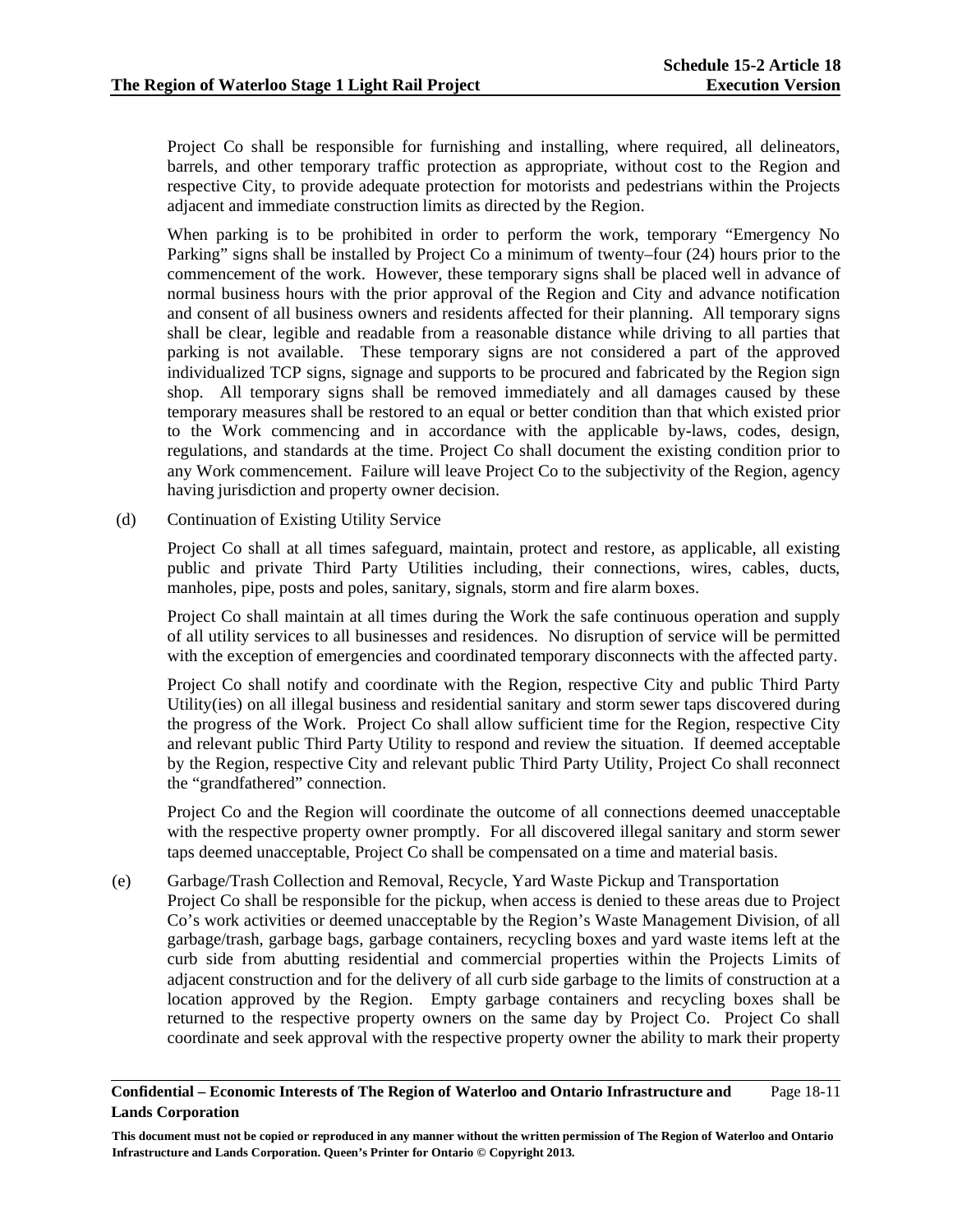address on their respective containers/receptacles in order to ensure the return to the proper owner. Project Co shall provide and maintain all regularly scheduled garbage and recycling pickups regardless of whether Project Co is working on that day.

For this issue, Project Co shall contact the Region Representative to obtain the appropriate Region and City contacts.

(f) Temporary Works and Structures

Project Co shall design, furnish and construct, prepare, maintain at regular intervals not exceeding a week or approved for a longer duration during the Design Review and remove when required, all temporary works and/or structures such as barricades, bracing, false work, fencing, staging, scaffolding, shoring, and like requirements for any condition that results from Project Co's work plans, phasing, sequence and staging to all affected properties and the performance of the Work whether or not of the type enumerated and stated herein. All temporary work and/or structures shall be engineered and designed by Project Co and of adequate strength for the purpose for which they are temporarily constructed. They shall be engineered and designed in a manner considering the final permanent work.

# **18.5 Construction Survey**

(a) General

 Project Co shall perform all necessary design and construction surveying required to construct all elements of the Project. Project Co shall perform a closed loop traverse of the alignment as a part of its design data collection and establishment for the Design and Construction Works. This shall include but not limited to all pre-construction survey controls, stake-out, layout, and elevations for the LRT, roadway structures, bridges, railways, forms, pile layouts, and appurtenances as shown and required, consistent with the current practices of the Federal, Provincial, Region, and Cities. The design surveying shall commence immediately following Financial Close or upon notification of the successful Proponent by the Region at Project Co's risk. The construction survey control and stake-out shall proceed immediately following the acceptance of Phase 1, unless otherwise approved by the Region in writing during Phase 1 for each Work Package/Design Unit. Project Co's Manager of Quality Assurance and Quality Control (MQAQC) shall keep the Region fully informed regarding the progress of the survey control and stake-out during each Phase and each Work Package/Design Unit.

 Project Co shall, prior to the start of any construction, establish a system of vertical and horizontal control points and bench marks. These control points shall tie the points to benchmarks and indices sufficiently remote to not be disturbed by Project Co's operations. Such points shall be checked weekly or more often, as required, by a qualified and certified person under the direction of an Ontario Licensed Land Surveyor (O.L.S.) licensed to practice in the Province of Ontario and Project Co's MQAQC. Project Co shall not rely on the sole use of aerial mapping for any Work.

- (b) Survey Control and Stake-Out
	- (i) The exact position of all Work shall be established from control points and bench marks. Any error, apparent discrepancy, or absence in/of data shown or required for accurately accomplishing the survey control stake-out shall be referred to the designer for

**Confidential – Economic Interests of The Region of Waterloo and Ontario Infrastructure and Lands Corporation**  Page 18-12

**This document must not be copied or reproduced in any manner without the written permission of The Region of Waterloo and Ontario Infrastructure and Lands Corporation. Queen's Printer for Ontario © Copyright 2013.**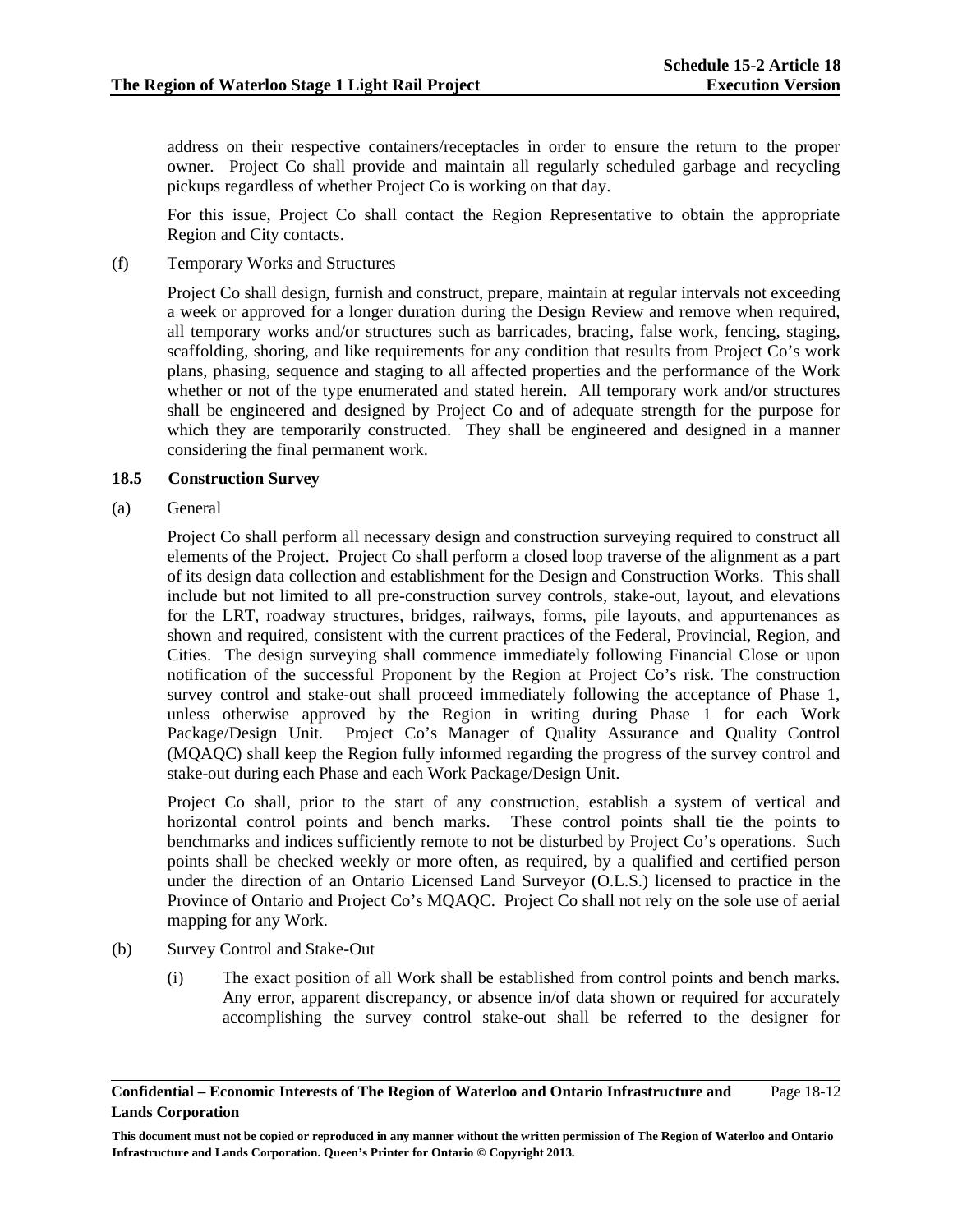interpretation or furnishing when such is observed or required. MQAQC shall be kept apprised of all instances, occurrences and the outcome.

- (ii) Project Co shall place two offset stakes or references at each centerline stationing and at intermediate locations, as required. From computations and measurements made by Project Co, these stakes shall be clearly and legibly marked with the correct centerline stationing numbers, offset and cut or fill, to permit the establishment of the exact centerline location and elevation during construction. If markings become faded or blurred for any reason, the markings shall be restored by Project Co immediately. All control points shall be properly guarded and flagged for easy identification at all times. All bench marks and corresponding control points shall be visible at all times and yet to be placed by Project Co to prevent their disruption and/or movement by the Work.
- (iii) Drainage structures shall be staked out by Project Co at the locations and elevations shown on the approved and Released for Construction (RFC) Plans. Project Co, the designer, the Region and respective City and Utility shall agree in advance on the establishment of how to locate these on all design drawings, survey, observation, testing, witnessing, acceptance and As-Built compliance.
- (iv) Project Co shall also accurately establish the centerline of bearings for all structural abutments and piers, by setting special hubs or reference points, located and protected to remain undisturbed until no longer needed. Project Co shall accurately mark the location of anchor bolts to be installed, establish the elevation of bearing surfaces, and check bearing plates to confirm installation at their exact elevation. Before the erection of structural steel and/or like supporting materials is started, Project Co shall verify by accurate field measurements both the vertical and horizontal locations of all bearings.
- (v) Project Co shall accurately locate the centerline and elevations of all anchor bolts, connections, bearing surfaces, trackwork, and special trackwork such as turnouts and gantlet track, including but not limited to all overhead catenary supports (OCS), traction power substations (TPSS), track signal equipment, pedestrian fencing and/or guardrail, LRT stop shelters, traffic signal poles, street lighting poles and equipment of any kind such as Ticket Vending Machines (TVMs). Project Co shall also locate the centerline and elevations of related Operation and Maintenance Facility and Yard work, including for any LRV maintenance needs such as an LRV Car Wash, overhead cranes, truck turntables, and stingers among other equipment.
- (vi) Project Co shall pay particular attention to the surveying and accurate locations in all urban areas, including but not limited to transitions between ballasted and embedded track, at-grade crossings, crossing gates and appurtenances, intersections, curbs, barriers, storm inlets and drainage structures, public and private Third Party utility access. Third Party utility access and conduits shall also include but not be limited to manholes and their location for future access and maintenance; pull boxes and their location for future access and maintenance; valve boxes of any type; utility lateral crossings of any type; public and private Third Party utility plant connections, terminations, and their customer connections; traffic signals and their appurtenances; street lighting; AODA ramps; signs and signage; fencing and/or guard rails; cross walks; and utility meters.
- (vii) Where possible, the Region prefers that all relocated utility work such as all manholes lids, valve boxes, pull box lids, are not placed in the wheel path for vehicular traffic and

### **Confidential – Economic Interests of The Region of Waterloo and Ontario Infrastructure and Lands Corporation**  Page 18-13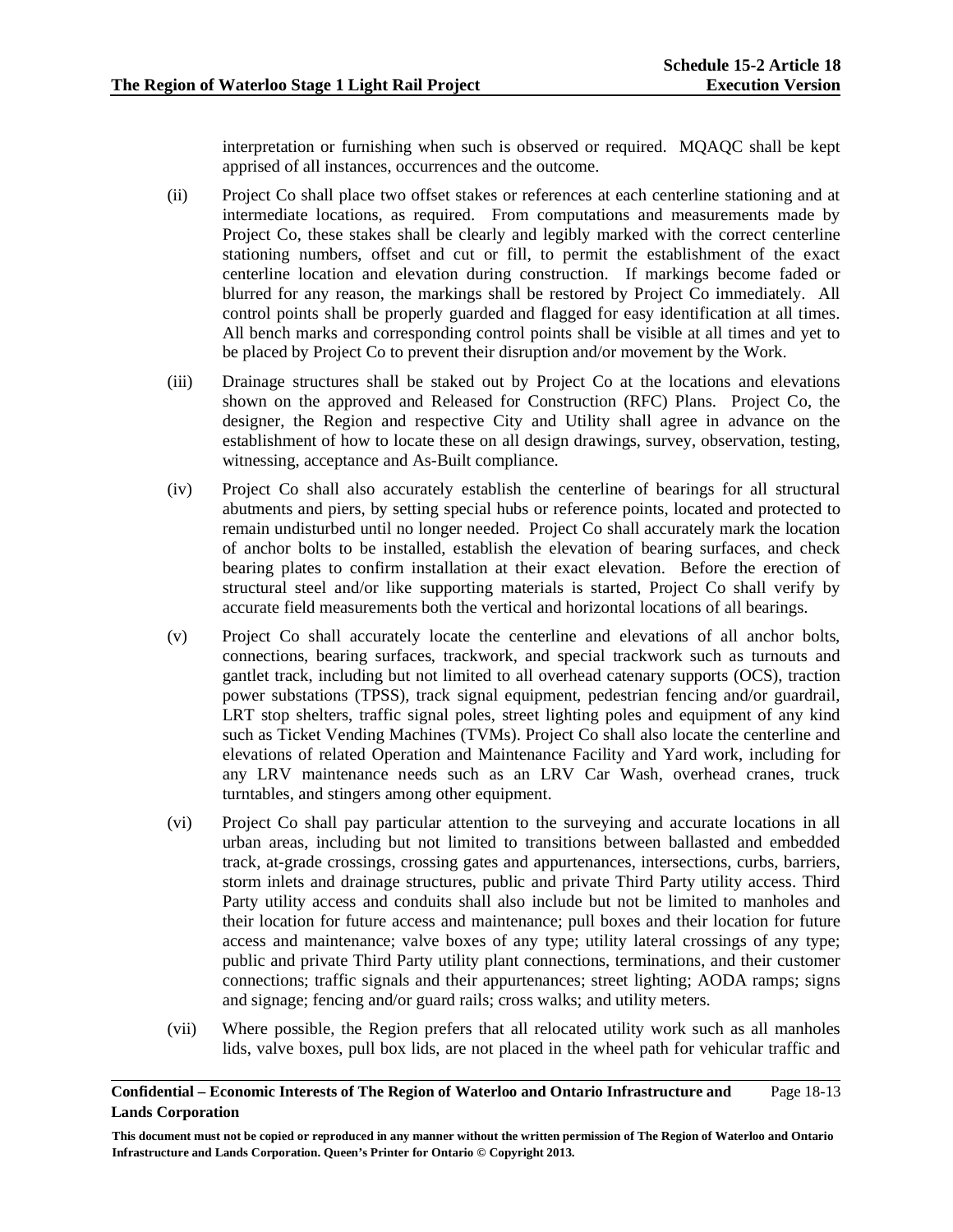cyclist. The Region prefers when the Project Co utilizes concrete pavement that diagonal reinforcing steel with corrosion protection be placed to minimize cracking as well as reentrant corners within all concrete pavements. Additionally, transfer joint bars shall be addressed in the design of all concrete pavement joints.

- (viii) All required Rights-of-Way and easement limits shall be established, staked and referenced by Project Co concurrent with the construction stake-out survey. Rights-of-Way and easement limits shall be staked by, or under the direction of, an Ontario Land Surveyor (O.L.S.) and MQAQC. Project Co's MQAQC shall provide proof and demonstrate to the Region such work is being performed by and/or supervised by an O.L.S.
- (ix) Project Co shall accurately reference permanent survey markers to the baseline by coordinates determined by closed traverse. The measurements shall be performed by and under the direction of an O.L.S. and MQAQC. Long and moderate distances shall be measured electronically. Short distances shall be measured with steel chain, and the measurement shall be corrected for sag, tension, temperature and differences in elevation, as necessary, to attain the required accuracy. Distances shall be considered short if the fixed error inherent in the electronic distance measurement equipment will be greater than one ten-thousandth part of the distance to be measured.
- (x) All measurements shall be neatly recorded on a sketch showing the relative positions of the baseline points, the permanent survey markers, and centerline stationing, physical ties to the markers, and the north arrow. When field notes are kept, they shall be generally in accordance with The Handbook of Survey Note Keeping. Original field notes shall be submitted to the MQAQC, and made available for review by the Region. Project Co shall also provide these in an electronic format acceptable to the Region.
- (xi) Project Co's O.L.S. shall certify and seal the measurements were made to the required degree of accuracy. Project Co shall also provide these in an electronic format acceptable to the Region.
- (xii) The Region reserves the right at any time to check all or any portion of the survey and stake-out work or notes made by Project Co. Any necessary correction to the work shall be made immediately by Project Co. Such checking shall not relieve Project Co of any responsibilities for the accuracy or completeness of the survey and stake-out work.
- (xiii) During the progress of the Work, Project Co shall furnish all of the surveying and stakeout incidental to the proper location by line and grade for each phase, activity and sequence, and stage of the Work. For operations requiring extreme accuracy, Project Co shall re-stake with pins or other acceptable hubs located directly adjacent to the Work at a spacing directed by Project Co's MQAQC.
- (xiv) Any existing stakes, iron pins, survey monuments, or other markers defining property lines planned to be disturbed during construction shall be properly tied into fixed reference points before any property is disturbed. They shall be removed, and accurately reset in their proper position upon completion of the construction work.
	- A. Maintenance

**Confidential – Economic Interests of The Region of Waterloo and Ontario Infrastructure and Lands Corporation**  Page 18-14

**This document must not be copied or reproduced in any manner without the written permission of The Region of Waterloo and Ontario Infrastructure and Lands Corporation. Queen's Printer for Ontario © Copyright 2013.**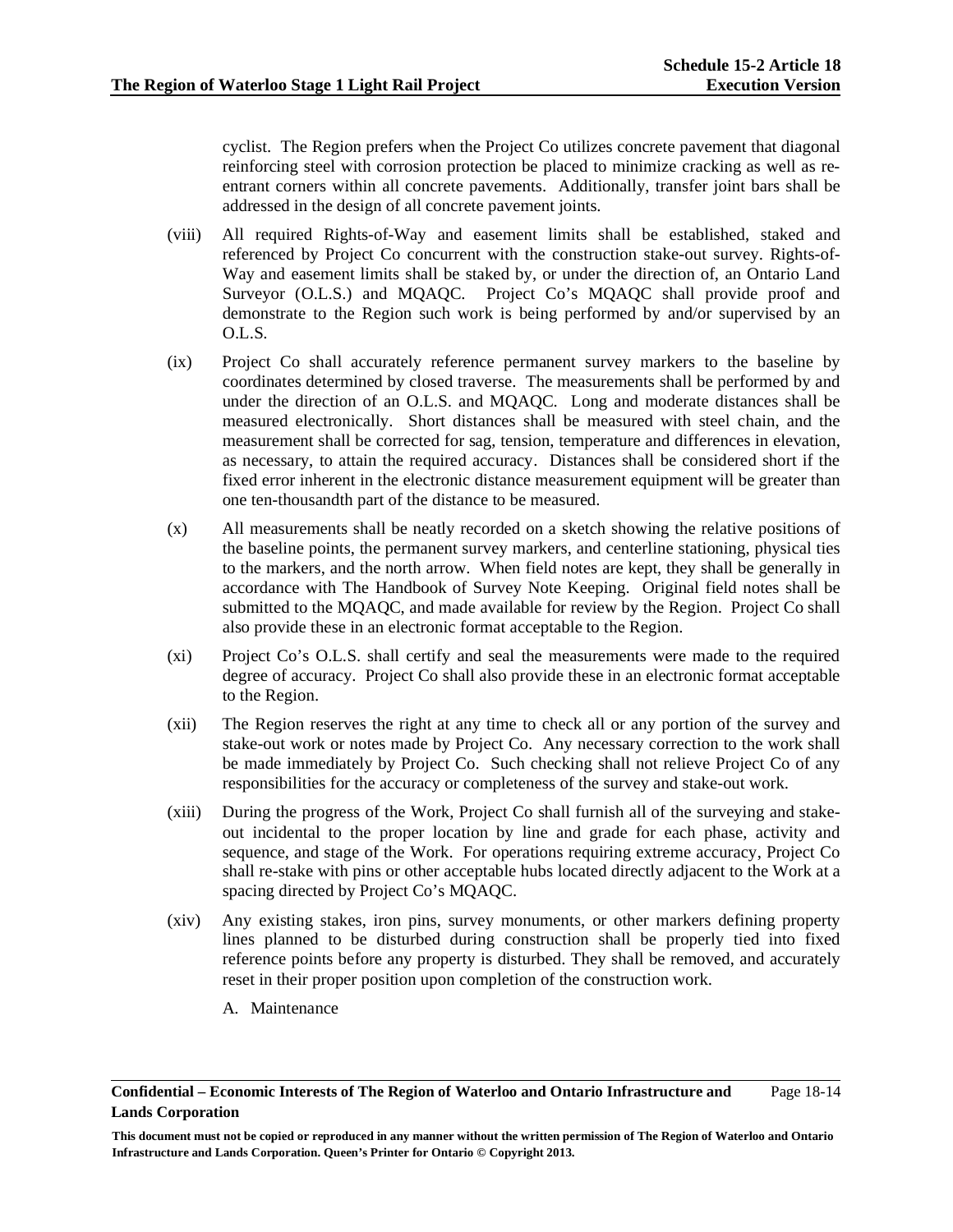Project Co shall be responsible for the accuracy of the survey control and stake-out work and shall maintain all reference bench marks, control points, points, stakes, or other markers, throughout the life of the Project Agreement. Faded, damaged or destroyed points, benchmarks, control points, or stakes, or any reference points made inaccessible by the progress of the Work shall be replaced or transferred by Project Co. All control points shall be referenced by ties to acceptable objects and recorded. Any alterations or revisions in the ties shall be so noted and the information furnished to Project Co's MQAQC immediately. All stake-out survey work shall be referenced to the centerlines shown on the Released for Construction (RFC) Plans. All computations necessary to establish the exact position of the Work from control points shall be made and preserved by Project Co. Computations, survey notes and other records shall be submitted to the designer and made available to the Region, upon request, and become the property of the Region at the completion of the Project.

# (c) Final Survey Control

Prior to completion of the Project Agreement, Project Co shall re-establish, as required, and re-tie all control points and bench marks as permanently as possible. Final survey control shall be suitable for confirming track alignment control points. Project Co shall also provide these in an electronic format acceptable to the Region.

# **18.6 Pre- and Post-Condition Surveys**

(a) General

Project Co shall determine from its assessment of the Project Site, EPR, Work and the activities to be performed by Project Co which properties should be investigated, surveyed and monitored. Project Co takes full responsibility for all properties it fails to investigate along the alignment including all damages including but not limited to private and public Third Party Utilities.

In order to detect any movement of buildings or structures affected by Project Co's Work, Project Co, prior to the start of any construction, shall establish a system of vertical and horizontal control points on or about such buildings and/or structures and property. These control points shall tie the points to benchmarks and indices sufficiently remote to not be disturbed by Project Co's operations. Such points shall be checked weekly or more often, as required, by a qualified and certified person under the direction of a Professional Engineer Licensed in the Province of Ontario and Project Co's MQAQC.

(i) Reports

Project Co from its assessment shall prepare pre- and post-condition reports for all affected property along the alignment that have the potential for damage as a result of Project Co's Work such as buildings, railroad crossings, culverts, railroads, roadways, streets, highways, structures, sidewalks, walkways, multi-use trails, boulevards, street lighting, traffic signals, and utilities. All inspection and reporting shall be prepared by a certified professional experienced in reports of this nature and in a manner to describe the property and its condition at each stage to its fullest extent. The reports shall be coordinated and include all monitoring and movement detection data collected, photographs or other media, surveys, and other appropriate supporting data.

### **Confidential – Economic Interests of The Region of Waterloo and Ontario Infrastructure and Lands Corporation**  Page 18-15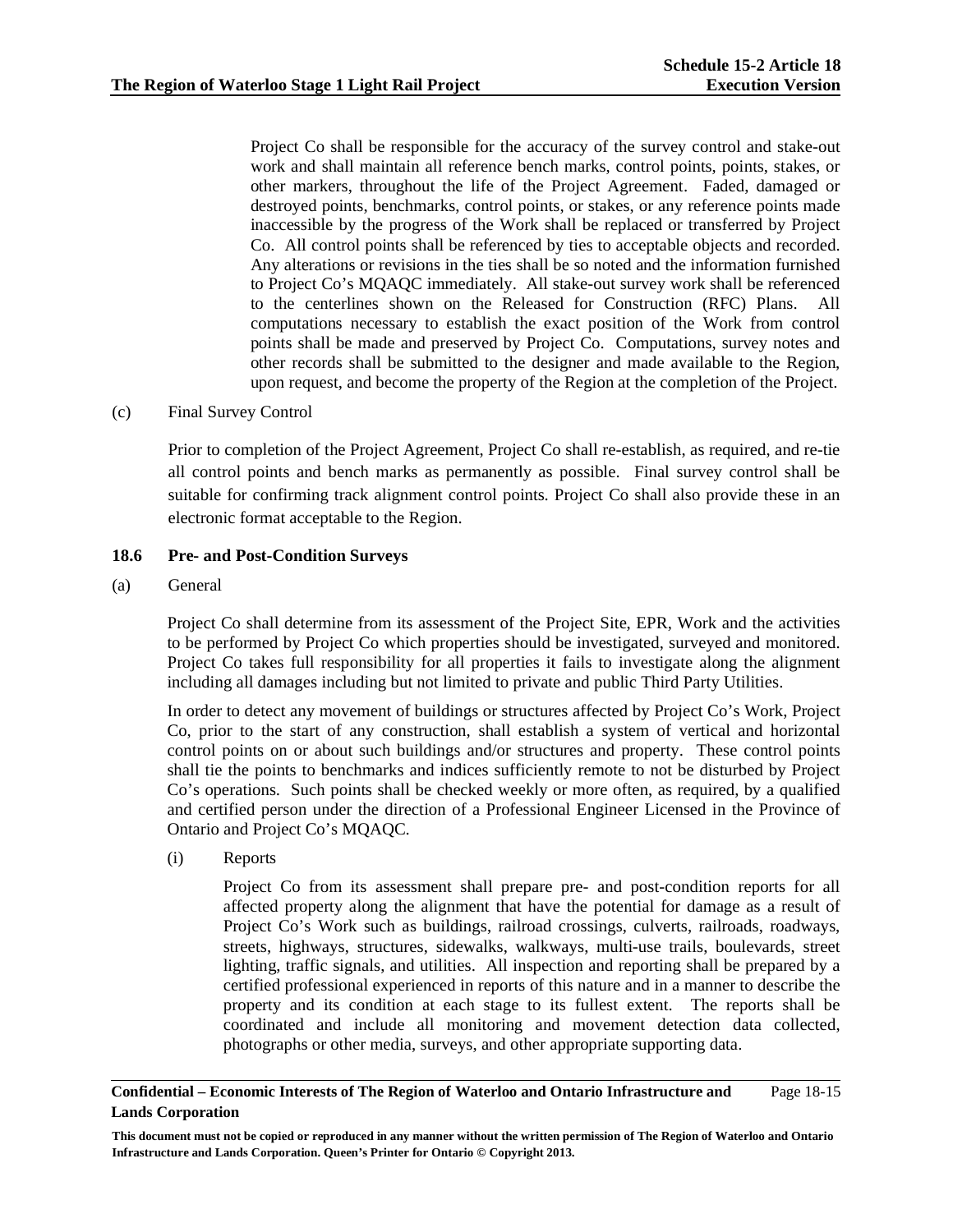Right-to-Enter Agreements with the affected property owner shall be included in all Reports.

(ii) Photographs and Videos

 Project Co shall use photographs, digital video, and other means to accurately document the existing conditions. These shall be included in all reports. Any deterioration or damage attributed in part to Project Co's activity shall be repaired by Project Co. Damages caused by Project Co's Work shall be repaired to an equal or better condition than that which existed prior to the Work commencing and in accordance with the applicable by-laws, codes, design, regulations, and standards at the time. This includes but is not limited to Region, agency having jurisdiction, authority responsible for the affected element and property owner including private and public Third Party Utilities. Project Co shall document the existing condition prior to any Work commencement. Failure will leave Project Co to the subjectivity of the party and Region's decision.

# (b) Structure Monitoring and Movement Detection

- (i) From Project Co's pre-and post-condition survey of the interior and exterior condition of any affected property, Project Co shall establish and install monitoring and movement detection devices. Project Co shall collect data prior to any Work commencing, during the Work, post construction Work and during pre-revenue testing and training to satisfy itself no additional damage potential exists from the Work. Project Co shall be responsible for all claims for damages and for repairing or replacing damaged facilities caused by Project Co's work. Project Co shall refer to the EPR for heritage and historically significant structures. In addition, Project Co shall refer to Exhibit 18.6-1 contained herein for potential additional heritage and historically significant structures not identified in the EPR. These shall be considered in addition to those identified in the EPR. Project Co is directed and shall comply during construction with The Regional Municipality of Waterloo Construction Activity Vibration Specification dated March 2002 and all amendments, revisions, and updates adopted by the Region and Cities.
- (ii) Project Co shall, prior to commencement of the Work, perform a detailed field inspection of all infrastructure including but not limited to existing buildings, railroads, roadways, streets, highways, sidewalks, walkways, multi-use trails, boulevards, street lighting, traffic signals, and utilities. All pre- and post-condition surveys shall be conducted by Project Co and the agency responsible for the roadway structure, railroad, all public and private Third Party Utilities, property owner and business. These are considered a part of Project Co's pre- and post-condition survey reporting obligations and assessment. Any monitoring determined to be required by Project Co shall also be included.

 Project Co shall perform an interim CCTV of all new and existing utility related infrastructures, including but not limited to all sanitary, storm, and under drains for road and railroads, as the Work is completed and prior to all hard surfaces being placed in the permanent and final position. This includes all utility crossings of all railroad interfaces.

Final CCTV inspection of all utilities shall occur at the completion of the Project. However, such final inspection shall occur no sooner than pre-revenue training and testing operations to satisfy the Region that all Work has been completed. All damages discovered shall be repaired by Project Co to the satisfaction of the Region, respective

**Confidential – Economic Interests of The Region of Waterloo and Ontario Infrastructure and Lands Corporation**  Page 18-16

**This document must not be copied or reproduced in any manner without the written permission of The Region of Waterloo and Ontario Infrastructure and Lands Corporation. Queen's Printer for Ontario © Copyright 2013.**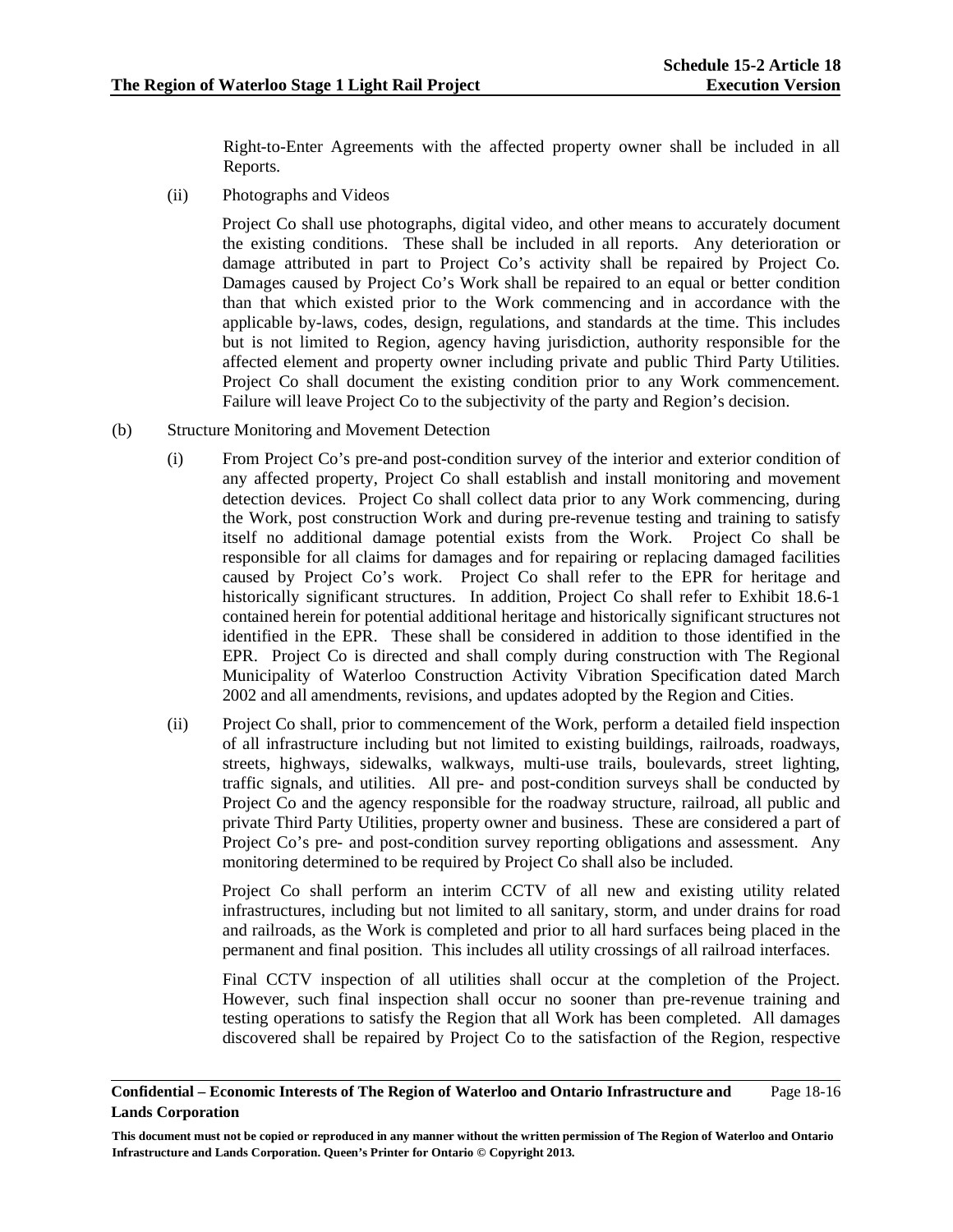City and public and private Third Party Utility, including the potential for removal and replacement of all work affected at no cost to the Region.

(iii) EPR Historical Structures and Additional Address Locations

Project Co shall, in addition to the identified EPR locations, include the following potential heritage and historically significant structure locations noted below as being sensitive receptors for consideration with respect to their proximity to adjacent work for evaluation, monitoring, corrective actions, and mitigations as necessary.

A. Exhibit 18.6-1 Potential Additional Heritage and Historically Significant **Structures** 

| <b>EXHIBIT 18.6-1</b> |  |  | Potential Additional Heritage and Historically Significant Structure |  |
|-----------------------|--|--|----------------------------------------------------------------------|--|
| Locations             |  |  |                                                                      |  |

| No.            | <b>Street Address</b> | City      | <b>Notes</b>                                                                            |
|----------------|-----------------------|-----------|-----------------------------------------------------------------------------------------|
| 1              | 43 Benton St          | Kitchener | College Of Naturopathic<br>Ontario<br>Medicine (Pentecostal Church; K-W<br>Art Gallery) |
| $\overline{2}$ | 54 Benton St          | Kitchener | St. Matthew's Lutheran Church                                                           |
| 3              | 10 Church St          | Kitchener | Victoria Park Heritage Conservation<br><b>District</b>                                  |
| $\overline{4}$ | 14 Church St          | Kitchener | Victoria Park Heritage Conservation<br>District                                         |
| 5              | 120 Duke St W         | Kitchener | St. Jerome's High School                                                                |
| 6              | 404 King St W         | Kitchener | Kaufman                                                                                 |
| $\overline{7}$ | 410 King St W         | Kitchener | Kaufman<br>Footwear<br>(Rubber<br>Company), Berlin Felt Boot Co.                        |
| 8              | 787 King St W         | Kitchener | $K-W$<br>Collegiate<br>And<br>Vocational<br>School                                      |
| 9              | 70 King St E          | Kitchener | <b>Toronto Dominion Bank</b>                                                            |
| 10             | 3734 King St E        | Kitchener |                                                                                         |
| 11             | 137-147 King St E     | Kitchener |                                                                                         |
| 12             | 5 Maurice St          | Kitchener | Jacob Y. Shantz Residence                                                               |

### **Confidential – Economic Interests of The Region of Waterloo and Ontario Infrastructure and Lands Corporation**  Page 18-17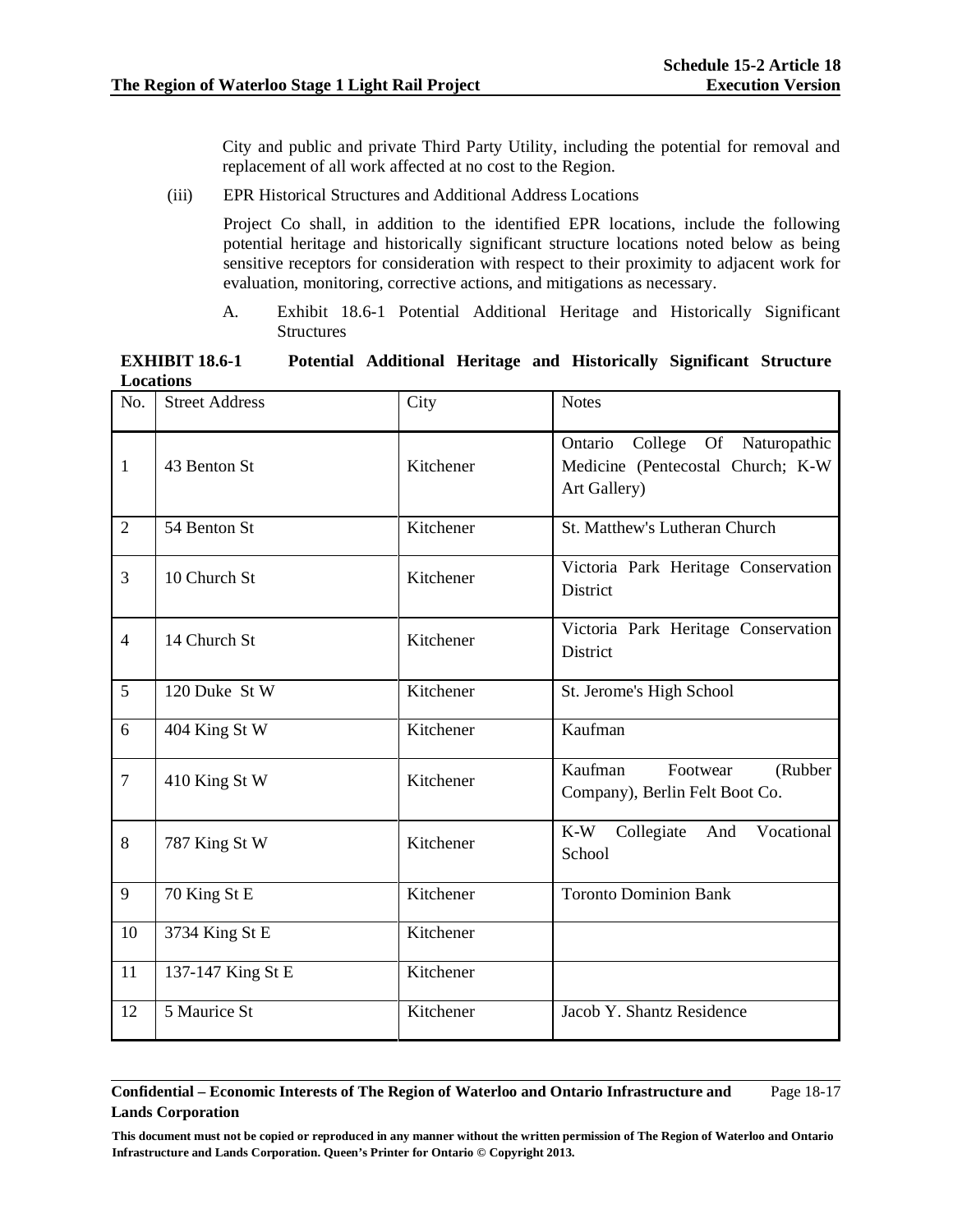| No. | <b>Street Address</b>                     | City      | <b>Notes</b>                                                        |
|-----|-------------------------------------------|-----------|---------------------------------------------------------------------|
| 13  | 95-97 Queen Street S                      | Kitchener | <b>Barrels Restaurant</b>                                           |
| 14  | 103 Queen Street S                        | Kitchener | Victoria Park Heritage Conservation<br><b>District</b>              |
| 15  | 91 Queen Street S                         | Kitchener | Victoria Park Heritage Conservation<br><b>District</b>              |
| 16  | 1-3 Charles Street W/ 84-92<br>Queen St S | Kitchener |                                                                     |
| 17  | 301 Charles Street East                   | Kitchener | Cameron Heights Collegiate Institute                                |
| 18  | 22-26 Charles Street West                 | Kitchener | Charlie's Restaurant (Canada Furniture<br>Mfg., Fishman Spring Co.) |
| 19  | 2-22 Duke Street East                     | Kitchener |                                                                     |
| 20  | 15-29 Duke Street East                    | Kitchener | <b>Federal Building</b>                                             |
| 21  | 10 Duke Street West                       | Kitchener | Preisehammer Investments Inc.                                       |
| 22  | 56 Duke Street West                       | Kitchener | Queen Mary Church                                                   |
| 23  | 111 Duke St W/198-220 King St<br>W        | Kitchener |                                                                     |
| 24  | 156 Duke Street West                      | Kitchener | Duke<br><b>Street</b><br>Manor<br>Apartments<br>(Boehmer Box Co.)   |
| 25  | 27 Gaukel Street                          | Kitchener | Schreiter's Furniture                                               |
| 26  | 53-61 King St E                           | Kitchener | Woolworth                                                           |
| 27  | 800 King Street East                      | Kitchener | <b>First Mennonite Church</b>                                       |
| 28  | 1027 King Street East                     | Kitchener | (Onward Manufacturing)                                              |
| 29  | 617-621 King Street West                  | Kitchener | Ratz-Bechtel Funeral Home                                           |
| 30  | 709 King Street West                      | Kitchener | King Edward School                                                  |

| <b>EXHIBIT 18.6-1</b> |  |  | Potential Additional Heritage and Historically Significant Structure |  |
|-----------------------|--|--|----------------------------------------------------------------------|--|
| <b>Locations</b>      |  |  |                                                                      |  |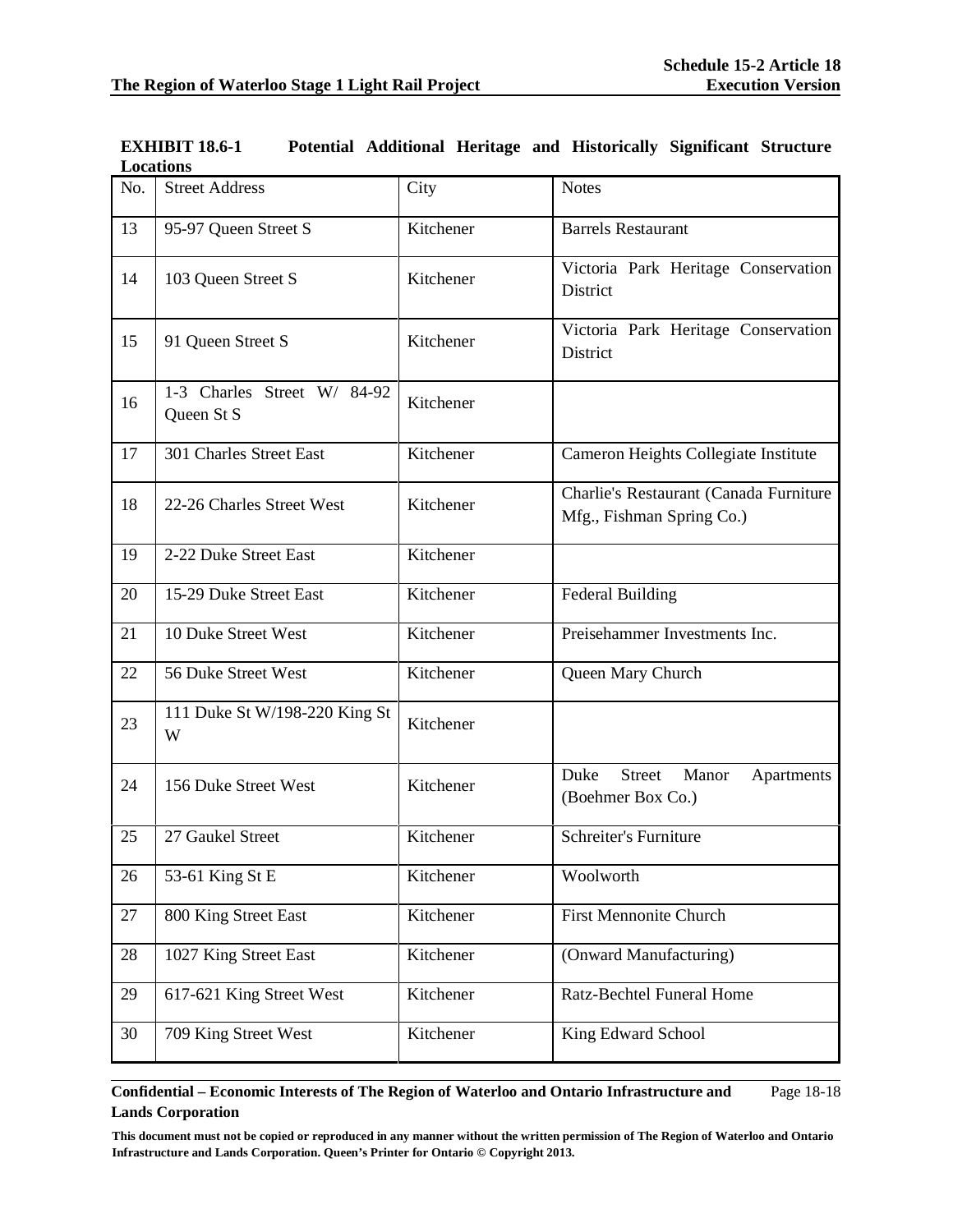| No. | <b>Street Address</b>      | City      | <b>Notes</b>                                                 |
|-----|----------------------------|-----------|--------------------------------------------------------------|
| 31  | 33 Ontario St N            | Kitchener | Parking Garage                                               |
| 32  | 48 Ontario St N            | Kitchener |                                                              |
| 33  | 16-20 Queen St N           | Kitchener | Beneficial Life Canada Inc. / Dr. B.G.<br>Peta – Optometrist |
| 34  | 43-49 Queen St N           | Kitchener | Courtyard Of St. Peter's Lutheran<br>Church                  |
| 35  | 44-54 Queen St S           | Kitchener |                                                              |
| 36  | 45 Queen St S              | Kitchener | Cafe Mozart                                                  |
| 37  | 58 Queen St S              | Kitchener | K-W Working Centre                                           |
| 38  | 66 Queen St S              | Kitchener | <b>Full Circle Foods</b>                                     |
| 39  | 33 Queen Street South      | Kitchener |                                                              |
| 40  | 43 Queen Street South      | Kitchener |                                                              |
| 41  | 53-55 Queen Street South   | Kitchener |                                                              |
| 42  | 19-23 Water Street North   | Kitchener | Church Of St. John The Evangelist                            |
| 43  | 12 Wellington Street North | Kitchener | <b>Schmaltz House</b>                                        |
| 44  | 73 Young St                | Kitchener | St. Mary's Church Rectory                                    |
| 45  | 156 King Street South      | Waterloo  | The Kuntz-Eckert House                                       |
| 46  | 167 King Street South      | Waterloo  | The Kuntz Heasley House                                      |
| 47  | 172 King Street South      | Waterloo  | The Kumpf House                                              |
| 48  | 227 King Street South      | Waterloo  | The SunLife Building                                         |
| 49  | 25 Regina Street South     | Waterloo  | The Button Factory Building                                  |
| 50  | 57 Erb Street West         | Waterloo  | Seagram Bonded Warehouse; 1878                               |

**EXHIBIT 18.6-1 Potential Additional Heritage and Historically Significant Structure Locations**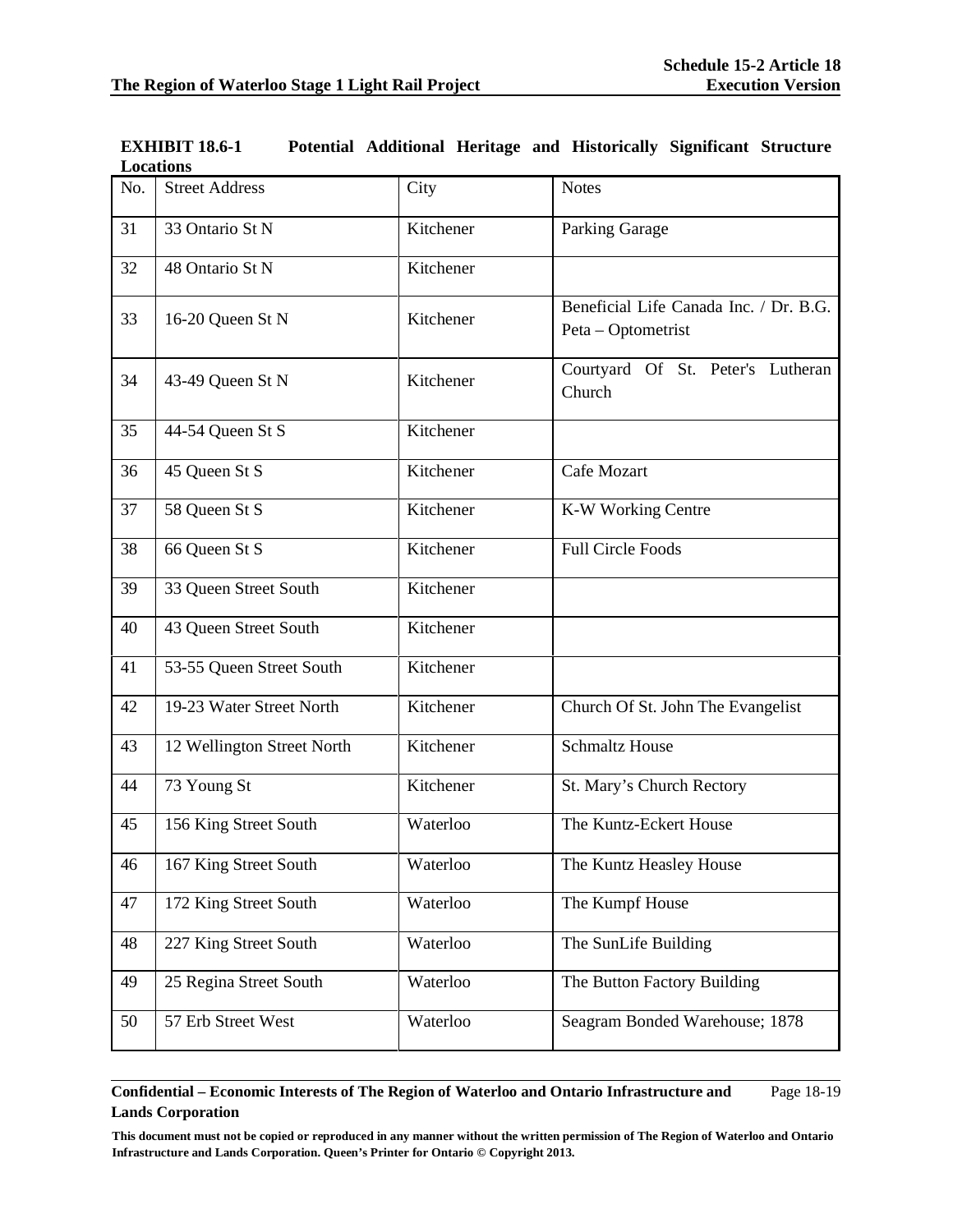| No. | <b>Street Address</b>      | City     | <b>Notes</b>                                                                            |
|-----|----------------------------|----------|-----------------------------------------------------------------------------------------|
| 51  | 83 Erb Street West         | Waterloo | <b>Seagram Buildings</b>                                                                |
| 52  | 35 King Street North       | Waterloo | Post Office                                                                             |
| 53  | 59 King Street North       | Waterloo | Huether Hotel                                                                           |
| 54  | 4-6 King Street South      | Waterloo | Snyder-Hahn Building, 1857                                                              |
| 55  | 150 King Street South      | Waterloo |                                                                                         |
| 56  | 203 King Street South      | Waterloo |                                                                                         |
| 57  | 205 King St S              | Waterloo |                                                                                         |
| 58  | 217 King Street South      | Waterloo | Home Of George Wegenast, Former<br>Mgr Of The Mutual Life Assurance<br>Co, Now Sun Life |
| 59  | 168 King Street South      | Waterloo | Former Bauer Apartments                                                                 |
| 60  | 179-181 King St S          | Waterloo | <b>Brick Brewing Co Limited</b>                                                         |
| 61  | 186 King Street South      | Waterloo |                                                                                         |
| 62  | 100-102 King Street South  | Waterloo |                                                                                         |
| 63  | 208 King Street South      | Waterloo |                                                                                         |
| 64  | 38-40 King Street South    | Waterloo |                                                                                         |
| 65  | 44-48 King Street South    | Waterloo |                                                                                         |
| 66  | 16 King St S               | Waterloo |                                                                                         |
| 67  | 200 University Ave W       | Waterloo | Grad<br>House,<br>South<br>Campus,<br>University Of Waterloo                            |
| 68  | <b>Waterloo Park Drive</b> | Waterloo | School House In Waterloo Park                                                           |
| 69  | 8 William Street East      | Waterloo |                                                                                         |

**EXHIBIT 18.6-1 Potential Additional Heritage and Historically Significant Structure Locations**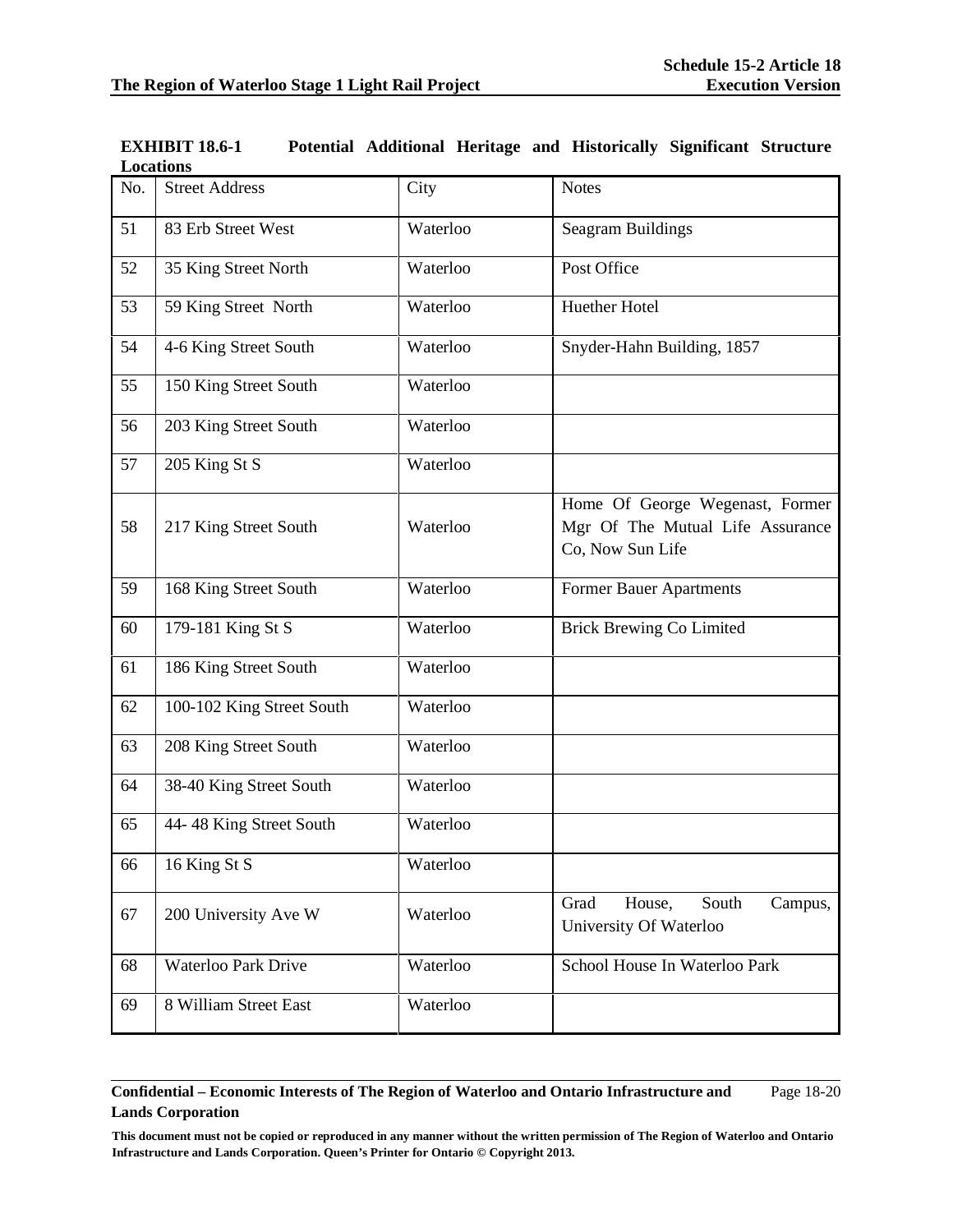| No. | <b>Street Address</b>                                                                        | City      | <b>Notes</b>                |
|-----|----------------------------------------------------------------------------------------------|-----------|-----------------------------|
| 70  | 19 Benton Street                                                                             | Kitchener | Maypole                     |
| 71  | 113-151 Charles Street West /<br>170-188 Joseph Street / 3-44<br><b>Francis Street South</b> | Kitchener | Lang Tannery                |
| 72  | 32 Duke Street East / 58-60<br><b>Frederick Street</b>                                       | Kitchener |                             |
| 73  | 30-32 Duke Street / 141 Ontario<br><b>Street North</b>                                       | Kitchener | <b>RBC</b> Building         |
| 74  | 33 Eby Street South                                                                          | Kitchener |                             |
| 75  | 42 Francis Street North                                                                      | Kitchener |                             |
| 76  | 67 King Street East                                                                          | Kitchener | <b>Benton Building</b>      |
| 77  | 3570 King Street East                                                                        | Kitchener | <b>Freeport Hospital</b>    |
| 78  | 727-729 King Street West                                                                     | Kitchener |                             |
| 79  | 737-739 King Street West                                                                     | Kitchener |                             |
| 80  |                                                                                              | Kitchener | <b>Freeport Viaduct</b>     |
| 81  | 280 Carwood Avenue / 625<br>Rockway Drive                                                    | Kitchener | Rockway Golf Course         |
| 82  | 24 Cameron Street South                                                                      | Kitchener |                             |
| 83  | 20 Water Street North                                                                        | Kitchener | <b>Bell Canada Building</b> |

| <b>EXHIBIT 18.6-1</b> |  |  | Potential Additional Heritage and Historically Significant Structure |  |
|-----------------------|--|--|----------------------------------------------------------------------|--|
| Locations             |  |  |                                                                      |  |

# (i) Maintenance

Project Co shall routinely inspect, maintain, re-establish and repair all monitoring and detection points until the completion of the adjoining work or until such time Project Co considers further damage resulting from Project Co's adjoining work to be minimal. However, Project Co shall not cease these activities until completion of pre-revenue testing and training phases have ended. Project Co shall demonstrate to the Region

### **Confidential – Economic Interests of The Region of Waterloo and Ontario Infrastructure and Lands Corporation**  Page 18-21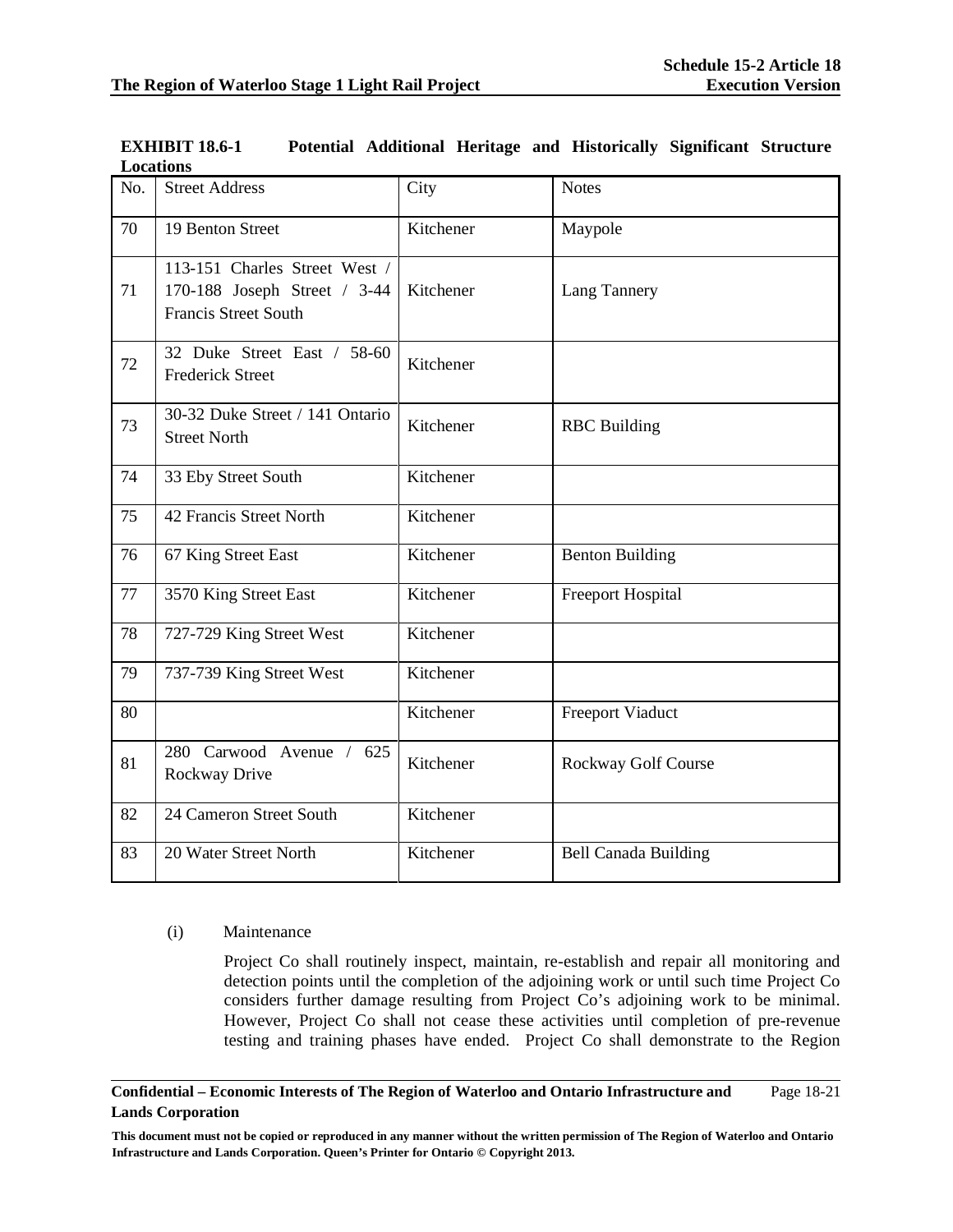monitoring can be stopped prior to pre-revenue testing and training on a case-by-case basis. However, this does not relieve Project Co from its obligations and responsibility for damages.

# **18.7 Project Co Facilities**

# (a) General

 Project Co shall procure, install, operate, maintain, and remove all facilities, including but not limited to, Project offices, field operation offices, work trailers, material storage and equipment yards, lay downs, ingress and egress locations, internet and cable service, offsite facilities and yards, electrical power, telephone, water, fire protection, janitorial services, security, waste/recycle removal, collection and disposal, and sanitary service needed for construction, installation and testing of the Project. Project Co shall restore and return all "Lands" whether Region, public or private to like new conditions to the satisfaction of the Region, public or private owner at the completion of all Work or sooner but no later than the completion of pre-revenue testing and training and the revenue operations. Project Co shall document the existing condition prior to any Work commencement. Failure will leave Project Co to the subjectivity of the party and Region's decision.

(i) Facilities

Project Co is responsible for procuring, mobilizing, providing, delivering, establishing, securing, removing and demobilizing all Project offices, field operation offices, including necessary office equipment and amenities. Project Co's offices shall be ample, AODA accessible, convenient, comfortable, environmental controlled, functional, safe, well lit, and located within the Project alignment corridor to support the local economy. Ample conference rooms of various sizes shall be provided to handle the tasks and needs to be performed by Project Co and its subcontractors. Project Co shall include in its facilities a well lit environmentally controlled fully furnished twelve feet  $(12'-0'')$  wide by twenty feet (20'-0") long minimum office or similar for use by the Region Representative or other Region designate staff or advisors, when needed, including but not limited to one (1) desk with desk lamp and swivel chair, conference table for six (6) with six (6) swivel chairs, shelving, two (2) five (5) drawer fire proof legal lockable file cabinets, four foot (4'-0") wide by eight foot (8'-0") long wall mounted dry erase marker board, access to Project Co's full size drawing racks and prints, RFIs, and other design data for its use, Wi-Fi internet connections for a portable lap top computer provided by the Region for the Region or designates use, hard line connected phone for the desk and conference table for local and long distance calls and conferencing, Wi-Fi connection to Project Co's Project Facility color and black and white printers, and free of charge parking for three vehicles.

Project Co shall prepare and submit all shop and working drawings with details and layout of temporary installations for acceptance by the Region, agency having jurisdiction, and public and private Third Party Utility prior to installing any temporary facility. Temporary facilities shall meet all applicable by-laws, codes, laws, rules, regulations and statutes, etc. All shop and working drawings shall be signed and sealed by the appropriate P. Eng. or Architect.

**Confidential – Economic Interests of The Region of Waterloo and Ontario Infrastructure and Lands Corporation**  Page 18-22

**This document must not be copied or reproduced in any manner without the written permission of The Region of Waterloo and Ontario Infrastructure and Lands Corporation. Queen's Printer for Ontario © Copyright 2013.**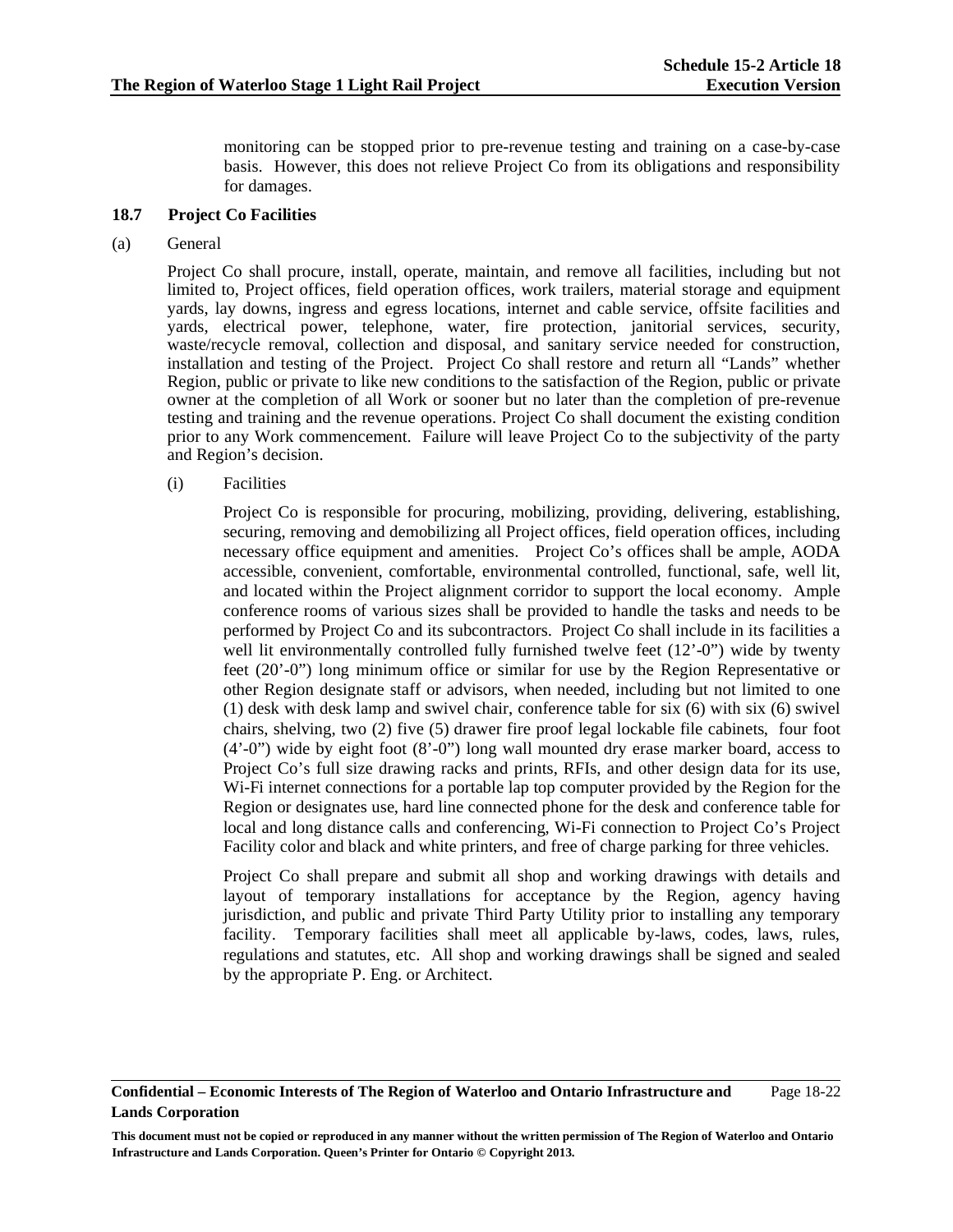(ii) Emergency Response Services

Project Co shall provide for the convenient and safe access of all emergency response service providers to all portions of the Project alignment at all times including all Project Co Facilities.

(iii) Maintenance

Project Co shall arrange, procure and maintain on a continuous daily basis the required cleaning services of its Project offices, ancillary facilities, and work areas. These shall be available within three (3) calendar days of Project Co's Project Office establishment.

Project Co shall care for, repair, maintain, and upgrade as conditions warrant all Project Co Facilities, including but not limited to Project offices, field operation offices, work trailers, material storage and equipment yards, lay downs, "Lands", ingress and egress locations, offsite facilities and yards, electrical power, internet and cable, telephone, water, fire protection, janitorial services, security, waste/recycle removal, collection and disposal, and sanitary service needed for construction, installation and testing, and temporary works of the Project.

Project Co shall be responsible for removing and disposing of all debris, dirt, mud, trash, snow and ice removal including de-icing chemicals and sanding operations, when applicable, during the Work on a daily basis including weekends and Holidays until the maintenance period of the Project Agreement begins at all Project Co Facilities.

Project Co shall maintain its required utility service and security service connections for its Work along the Project alignment at all times.

- (b) Access Ingress and Egress
	- (i) Staging

Project Co shall provide the Region, Project Co's on and offsite and its subcontractors lay down locations and their ingress and egress points, Project Co and subcontractor on and offsite staging area locations and their ingress and egress points, Project Co and subcontractor Project on and offsite office location(s) and Project Site trailer locations including Project Site, employee, Region and visitor parking, services, security means and measures for offices, material and equipment.

Project Co shall plan the Work utilizing the nearest access and egress from the nearest designated Region and City truck routes for all access, deliveries, demobilization, excavation, hauling, mobilization, recycling, equipment and materials removals, staging, and waste removal. Project Co shall minimize the disruption to surrounding residential streets and refrain from their use. Project Co shall obtain approval from the Region and City prior to the use of any residential street for the work. Project Co is responsible for the restoration of all damage caused by its operations and work to all residential street usage.

(ii) Region "Lands"

Project Co is advised of Region "Lands", which may be of use to Project Co for equipment delivery, such as Traction Power Substations, lay down, storage and like matters. Project Co shall arrange, view, and secure all obligations and use with the

### **Confidential – Economic Interests of The Region of Waterloo and Ontario Infrastructure and Lands Corporation**  Page 18-23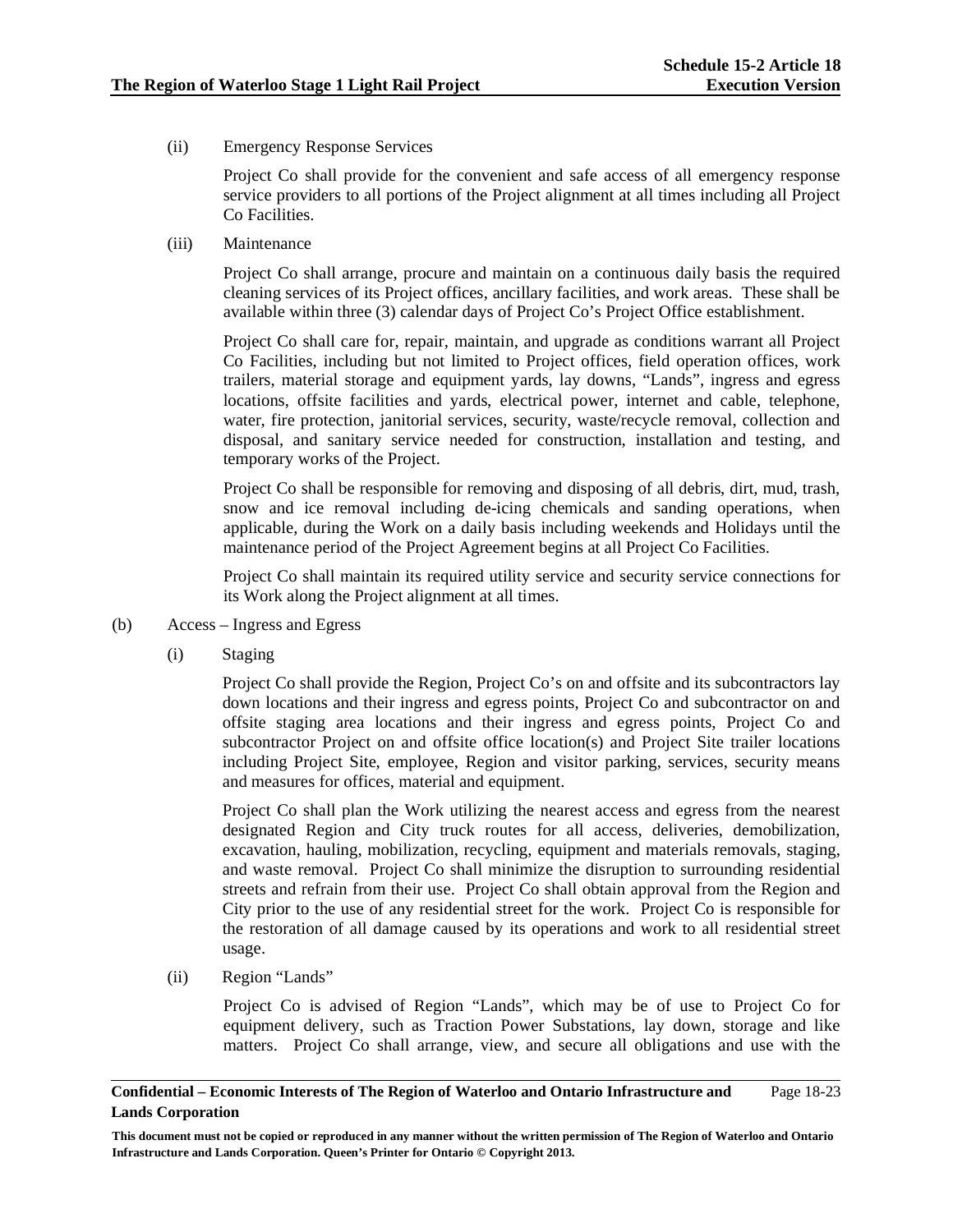Region on all Region "Lands" prior to their use by Project Co. Project Co shall refer to the Project Agreement for the type, size, and location of these "Lands".

(c) Utility Services

 Project Co shall procure, provide, install, maintain, permit, secure and remove at the completion of the Work all utility services and needs for the duration of the Project.

 Project Co shall prepare, P. Eng. seal as required, submit all shop and working drawings with details and layout of temporary installations for acceptance by the Region, agency having jurisdiction and public and private Third Party Utility prior to installing any temporary facility. Temporary facilities shall meet all applicable by-laws, codes, laws, rules, regulations and statutes.

(i) Temporary electrical service shall include:

 Providing lighting and power per by-law, code, etc. for all Project offices including field operation offices, storage facilities, and other construction facilities and areas;

 Providing power centers for electrically operated and controlled construction facilities, including tools; equipment; interior construction lighting; and heating, cooling, and ventilation equipment.

 Provide security lighting including but not limited to secured areas within Project limits, at all Project offices, trailer, egress and ingress points, storage facilities, lay down areas, offsite storage and excavated areas.

 Providing battery-operated or equivalent emergency lighting facilities at construction work areas where light failures will cause employees to be subjected to hazardous conditions. These shall be tested when placed in service for each use and weekly as the operations extend beyond three (3) calendar days.

 Providing for temporary electrical service permits, fees, and deposits required by the governing authorities; connection charges; and temporary easements, including installation, maintenance, and removal of equipment.

 (ii) Temporary telephone, facsimile, and cell phone service shall include furnishing, installing, and maintaining all telephone service needed to effectively run the construction, installation, and testing operations.

 Temporary Project Site communications that enables Project Co a uniform clear onsite frequency during construction including the means of communicating with CN required flaggers, watchmen lookout staff, etc. At the completion of the Project this system shall be disabled and removed.

- (iii) Temporary high speed internet service shall include furnishing, installing, and maintaining all internet service needed to effectively run the construction, installation, and testing operations.
- (iv) Temporary water service shall include furnishing, installing, and maintaining a temporary water system throughout the Projects duration for drinking, construction, sanitation, first aid, fire protection, and cleaning.
- (v) Temporary fire protection shall include furnishing, installing, and maintaining temporary portable fire protection equipment throughout the Project alignment and Project duration. This shall include temporary emergency response service needs, as applicable along the Project alignment, and during the disruption of any fire hydrant during utility work.

#### **Confidential – Economic Interests of The Region of Waterloo and Ontario Infrastructure and Lands Corporation**  Page 18-24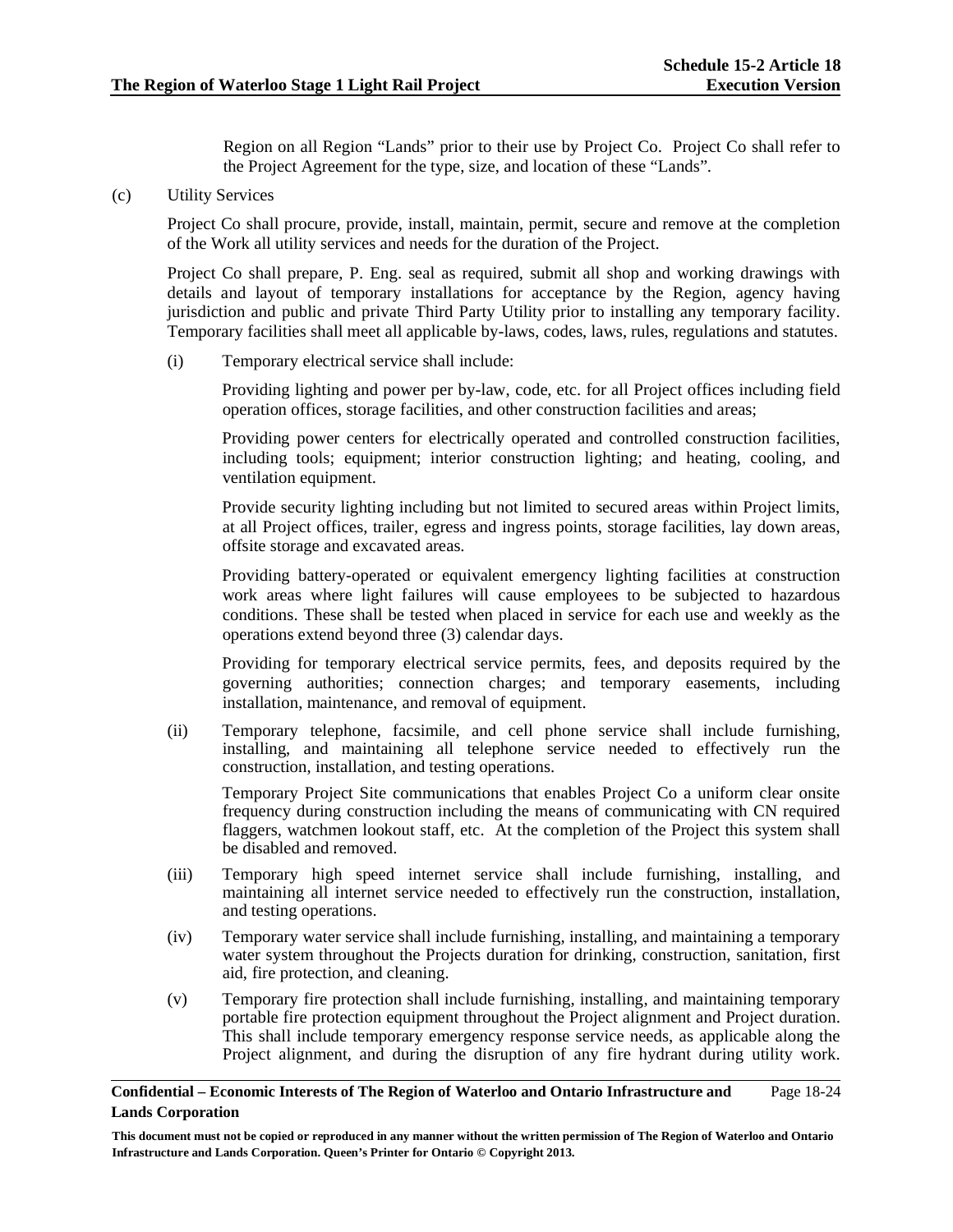Project Co shall obtain approval from the Region, City and agency having jurisdiction through the submission of its design and work plan submittals prior to start of the work. Project Co shall include the clear identification of all fire hydrants during construction by means of acceptable markers, flags, etc. acceptable to the Region, City and agency having jurisdiction. These markers shall be maintained throughout the duration of the Project by Project Co including inclement weather.

(vi) Temporary sanitary service shall include:

Project Co shall furnish, install, and maintain temporary sanitary facilities and services at the Project offices, field operation facilities, etc. including providing for the separation of single-user toilets for privacy between the sexes during the Work. Ample accommodations shall be provided for the all Project Co personnel and visitors.

 Project Co shall provide Porto-Johns or similar along the Project alignment, as required, in quantities for the level of adjacent work activity, and cleaned and/or replaced weekly, at a minimum, or more frequently as required by by-law, code, laws and health regulations which every is more stringent.

- (vii) Temporary heating, ventilation, and air conditioning shall include furnishing, installing, and maintaining a temporary HVAC system to allow the Work to be performed within Federal, Provincial, Region and Municipal safety and health code requirements, and to prevent damage to materials stored by Project Co. This includes all Project offices, field operation offices, applicable trailers, storage areas, offsite storage and yards.
- (d) Waste Control and Removal

 Project Co shall arrange, procure, provide and secure for the proper collection, control, removal, and disposal of waste, residual waste, recycled material for the duration of the Project Agreement. Project Co shall comply with the Transportation of Dangerous Goods Act and Waste Diversion Act during the disposal of any material.

(e) Parking

 Project Co shall provide ample, convenient, maintained, safe, secure, well lit, even hard surfaced off street free parking for its Project Site personnel, Region, and visitors to all Project Co Project offices for the duration of the Project.

(f) Security

 Project Co shall furnish, procure, provide, install, maintain and remove, as required, a security system for its Project offices including but not limited to secured areas along the Project alignment, at all Project offices, trailers, egress and ingress points, storage facilities, lay down areas, offsite storage and equipment yards. Lighting shall be adequate at all locations for the intended purpose. Project Co shall provide security services along the Project alignment, as required, due to theft potential of long lead material and equipment purchases.

(g) Safety

Project Co shall provide at all of its facilities sufficient PPE for visitors at all times including a mandatory sign in policy for all visitors.

### **Confidential – Economic Interests of The Region of Waterloo and Ontario Infrastructure and Lands Corporation**  Page 18-25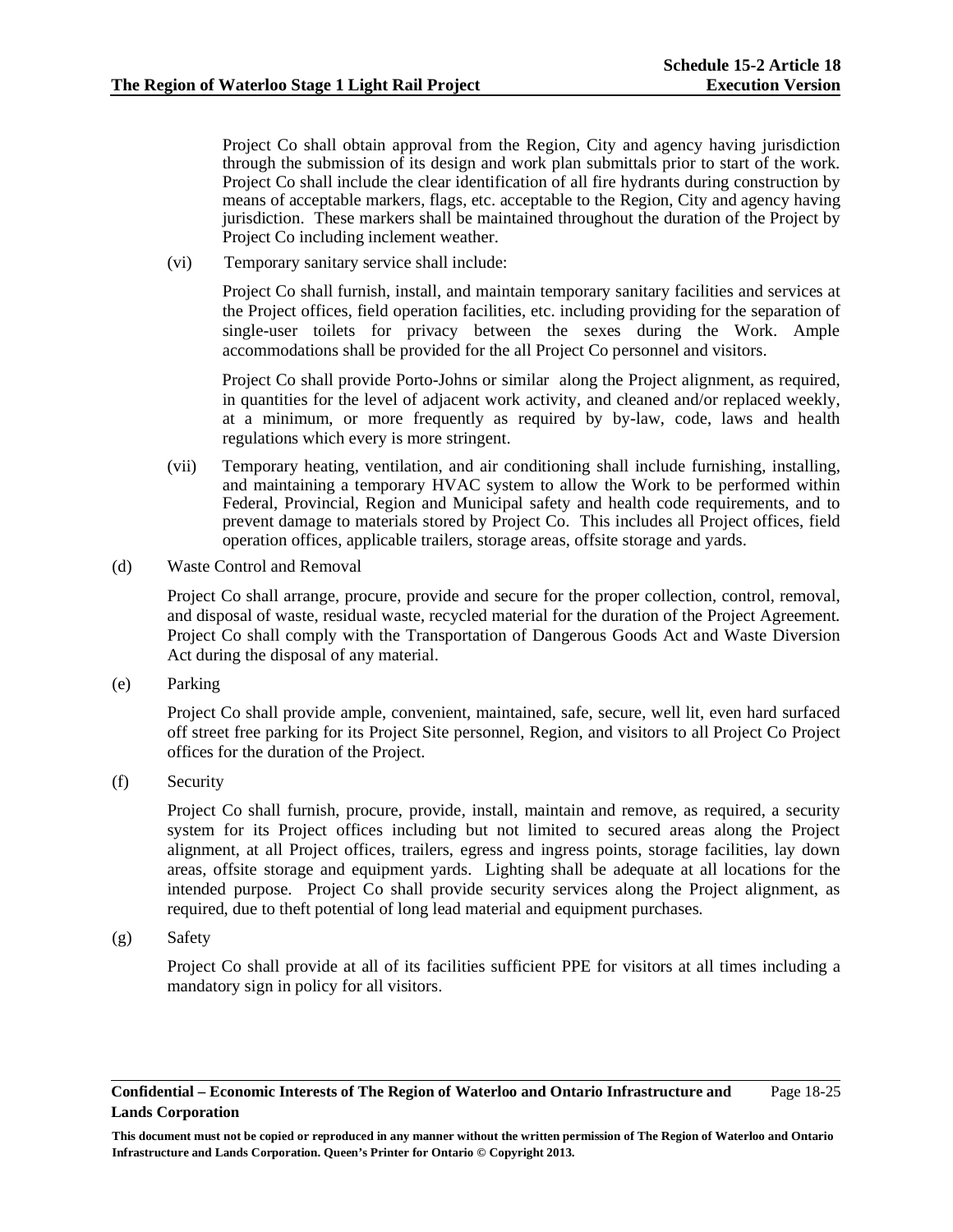# **18.8 Construction Sequence Considerations**

# (a) General

 Project Co shall provide a fully detailed cost and resource loaded Primavera P6 Project Schedule in accordance with Schedule 15-2 Design and Construction Performance Output Specifications or equivalent cost and resource loaded CPM Project Schedule of all of the Work to be performed, in a logical continuous seamless sequence, and in accordance with Project Agreement and its Schedules.

 The Project Schedule shall consider all required construction, the maintenance and protection of vehicular, cyclist, and pedestrian traffic on the various existing streets and existing parking facilities within and adjacent to the Project at all times during construction, weather delays, multiple shifts, and weekend work, statutory holidays, by-law restrictions, etc.

 Project Co shall provide for all Work and work activities a detailed sequence of construction, including but not limited to planning, phasing, sequencing, staging, and work plans with narratives, Project Schedule, fragnets, look ahead's and recoveries.

 Construction-related plant and support operations shall be determined, taking into account work location and demands of the Project Schedule, with provision for ample margin for emergency or overload.

 The locations of stationary equipment, mobile equipment, staging, material lay-down, and parking and office facilities shall be determined and documented through the work plans and tied to the Project Schedule work activities, prepared and provided by Project Co to the designer and made available to the Region for its use.

 Project Co shall coordinate and schedule the Work and work activities to avoid impacts including but not limited to the Region of Waterloo, City of Waterloo, Conestoga Mall, University of Waterloo, Wilfred Laurier University, Fairview Park Mall, Grand River Hospital, City of Kitchener, BIA's of each City, business operations, emergency response services, Grand River Transit bus operations, CN Railway, Genesee and Wyoming formerly GEXR Railway, GO Rail, VIA Rail, Waterloo Central Railroad, Intercity bus operations, public and private Third Party Utilities, Waterloo Spur rail operations, Kitchener Market, Kitchener Waterloo Collegiate and Vocational School, King Edward Public School, Cameron Heights Collegiate Institute, and churches.

Project Co shall be responsible for obtaining variances and/or relief to all by-laws and/or restrictions such as hours of operation, noise, vibration, etc. No Work shall violate the current by-laws and/or restrictions and the more restrictive shall apply in all cases. Any request by Project Co for a noise by-law exemption shall be submitted in writing along with a narrative report with supporting documentation to the Region for review and comment prior to any subsequent forwarding to the respective City and agency having jurisdiction within the City of Kitchener and City of Waterloo including City Council's for each City. Project Co shall make themselves aware of the requirements and timelines necessary to prepare and obtain approval for a noise by-law exemption. If insufficient notification is given by the Project Co to the Region and respective City for any exemption, work may not proceed outside of allowable work hours. For example, City of Kitchener's noise by-law permits work between the hours of 7:00 am and 7:00 pm Monday to Sunday. Project Co's Project Schedule shall account for these regardless of whether granted or not.

Project Co shall coordinate the Work and Project Schedule in a manner acceptable to the Region and City planned intersecting projects that will occur during construction and pre-revenue service and training. The intersecting projects shall be shown on Project Co's Project Schedule with

#### **Confidential – Economic Interests of The Region of Waterloo and Ontario Infrastructure and Lands Corporation**  Page 18-26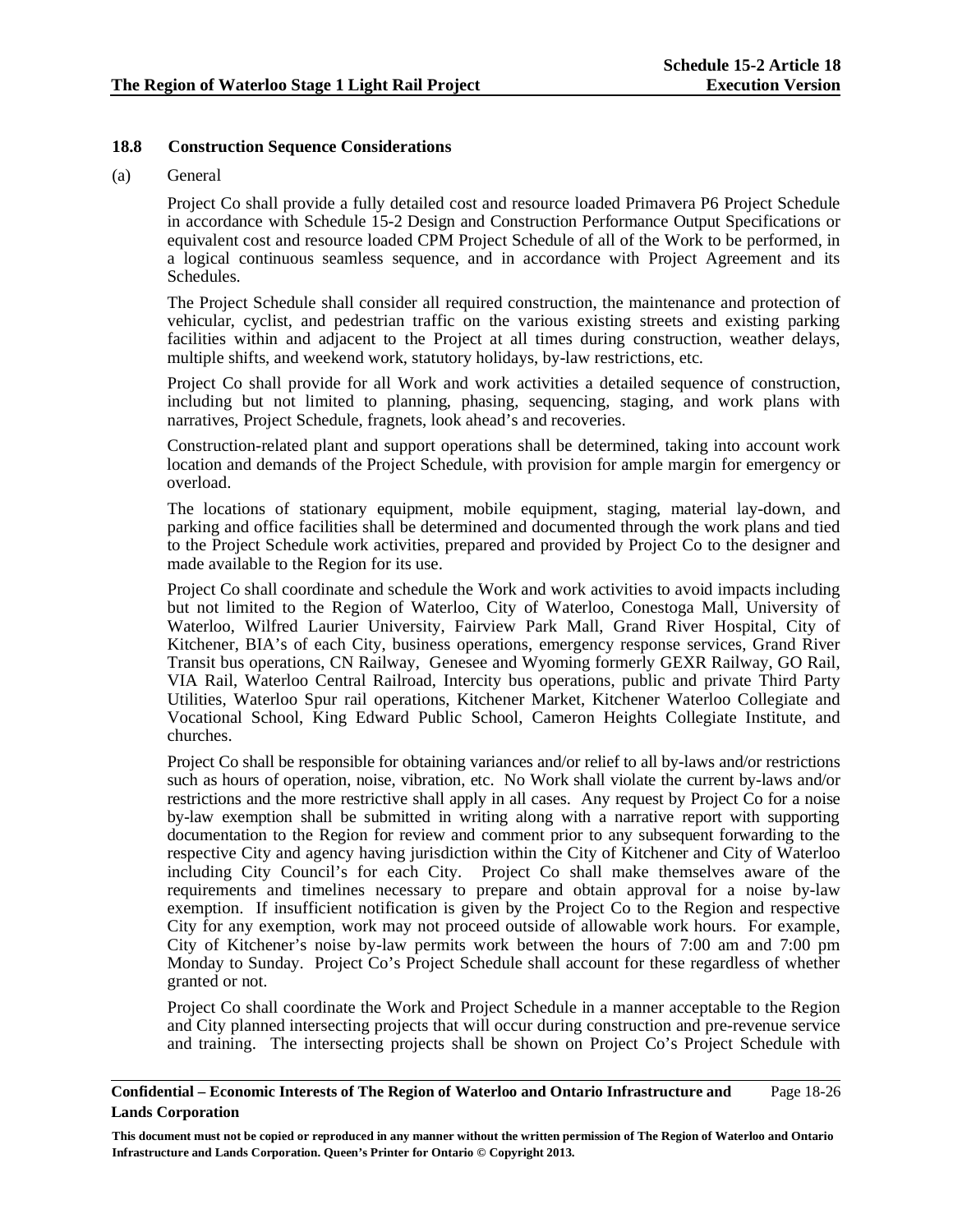specific ties to predecessor activities and successor activities that shall be met by Project Co to promote the safety and completion of the intersecting projects. Project Co shall construct the Work in a manner to facilitate the intersecting projects.

(i) City of Kitchener Intersecting Projects

The City of Kitchener has several projects planned which may affect aspects of the Work. The following City of Kitchener projects are planned for 2014.through 2018.

# **EXHIBIT 18.8-1 CITY OF KITCHENER INTERSECTING PROJECTS**

| <b>PROJECT</b>                                   | <b>TIMING</b>                                                     | <b>NATURE</b><br>OF<br><b>WORK</b> | <b>RAPID TRANSIT PROJECT CO</b><br><b>REQUIREMENTS</b>                                                                                                                      |
|--------------------------------------------------|-------------------------------------------------------------------|------------------------------------|-----------------------------------------------------------------------------------------------------------------------------------------------------------------------------|
| <b>Street</b><br>Ontario<br>(Joseph to Charles)  | Summer 2014-<br>Anticipated<br>Completion<br>December 31,<br>2014 | <b>Full Reconstruction</b>         | Coordination of design activities<br>$\bullet$<br>with City<br>Completion<br>of<br>surface<br>$\bullet$<br>construction between limits of<br>City's project and RT corridor |
| Wellington<br><b>Street</b><br>(Walter to King)  | Summer 2014-<br>Anticipated<br>Completion<br>December 31,<br>2015 | <b>Full Reconstruction</b>         | Coordination of design activities<br>$\bullet$<br>with City<br>Completion<br>of<br>surface<br>$\bullet$<br>construction between limits of<br>City's project and RT corridor |
| Agnes Street (Walter<br>to King)                 | Summer 2014-<br>Anticipated<br>Completion<br>December 31,<br>2015 | <b>Full Reconstruction</b>         | Coordination of design activities<br>$\bullet$<br>with City<br>Completion<br>surface<br>of<br>$\bullet$<br>construction between limits of<br>City's project and RT corridor |
| Water<br><b>Street</b><br>S.<br>(Joseph to King) | 2014-<br>Spring<br>Anticipated<br>Completion<br><b>July 2014</b>  | Surface<br>reconstruction          | Coordination of design activities<br>$\bullet$<br>with City<br>Completion<br>of<br>surface<br>$\bullet$<br>construction between limits of<br>City's project and RT corridor |

## **Confidential – Economic Interests of The Region of Waterloo and Ontario Infrastructure and Lands Corporation**  Page 18-27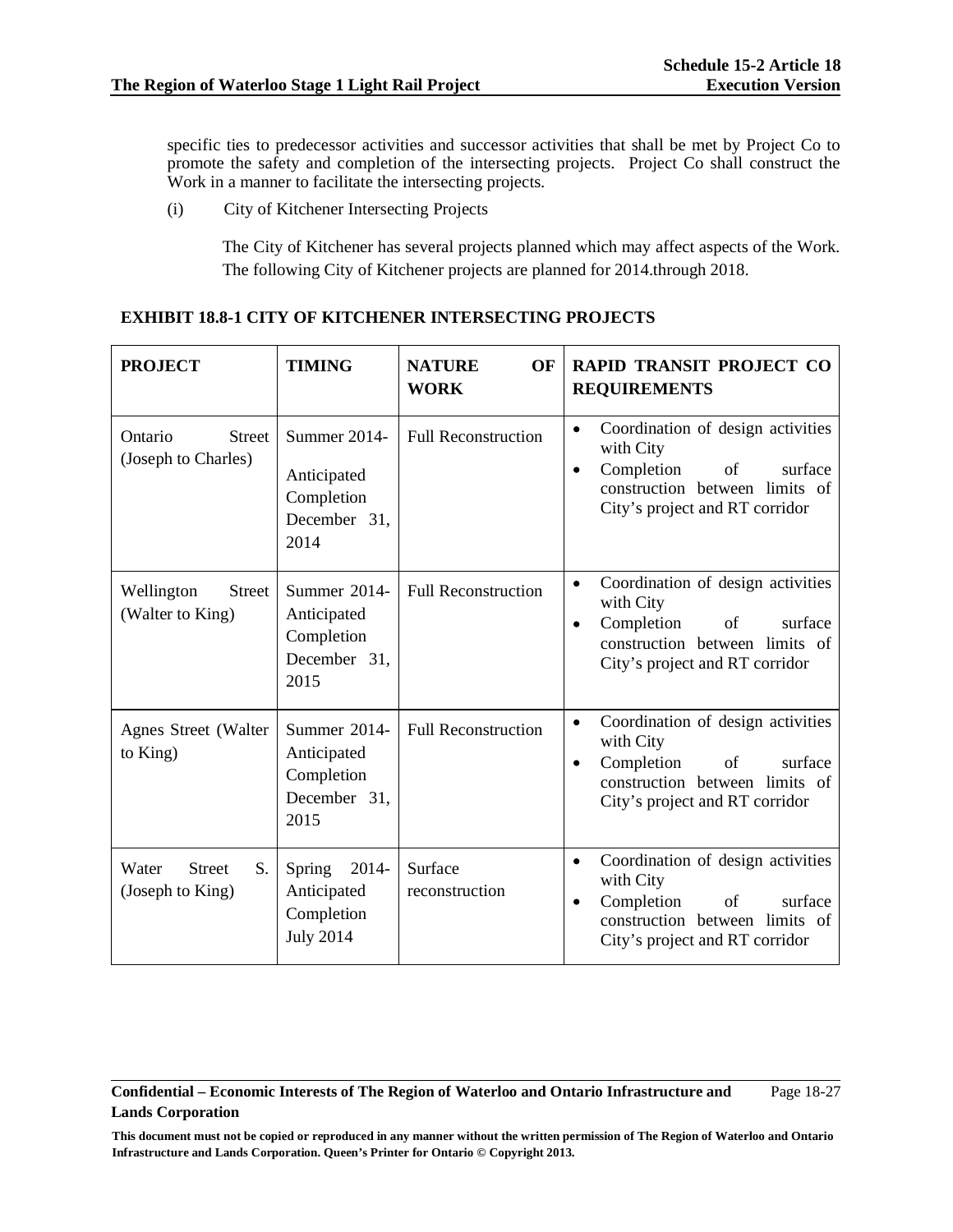| <b>PROJECT</b>                                                              | <b>TIMING</b>                                                                            | <b>NATURE</b><br>OF<br><b>WORK</b> | RAPID TRANSIT PROJECT CO<br><b>REQUIREMENTS</b>                                                                                           |
|-----------------------------------------------------------------------------|------------------------------------------------------------------------------------------|------------------------------------|-------------------------------------------------------------------------------------------------------------------------------------------|
| Queen Street                                                                | Currently<br>Under<br>Construction-<br>Anticipated<br>Completion<br>December 31,<br>2013 | <b>Full Reconstruction</b>         | Coordination of Project Co's<br>٠<br>design and construction activities<br>with City based upon City As-<br><b>Built/Record Documents</b> |
| <b>Maurice Street</b><br>(Intersecting)<br><b>Cross</b><br>Streets Unknown) | Not Proposed<br>Until After the<br>Opening of the<br>LRT in 2019                         | <b>Full Reconstruction</b>         | Coordination of Project<br>Co's<br>$\bullet$<br>design and construction activities<br>with City                                           |

# **EXHIBIT 18.8-1 CITY OF KITCHENER INTERSECTING PROJECTS**

Project Co shall provide unfettered access at all times to the City of Kitchener and City of Waterloo and their agents to perform inspection of work being performed by Project Co on their behalf. Both Cities will perform due diligence in contacting and coordinating their inspections with Project Co and the MQAQC.

Project Co shall plan the Work utilizing the nearest ingress and egress from the nearest designated Region and City truck routes for all access, deliveries, demobilization, excavation, hauling, mobilization, recycling, refuse, removals, staging, and waste. Project Co shall minimize the disruption to surrounding residential streets and refrain from their use. Project Co shall obtain approval from the Region and City prior to the use of any residential street for the Work. Project Co is responsible for the restoration of all damages caused by its operations and work to all residential street usage.

Project Co shall sequence all underground utility, utility relocations, street lighting, traffic signal, and LRT system work to precede permanent roadway and trackbed work. Locations requiring road widening or relocations shall proceed in advance of track and station construction. Road work directly adjacent to track and station construction shall be sequenced after completion of the major structural work. Temporary hard surfaces shall be provided and maintained at all times during the Work until the below grade work and adjacent work is complete to allow for the permanent surface work.

The sequence of construction shall be developed to permit permanent and/or temporary roadway facilities or utility relocation work to proceed in advance of the main track construction, in order to minimize impacts on traffic and utility services during construction.

Project Co's scheduling of any weekend, night, and holiday work shall be subject to the coordination by Project Co and approval of the Region, respective City and agency having

### **Confidential – Economic Interests of The Region of Waterloo and Ontario Infrastructure and Lands Corporation**  Page 18-28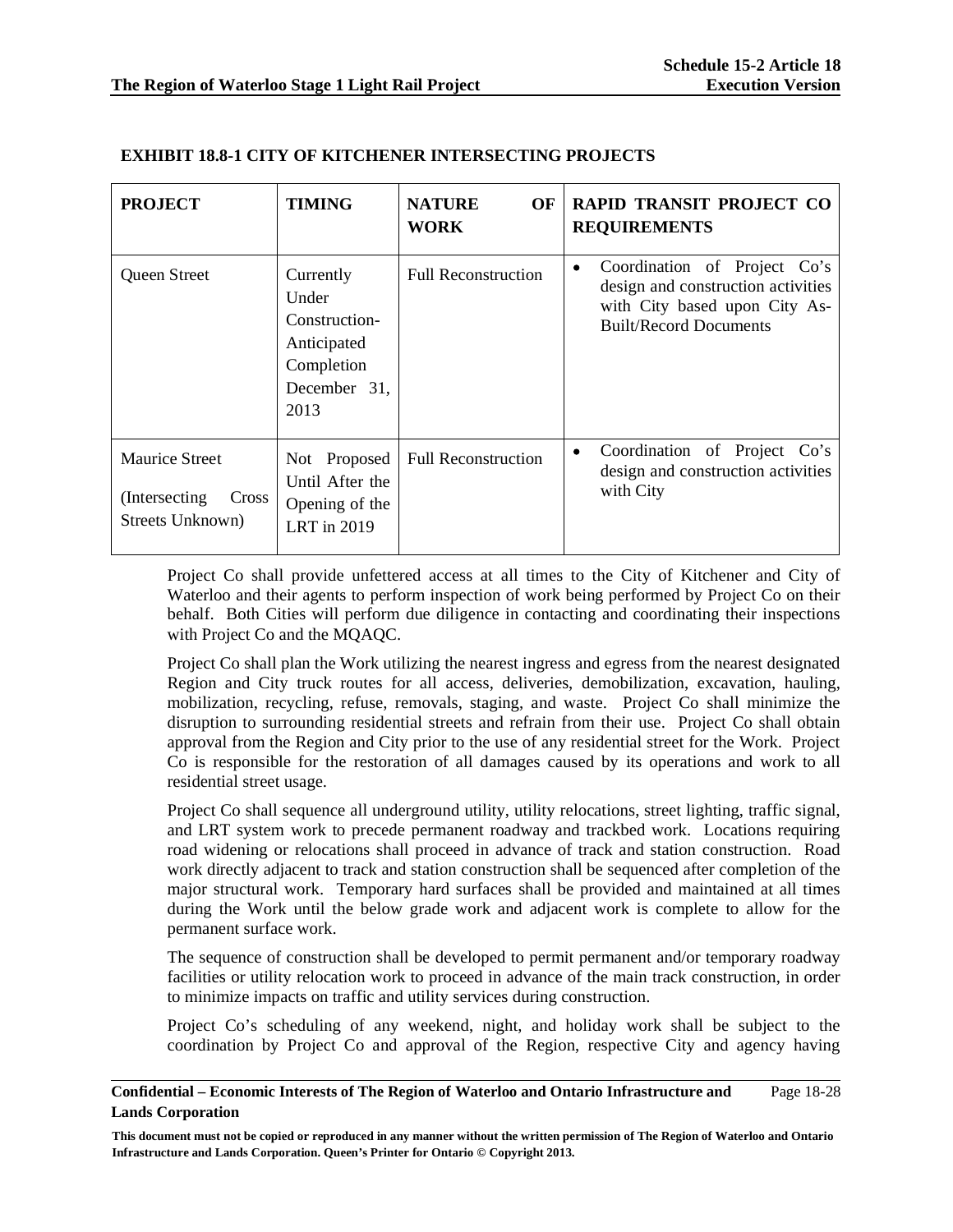jurisdiction. Project Co shall not assume in its Project Schedule the Region, respective City and agency having jurisdiction will permit weekend, night work and holiday work.

Project Co shall coordinate the relocation of all aerial utility plant with the respective public and private Third Party Utility. All public and private Third Party aerial utility plant lateral crossings of the trackway shall become underground plant work and completed and coordinated by Project Co. Project Co shall sequence and coordinate all aerial lateral crossings to underground laterals with all public and private Third Party utilities, utility relocations, and system work and precede permanent roadway and trackbed work. All utility connections to residences and businesses shall be the responsibility of Project Co and coordinated with the respective utility service and resident/owner and/or business and its tenants.

Project Co and its subcontractor staff and personnel shall not utilize the parking for any Project alignment business and their customers and residence parking for their personal vehicles. Violators will be towed at the vehicle owner's expense. Project Co shall arrange for its staff and personnel including its subcontractors, material men, suppliers, and vendor's offsite parking for all personal vehicles. Project Co shall provide a safe and convenient means of transporting all staff and personnel engaged in the performance of the Work to and from the worksites daily and during all hours of operation for the duration of the Project. The exception will be Project Co clearly marked company vehicles for management, superintendents, foreman which require small tools and materials to perform work, quality assurance and quality control personal and independent inspection staff, Region staff and their representatives, City staff and their representatives, agency staff having jurisdiction, railroad staff, railroad flagger supervisor, public and private Third Party Utility supervisor as examples. Project Co shall provide and obey with all parking regulations including the acquisition of parking permits for all vehicles required to be on the Project alignment, where applicable, due to limited parking and the desire to minimize disruption and availability of parking for business commerce, residents, and other needs.

Except those trees designated for removal by Project Co's approved design, Project Co shall provide protection measures and means, and maintain routinely all remaining trees along the Project alignment for the duration of the Project in accordance with RWSSP 565.01. Project Co shall establish tree protection zones with clear lines of delineation at the beginning of the Work. Project Co shall review the tree protection zones established at the beginning of the Work for each phase of the work and routinely instruct its staff and personnel and that of its subcontractors accordingly of the protection measures installed. Project Co and its subcontractors shall, when working within an established tree protection zone, modify its means and methods to minimize damage to the remaining trees. Damages caused by Project Co's activities to trees that remain shall be the responsibility of Project Co's to replace and maintain, as required, in kind of similar type and calliper.

Project Co shall be responsible for obtaining approvals, where applicable, and the control, design, development, construction, maintenance and up keep, repairs as required, and removal of all sealed engineering calculations, plans, working drawings, and data for all temporary false work, work plans, backfill, excavation, staging, open cuts, embankments and fills.

(b) Event and Statutory Considerations

 Project Co shall coordinate the Work and Project Schedule in a manner acceptable to the Region and City planned events that will occur during construction and pre-revenue service and training. The events shall be shown on Project Co's Project Schedule with specific ties to predecessor

#### **Confidential – Economic Interests of The Region of Waterloo and Ontario Infrastructure and Lands Corporation**  Page 18-29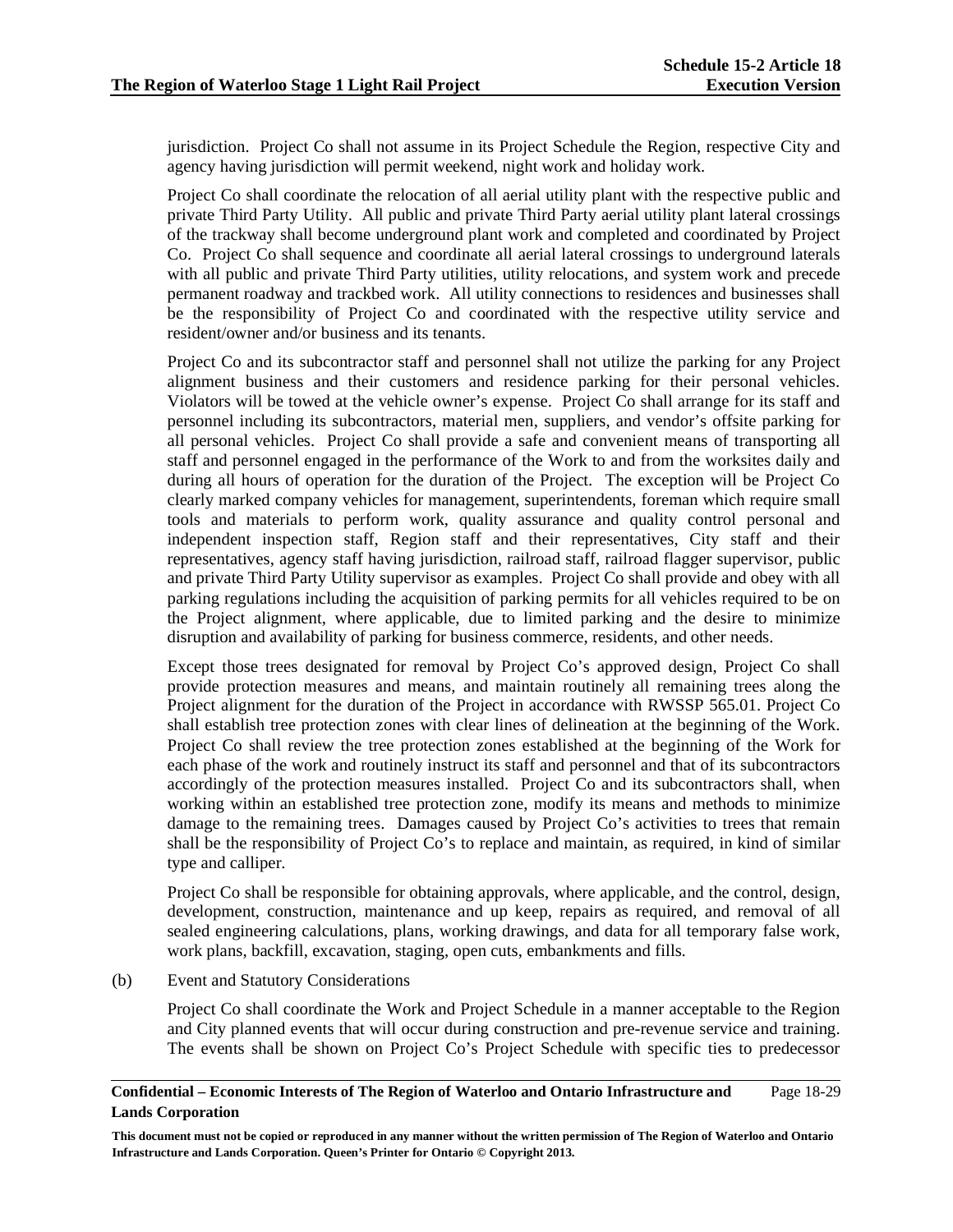activities and successor activities that shall be met by Project Co to promote the safety of the spectators, event participants and organizers. Project Co shall construct the Work in a manner to facilitate the event.

 Project Co is prohibited from performing any Work on the following statutory Canadian holiday days within the City of Kitchener and City of Waterloo: New Years Day, Family Day, Good Friday and Easter Monday, Victoria Day, Canada Day (Dominion Day), Civic Day, Labour Day, Thanksgiving Day, Remembrance Day, Christmas Day and Boxing Day. Project Co shall include these days within the Project Schedule with specific predecessor and successor activities that provides the safety of the community during non-work hours and progresses the completion of the Work.

 Project Co shall include, at a minimum, in its Project Schedule, the following key *italicized* Festivals and Parades within the City of Kitchener and City of Waterloo as they relate to the Work. Project Co shall coordinate, plan, phase, sequence, stage and construct the Work to accommodate, as practical, the *italicized* key Festivals and Parades listed below. All other Festivals and Parades listed shall be coordinated and accommodated, where practical, by Project Co during its Work. Project Co shall recognize the importance of the local economy pertaining to these Festivals and Parades.

(i) Exhibit 18.8-2 Festivals and Parades

# **EXHIBIT 18.8-2 Festivals and Parades - City of Kitchener & City of Waterloo**

| <b>Winter (January–March)</b>                                                               | <b>Summer (June-September)</b>                                                                                                                                                                                                                                                                                                                                                                                                                                                                                                                                                          |
|---------------------------------------------------------------------------------------------|-----------------------------------------------------------------------------------------------------------------------------------------------------------------------------------------------------------------------------------------------------------------------------------------------------------------------------------------------------------------------------------------------------------------------------------------------------------------------------------------------------------------------------------------------------------------------------------------|
| <b>City of Waterloo</b><br>Winterloo<br>Wonders of Winter - Festival of Lights<br>$\bullet$ | <b>City of Waterloo</b><br>Music and Movies in the Park<br>Open Streets in uptown Waterloo<br>Royal Medieval Faire<br>٠<br><b>Summer Concert Series</b><br>$\bullet$<br>Sun Life Financial UpTown Waterloo Jazz<br>$\bullet$<br>Festival<br>Sun Life Financial Waterloo Busker<br>$\bullet$<br>Carnival<br>Turkish Festival<br>$\bullet$<br><b>Chris Lane Memorial Concert</b><br>$\bullet$<br>Tennis Fair<br>$\bullet$<br>Neruda – KW Latin Fest<br>$\bullet$<br>Uptown Market – Thursday's in June<br>through September<br>Indie Hour Concert – Friday's in June<br>through September |
| <b>City of Kitchener</b>                                                                    | <b>City of Kitchener</b>                                                                                                                                                                                                                                                                                                                                                                                                                                                                                                                                                                |
| Lunar New Year(February)<br>Hockey Town (March)<br>$\bullet$<br>St. Patrick's Day (March)   | Cruising on King(July)<br>Rock and Rumble Motorcycle Show (July)<br>٠<br>Tooney Tuesdays(July)                                                                                                                                                                                                                                                                                                                                                                                                                                                                                          |

### **Confidential – Economic Interests of The Region of Waterloo and Ontario Infrastructure and Lands Corporation**  Page 18-30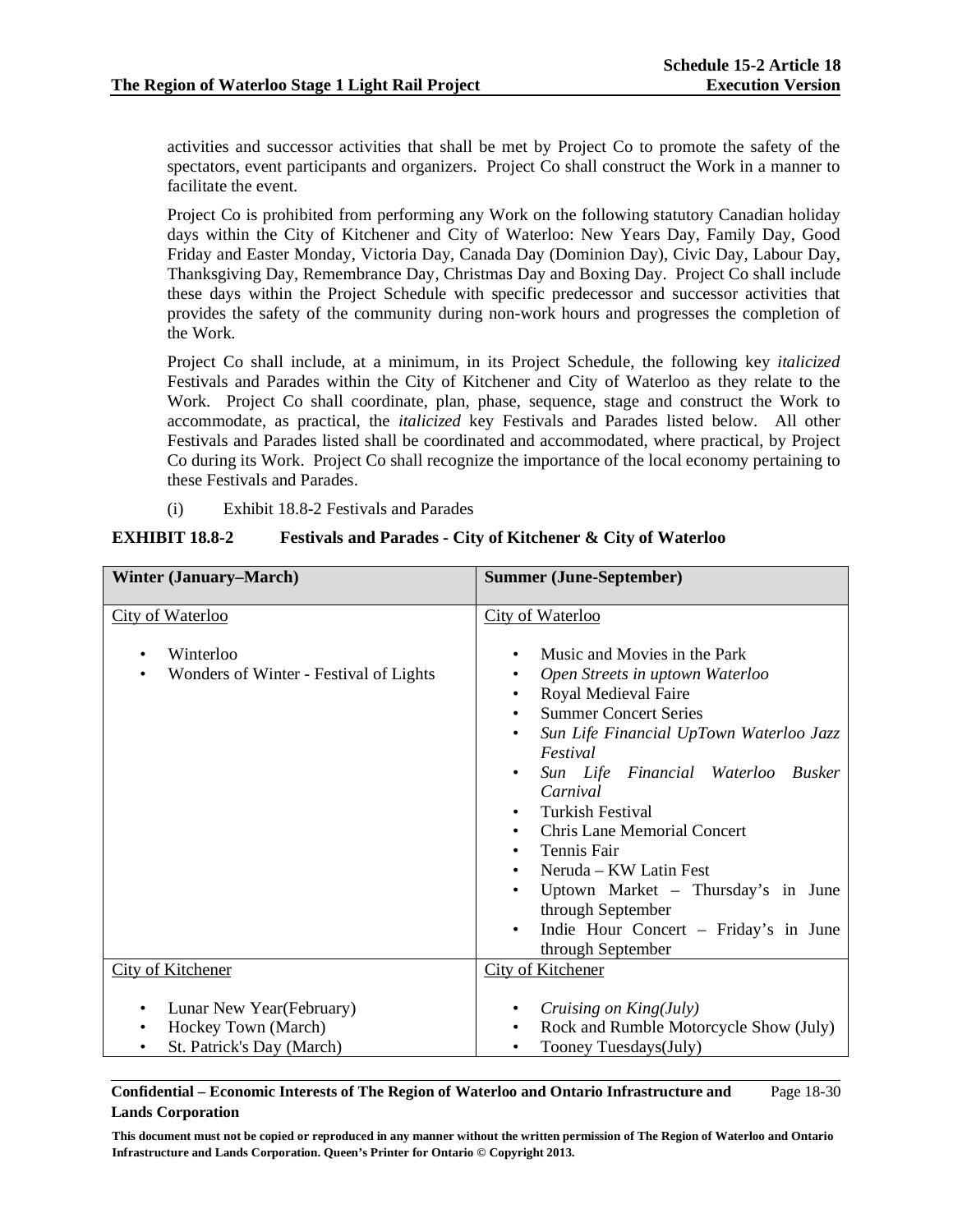| <b>EXHIBIT 18.8-2</b> | <b>Festivals and Parades - City of Kitchener &amp; City of Waterloo</b> |
|-----------------------|-------------------------------------------------------------------------|
|-----------------------|-------------------------------------------------------------------------|

| <b>Spring (April-June)</b>                                                                                                                                                                                                                                                                                                                                                                                                                                                                                                                        | Kidspark(August)<br>$\bullet$<br>Kitchener Blues Festival(August)<br>$\bullet$<br>Back to School Party - Movie Night<br>$\bullet$<br>(September)<br>The Word on the Street(September)<br>$\bullet$<br>Pakistan Canadian Day (July)<br>$\bullet$<br>Strongman Competition(July)<br>$\bullet$<br>Canada Day (July)<br>$\bullet$<br>Pupusas Festival(August)<br>$\bullet$<br>Downtown Kitchener Ribfest (July)<br>$\bullet$<br>Link Picnic (August)<br>$\bullet$<br>One Book One Community (September)<br><b>Fall (October-December)</b> |
|---------------------------------------------------------------------------------------------------------------------------------------------------------------------------------------------------------------------------------------------------------------------------------------------------------------------------------------------------------------------------------------------------------------------------------------------------------------------------------------------------------------------------------------------------|---------------------------------------------------------------------------------------------------------------------------------------------------------------------------------------------------------------------------------------------------------------------------------------------------------------------------------------------------------------------------------------------------------------------------------------------------------------------------------------------------------------------------------------|
| City of Waterloo<br>Earth Day events<br>$\bullet$<br>One Book, One Community<br>$\bullet$<br>Quilt Display at City Hall-Waterloo<br>$\bullet$<br>Mennonite Relief Quilt Sale<br>Kiwanis Music Festival<br>$\bullet$<br><b>Classic Car Show</b><br>$\bullet$<br>Music Monday<br>$\bullet$<br>Great Ride N'Stride To Beat Cancer<br>$\bullet$<br>World Partnership Walk<br>$\bullet$<br><b>Summer Solstice Sampling</b><br>$\bullet$<br><b>KW Walking Classic</b><br>$\bullet$<br>Indie Hour Concert - Friday's in May<br>$\bullet$<br>through June | City of Waterloo<br>Kitchener-Waterloo Oktoberfest Parade<br>$\bullet$<br>(October)<br>Oktoberfest 5km Fun Run<br>$\bullet$<br><b>Oktoberfest Pancake Breakfast</b><br>$\bullet$<br>Mayor's Oktoberfest Luncheon<br>$\bullet$<br><b>Oktober Feast</b><br>$\bullet$<br><b>JDRF Ride For Life</b><br>$\bullet$<br>Remembrance Day (November)<br>$\bullet$<br>Santa Claus Parade (November)<br>$\bullet$<br>Chanukah<br>$\bullet$<br>Family NYE<br>$\bullet$<br>Uptown Market - Thursday's in October<br>$\bullet$                       |
| <b>City of Kitchener</b><br>Cinco de Mayo (May)<br>$\bullet$<br>KW Multicultural Festival(June)<br>$\bullet$<br>Tapestry(June)<br>$\bullet$<br>tri-Pride (May-June)<br>$\bullet$<br>Romanian Canadian Day (June)<br>$\bullet$                                                                                                                                                                                                                                                                                                                     | <b>City of Kitchener</b><br>Festival of Neighbourhoods (October)<br>٠<br>Oktoberfest Parade (October)<br>$\bullet$<br>Remembrance Day (November)<br>$\bullet$<br>Christmas Fantasy(November)<br>$\bullet$<br>Christkindl Market(December)<br>$\bullet$<br>New Year's Eve Celebration (December)<br>$\bullet$                                                                                                                                                                                                                          |

# (c) Public and Private Third Party Utilities and Service

(i) The Region has worked with all Region, City and public and private Third Party Utilities to advance where practical Early Work to mitigate utility impacts during the course of Project Co's Work.

**Confidential – Economic Interests of The Region of Waterloo and Ontario Infrastructure and Lands Corporation**  Page 18-31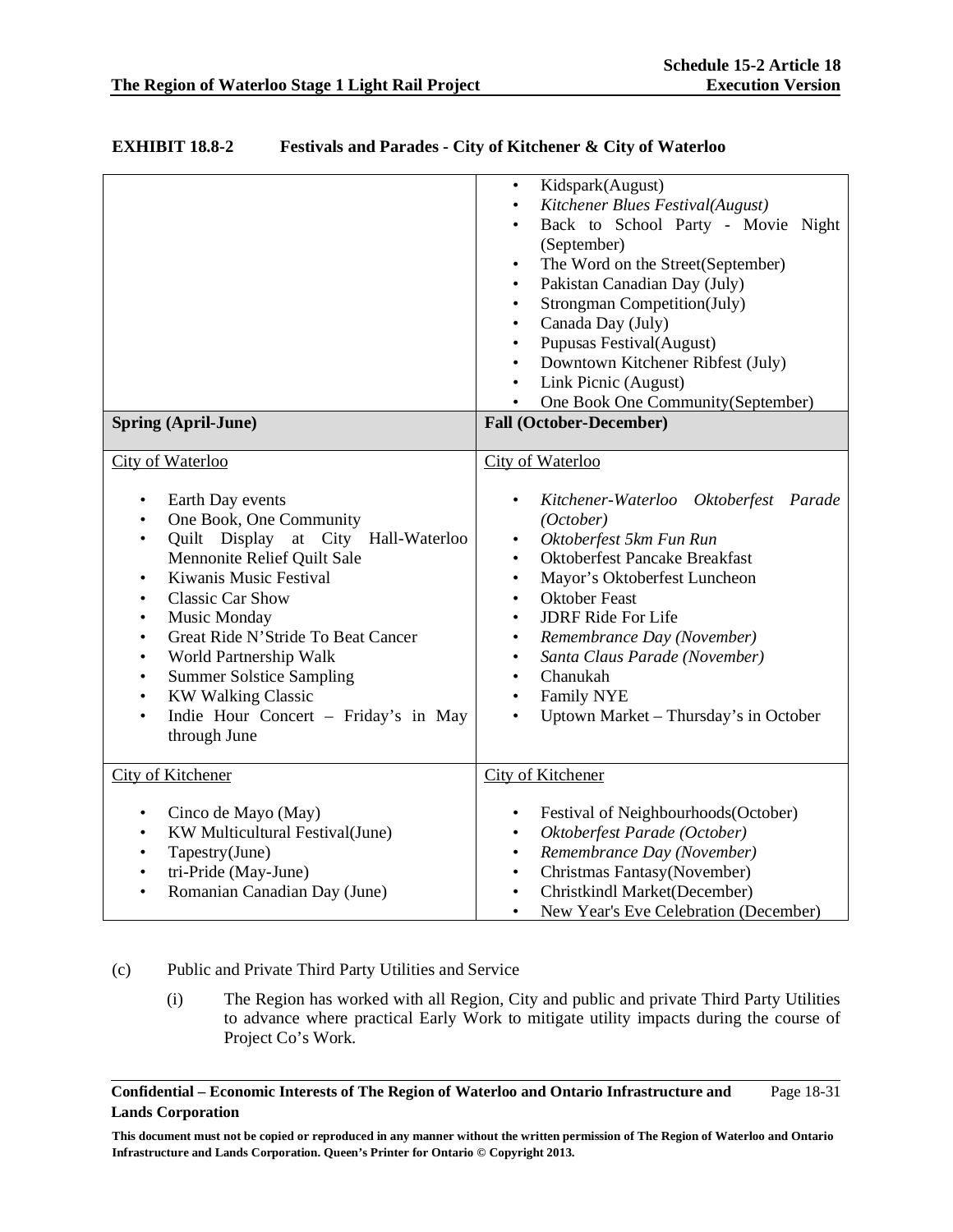Project Co's Work may include but not limited to the complete abandonment, removal and disposal, adjustment, utility casing installation, complete relocation, utility encasement, partial removal and reinstallation, realignment, partial removal and capping, protection, support, and false work of these entities' physical plant and related equipment and systems: Allstream, Bell Canada, Bell 360, City of Cambridge, City of Kitchener, City of Waterloo, Hydro One Network, Inc., Kitchener-Wilmot Hydro Inc., Kitchener Utilities, Region of Waterloo, Rogers Communications, TELUS, Union Gas Ltd., Waterloo North Hydro Inc.

- (ii) Project Co shall coordinate, accommodate and provide within its Project Schedule including all predecessor and successor activities, Project Co's phasing, sequencing, staging, work plans and narratives, the work by public and private Third Party Utilities and firms working on behalf of the public and private Third Party Utility, and Project Co resource and cost-loaded work on behalf of the public and private Third Party Utilities. The work being installed, upgraded or relocated by the public and private Third Party Utility may or may not be in conjunction with this Project. The public and private Third Party Utility Early Work identified in the Public and Private Utility Matrix provided in the Project Agreement provides Project Co with completed and ongoing utility relocations. Project Co shall coordinate its activities so as not to conflict with the completion of the Early Work.
- (iii) Project Co shall familiarize itself and provide in its design and construction phasing, staging, and work plans with narratives the required physical separations between utilities.
- (iv) Project Co's shall maintain service at all times during its relocation or upgrade of any utility. Project Co shall plan, phase, sequence and stage all service disconnections and temporary conditions to prevent disruption to all businesses and residences affected. During any lengthy service disconnections temporary service, cutovers, and other disruptions, Project Co shall provide and make arrangements for all temporary means necessary to all businesses and residences affected. Project Co shall notify and provide ample time to accommodate the scheduling of City of Kitchener, Kitchener Utilities staff, to operate all City owned water values within and adjacent to the Work. Project Co is prohibited from operating all City of Kitchener-owned and operated water valves.
- (v) Project Co shall notify and schedule Ontario One Call (On1Call), as required, for all utility locates including but not limited to any drilled shaft, excavation, open cuts, pile driving operations, and other activities that could disrupt utility services. Project Co shall satisfy itself through potholing and/or test pits prior to any design and/or construction activity that any planned below-grade work may proceed without disruption and to determine the exact location and depth of existing plant whether private or public. Project Co is responsible for all damages that result.
- (vi) Project Co shall provided P. Eng. sealed temporary bracing, false work, and shoring work plans, as required, to support existing utilities that remain during the phasing, sequencing and staging of the Work.
- (vii) Project Co shall provide sufficient distance between the work being performed by Project Co and that being performed by public and private Third Party Utilities so as not to violate any Federal, Provincial, Region and/or City labour by-laws, laws, regulations,

### **Confidential – Economic Interests of The Region of Waterloo and Ontario Infrastructure and Lands Corporation**  Page 18-32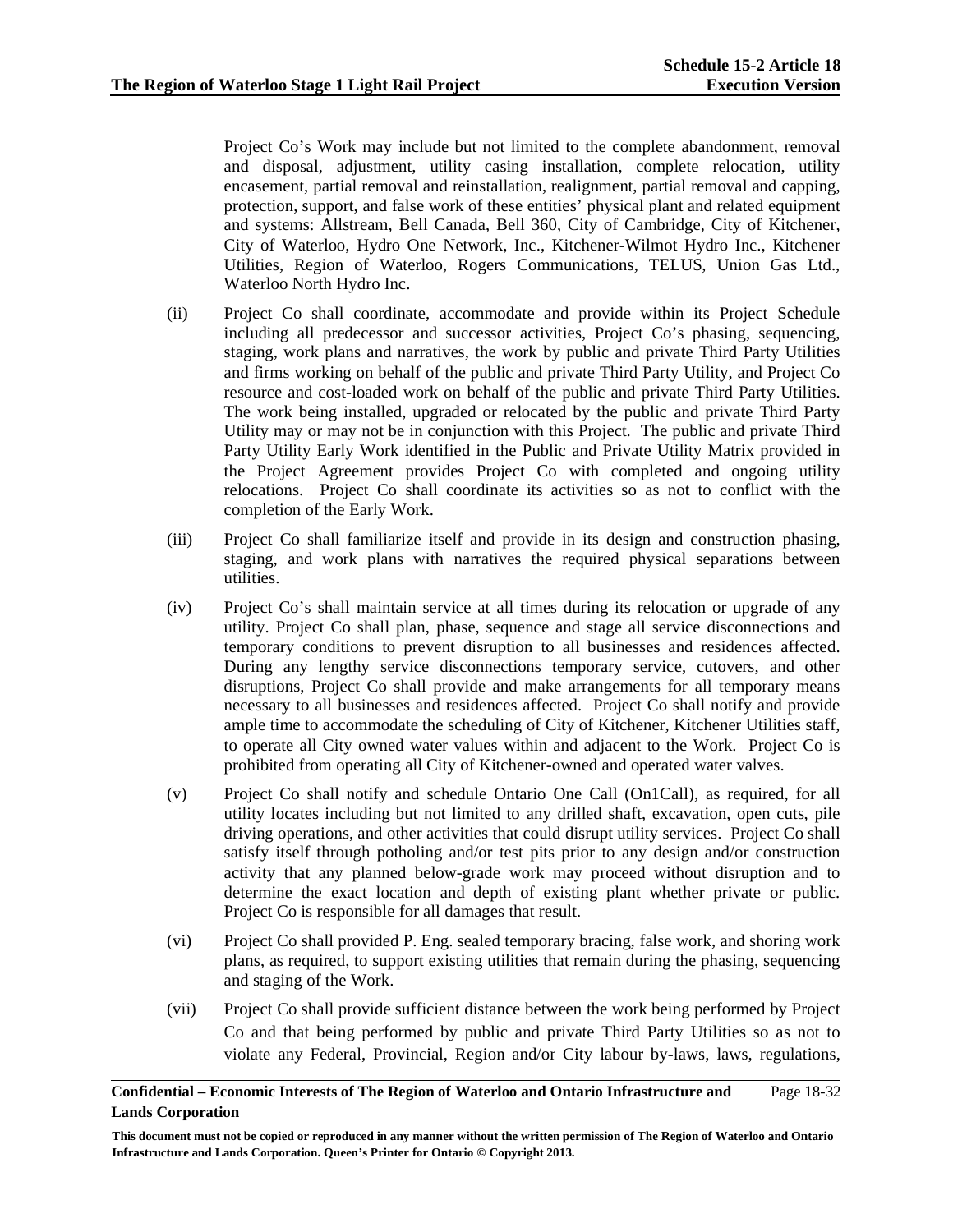rules, and statutes.It is the responsibility of Project Co to coordinate its activities from a time and space perspective so as not to conflict with Additional Works or Third Party Work**.**

- (viii) Project Co shall plan, phase, sequence and stage its utility work and that of all required public and private Third Party Utilities taking into consideration the normal business hours of operations for all public and private Third Party Utilities. These are generally from 8:00 am to 5:00 pm weekdays, except statutory Holidays. All public and private Third Party Utilities have a twenty-four hour emergency service. In the event Project Co requires service beyond the normal hours of operation such as extended daily work hours, and weekend work for any public and private Third Party Utility, Project Co shall provide fourteen (14) calendar days written notice to the public and private Third Party Utilities affected and make all arrangements with the public and private Third Party Utilities for the Project Co's service needs including public and private Third Party Utility crews, Utility inspections, disconnects, temporary connections, cutovers, and like matters.
- (ix) Project Co's use of any existing street light in a temporary manner shall be coordinated with the Region, City, Hydro, and agency having jurisdiction. Project Co shall obtain approval to reuse any existing street lighting in a permanent condition as well with the Region, City, Hydro, and agency having jurisdiction based upon its pre-construction survey requirements contained herein. If approved to use existing street lighting in a temporary condition, Project Co shall re-lamp, as required including fixture appurtenances and be responsible for all utility cost of all street lighting during Project Co's Work including metering. Likewise, if approved to reuse existing street lighting in a permanent condition, Project Co shall make all repairs to the street lighting and appurtenances and re-lamp including fixture appurtenances all fixtures prior to placing into permanent service. Project Co shall coordinate all connections and service requirements with the local Hydro at all times during the Work. At no time shall the existing street lighting photometric levels be less than pre-construction levels.
- (x) Project Co shall coordinate and be solely responsible for its proposed temporary Overland Water Supply System. Project Co shall obtain relevant approvals with the Region, respective City, public and private Third Party Utility, emergency response services, businesses and residents for its location, flow and pressure, and connection requirements. Project Co shall be responsible for all design, reviews and approvals, bylaw compliance, furnishing, delivery and installation including protection, permitting including Drinking Water License, maintenance, removal and disposal, upkeep, and repairs as needed. Project Co shall provide one (1) working day notice including the addresses and amounts of affected service to the City of Kitchener, Kitchener Utilities staff, if lead services are discovered on the private property owner's side.
- (xi) Project Co shall be subject to the City of Kitchener and City of Waterloo site plan approval process and procedures if plant work is located outside of the Region's Rightof-Way within the City of Kitchener and City of Waterloo.
- (xii) Project Co shall refer to and consider the public and private Third Party Utility plans and schedules contained herein for the Early Work the Region acquired for the Project Co's use and information in the development of its Work and Project Schedule.

### **Confidential – Economic Interests of The Region of Waterloo and Ontario Infrastructure and Lands Corporation**  Page 18-33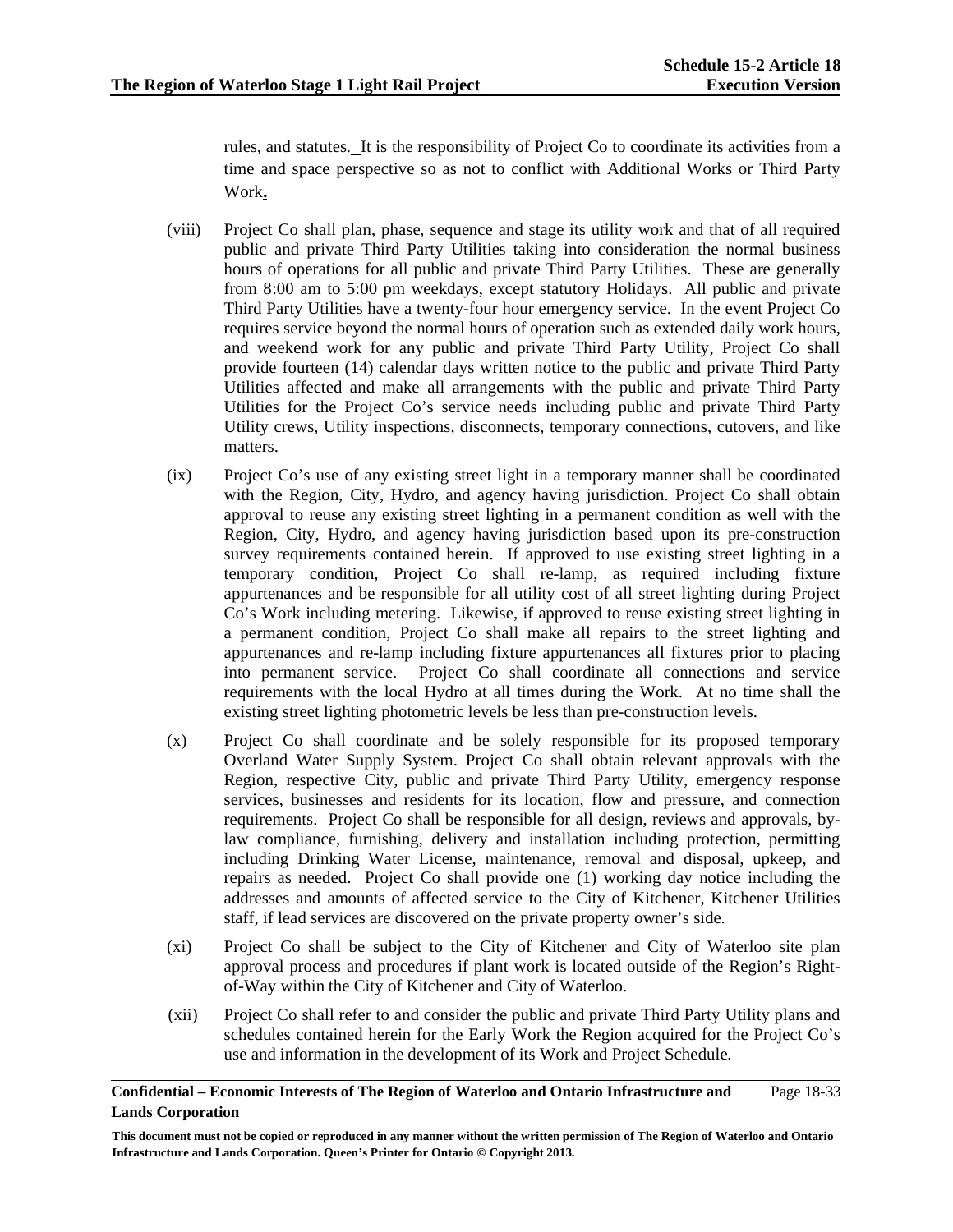(xiii) Project Co shall provide for the duration of the Project Agreement a twenty-four (24) hour per day emergency response call procedure and protocols to the Region, respective Cities and their Call Centres, and private and public Third Party Utilities and emergency response providers. In the event Project Co fails to respond to any emergency call in a timely manner with respect to any utility failure located within the Project alignment Project Co has affected, the Region, respective City, and private and public Third Party Utility shall have the right-to-enter the Project alignment without prior notification to make all repairs necessary on behalf of Project Co. All costs associated with the emergency repair will be borne by Project Co including Region, respective City, and Third Party Utility.

 Project Co shall coordinate and schedule its work with Kitchener-Wilmot Hydro Inc. work on Charles Street West from the intersection of Queen Street to the intersection of Benton Street which is required as a result of the Project. In addition, Project Co shall coordinate and schedule its work with Kitchener-Wilmot Hydro Inc. work at the intersection of Ontario Street on Charles Street also a result of the Project. The Kitchener-Wilmot Hydro Inc. work at these locations is anticipated to occur during the second and third quarters of 2015.

The following typical lead times shall be used by Project Co in its Project Schedule for the delivery of underground materials required by Kitchener-Wilmot Hydro Inc. (KWH) as a result of any Project Co approved design involving below grade relocation or adjustment by KWH. These time frames do not include Kitchener-Wilmot Hydro Inc. design and the approvals required by the agencies having jurisdiction. These time frames are subject to market fluctuations and availability.

Pull boxes (8 to 10 weeks) 600 MCM primary cables (17 to 20 weeks) 250 MCM network secondary cables (17 to 24 weeks) 2/0 PILC lead cable primary network (24 to 30 weeks) Moles and connectors for the network secondary cable (17 to 24 weeks) O/H cable (4 to 8 weeks)

 Project Co is advised that Waterloo North Hydro Inc will require twenty (20) to twentyfour (24) weeks, subject to change due to market conditions and fluctuations, for the delivery of the meters and their appurtenances required for all substations located in the City of Waterloo. This is after receiving approved designs by Project Co to enable Waterloo North Hydro to complete its design and subsequent issuance of the purchase order for the meters.

- (d) Site Availability and Milestone Completion Dates
	- (i) Constraint Notes:
	- A. Exhibit 18.8-1, Exhibit 18.8-2, Exhibit 18.8-3 and Exhibit 18.8-4 and the other constraint notes are not intended to be all encompassing. However, they are to bring to the attention to Project Co the areas of sensitivity with respect to local access, traffic concerns, durations and completion milestones among other matters.

Project Co is advised that the Site Availability of the Project required Region "Lands" shall not be sooner than the dates indicated within the reference documents provided

#### **Confidential – Economic Interests of The Region of Waterloo and Ontario Infrastructure and Lands Corporation**  Page 18-34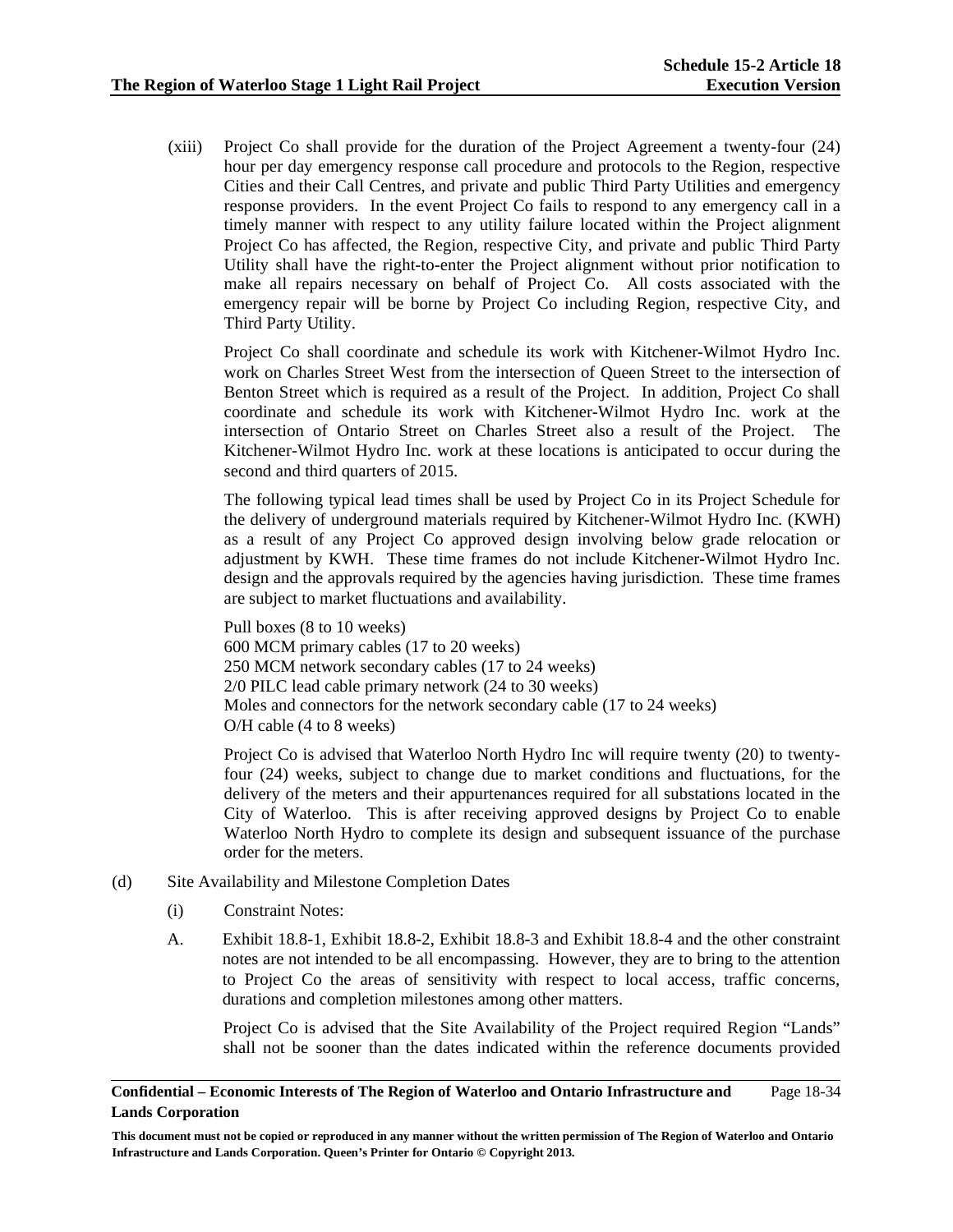under this Project Agreement, unless otherwise provided and notified by the Region to be available sooner. Project Co shall arrange, view, and secure all obligations and use with the Region on all Region "Lands" for the Project prior to their use by Project Co. Project Co shall refer to the Project Agreement for the type, size, and location of these "Lands".

B. Project Co shall coordinated all Work with the Region, Cities, BIA's, churches, colleges, CN, Genesee and Wyoming formerly GEXR, GO, and VIA and their tenants where required and applicable, emergency response services, hospitals, malls, MTO (where required and applicable), residents, schools, Third Party Utilities, universities, businesses and other major institutions and establishments as required to properly coordinate and communicate any planned disruptions. Project Co shall from its approved TMP and individualized TCPs begin at a minimum of sixty (60) calendar days, again at thirty (30) calendar days and lastly seven (7) calendars in advance of any work notify all parties and the traveling public of any upcoming closures, disruptions, and changes in the work.

Local access to all businesses shall be maintained and provided at all times for deliveries, as well as access by owners, workers, patrons, clients, and vendors. Any change in the work sequence shall be approved by the Region in advance prior to its implementation.

In general, Uptown Waterloo, Downtown Kitchener, Conestoga Mall and Fairview Park Mall sales revenue are the highest during the late summer and through the end of the calendar year of any given year. As Project Co should expect, sales revenues drop off and vary by month for the remaining months of the year depending upon specific events, holidays and vacations in those remaining months. Project Co shall take this into consideration in the preparation of its Project Schedule and Work plans and shall work with the Region, BIA's, Cities, and Malls to minimize the impact caused by construction.

- C. Project Co shall have its TMP and all individualized TCP traffic detours and rerouting required approved by the Region and agency having jurisdiction prior to any street, intersection, and lane closures, non-peak lane closures and reduced lane width closures, and other traffic disruptions. Project Co, with due process in mind, is encouraged and will be afforded the opportunity to construct Project segment lengths of the alignment of sufficient size to improve efficiency, lower cost and reduce post construction activities.
- D. All intersection closure work shall be approved by the Region, respective City, and agency having jurisdiction.
- E. Railroad

Project Co shall maintain continuous railroad operations on the Waterloo Spur, Guelph Subdivision at the King Street Grade Separation and Guelph Subdivision Huron Spur for CN, Genesee and Wyoming formerly GEXR, GO and VIA at all times other than approved outages and slow orders to allow the Work to Progress. Project Co's work includes the temporary, as required and permanent relocation of these railroad corridors while maintaining continuous rail service for the Waterloo Spur and Huron Spur. Reference 18.10 Railroad Traffic, Signaling, and Crossing Warning System contained herein for additional required construction criteria to be considered by Project Co.

F. Project Co shall maintain, at a minimum, of one lane in each direction on King Street between Northfield Drive and MTO Highway 85 (Conestoga Mall) at all times during the progress of the Work.

#### **Confidential – Economic Interests of The Region of Waterloo and Ontario Infrastructure and Lands Corporation**  Page 18-35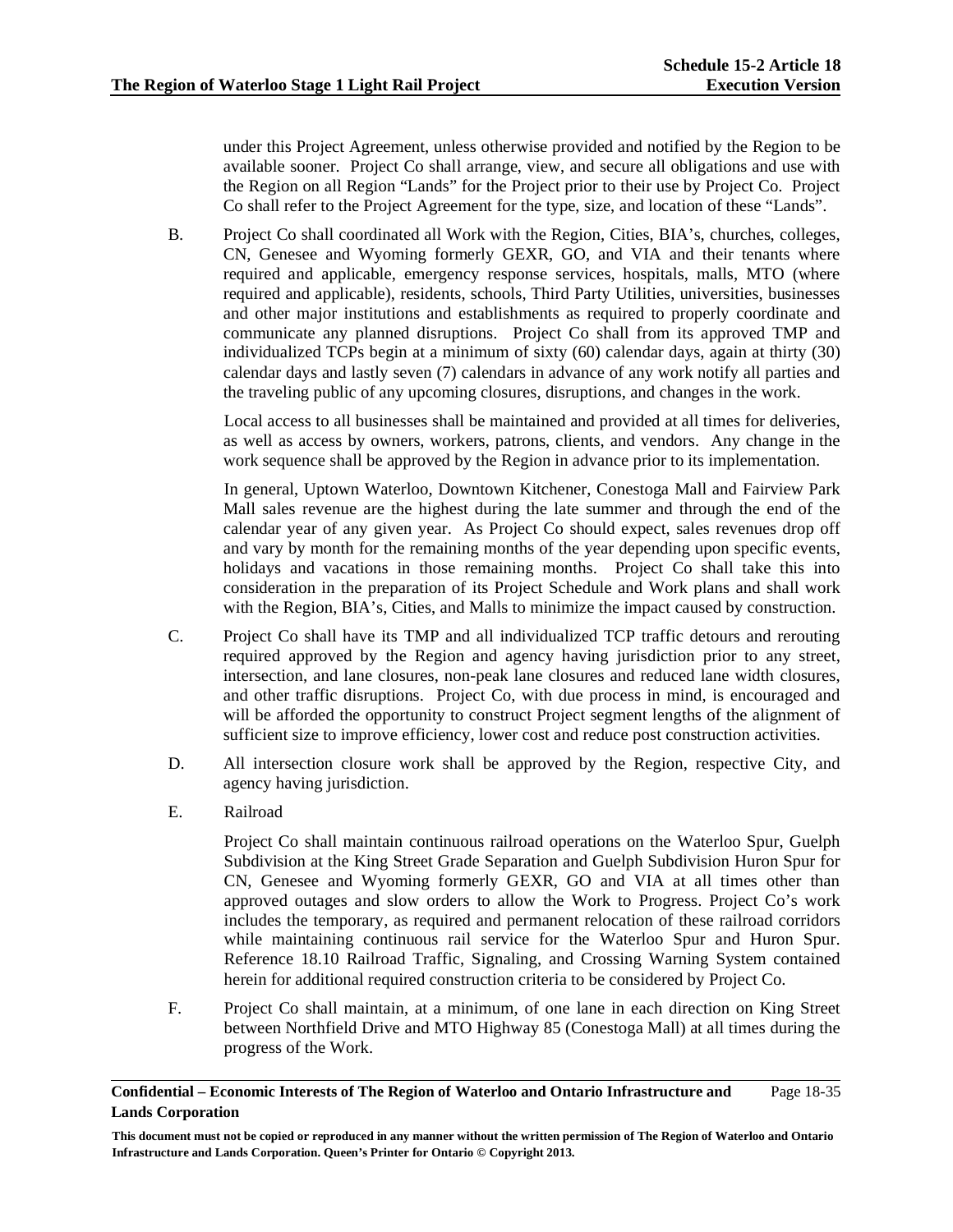- G. Project Co shall maintain, at a minimum, of one lane in each direction on Northfield Drive from King Street to the Waterloo Spur at all times during the progress of the Work.
- H. Project Co shall not perform the King Street segment of the Uptown Waterloo Loop concurrently with the Caroline Street segment. However, an exception may be granted if Project Co can demonstrate to the Region and City both segments can be constructed concurrently by taking into account the following at a minimum: shorter duration as compared to each Loop performed sequentially; less disruption to the community through its work plans and narratives; more favourable comparison of TCPs (i.e. access, detours and re-routing of traffic); more efficient phasing, sequencing and staging of related activities in Project Co's Project Schedule that result in more efficient and effective achievement of milestone completion date noted herein. At no time shall the cross streets of William Street and Allen Street within the Downtown Loop be allowed to close at the same time. In addition, Union Street shall not be allowed to close during the construction of the Uptown Waterloo Loop work, unless approved by the Region, Cities and agency having jurisdiction.
- I. King Street Grade Separation

This is predicated upon the substantial completion of the Weber Street Grade Separation and Weber Street Water Main projects. All non-disturbing activities such as data collection, pre-construction surveys and monitoring point preparation and establishment, surveying, site investigations such as utility potholing, geotechnical borings and well point work scheduled in a manner with the least disruption to traffic by Project Co and approved by the Region and agency having jurisdiction required for the Phase 1 design work to progress may be performed in advance of January 1, 2015 and coordinated with the Weber Street Grade Separation and Weber Street Water Main projects to maintain traffic on King Street and its adjoining streets in its present state to its fullest extent.

 The construction work for the King Street Grade Separation shall not proceed until the Weber Street Grade Separation project is complete and functional, and all approvals by all parties have been provided in writing to Project Co and copies provided to the Region, i.e. CN, Genesee and Wyoming formerly GEXR, GO, VIA, Region, Cities and public and private Third Party Utilities, and other relevant authorities.

Project Co shall provide safe and convenient access at all times to the adjoining businesses, and residences during the grade separation work. This includes but not limited to providing emergency access, as well as patron and owner access for parking and vendor deliveries.

Project Co shall be responsible for obtaining and coordinating all track outages or temporary disruptions necessary to complete the work and meet its Project Schedule. This shall include but not be limited to coordinating slow orders, and coordinating its work with the scheduled train movements in conjunction with the train master of each organization, agency or firm with overriding authority for such train movements. Project Co shall keep the Region appraised of all communications and actions with CN, Genesee and Wyoming formerly GEXR, and GO and VIA daily.

Project Co's resulting final profile of the CN Guelph Subdivision railroad corridor shall be coordinated with the required work by Project Co at Park Street, Waterloo Street,

#### **Confidential – Economic Interests of The Region of Waterloo and Ontario Infrastructure and Lands Corporation**  Page 18-36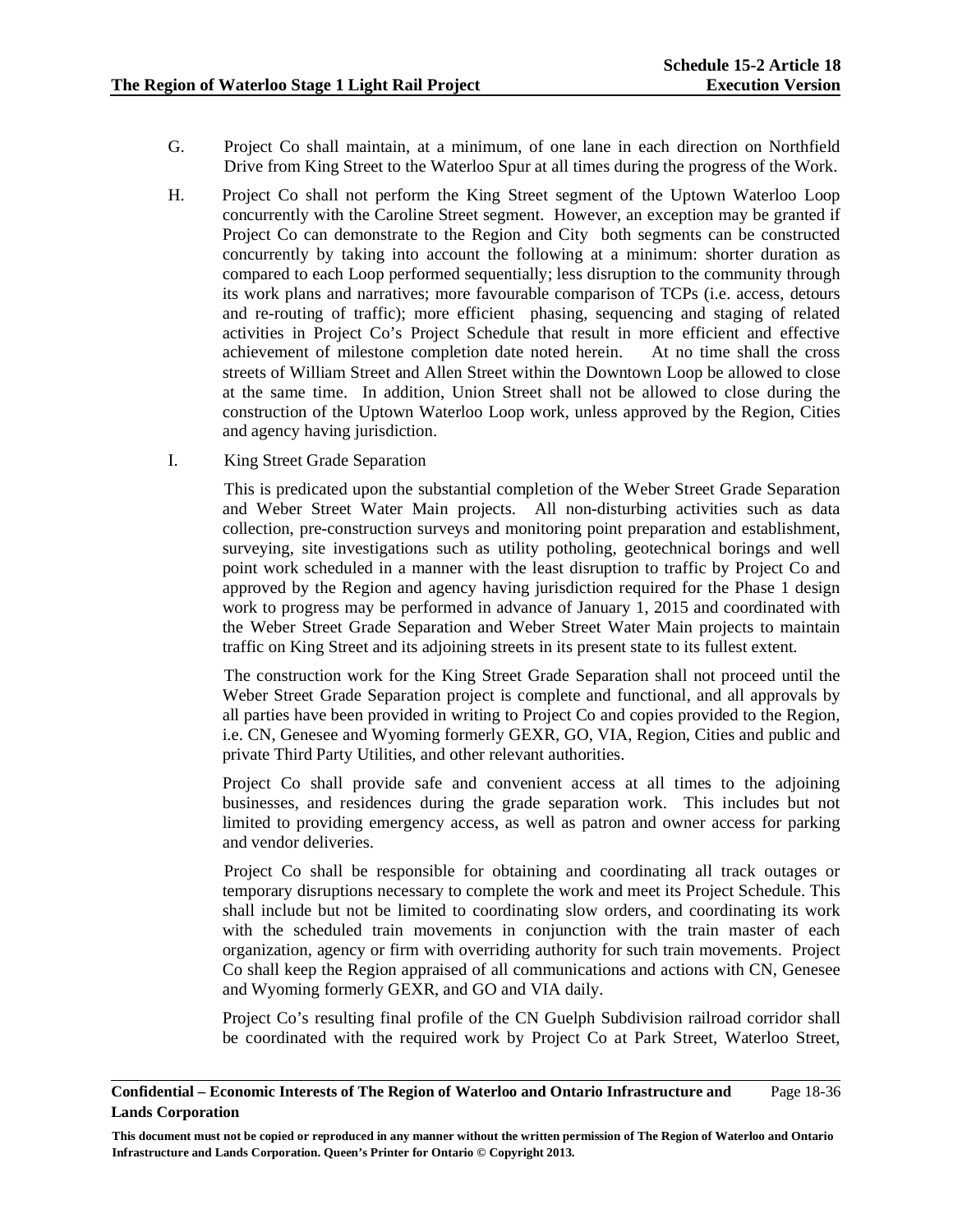Duke Street and the required Project Co tie-in at the Weber Street Grade Separation project. This includes all required special trackwork on the Guelph Subdivision railroad corridor and Huron Spur. In addition, Project Co shall coordinate the Work with the planned future development of the HUB.

 Project Co is advised of the importance of the Region's Transit HUB which abuts the Project alignment at the corner of King Street and Victoria Street. The Beer Store will be demolished by the Region prior to Project Co's access and use of the Lands. Project Co shall vacate the Transit HUB lands at 510 King Street at the completion of the Grade Separation milestone noted herein.

J. Victoria Street/King Street/Francis Street

All work within Victoria Street from its intersection with King Street to its intersection with Charles Street including the work within King Street at Victoria Street to its intersection with Francis Street and Francis Street to its intersection with Duke Street shall be coordinated, phased, sequenced and staged with the required work by Project Co for the King Street Grade Separation, the Region's Weber Street Grade Separation and the Region's Weber Street Water Main projects and any HUB work or planned developments within this area. This work may proceed in advance of the King Street Grade Separation work and during the Region's Weber Street Grade Separation work and the Region's Weber Street Water Main project. However, Project Co shall obtain approval of its phasing, sequencing and staging of the work, all required permits, TCPs and work plans with narratives from the Region, City and agency having jurisdiction prior to commencing any work, and all work shall be completed prior to the King Street Grade Separation work in the time frame called out in Exhibit 18.8-4. Further, all work on Victoria Street, Victoria Street/King Street to Francis Street and King Street/Francis Street to Francis Street/Duke Street shall be completed within one hundred twenty (120) calendar days from the time Project Co is approved and permitted to commence any work, and all work shall be completed by September 30, 2016. This work shall not occur at the same time as the work on Frederick Street and Benton Street from Duke Street to Charles Street.

- K. Project Co may perform the Duke Street segment of the City of Kitchener Downtown Loop concurrently with the Charles Street segment. However, Project Co shall demonstrate to the Region and City both segments can be constructed concurrently taking into account the following at a minimum; duration as compared to each Loop performed sequentially or staggered/lag, comparison of the disruption to the community through its work plans and narratives, comparison of individualized TCPs, i.e. access, detours and rerouting of traffic, comparison of the phasing, sequencing and staging all tied to a comparison on Project Co's Project Schedule of predecessor and successor activities that efficiently and effectively complete both by a substantial earlier completion date than the milestone completion date noted herein. At no time shall the cross streets of Water Street, Ontario Street, and Queen Street within the Downtown Loop be allowed to close at the same time.
- L. Project Co shall not perform the Borden Street segment of the City of Kitchener Loop concurrently with the Ottawa Street segment. However, if Project Co can demonstrate to the Region and City in its Proposal both segments can be constructed concurrently taking

#### **Confidential – Economic Interests of The Region of Waterloo and Ontario Infrastructure and Lands Corporation**  Page 18-37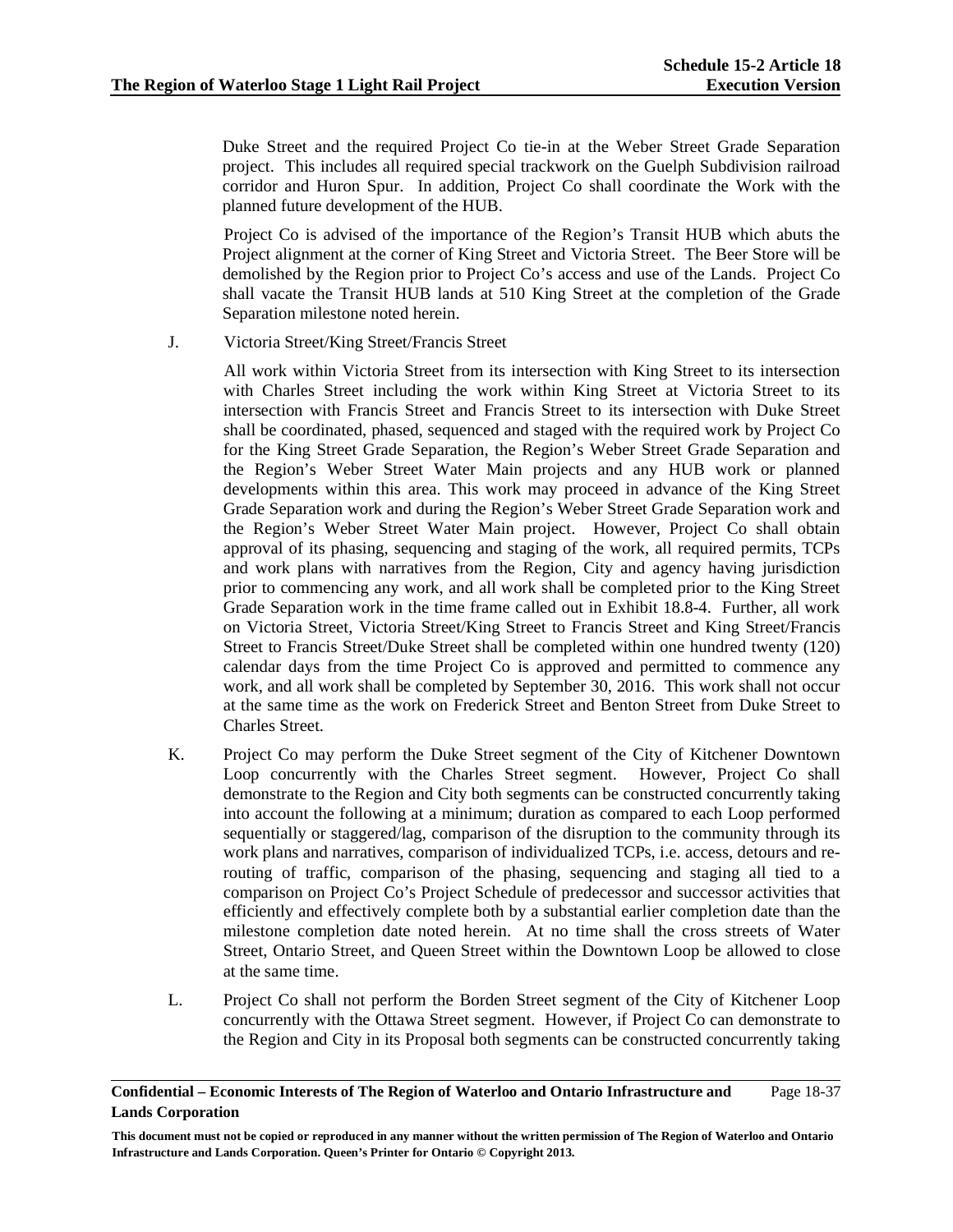into account the following at a minimum; duration as compared to each Loop performed sequentially or staggered/lag, comparison of the disruption to the community through its work plans and narratives, comparison of individualized TCPs, i.e. access, detours and rerouting of traffic, comparison of the phasing, sequencing and staging all tied to a comparison on Project Co's Project Schedule of predecessor and successor activities that efficiently and effectively complete both by a substantial earlier completion date than the milestone completion date noted herein. At no time shall Stirling Street and Mill Street be allowed to close at the same time.

Project Co shall coordinate the closure of Stirling Street and Mill Street with the individualized TCP proposed for the City of Kitchener Downtown Loop so that the proposed Project Co closures of Water Street, Ontario Street and Queen Street are coordinated.

M. MTO

Project Co work involving any MTO asset, regardless of type, shall be performed by approved MTO contractors under the direction of Project Co, unless Project Co is an approved MTO contractor in good standing and without claims and disputes with MTO.

The Region in cooperation with MTO is completing negotiations to have the Provincial Highway 7/8 Conestoga Highway Flyover structure and its appurtenances constructed under an existing MTO contract. The extent of the MTO contractor scope of work will be provided by the Region upon the successful completion of negotiations with MTO. Project Co shall coordinate its access and work for the CN Huron Spur with the MTO contractor while onsite until their completion and acceptance of their work by MTO and Region. Project Co shall anticipate full availability no sooner than January 1, 2015 and no later than March 31, 2015 to complete the balance of CN Huron Spur work by Project Co.

All structural upgrade work by Project Co on any MTO asset such as MTO Provincial Highway 85 Northfield Drive Flyover structure shall be coordinate by Project Co including but not limited to gaining approval. All structural upgrades, if required, including all individualized TCPs and traffic signals shall be coordinated and approved by MTO and the Region so as not to conflict with any adjoining MTO planned work and their contractors. All approved MTO structural upgrades shall be performed prior to any LRT work required on the structure, unless Project Co can demonstrate otherwise to MTO and the Region.

N. Facilities to be provided for the Railcar Manufacturer and its Subcontractors

Project Co shall provide to the Region, for the use of both its Railcar Manufacturer and its subcontractors not later than sixty days prior to LRV Acceptance Testing, located within the Operations, Maintenance and Service Facility the following: one (1) will lit environmentally controlled office suitable for four (4) desks, two (2) flat top tables, four (4) swivel armchairs, four (4) plain chairs, a small separate conference area with a table to accommodate six (6) swivel chairs and conference capabilities and six (6) four drawer fire proof legal size lockable file cabinets, which will be supplied by the Railcar Manufacturer, and; two (2) will lit appropriate work stations/work benches at the shop level and environmentally controlled for use by the Railcar Manufacturer and its

#### **Confidential – Economic Interests of The Region of Waterloo and Ontario Infrastructure and Lands Corporation**  Page 18-38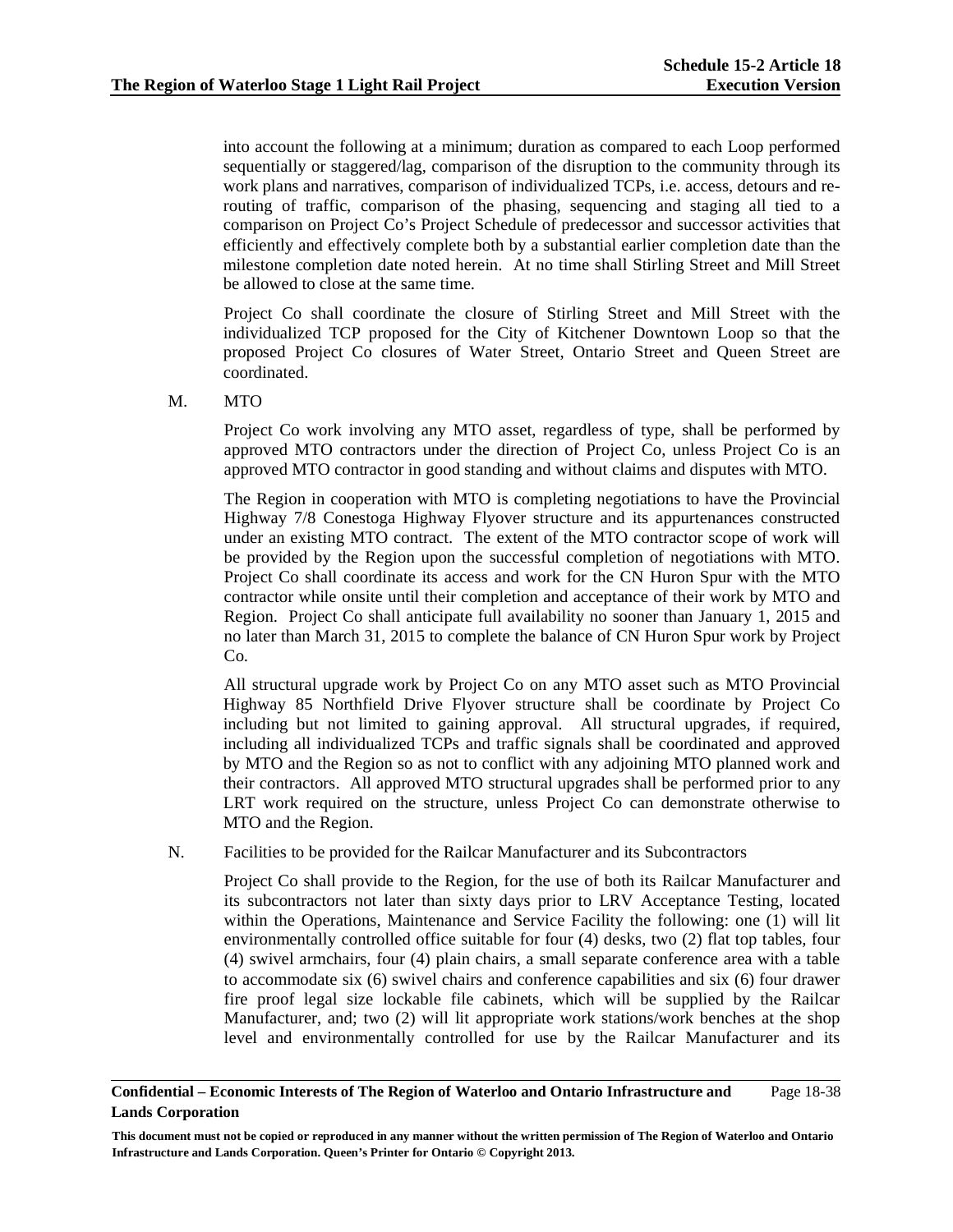subcontractors to perform on-site repairs and suitable covered dry secure storage for the warranty spare parts of 600 sq. ft., all utilities including two (2) outside line telephones and two (2) inside line telephones (for which long distance charges shall be the responsibility of the Railcar Manufacturer), security, and janitorial services. Project Co shall design in sufficient and code complaint electric receptacles within the office area for the railcar Manufactures and its subcontractors use. Further, code compliant single and three phase electric service shall be provided within the two (2) work stations/work benches at the shop level for the Railcar Manufactures and its subcontractors use. At least one three phase 480 electrical service shall be available for air compressor, generator, welder, and like equipment use.

The Railcar Manufacturer shall be responsible for all required office equipment such as fax machines, photocopiers, computers, furnishings and any additional storage space. Project Co will cooperate and assist, where required, in aiding the Railcar Manufacturer and its subcontractors to carry out their duties; permission to park free of charge one mobile trailer adjacent to the maintenance facility for the storage of equipment and supplies; and parking free of charge for their subcontractor vehicles on the Region's property with a limitation of four spaces adjacent to the maintenance facility.

LRV Acceptance Testing - Test Track Requirements

At a minimum, Project Co shall complete all construction on the Waterloo Spur from Northfield Drive, the OMSF Yard, the OMSF and its appurtenances, and all mainline alignment track and special track work tested, inspected and safety certified up to and including all Project Co Work and Systems Work needed for LRV Acceptance Testing from Northfield Drive up to an including the Erb/Caroline Street signalized intersection and the King Street At-Grade Crossing warning protection system and LRT Systems Work portion of the Uptown Waterloo Loop to allow LRV/freight movements to occur on the permanent track for LRV Acceptance Testing of the vehicles. The "Test Track Requirements" shall include all permanent track and a fully functional Systems Work needed for LRV Acceptance Testing including all At-Grade Crossing warning protection systems as applicable, TPSS's, signalized intersections, wayside equipment, as required, to allow LRV/freight movements, track signage and stationing, permanent fencing and access and security gates, flaggers where and when required in support of and to enable the LRV Acceptance Testing. All adjoining work shall also be completed such as platforms and all back bone infrastructure to the platforms, all adjacent lands are restored to their final and permanent condition to enable a secure and safe test area. All remaining Design and Construction Works Project Schedule successor activities such as the shelters, cabling and wiring on the station stops only, Region provided and installed TVMs, Region provided and installed Vaildaters, Project Co station stop VMSs, emergency service and system service call buttons/phones and PA system and like components shall be completed by September 30, 2016 to support Project Co's Testing and Training Program.

#### **Confidential – Economic Interests of The Region of Waterloo and Ontario Infrastructure and Lands Corporation**  Page 18-39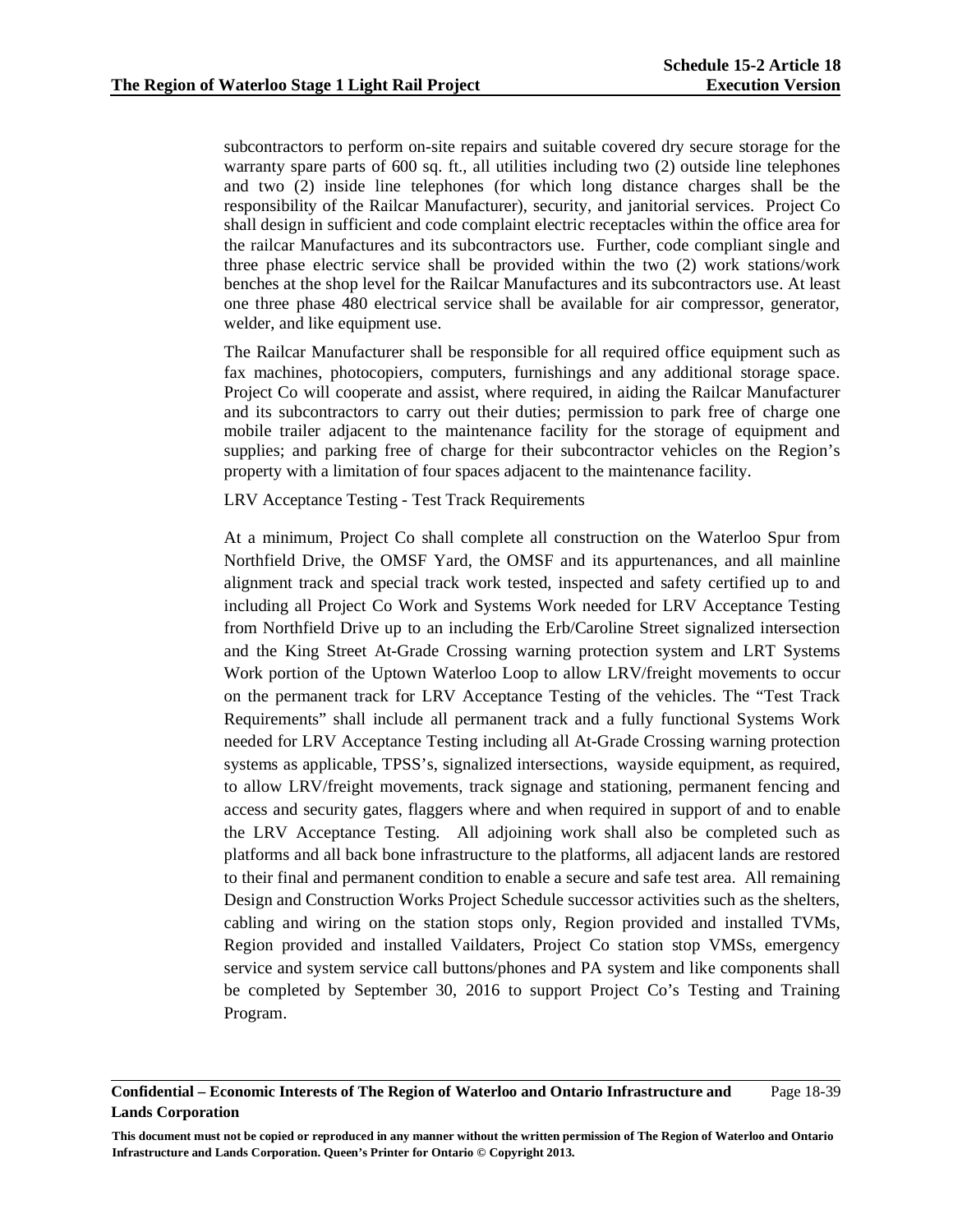This shall also include but not be limited to all substation work, permitting, OMSF Certificate of Occupancy, installations, interim inspections and testing, maintenance, appropriate and required staff and emergency response education, training and protocols, system safety certifications, appropriate and required system maintenance functions and operational tests and training where required among other Project Co support functions Project Co shall perform in support of the Test Track Requirements in accordance with the Project Agreement and Exhibit 18.8-3.

LRV Acceptance Dates and Availability for Use by Project Co

The Region will be supplying Project Co with fully tested and accepted Light Rail Vehicles (LRV) under a separate contract with Bombardier Transportation System (BTS). Project Co shall refer to the Project Agreement and Schedule 35 for additional information related to the LRV's not stated herein.

| <b>Project Alignment Area</b>                                                        | <b>Site Availability Date</b>                                | <b>Milestone Completion Date</b> |  |
|--------------------------------------------------------------------------------------|--------------------------------------------------------------|----------------------------------|--|
| <b>City of Waterloo</b>                                                              |                                                              |                                  |  |
| A. Conestoga Mall                                                                    | Financial Close, "Lands", and<br><b>See Constraint Notes</b> |                                  |  |
|                                                                                      |                                                              | September 30, 2016               |  |
| B. King Street and Northfield<br>Drive                                               | Financial Close, "Lands", and<br><b>See Constraint Notes</b> | September 30, 2016               |  |
| Provincial<br>1. MTO<br>Highway 85 Northfield<br>Drive Flyover                       | Financial Close, "Lands", and<br><b>See Constraint Notes</b> | September 30, 2016               |  |
| C. OMSF and Yard                                                                     | Financial Close, "Lands", and<br><b>See Constraint Notes</b> | June 1, 2016                     |  |
| D. Waterloo Spur<br>(Test Track Area)<br><b>See Constraint Notes</b>                 | Financial Close, "Lands", and<br><b>See Constraint Notes</b> | June 1, 2016                     |  |
| E. Uptown Waterloo Loop                                                              |                                                              |                                  |  |
| 1.<br>Street/King<br>Erb<br><b>Street to Union Street</b>                            | Financial Close, "Lands", and<br><b>See Constraint Notes</b> | September 30, 2016               |  |
| $2^{2}$<br>Street/Caroline<br>Erb.<br>Allen<br><b>Street</b><br>and<br><b>Street</b> | Financial Close, "Lands", and<br><b>See Constraint Notes</b> | September 30, 2016               |  |

**Exhibit 18.8-3 Site Availability and Completion Milestones** 

#### **Confidential – Economic Interests of The Region of Waterloo and Ontario Infrastructure and Lands Corporation**  Page 18-40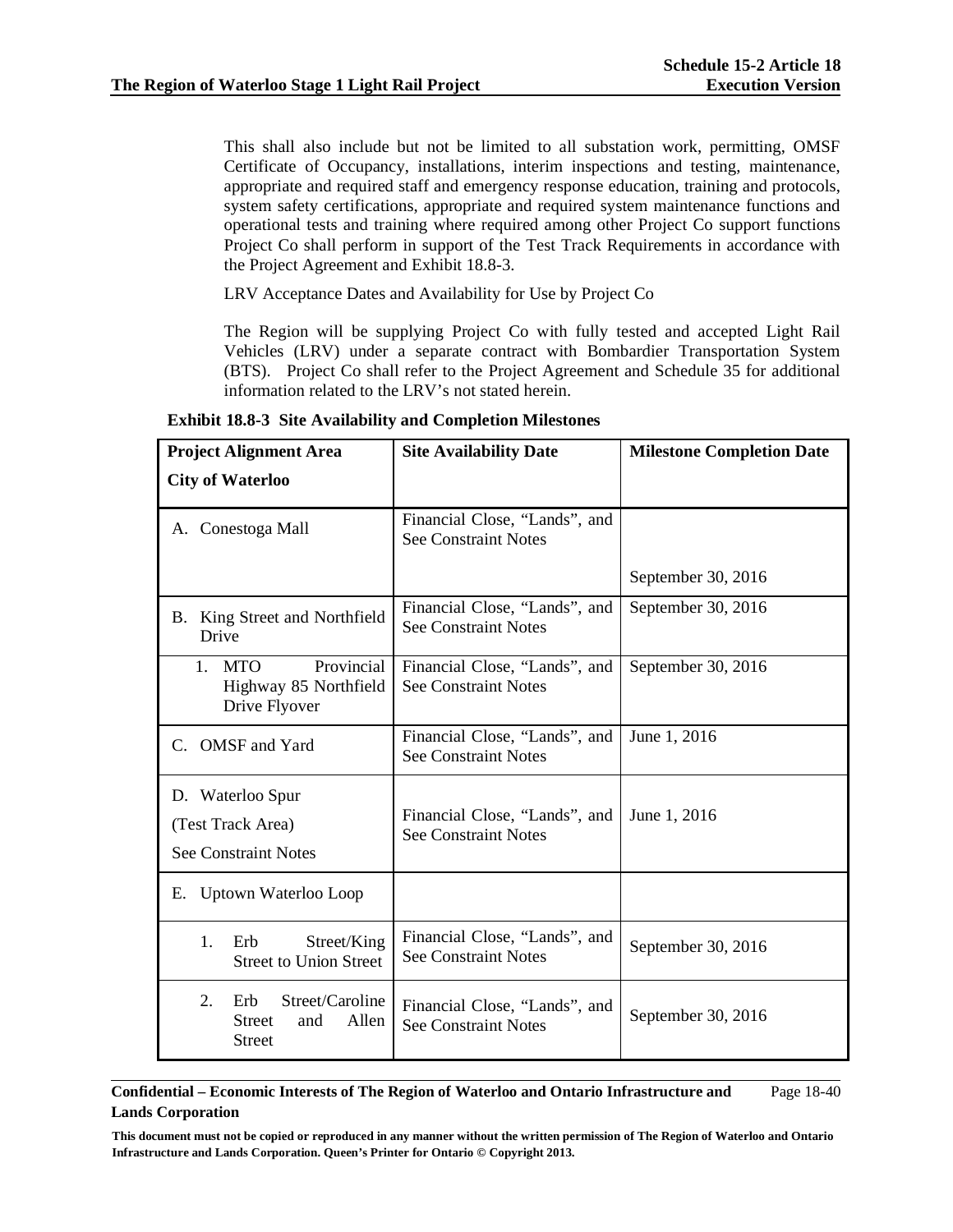| <b>Project Alignment Area</b> |                                                                                                                                                 | <b>Site Availability Date</b>                                                                                              | <b>Milestone Completion Date</b>                                                          |  |
|-------------------------------|-------------------------------------------------------------------------------------------------------------------------------------------------|----------------------------------------------------------------------------------------------------------------------------|-------------------------------------------------------------------------------------------|--|
| <b>City of Kitchener</b>      |                                                                                                                                                 |                                                                                                                            |                                                                                           |  |
|                               | A. King Street at Union Street to King<br><b>Street at Wellington Street</b>                                                                    | Financial Close, "Lands", and<br><b>See Constraint Notes</b>                                                               | September 30,, 2016                                                                       |  |
|                               | B. King Street Grade Separation -<br>Wellington Street to Victoria Street<br>on King Street including Waterloo<br><b>Street and Duke Street</b> | Financial Close,<br>"Lands",<br>January 1, 2015 to March 31,<br>2015 and See Constraint Notes                              | September 30, 2016                                                                        |  |
|                               | C. Victoria<br>Street,<br>King<br>Street/Victoria Street and<br>King<br><b>Street/Francis Street</b>                                            | Financial Close, "Lands", and<br><b>See Constraint Notes</b>                                                               | One Hundred Twenty (120)<br>Calendar<br>Days<br>and<br>completed by September 30,<br>2016 |  |
|                               | D. City of Kitchener Loops                                                                                                                      |                                                                                                                            |                                                                                           |  |
|                               | Francis Street to Frederick<br>1.<br><b>Street on Duke Street</b>                                                                               | Financial Close, "Lands", and<br><b>See Constraint Notes</b>                                                               | September 30, 2016                                                                        |  |
|                               | Victoria Street to<br>2.<br>Benton<br><b>Street on Charles Street</b>                                                                           | Financial Close, "Lands", and<br><b>See Constraint Notes</b>                                                               | September 30, 2016                                                                        |  |
|                               | Frederick Street and Benton<br>3.<br>Street between Duke Street<br>and Charles Street                                                           | Financial Close, "Lands", and<br><b>See Constraint Notes</b>                                                               | September 30, 2016                                                                        |  |
|                               | Borden Avenue and Ottawa<br>4.<br><b>Street</b>                                                                                                 | Financial Close, "Lands", and<br><b>See Constraint Notes</b>                                                               | December 31, 2016                                                                         |  |
| Е.                            | Charles Street – Benton Street to<br><b>Ottawa Street</b>                                                                                       | Financial Close, "Lands", and<br><b>See Constraint Notes</b>                                                               | December 31, 2016                                                                         |  |
| F.                            | CN Huron Spur – Borden Street to<br><b>Hayward Avenue</b>                                                                                       | Financial Close, "Lands", and<br><b>See Constraint Notes</b>                                                               | December 31, 2016                                                                         |  |
|                               | MTO Provincial Highway 7/8<br>1.<br>Conestoga Parkway Flyover                                                                                   | "Lands",<br>Financial<br>Close,<br>2015<br>1,<br>January<br>to<br>March 31, 2015,<br>and<br>See<br><b>Constraint Notes</b> | December 31, 2016                                                                         |  |

# **Exhibit 18.8-4 Site Availability and Completion Milestones**

### **Confidential – Economic Interests of The Region of Waterloo and Ontario Infrastructure and Lands Corporation**  Page 18-41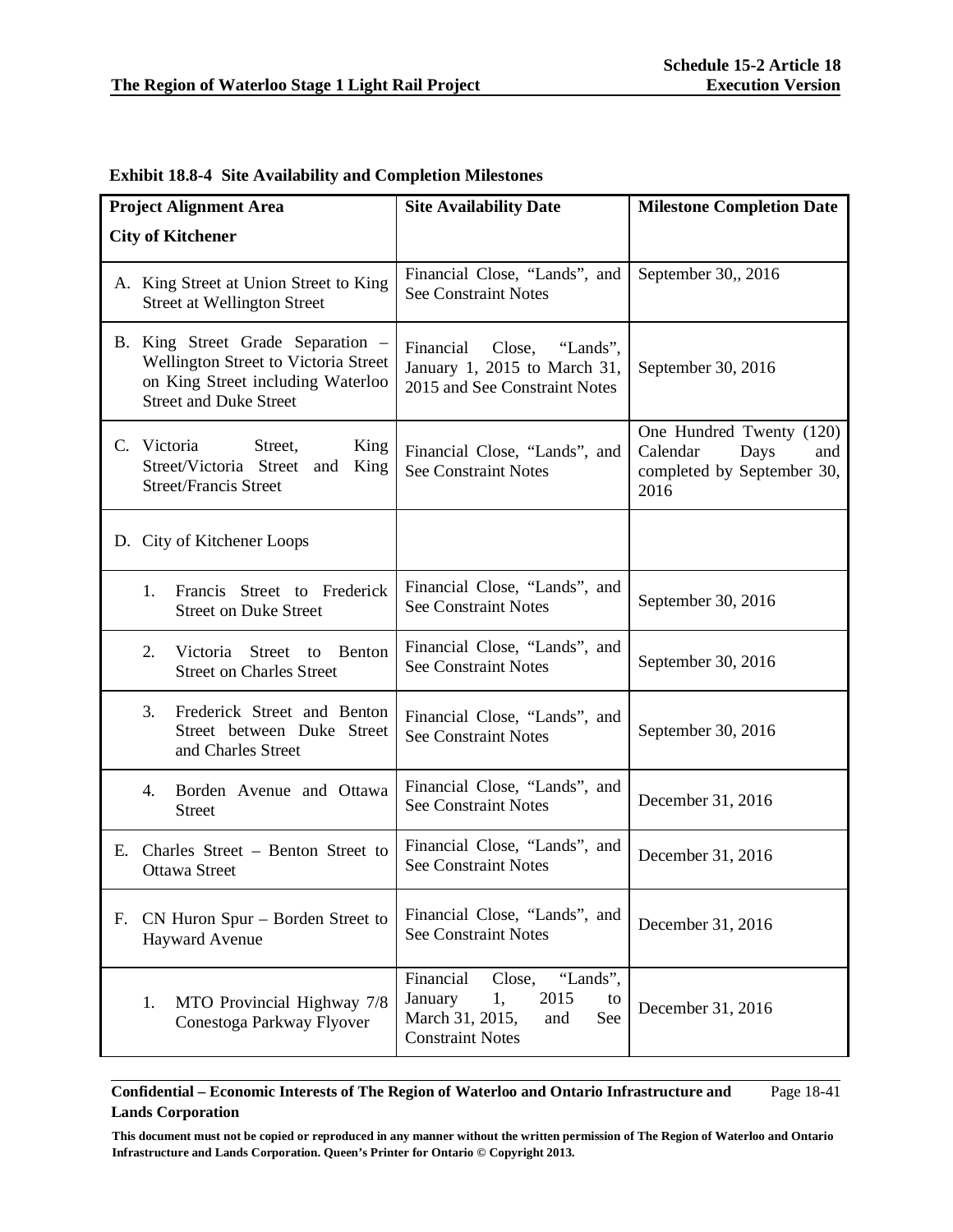| <b>Project Alignment Area</b>                                                              | <b>Site Availability Date</b>                                                                                             | <b>Milestone Completion Date</b>                                                                                                                                                                                                                                    |  |
|--------------------------------------------------------------------------------------------|---------------------------------------------------------------------------------------------------------------------------|---------------------------------------------------------------------------------------------------------------------------------------------------------------------------------------------------------------------------------------------------------------------|--|
| <b>City of Kitchener</b>                                                                   |                                                                                                                           |                                                                                                                                                                                                                                                                     |  |
| Courtland<br>G. Hayward Avenue,<br>Avenue and Hydro One Network<br>Inc. Corridor           | Financial Close, "Lands", and<br>HONI Corridor - October 15,<br>2014 and June 30, 2015 and<br><b>See Constraint Notes</b> | December 31, 2016                                                                                                                                                                                                                                                   |  |
| H. Fairview Park Mall                                                                      | Financial Close, "Lands",<br>HONI Corridor October 15,<br>2014 and June 30, 2015 and<br><b>See Constraint Notes</b>       | December 31, 2016                                                                                                                                                                                                                                                   |  |
| Project Alignment Construction<br>Completion - All Design and<br><b>Construction Works</b> |                                                                                                                           | No Later Than December<br>31, 2016 to provide for<br>Project Co's Testing,<br>Training,<br>Emergency<br>Preparedness and Response<br>Testing and Training among<br>and Community<br>others<br>Education and Training by<br>Project Co Operations and<br>Maintenance |  |

|  |  | <b>Exhibit 18.8-4 Site Availability and Completion Milestones</b> |  |
|--|--|-------------------------------------------------------------------|--|
|--|--|-------------------------------------------------------------------|--|

### **18.9 Traffic Management Plan**

(a) General

 Project Co shall prepare a comprehensive Project wide and Project specific Traffic Management Plan (TMP). The plan shall provide detailed drawings, individualized Traffic Control Plans (TCPs), sequences of operations and Project Scheduled tied timing of predecessor and successor activities for continuous, seamless and fluid work to progress the Project to its milestone completion dates. The TMP and individualized TCPs shall be prepared and coordinated with the Region, Federal, Provincial and Cities as well as Emergency Medical Services (EMS), Police Departments, and Fire Departments. The TMP and individualized TCPs shall be submitted for approval by the agencies with authority, as required. Traffic movement shall be inhibited as little as practicable. The basic safety principles governing the design of permanent roadways, streets, and roadsides shall also govern the design of construction and maintenance sites. The goal shall be to route through such areas with geometric and traffic control devices and temporary traffic signals, where required, similar to those used for normal highway situations, meeting generally accepted design criteria.

 All work by Project Co within Federal, Provincial, Region and City Right-of-Way, i.e. road allowance, shall comply with the restrictions and conditions of the Federal, Provincial, Region, City of Waterloo, and City of Kitchener. Restrictions shall apply to debris, dirt, dust,

#### **Confidential – Economic Interests of The Region of Waterloo and Ontario Infrastructure and Lands Corporation**  Page 18-42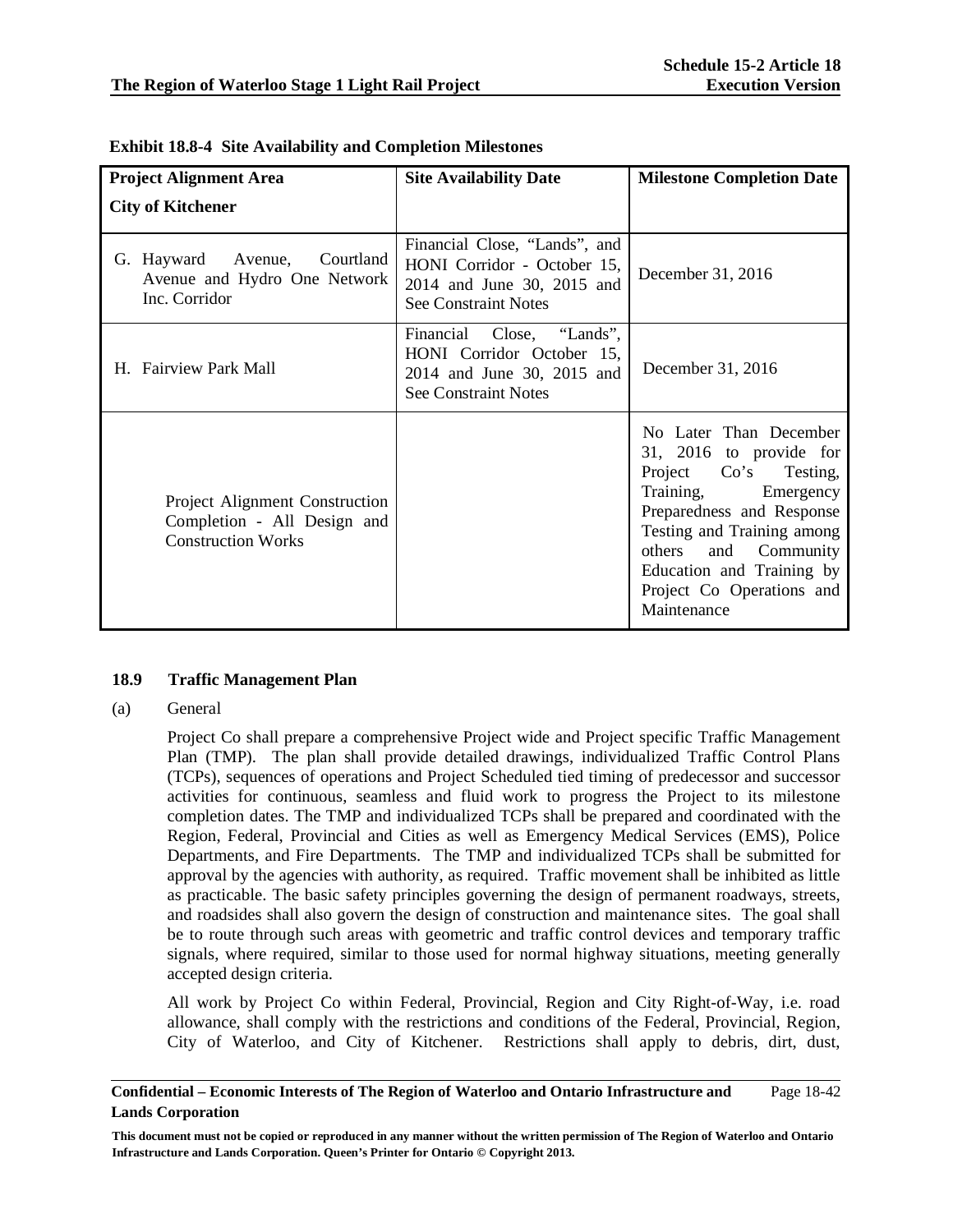construction vehicle emissions, mud, and noise-generating activities such as pile driving, as well as traffic issues.

Project Co is advised the Region and Cities require Work Permits to commence any work. Project Co shall obtain approval of its design, TMP and individualized TCPs from the Region, respective City and agency having jurisdiction to enable the Work. Project Co shall comply with all Work Permit requirements and obligations including documentation.

 Project Co shall coordinate its Work with the Region, City and agency having jurisdiction with respect to all approved individualized TCP traffic related signs, signage and appurtenances for the Project.

Project Co shall not price the procurement and fabrication of the approved traffic static signs, signage and their support appurtenances. Project Co shall provide all approved individualized TCP static sign(s), signage and their support mean(s) shop drawings to the Region's sign shop for procurement and fabrication. Project Co shall provide ample time in its Project Schedule for the fabrication of the signs and their supports by the Region.

The Region shall be responsible for all approved individualized TCP advanced traffic warning static signs, signage and appurtenance delivery, unloading, installation, temporary bagging when required and coordinated, relocation when and as required to accommodate Project Co's individualized TCP work progress, the maintenance, setup, and subsequent removal and disposal from the Project in an environmentally safe manner upon Project Co's specific TCP work completion in accordance with the Project Agreement. Project Co shall procure and deliver to the Region and respective City for unloading at an agreed to prior location all approved individualized TCP advance traffic required barrels, delineators, and traffic marking materials for their use and installation during all approved individualized TCP advanced traffic related requirements. Project Co's Work shall not interfere with the Region, City or agency having jurisdiction installation, temporary bagging when required and coordinated, relocation when and as required to accommodate Project Co's Work, maintenance, setup, and subsequent removal of these signs, signage and their appurtenances. However, Project Co shall alert the Region in a timely manner to issues pertaining to the performance by the Region for this work. Project Co shall be responsible for the restoration to an equal or better condition than existed prior to the commencement of the work on the Lands and within the road allowance at the individualized TCP advance traffic sign and signage locations as a result of the signs, signage and appurtenance installation, removal and disposal by the Region. Project Co shall be responsible for the daily and weekly documentation and enforcement of the approved individualized TCP advance warning material set-up by the Region for conformance with the Project Agreement.

From the Region provided sign, signage and support appurtenances, Project Co shall be responsible for all individualized TCP loading of completed sign materials from the Region sign shop, delivery, unloading, installation, temporary bagging when required and coordinated, relocation when and as required to accommodate Project Co's approved individualized TCP work progress, the maintenance, setup, relocation, and subsequent removal and disposal from the Project in an environmentally safe manner upon Project Co's specific TCP work completion within the adjacent and more immediate Project limits of construction for the Work. Project Co shall procure, deliver, install maintain, clean, relocate, and subsequently remove from the Project all approved individualized TCP required barrels, delineators, and traffic marking materials used during the adjacent and more immediate construction limits on the approved individualized TCP

#### **Confidential – Economic Interests of The Region of Waterloo and Ontario Infrastructure and Lands Corporation**  Page 18-43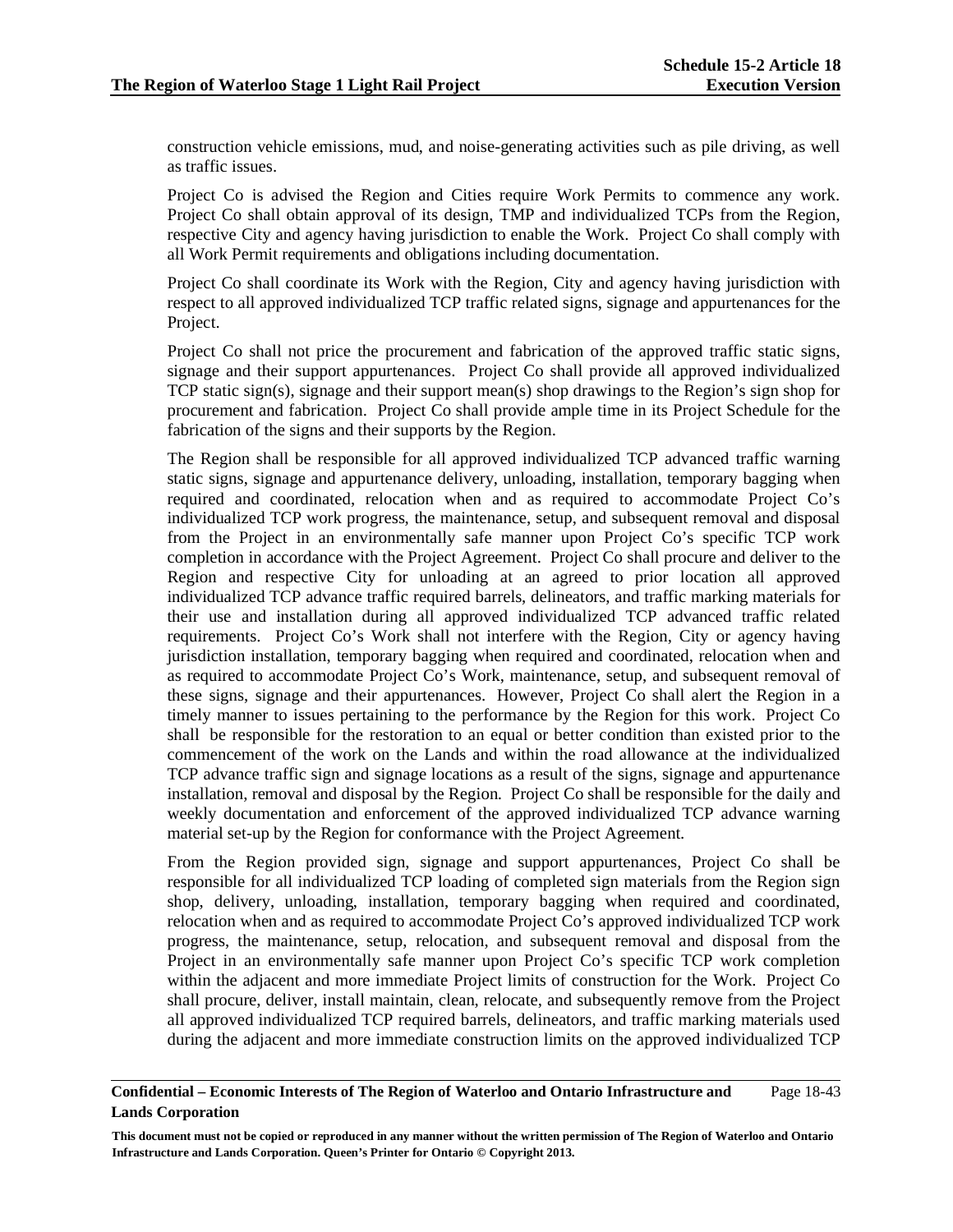work. Project Co shall have the sole responsibility of installing, maintaining, relocating and removing the adjacent and more immediate construction limit traffic warning materials and advisories. Project Co shall be responsible for the restoration to an equal or better condition than existed prior to the commencement of the work on the Lands and road allowance at the individualized TCP adjacent and more immediate Project limits of construction traffic sign and signage locations as a result of the sign and signage installation and removal by Project Co. .

Project Co shall notify in writing the Region, respective City and agency having jurisdiction a minimum of forty-eight (48) hours in advance of any TMP revision and/or required individualized TCP modification to fit Project Co's work progress.

 Project Co shall coordinate and obtain approval on all required work and on all matters pertaining to MTO Provincial Highway 85 and the Northfield Drive Flyover structure as well as Provincial Highway 7/8 Conestoga Parkway Flyover structures for the CN Huron Spur and LRT.

 Project Co shall reduce exposure and potential hazards to the traveling public and community by phasing, sequencing, scheduling, and staging the Work to minimize durations.

 Project Co shall restore all infrastructure, including but not be limited to streets, roads, driveways, sidewalks, boulevards, facilities, public and private Third Party Utility, private property, and other access that was disturbed during construction of the Project. Restoration shall occur within an acceptable time frame so as not to impact the infrastructure's use and/or operation, public and private Third Party Utility use and operation, and/or private property owner use, access and livelihood. This includes but is not limited to the removal of all debris and cleaning affected areas. In addition, all damage caused by Project Co's work shall be compensated or restored to its previous condition at Project Co's expense.

Project Co may utilize existing traffic signal equipment during temporary traffic signal required work. Project Co shall coordinate and be solely responsible for its temporary work use requirements with the Region, respective City and Hydro including metering and service costs. Project Co shall coordinate, design, procure, install, provide and coordinate all permanent Hydro service connections and metering, maintain as required, permit and warrant, test, and commission all new signalized intersection equipment and materials required as a result of Project Co's Design and Construction Works and for greater clarity all permanent and any new traffic signal installations shall not use any salvaged materials and equipment. During all temporary and permanent new traffic signal work, Project Co shall coordinate and invite the Region, Region Traffic Signal Representative(s) and respective City Traffic Department representative(s) to witness all temporary and permanent traffic signal installation work. This is not to be construed as a condition of acceptance, merely for witnessing the installation. Where existing traffic signal foundations and their anchor bolts and grounding, hand holes and lids, junction boxes and lids and conduit duct banks are not affected and subject to relocation and damage by Project Co's approved design and installation needs, Project Co may reuse the existing foundation and its anchor bolts, hand holes and lids, junction boxes and lids and conduits subject to a vigorous preconstruction and design field acceptability assessment and report, design calculation verification, all materials to remain are subject to restoration and rehabilitation by Project Co to like new condition, and stamped and sealed calculations, construction specifications, reports and drawings in accordance with the Project Agreement. Project Co shall confirm existing foundations are grounded prior to any re-use. Any grounding found not to exist or damaged shall be replaced

#### **Confidential – Economic Interests of The Region of Waterloo and Ontario Infrastructure and Lands Corporation**  Page 18-44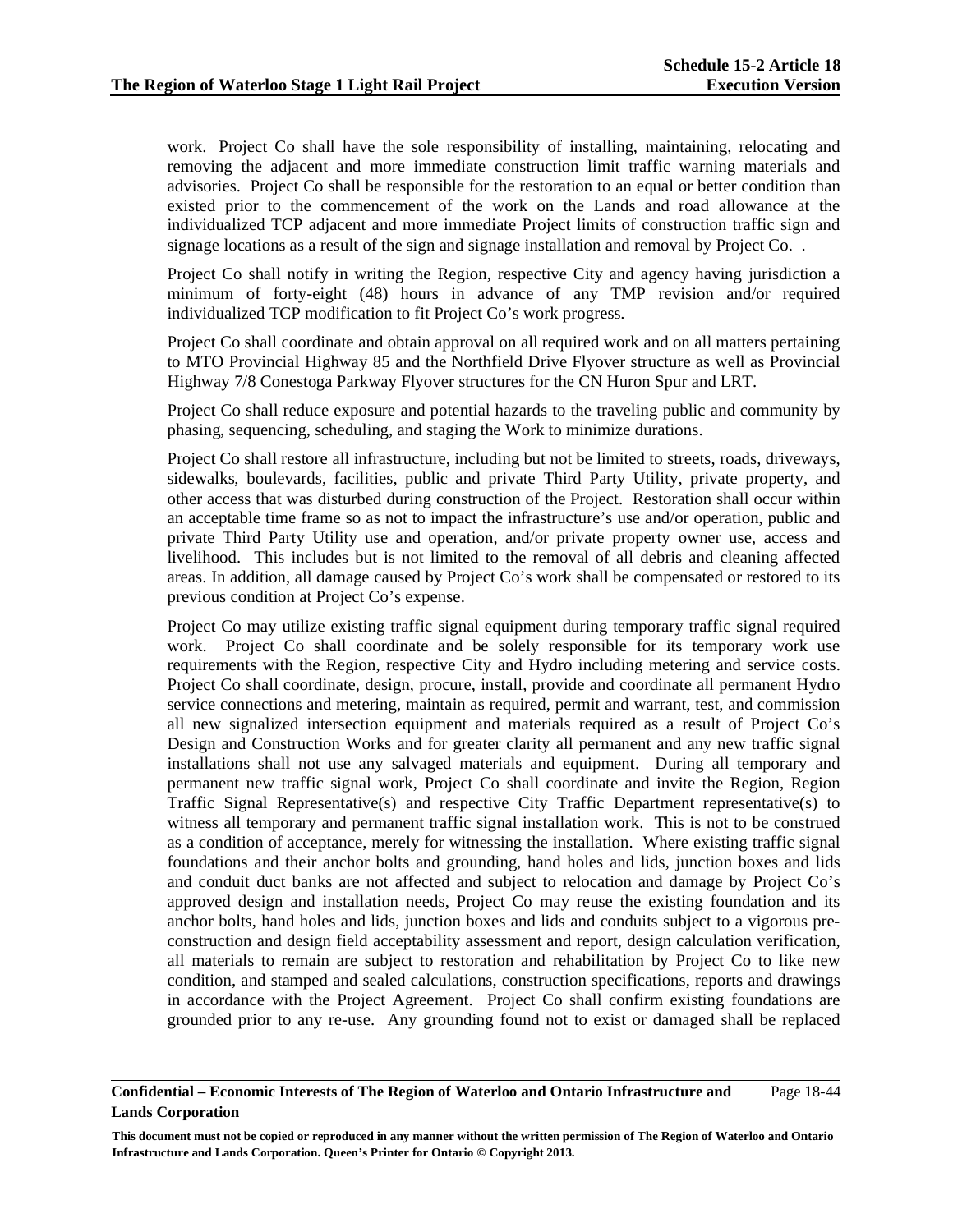with new grounding materials, tested and commissioned in accordance with the Project Agreement.

### Local Access

Local access to all businesses and residences shall be maintained at all times for pedestrians and vehicles. Project Co shall notify and obtain approval from the Region and Cities during Phase 1 TMP and the individualized TCP for the proposed work. Project Co shall after approval of its Phase 1 TMP and individualized TCPs begin Phase 2 design, TMP and individualized TCPs for construction. Project Co shall upon approval of a Phase 2 Work Package/Design Unit and the beginning of any construction at a minimum of sixty (60) calendar days, notify the Region, City and all affected parties within the approved TCP and confirm again at thirty (30) calendar days, and lastly seven (7) calendar days in advance of any disruption to existing local access based upon the approved design and TCP. Project Co in coordination with the Region shall notify the affected businesses and residences within the same time noted herein. Project Co shall not commence any construction activity until the agency having jurisdiction approves the Traffic Management Plan (TMP) and individualized Traffic Control Plan (TCP) for each Phase of a Work Package/Design Unit and the affected parties have had time to comment and vet the proposed individualized TCP. Project Co shall comply with agency-directed revisions in the Traffic Management Plan (TMP) and individualized Traffic Control Plans. Project Co shall provide and be responsible for the delivery, unloading, set-up, maintenance, relocation and removal of portable Variable Message Signs (VMS), as required and where applicable, throughout the Project at all times and modified accordingly to fit the traffic warnings and patterns in affect. Seven (7) calendar days in advance of any approved closure, traffic disruption due to planned Project Co operations, and planned traffic pattern changes. Project Co shall coordinate with the Region, Cities, and MTO, as required, all VMS messages alerts to drivers of the upcoming closure in accordance with the approved work plans with narratives.

(i) Emergency Response Services

Project Co shall provide and maintain access for emergency response providers at all times, and assist any emergency response provider where required through the Work, during any street, intersection or lane closure. Project Co shall coordinate and inform all emergency response services on a routine basis of all approved and/or modified full and/or partial lane closures and all detours in affect.

(ii) Maintenance

Project Co shall be responsible for maintaining and protecting the safety of motorists, cyclists, pedestrians, and workers in the vicinity of construction and maintenance areas at all times and on a daily basis during the course of the Work. Traffic safety in construction zones shall be an integral and high-priority element of the LRT from planning through design and construction. Similarly, maintenance work shall be planned and conducted daily to provide for the safety of motorists, cyclists, pedestrians, and workers. This includes the cleaning, removal, repair and replacement of all traffic control devices and equipment employed and required by the work such as barrels, barricades, delineators, fencing, lights, pavement markings, signs and posts, traffic barriers, VMS, warning signs, and other types of work zone separators as needed and within and under its control. Project Co shall implement and provide an emergency procedure and protocol

#### **Confidential – Economic Interests of The Region of Waterloo and Ontario Infrastructure and Lands Corporation**  Page 18-45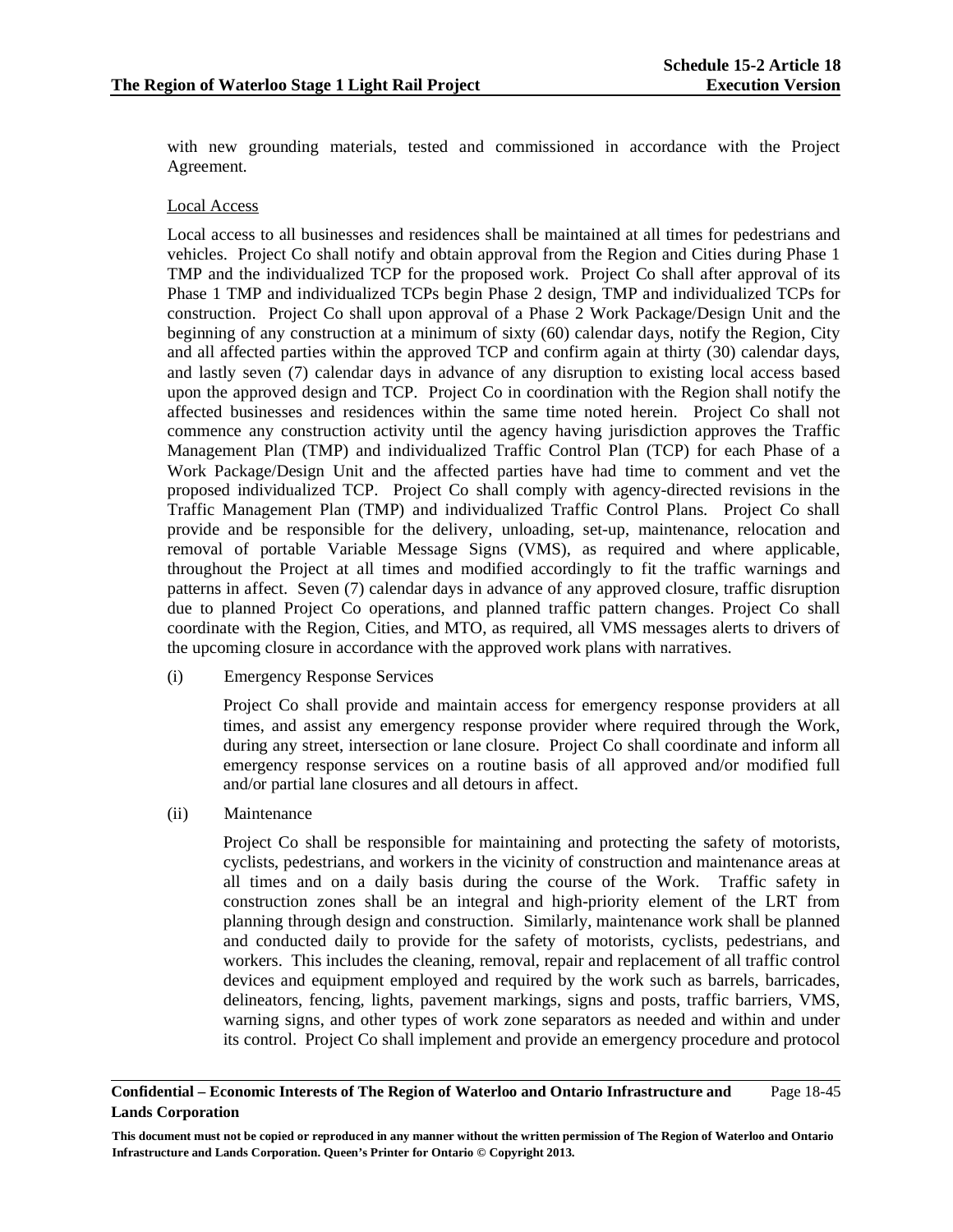for damages to any individualized TCP during Project Co non-working hours caused by others. The procedures and protocols shall include the notification of the Region. All repairs caused by others to the individualized TCP shall be rectified prior to the next work day rush hour or planned event but no later than needed by Project Co to resume Work. Project Co shall have sufficient replacement materials available or access to materials at all times including manpower to begin the repairs on short notice necessary to remain compliant to resume Work.

(iii) Snow and Ice Removal

Project Co shall comply with Municipal Act, 2001, Ontario Regulation 239/02 Minimum Maintenance Standards for Municipal Highways and all updates that occur from time to time except as modified herein to require a higher standard of service and compliance.

Project Co is advised that no snow and ice shall accumulate under its control for the duration of the Project. This more restrictive requirement is due in part to the importance of this Project and Project Co's responsibility to provide and maintain access at all times to the affected businesses, residents and emergency response providers.

Project Co shall be responsible for all snow and ice removal, maintenance, sanding operation, as required, and its subsequent cleaning and removal, and control along the Project alignment including the intersecting projects included in this Project Agreement.

Project Co shall begin its snow and ice removal operation when it takes control of an approved TCP area to perform any work along the Project alignment and shall include the entire Right-of-Way of the individualized TCP and Active Construction Zone including all bike lanes, boulevards, driveways, LRT guideway, multi-use trails, sidewalks, streets and road allowance as defined in the Project Agreement under an Active Construction Zone and Article 18.9. Project Co shall continue this requirement until Project Co has completed the construction work within the Active Construction Zone and in accordance with Article 18.9 at which point the Region and/or respective City will assume control of all snow and ice removal within the remaining travel lanes for vehicular traffic only.

The LRT guideway snow and ice removal, maintenance and control shall remain the responsibility of Project Co in accordance with the Project Agreement, Article 18 and until the commencement of revenue service operations. Project Co shall coordinate its snow and ice removal operations for the LRT guideway with the adjoining Region and City operations that result from the turn over after the completion of an Active Construction Zone. Project Co shall not allow snow and ice to accumulate on the LRT guideway that it controls. All snow and ice piles shall be removed by Project Co to prompt the safety of the workers, any ongoing Work, and community.

Project Co's Work, TMP, TCPs and Project Schedule shall consider well in advance the return of an Active Construction Zone to the Region and City. Project Co shall develop and submit a plan for the training of Region, City and their subcontractor staff engaged in the removal of snow, ice and de-icing operations over the LRT guideway at intersections. The plan and training shall instruct the Region, City, and their subcontractor staff on the proper equipment or existing equipment modifications potentially required for plowing or ploughing and the techniques required for snow and ice removal over an LRT guideway. The plan and training shall also address the use of de-icing materials and sanding. The

#### **Confidential – Economic Interests of The Region of Waterloo and Ontario Infrastructure and Lands Corporation**  Page 18-46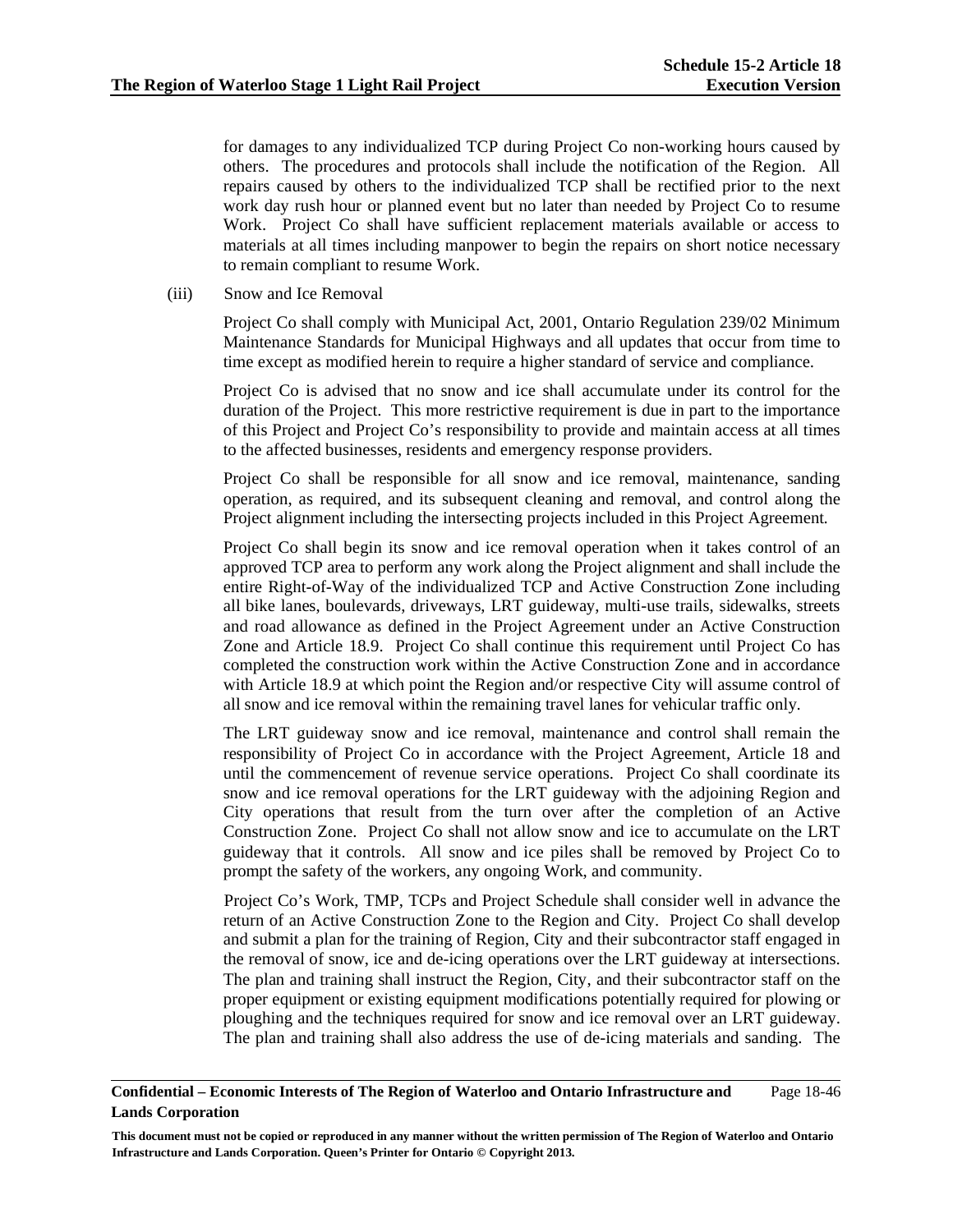intent is to promote and prevent damage of newly installed Project Co work which Project Co shall remain responsible.

Project Co shall coordinate and plan well in advance and just prior to taking control of an approved TCP area for snow and ice removal, maintenance, sanding and control measures with those of the Region and Cities including the over lapping limits outside of the Active Construction Zone and Article 18. Project Co shall develop a protocol that shall include written correspondence as well as verbal communication and follow-ups with the Region and respective City. At a minimum, Project Co shall provide written and verbal notifications in accordance with Article 18.9 TMP and TCP of sixty (60), thirty (30) and seven (7) calendar days including an e-mail and phone call follow-up of twenty-four (24) hours prior to taking control of an approved TCP area. Project Co shall also include in this protocol the communications procedures with the Region, City and their subcontractors during its control of any Active Construction Zone snow and ice removal operation. Project Co shall follow a similar protocol when the TCP area will be returned to the control of the Region and City with the exception of the Project Co's LRT guideway.

Project Co shall prepare and stage all personnel, materials and equipment well in advance of all snow and ice weather related events and advisories and begin snow and ice removal, and de-icing operations as conditions occur.

Plowed or ploughed snow and ice by Project Co's operation will not be allowed to accumulate in piles along the Project alignment, TCP and Active Construction Zone, i.e. intersections, roadway, multi-use trails, street, sidewalks, driveways and other access points, at any time creating an unsafe condition. Project Co shall remove and dispose of all plowed or ploughed snow and ice pile accumulations within the TCP and Active Construction Zone and Article 18 as a result of its snow and ice removal operations within twenty-four (24) hours of an event. The continuation of the removal will be a function of snow accumulation and to the Region and Cities satisfaction. All removal and disposal shall be performed in an environmentally safe manner.

Project Co shall furnish, install, maintain and properly remove and dispose of all snow fencing in advance of winter weather and as conditions require its use along the Project alignment, Active Construction Zones and Article 18.

Project Co shall develop and employ a twenty-four (24) hour seven (7) day a week Road Patrol monitoring system to be implemented from October 1 to May 1 due to the potential for inclement weather. Project Co shall not allow the accumulation of snow and/or ice to occur.

Due to the need to maintain access to all businesses and residents at all times, Project Co shall for the purposes of snow and ice removal operations on this Project and this Project Agreement, consider all roads as a Class 1 Highway except as modified herein to require a higher standard of service and compliance.

The safety of the Project workers, traveling public, pedestrians and businesses is paramount.

(iv) Tow Service

**Confidential – Economic Interests of The Region of Waterloo and Ontario Infrastructure and Lands Corporation**  Page 18-47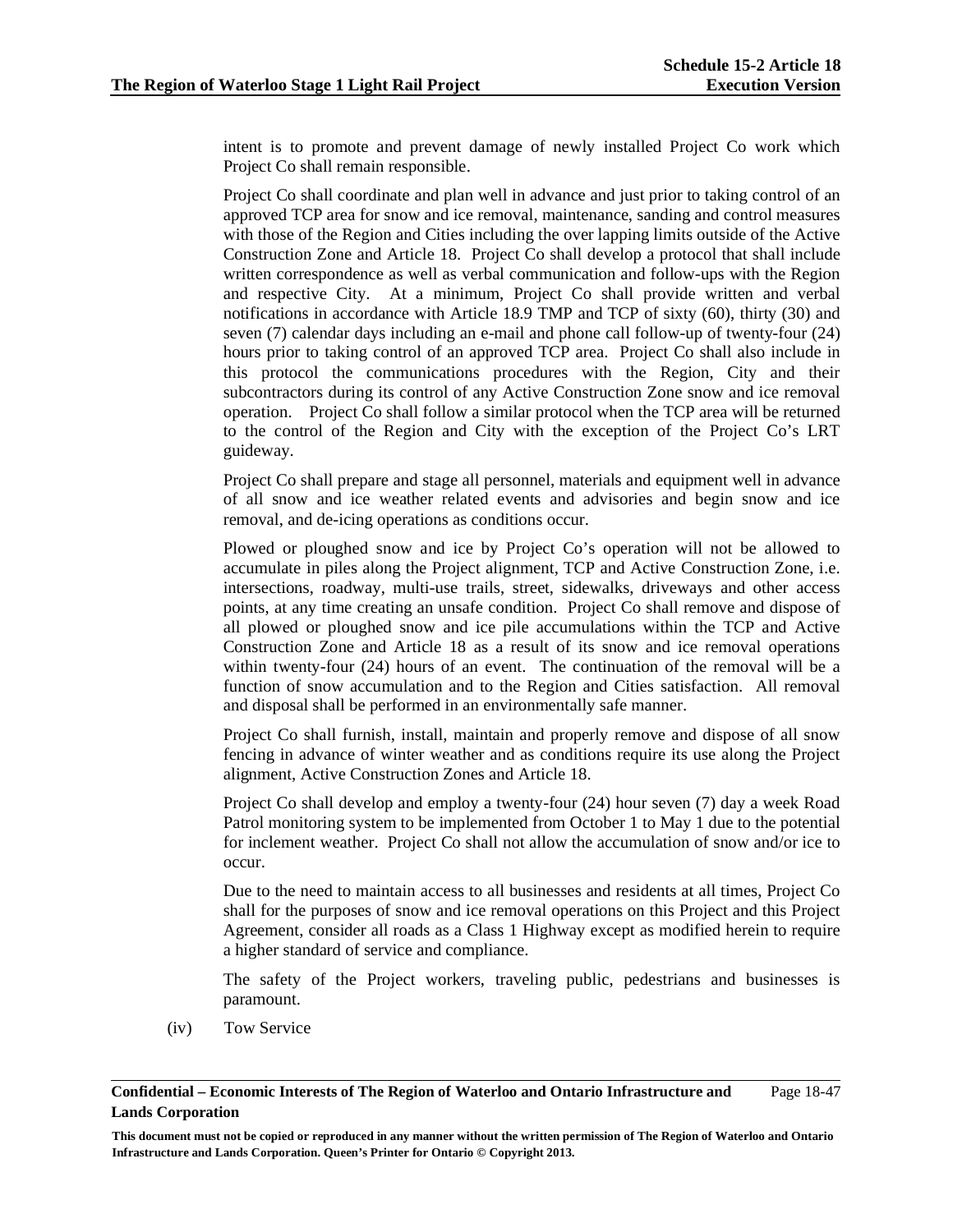Project Co shall coordinate and provide a Project Co standby (24/7) tow service compliant with the tow by-laws of the Region and respective City along the Project alignment at all times and particularly during critical cases, lane closures due to construction, and approved intersection closures.

- (b) Definitions
	- (i) Street Closure: The complete closure and completion of all Work by Project Co within a Region and/or City Right-of-Way road and/or street with local access planned, phased, sequenced, staged and maintained by Project Co at all times for all businesses and residents affected including emergency response services. Project Co shall obtain approval for the Street Closure from the Region, City and agency having jurisdiction prior to the closure including its work plans, Active Construction Zone, Traffic Control Plan (TCP), fragnet schedule of predecessor and successor activities with accompanying narrative. Project Co shall not be permitted to advance to the next phase or stage of work until the Restoration of all hard surfaces, including but not limited to curbs, road/street pavements, business and residential driveways, sidewalks and stairs, have been completed. Work not included in hard surfaces are systems work such as system cabling and wiring, permanent traffic signals, permanent signage, LRT stops and finishes, permanent landscaping, or other aspects of subsequent Project work, provided that this subsequent work can be completed with minimal disruption to businesses and residents. Project Co shall provide, as required, and maintained at all times, traffic movements through the completed work including emergency response services until the Project Co completes the successor activities.
	- (ii) Intersection Closure: The complete closure and completion of all Work within the intersection by Project Co of a Region and/or City road and/or street. Project Co shall obtain approval for the Intersection Closure from the Region, City and agency having jurisdiction prior to the closure including its work plans, Active Construction Zone, Traffic Control Plan (TCP), fragnet schedule of predecessor and successor activities with accompanying narrative. Project Co shall provide local access for emergency response services at all times during the closure. Project shall not be permitted to advance to the next phase or stage of work until the Restoration of all hard surfaces, including but not limited to curbs, road/street pavements, business and residential driveways, sidewalks and stairs, have been completed. Work not included in hard surfaces are systems work such as system cabling and wiring, permanent traffic signals, permanent signage, permanent landscaping, or other aspects of subsequent Project Work, provide that this subsequent work can be completed with minimal disruption to businesses and residents. Project Co shall provide, as required, and maintained at all times, traffic movements through the completed work including emergency response services until the Project Co completes the successor activities.
	- (iii) Lane Closure: The closure of a Region and/or City road and/or street traffic lane to complete the Work required by Project Co within this traffic lane between two signalized intersections. This applies to either a four or two lane road and/or street. Project Co shall plan, phase, sequence, stage the work and maintain local access at all times for all businesses and residents affected including emergency response services. Project Co shall obtain approval of the Lane Closure from the Region, City and agency having jurisdiction. In the case of a Region and/or City road and/or street with two lanes of

#### **Confidential – Economic Interests of The Region of Waterloo and Ontario Infrastructure and Lands Corporation**  Page 18-48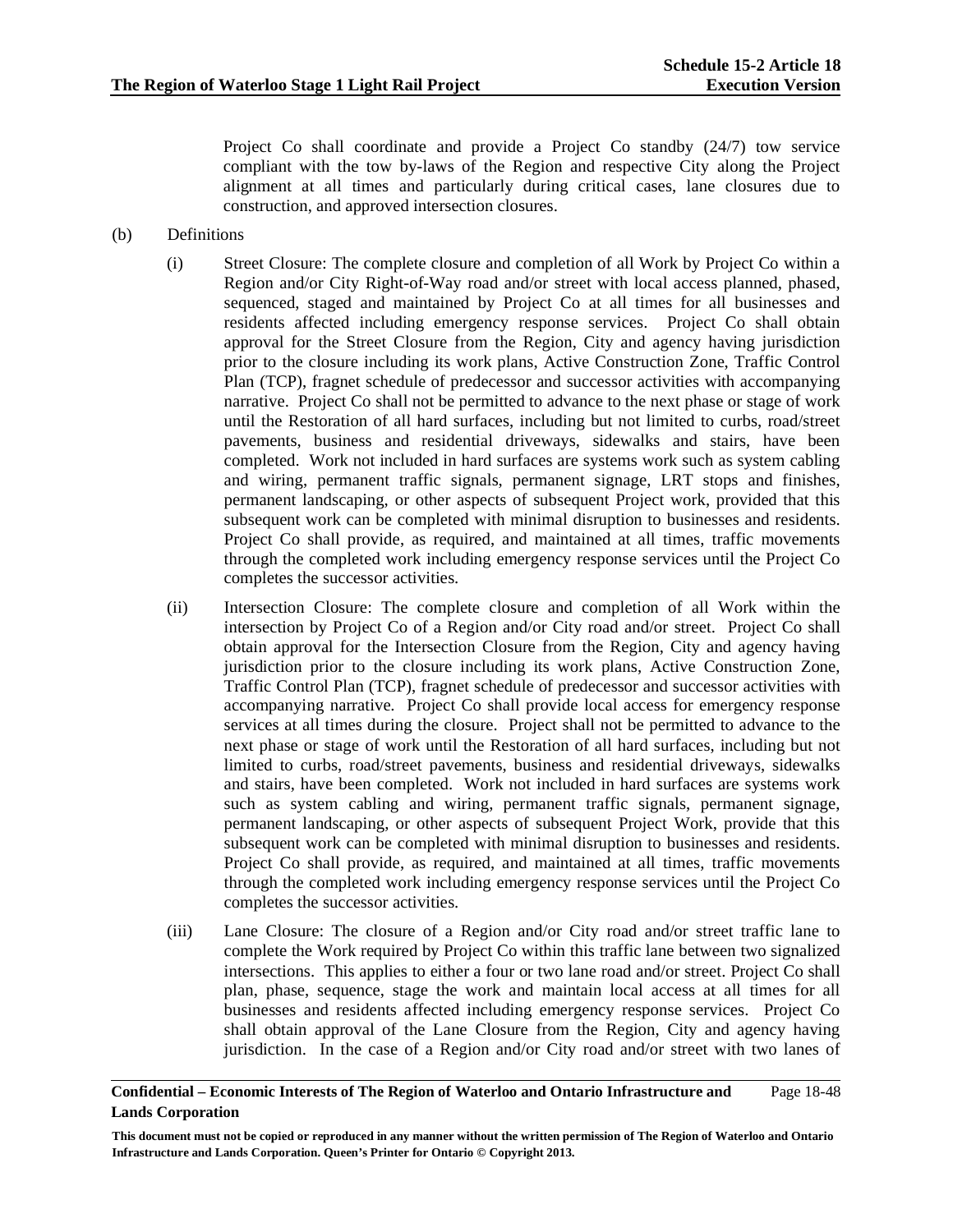traffic only, Project Co shall provide the minimum lane widths in accordance with accepted and approved industry engineering practice, by-laws, codes and standards to allow the work to progress and maintain local access. In both instances, Project Co shall provide for approval its work plans, Active Construction Zone, Traffic Control Plan (TCP), fragnet schedule of predecessor and successor activities with accompanying narrative. Project shall not be permitted to advance to the next phase or stage of work until the Restoration of all hard surfaces, including but not limited to curbs, road/street pavements, business and residential driveways, sidewalks and stairs, have been completed. Work not included in hard surfaces are systems work such as system cabling and wiring, permanent traffic signals, permanent signage, permanent landscaping, LRT stops and finishes, or other aspects of subsequent Project Work, provided that this subsequent work can be completed with minimal disruption to businesses and residents. Project Co shall provide, as required, and maintained at all times, traffic movements through the completed work including emergency response services until the Project Co completes the successor activities.

- (iv) Non-Peak Traffic Lane Closure: The non-peak traffic lane closure shall be from 9:00 am to 3:00 pm on weekdays, 7:00 am to 7:00 pm on Saturday, and Sunday work, as permitted by the Region and Cities, to permit the completion of work within the traffic lane, Active Construction Zone, and Traffic Control Plan (TCP) by Project Co. The opening of all Non-Peak Traffic Lane Closures at the end of each day of closure shall be comprised of hard temporary surfaces meeting the minimum acceptable engineering standards for safe traffic and pedestrian movements. Project Co shall obtain approval from the Region, City and the agency having jurisdiction to issue exceptions to by-laws, permits, variances, zoning, and other rules for its Hours of Operation outside these times.
- (v) Reduced Lane Width: The temporary reduction in lane width by Project Co of existing lane widths and/or current compliant lane widths meeting code and engineering standards. Any temporary reduction in lane width by Project Co shall meet the acceptable minimum code compliant temporary lane widths through the application of sound engineering standards and practice employed by the Federal, Provincial, Region and City along with the applicable temporary traffic control measures employed to fit the resulting condition.
- (vi) Hours of Operation: Work shall be completed in accordance with the Project Agreement, and all Federal, Provincial, Region, and City agreements, by-laws, laws, labour agreements, ordinances, rules, regulations, zoning, and all public and private Third Party Utility agreements, rules and regulations. Project Co may apply to the Region, City and agency having jurisdiction for a variance or exception to such by-laws, ordinances, rules, regulations, and zoning.
- (vii) Restoration: The complete restoration of all surfaces disturbed during construction to either their final and permanent condition or previously agreed to temporary condition within an acceptable time frame so as not to impact the infrastructures use and operation, public and private Third Party Utility use and operation, and private property owner use, access and livelihood after the return of an Active Construction Zone and TCP to the Region and City.
- (c) Criteria and Application of Standards

#### **Confidential – Economic Interests of The Region of Waterloo and Ontario Infrastructure and Lands Corporation**  Page 18-49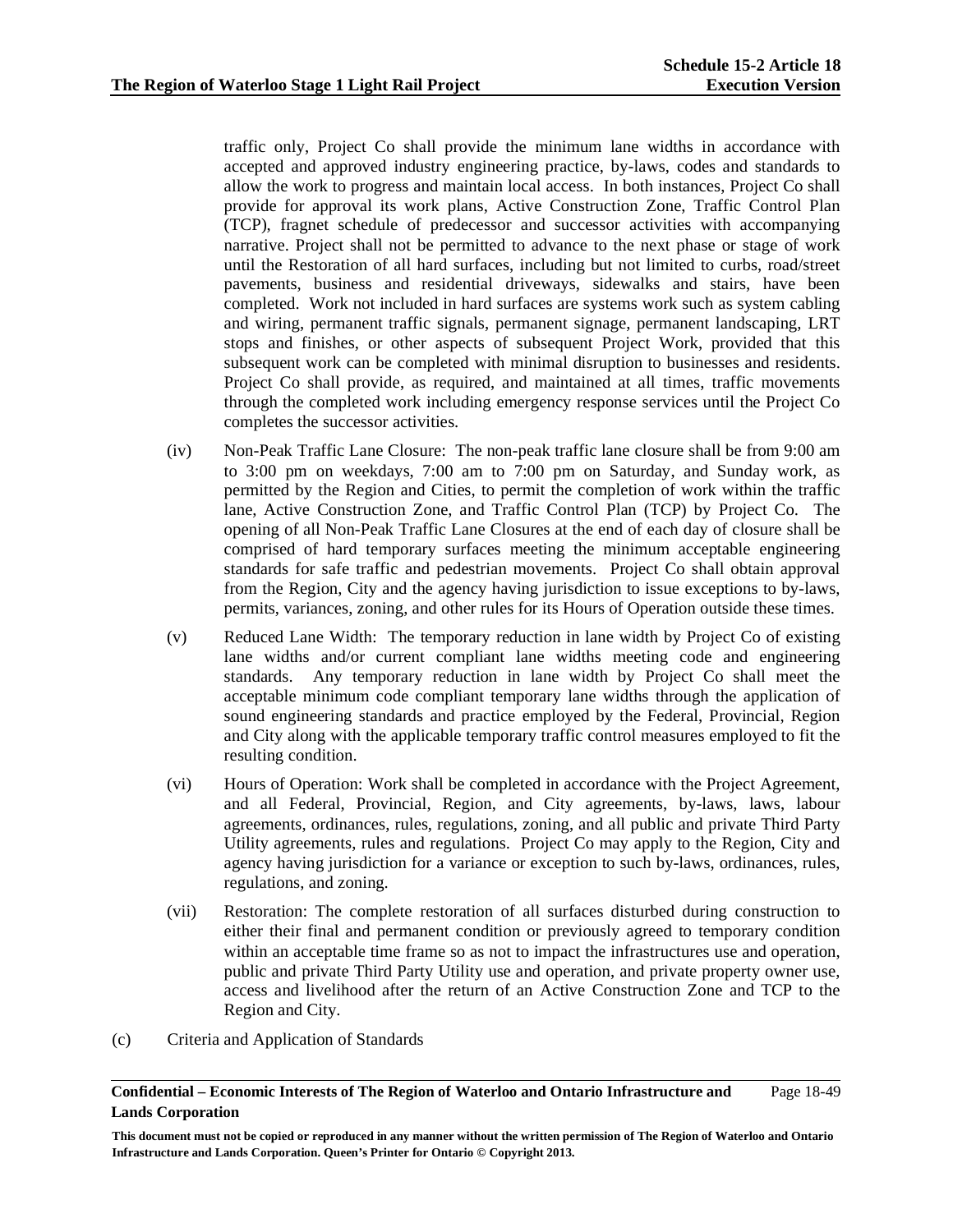Project Co shall utilize the basic principles, practices and standards of construction, application, control and maintenance of the required various types of traffic control devices required for street construction and traffic maintenance operation work. These principles, practices and standards apply to the safe and expeditious movement of traffic through construction and maintenance zones and the safety of the work force performing these operations. Minimum standards of application, including temporary pavement, traffic control devices, temporary traffic signals, pavement markings, barricades, channelizing, and hand-signaling devices, i.e. flagging and offduty officers, are prescribed for typical situations and for controlling traffic through work areas. A Traffic Management Plan (TMP) and individualized Traffic Control Plans (TCPs) for the maintenance of traffic shall be developed by Project Co and submitted to the Region and governing agency for review and comment.

 Project Co shall apply and utilize, at all times, the latest edition of approved traffic control standards and their amendments to conform to all Federal, Provincial, Region of Waterloo, City of Waterloo, and City of Kitchener widely recognized guidelines, criteria, standards, and specifications. In the event of conflicts in the guidelines, criteria, standards, or specifications of these various references, the more restrictive shall apply in all cases.

 Temporary lane widths when more than one lane is available shall be no less than the required Region and/or City minimum requirements established by by-law, code, law, ordinance, standard, and/or regulation for the Region and City Street and Provincial facilities. In certain instances shoulders and parking lanes may be used, upon approval from the Region, City and agency having jurisdiction, as temporary traffic lanes; however, any damage to the shoulders or parking lanes from such use shall be repaired by Project Co. Damages caused by Project Co's Work shall be repaired to an equal or better condition than that which existed prior to the Work commencing and in accordance with the applicable by-laws, codes, design, regulations, and standards at the time. Project Co shall document the existing condition prior to any Work commencement. Failure will leave Project Co to the subjectivity of the Region, City and agency having jurisdiction decision.

Project Co shall comply with Highway Traffic Act (HTA) section 144(31), where no traffic control signal system or traffic control signal used in conjunction with a traffic control signal system shall be erected or installed except in accordance with an approval obtained from a person designated to give such approvals by the municipality or other authority that has jurisdiction over the highway or the intersection.

As per Regional practice, all drawings prepared by Project Co shall be signed and sealed by a Professional Engineer licensed to practice in Ontario. The Region of Waterloo authorized Manager, Transportation Engineering, or in his/her absence the Director, Transportation, shall approve traffic signal designs and installations on Regional roads. It is the Region's practice that all efforts should be taken to construct the traffic signal as per the legal drawing approved by the Manager or Director of Transportation. Should any unforeseen major design change(s) during construction of a traffic signal be required, the Manager or Director should be advised of the change(s) and a new drawing shall be prepared by Project Co and approved prior to the change taking place on street.

Legal approvals shall first be obtained prior to the construction of all new signal installations.

#### **Confidential – Economic Interests of The Region of Waterloo and Ontario Infrastructure and Lands Corporation**  Page 18-50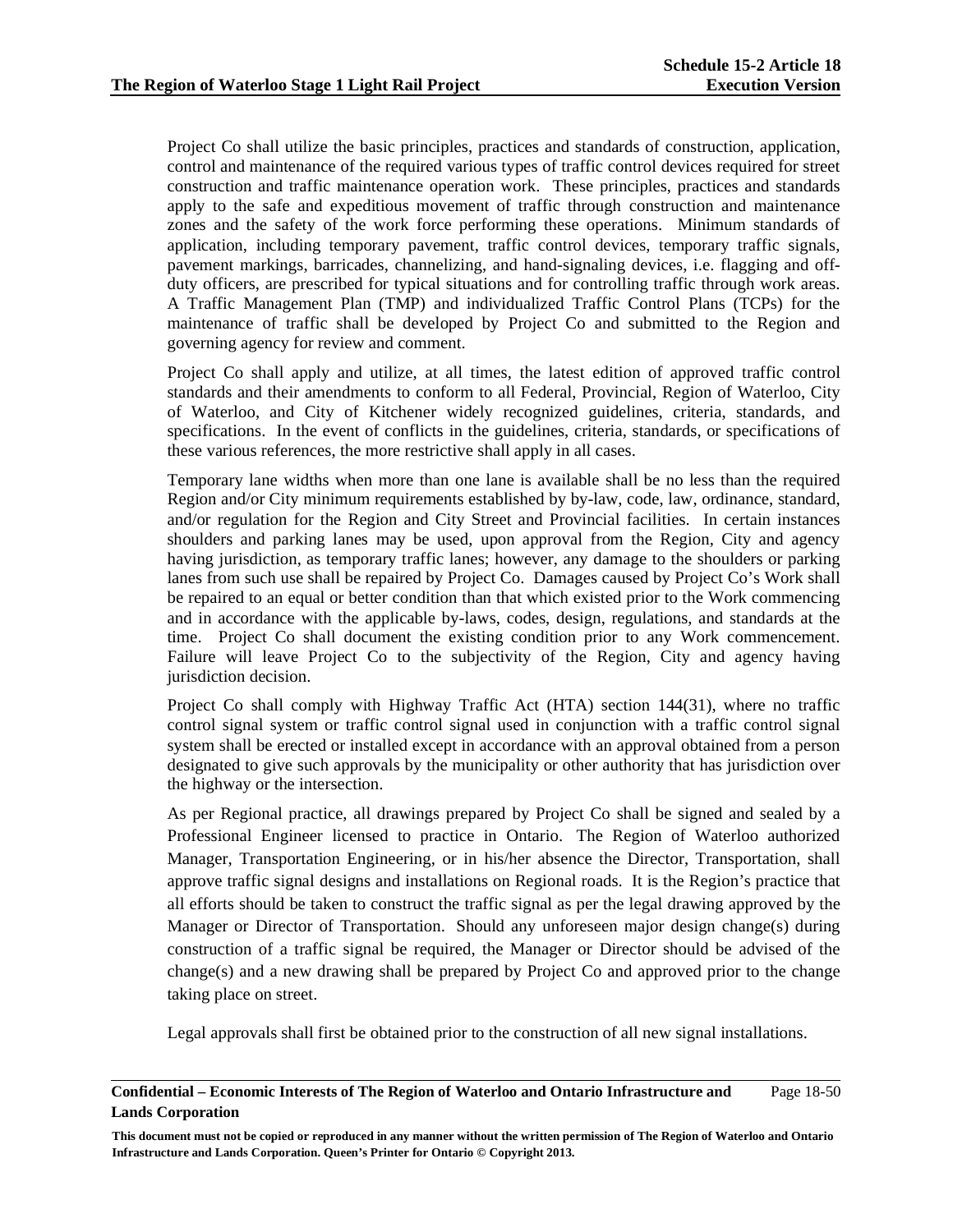- A. Traffic Control Devices: Applications and Design Guides
	- 1. The location and placement of all signs and signage shall conform to the MTO Book 7. The material and construction requirements shall conform to the MTO Standard Specifications.
	- 2. The location and placement of channelizing devices shall conform to the latest edition of the MTO Book 7.
	- 3. All directional signs and signage used for guiding patrons shall conform to the latest edition of the MTO Book 7.
	- 4. The location and placement of traffic and pavement markings shall conform to the latest edition of the MTO Book 7.
	- 5. The location and placement of pedestrian traffic signal heads shall conform to the latest edition of the MTO Book 12 for AODA.

Project Co shall demonstrate in the Traffic Management Plan (TMP) and individualized Traffic Control Plans (TCPs) adequate excess capacity will be available on the resulting configuration to accommodate additional traffic diverted from the other tributary streets. Any detour or diversionary plan shall include traffic mitigation measures where excess capacity is not available. At least one lane shall remain open in each direction at all times, with the exception of street closures and lane closures due to prior agency approval and for emergencies.

Project Co shall demonstrate, through its traffic analysis, TMP, TCPs, and sequence of the work, the developed detour routes effectively control traffic as a result of any proposed closure for review and approval by the Region, respective City and agency having jurisdiction. The Region and respective City, and agency having jurisdiction, shall have final approval of all proposed street closures, lane closures and intersection closures. If approved by the Region, respective City and agency having jurisdiction, street closures, lane closures, and intersections shall reopen within the approved Region and respective City and agency having jurisdiction time frame without exception and no excuses to allow traffic to resume to pre-construction traffic flow. Failure to open will result in liquidated damages being assessed in accordance with the Project Agreement.

Special maintenance and protection of traffic requirements shall be developed by Project Co, as required, for specific instances and situations as well. These shall be a part of the overall plan and again detailed and tied to the Project Schedule. Such instances can include Region and City special events, festivals and parades.

- (d) Traffic Management Plan and Traffic Control Plan Considerations and Requirements
	- (i) Street, Intersection, and Lane Closures

 Motorists shall be guided in a clear and positive manner while approaching and traversing construction and maintenance areas. Adequate warning, delineation, and channelization by means of proper pavement marking, signing, variable message signs (VMS), and use of other devices effective under varying conditions of light and weather shall be provided for positive guidance of the motorist in advance of and through the work area. Inappropriate markings shall be removed immediately to eliminate any misleading cues to drivers under all conditions of light and weather. Project Co shall provide advance notification of all closures, lane restrictions or other traffic disruptions. These publicly

#### **Confidential – Economic Interests of The Region of Waterloo and Ontario Infrastructure and Lands Corporation**  Page 18-51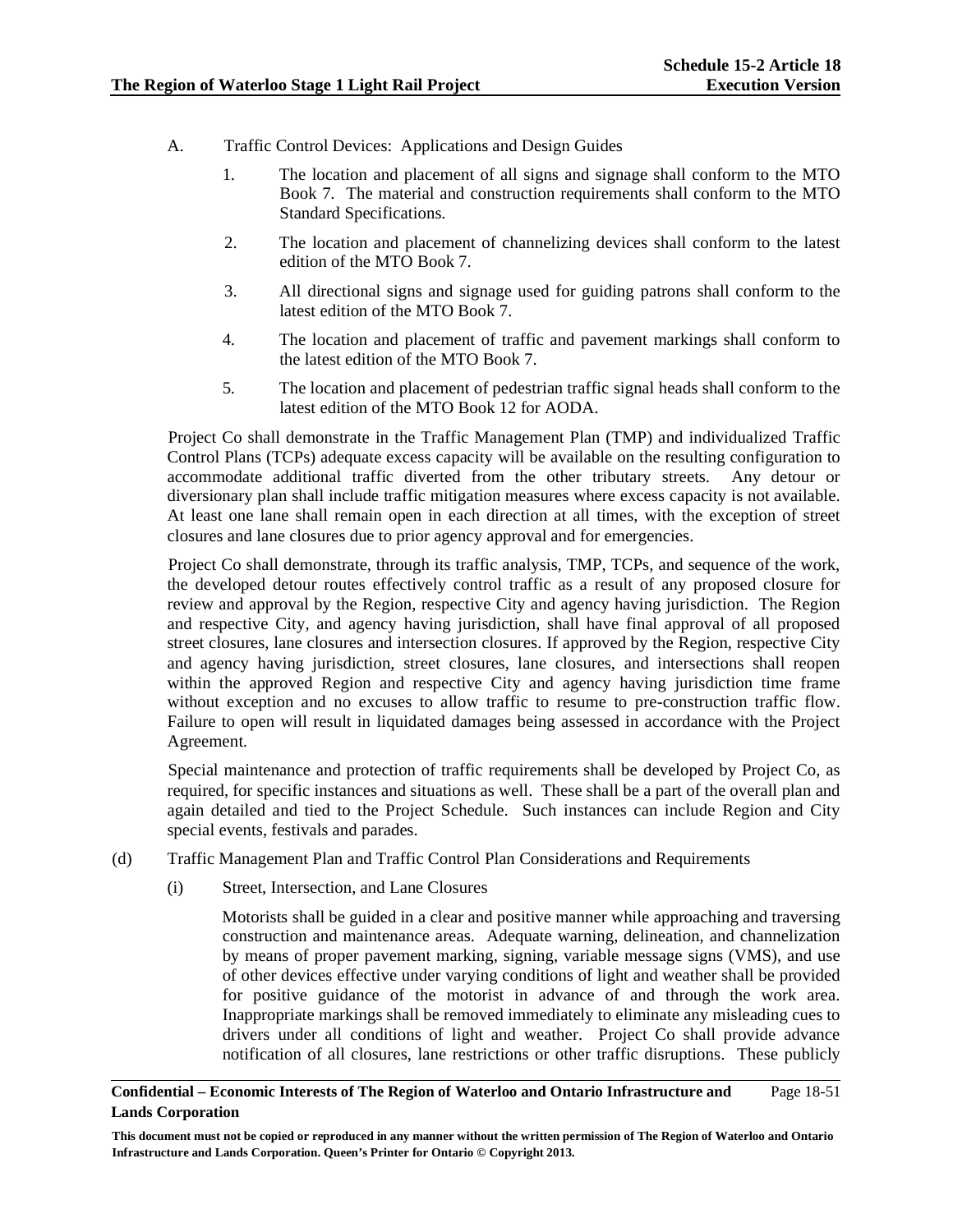displayed signage notifications shall be well placed and of proper size and in all directions of the planned closure or restrictions. Project Co shall provide to the Region and City the locations of these advance notifications within its TMP and on its TCPs to be placed a minimum of thirty (30) calendar days in advance. Project Co shall coordinate with the Region and City the digital media and print to be stated through radio and TV sources and print media, beginning seven (7) calendar days in advance and continuing each day up to the day of the closure or restriction.

 All cross streets shall be kept open at all times to local traffic except during agency having jurisdiction approved closures, and all existing turn movements shall be maintained, as applicable. Local access and required turning movements shall be provided during agency having jurisdiction approved closures. The maximum reduction in cross street traffic on a Region or City streets shall be one lane in each direction unless otherwise approved by the Region, City, and agency having jurisdiction. In addition, in some instances, there shall be no reduction or impact of cross traffic on Region or City streets and/or roads unless otherwise approved by the Region and agency having jurisdiction. Lane closures and reductions on the Project alignment will be permitted only after review and approval for construction of LRT and ancillary work has been vetted by Project Co, Region and City and/or agency having jurisdiction.

 Project Co will not be permitted to overhang signage or other indicators, any equipment, or materials over any of the active traffic lanes, including but not limited to cranes, drilling operations, excavation equipment, pile driving equipment, track equipment and/or any materials lifted by cranes, or other equipment and/or materials. The plan shall account for all overhead picks requiring any temporary lane closures and/or restrictions.

Project Co proposed and requested closures of any intersection from the Region, City and agency having jurisdiction shall be completed in the approved time frame. Project Co shall complete all Work within the intersection including all cross streets and/or roads in this time frame. Failure to reopen will result in liquidated damages being assessed in accordance with the Project Agreement.

Project Co shall develop individualized TCP's for the three Project alignment loops tied to the Project Schedule including all phasing, sequencing, staging and work plans with narratives, proposed and requested closures times and durations, detour and rerouting of traffic for review and approval by the Region, City and agency having jurisdiction.

 Project Co proposed and requested street closures shall be reviewed and approved by the Region, City and agency having jurisdiction. Appropriate traffic detour plans shall be developed by Project Co for street closures and included in the Traffic Management Plan (TMP) and individualized Traffic Control Plan (TCP). The exception will be the King Street Grade Separation.

Project Co required and requested street closures for traction power sub-station installation, bridge girder erection and like matters shall be coordinated with the Region, City and agency having jurisdiction. They shall be completed in durations as short as practical.

Project Co shall provide written notice of any change in the Traffic Management Plan (TMP) and individualized Traffic Control Plans (TCP) to the Region, respective City and

#### **Confidential – Economic Interests of The Region of Waterloo and Ontario Infrastructure and Lands Corporation**  Page 18-52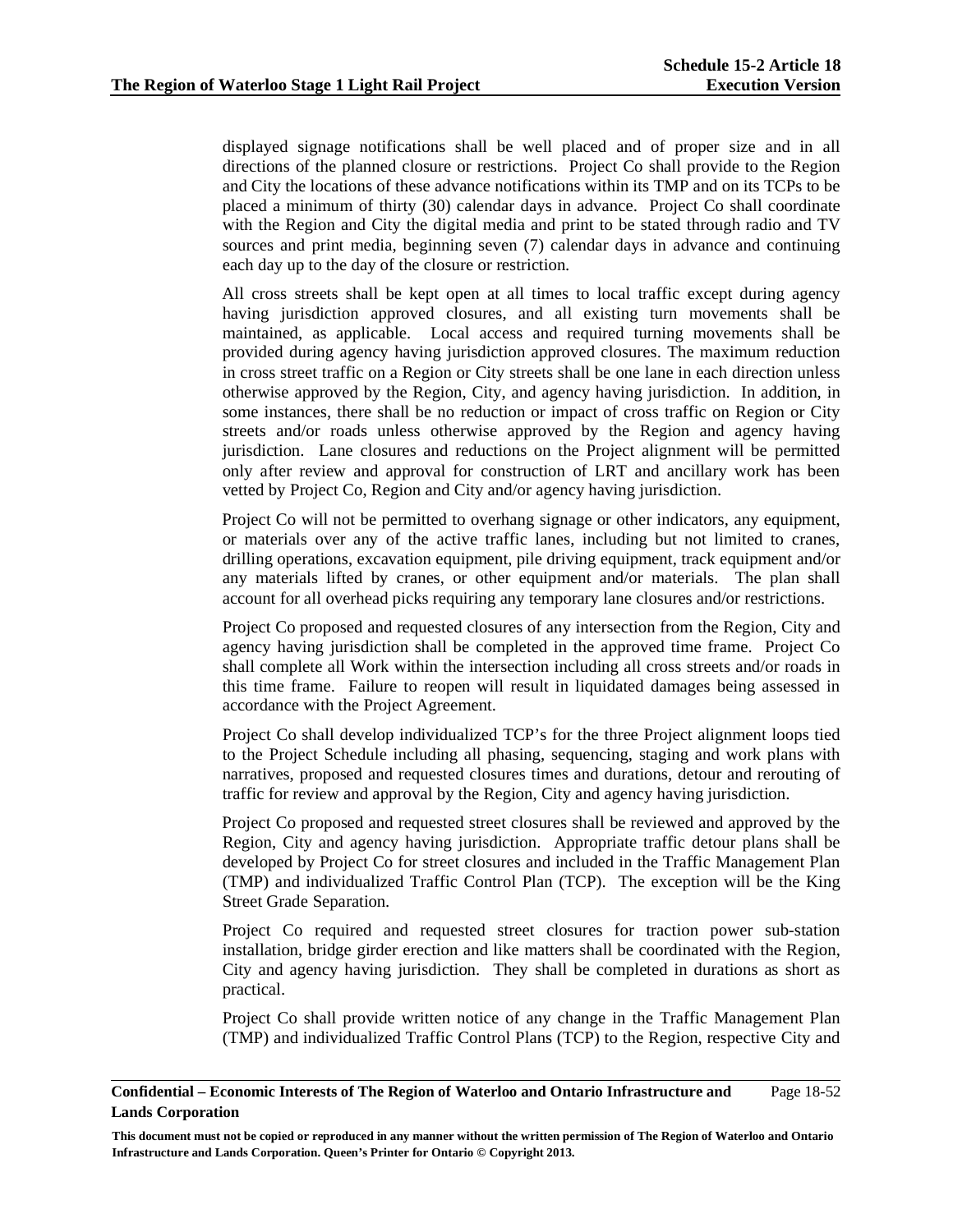agency having jurisdiction a minimum of forty-eight (48) hours in advance for review and approval. Project Co shall follow-up any written requested TCP change with a phone call for confirmation that it may proceed with the requested change a minimum of twenty-four (24) hours prior to the change commencing including a confirming e-mail of the resulting conversation with the Region, City and agency having jurisdiction.

 Project Co shall recognize, coordinate and accommodate the Region, respective City and agency having jurisdiction supplying and installation and/or erection of signs within or outside of the Project Site for public information, including Project information boards, signs directing the public to local businesses, advisories of upcoming Project Co operations, or other information signs. Project Co shall coordinate and ensure its work does not interfere or conflict with these postings and signs.

 Project Co shall accommodate and coordinate with the Region's Traffic Operations at all times during the Work. This includes the Region, respective City and agency having jurisdiction manufacturing and installation of all traffic detour and advance warning signs for this Project. Project Co shall notify the Region, respective City and agency having jurisdiction in advance and work in conjunction with the Region's Traffic Operations staff, respective City and agency having jurisdiction for the effective setup and changing of detour and access signage in order to maintain access to existing businesses and residences at all times.

(ii) Truck Routes

Project Co's TMP and TCPs shall utilize the nearest designated Region and City truck routes for the Work including but not limited to access, deliveries, demobilization, excavation, hauling, mobilization, recycling, refuse, removals, snow and ice removal, staging, and waste. Project Co shall minimize the disruption to surrounding residential streets and refrain from their use. Project Co shall prepare and demonstrate in its work plans Traffic Management Plan (TMP) and individualized Traffic Control Plans (TCPs) which truck routes will be utilized during the Work and individualized work plans. Project Co shall obtain approval from the Region, City and agency having jurisdiction prior to the use of any residential street for the Work by preparing and providing individualized plans to demonstrate to the Region, City and agency having jurisdiction the need for the use of the residential street. Project Co is responsible for the Restoration of all damages caused by its operations and work to all residential street usage.

(iii) Flaggers and Off-Duty Police

Flagging, and if required by the Region and/or City traffic control policy, traffic direction by off-duty police officers shall be provided, and employed only when required to control traffic, or when all other methods of traffic control are inadequate to warn and direct drivers. They shall be made available 24/7, as required. Project Co shall not offer any excuses for this requirement.

Project Co shall provide individuals trained, certified and properly PPE attired in the principles of safe traffic control at all work sites, ingress and egress points, and Active Construction Zones, deliveries among other conditions that require the safety of the public and workers. In addition, to ascertain all traffic control elements of the Project are in conformity with the Traffic Management Plan (TMP) and individualized Traffic

**Confidential – Economic Interests of The Region of Waterloo and Ontario Infrastructure and Lands Corporation**  Page 18-53

**This document must not be copied or reproduced in any manner without the written permission of The Region of Waterloo and Ontario Infrastructure and Lands Corporation. Queen's Printer for Ontario © Copyright 2013.**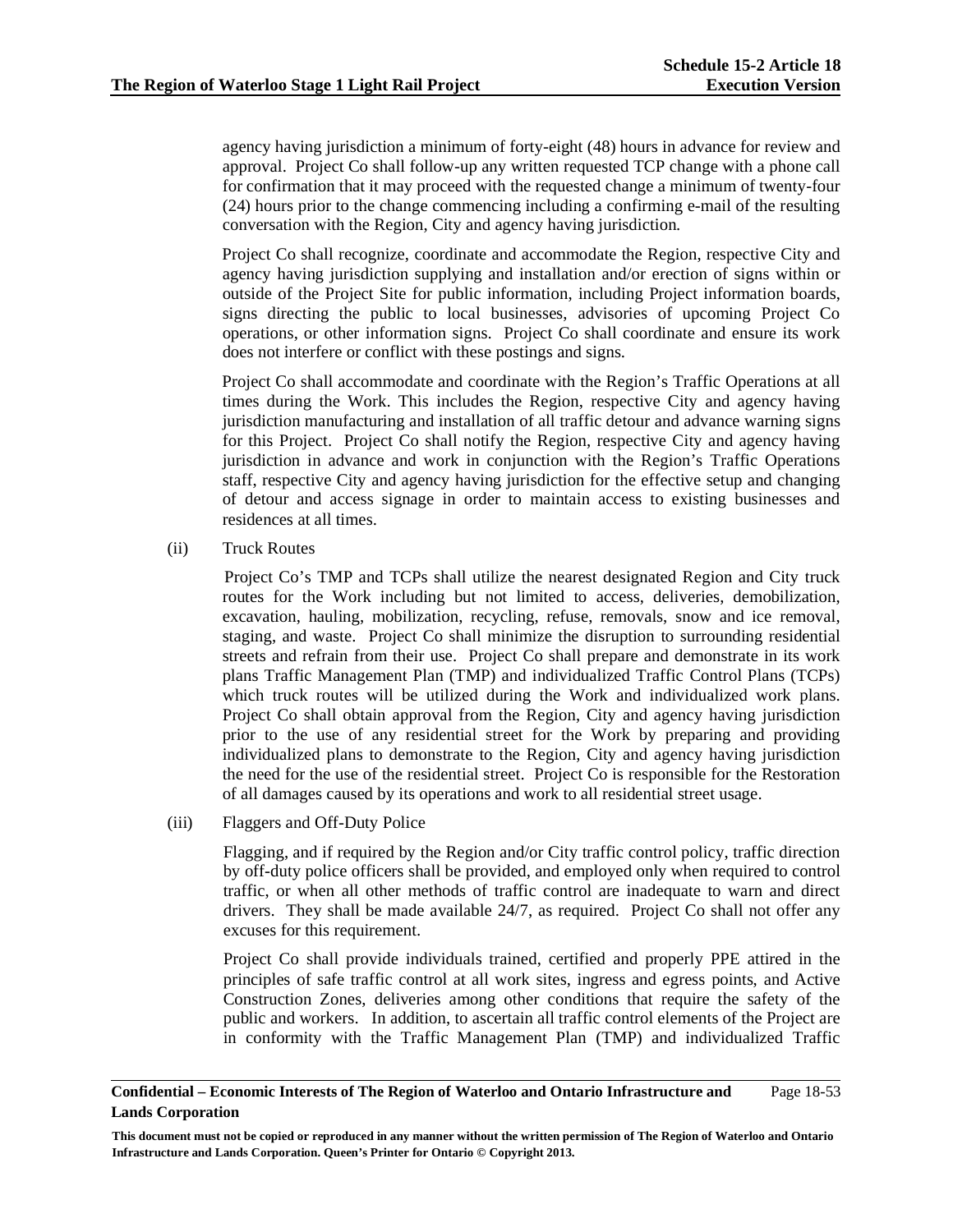Control Plans (TCPs). These individuals shall ensure the effective placement, maintenance of materials and equipment installed, and condition of the plan provides for the safety of all motorists, cyclists, pedestrians, workers and businesses at all times. Project Co shall photograph daily and video weekly all Plan installed work. All traffic control devices shall be installed only when needed and removed immediately when no longer needed.

## **18.10 Railroad Traffic, Signaling and Crossing Warning System**

(a) General

Project Co shall comply with all Canadian Transportation Agency and/or Transport Canada, Region, CN, Genesee and Wyoming formerly GEXR, GO, VIA, and their customers and tenant applications, permits, procedures, processes, rules and regulations with respect to construction on, near, adjacent, parallel, over, through, and under during operating railroad traffic. This includes but is not limited to all temporary conditions, such as construction clearances for all Project Co personnel and equipment engaged in this work; any temporary design needs and requirements to allow construction to progress; temporary signaling, warning requirements, equipment and the maintenance thereof; temporary trackwork; temporary special trackwork; all required flagging and watchmen lookout personnel and safety related requirements and equipment during construction; work stoppages; slow orders; and railroad outages.

Project Co shall be responsible for all requested temporary track crossings and special track work required as a result of the Work on any existing CN and Region railroad corridor and/or lines. Removal and disposal of all temporary crossing materials and special track work are the responsibility of Project Co to the satisfaction of CN, the Region and their tenants.

Project Co shall maintain continuous railroad operations at all times unless slow orders and track outages for work progress has prior approval from the Region, CN, Genesee and Wyoming formerly GEXR, and their customers and tenants, and agency having jurisdiction with an approved staging and phasing work plan with narrative, including any engineering seals, as required for temporary work.

Project Co shall coordinate, provide, and train all certified and experienced flaggers, supervisory staff, and watchmen lookout personnel for the duration of the Project including any recertification training required for all Project Co personnel and its subcontractors, Region, City, railroad, public and private Third Party Utility, and agencies having jurisdiction.

Project Co's schedule of activities shall be such that the Work progresses daily and weekly to meet the Project Agreement milestone completion.

(b) Waterloo Spur

Project Co is responsible for all costs, coordination, design, planning, phasing, sequencing, staging, construction and maintenance of the required work within the Waterloo Spur railroad corridor, including all Project Schedule predecessor and successor activities, work plans and narratives in a manner to accommodate, coordinate and provide without disruption of freight service for the Region and its tenants CN and Genesee and Wyoming formerly GEXR and their customers.

Project Co's work shall provide weekly, on Monday, Tuesday, Wednesday, and Thursday from 11:00 pm to 7:00 am, the Waterloo Spur railroad corridor in a functional stable and safe condition

#### **Confidential – Economic Interests of The Region of Waterloo and Ontario Infrastructure and Lands Corporation**  Page 18-54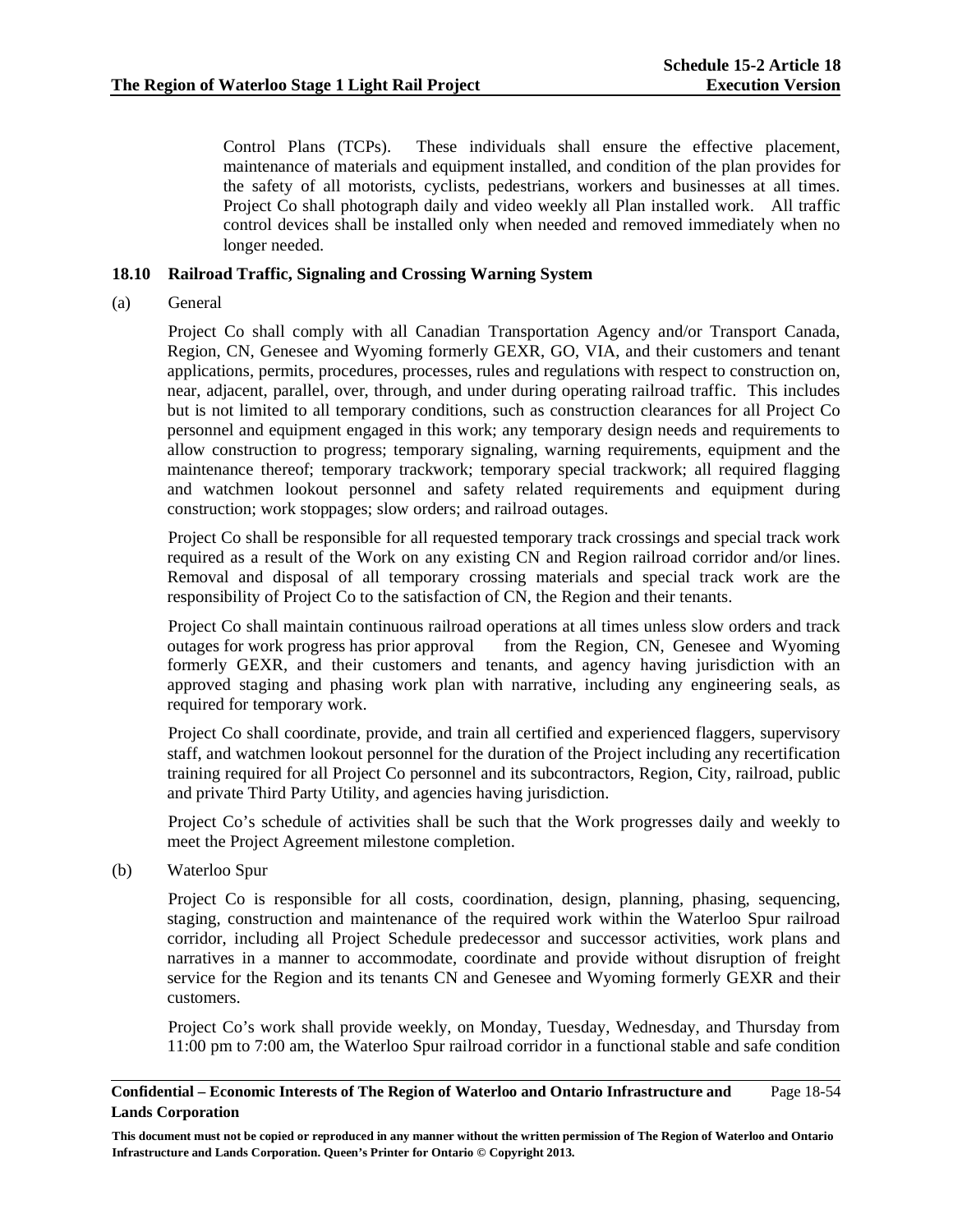to transport freight, including all temporary signals and crossing warning systems at all at-grade crossings along the Project alignment, and to allow for the passage of freight to and from the businesses located in Elmira/St. Jacobs, Ontario, Canada. To be clear, the start of freight service begins at 11:00 pm on Monday of each week.

Project Co shall coordinate daily the required freight service with the Region and its tenants CN and Genesee and Wyoming formerly GEXR and their customers on all phasing, sequencing, and staging of the work within the Waterloo Spur railroad corridor.

Project Co's work within the Waterloo Spur railroad corridor includes all temporary relocations and permanent railroad alignments including all signals and at-grade crossing warning systems.

Project Co's Project Schedule and work activities shall be such that the work progresses daily and weekly to meet the Project Agreement completion and milestone noted for the Waterloo Spur railroad corridor contained herein.

Project Co is not required to provide any railroad flagging for the Waterloo Spur work. This is based upon an understanding and agreement with CN and Genesee and Wyoming formerly GEXR. Project Co is responsible for providing and performing all flagging services and other safety related activities along the Waterloo Spur to protect its workers, Third Party contractors, works by others injunction with the Project, the public and the freight railroads. These services shall be included in Project Co's Construction Period Emergency Preparedness Plan and Construction/Testing Safety Plan and shall adhere to the requirements followed by freight railroads operation on rail lines owned by freight railroads as well as the requirements from all Authorities Having Jurisdiction in this matter. This protection shall also be provided during, including but not limited to, the performance of Project Co's Work; during the performance of work by Project Co and by others associated with any at at-grade rail crossing; the performance of Project Co Work and Third Party contractors; temporary access means in the performance of the Work; during the performance of the Work during any active railroad operations; and during the performance of all vehicle acceptance testing including all 600km vehicle burn-in among other Project Agreement requirements not stated herein. The obligation to provide these protection services extends into the Operations, Maintenance and Rehabilitation periods.

### (c) CN Guelph Subdivision – King Street Grade Separation

Project Co is responsible for all costs, coordination, design, planning, phasing, sequencing, staging, construction and maintenance of the required work within the CN Guelph Subdivision King Street Grade Separation corridor, including all Project Schedule predecessor and successor activities, work plans and narratives in a manner to accommodate, coordinate and provide without disruption of freight service to CN and Genesee and Wyoming formerly GEXR and their customers, and GO and VIA and their passengers. Project Co is not responsible for the cost of any temporary railroad track and special track work relocation and permanent railroad track and special track work with the exception of the scope of work noted and identified on the Appendix T Drawing. In addition, Project Co shall accommodate and coordinate all Huron Spur railroad work with the Allstream and Bell 360 required utility work within the corridor as a part of its Work.

#### **Confidential – Economic Interests of The Region of Waterloo and Ontario Infrastructure and Lands Corporation**  Page 18-55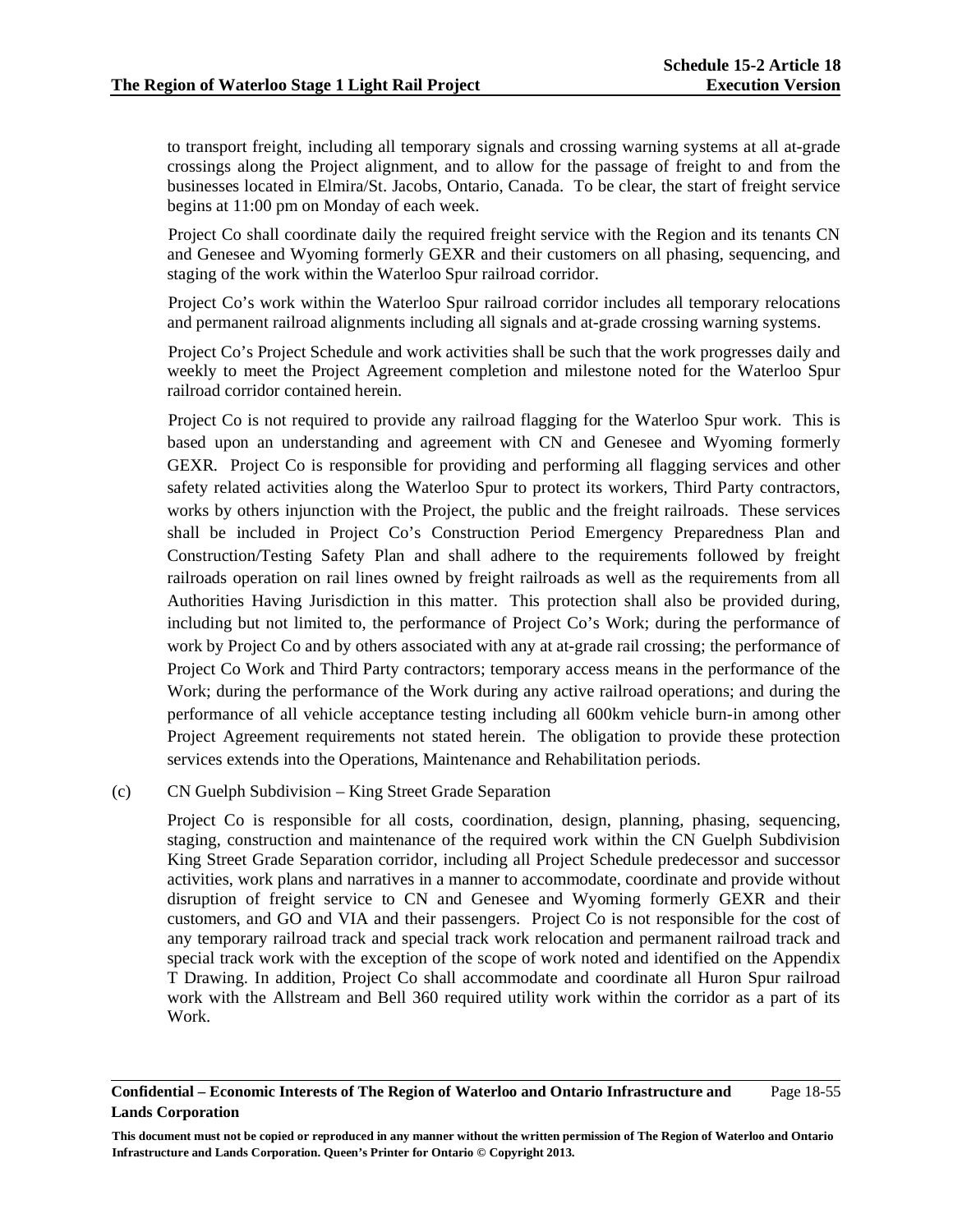Project Co's work shall provide daily passenger service, unless approved otherwise by the Region, CN, Genesee and Wyoming formerly GEXR and/or agency having jurisdiction, for the GO and VIA trains. Project Co shall, at a minimum, anticipate GO and VIA to have two (2) trips each eastbound and two (2) trips each westbound Monday to Friday. Further, Project Co shall, at a minimum, anticipate two (2) eastbound VIA trains and two (2) westbound VIA trains on Saturday and Sunday.

Project Co's work shall provide daily freight service, unless approved otherwise by the Region, CN, Genesee and Wyoming formerly GEXR and/or agency having jurisdiction, for CN and Genesee and Wyoming formerly GEXR and their customers. Project Co shall anticipate, at a minimum, four (4) freight movements eastbound and four (4) freight movements westbound daily seven (7) days a week.

Project Co shall coordinate daily with the Region, CN and Genesee and Wyoming formerly GEXR and their customers, and GO and VIA on all phasing, sequencing, and staging of the work within the Guelph Subdivision railroad corridor and King Street Grade Separation work.

Unless otherwise approved by the Region, Project Co shall not hinder or disrupt the railway operations of:

- (i) any of CN, Genesee and Wyoming (formerly GEXR), including any of their assignees or affiliates as applicable; or
- (ii) any other railway operator entitled to operate on the railway;

at any time during the applicable operating time frames provided to Project Co from time to time by any of CN, Genesee and Wyoming (formerly GEXR), including any of their assignees or affiliates as applicable, any other railway operator entitled to operate on the railway, or the relevant agency having jurisdiction. If any such disruption to railway operations exceeds 15 minutes and is caused by the action or inaction of Project Co or a Project Co Party, liquidated damages shall be payable by Project Co to the Region at a rate of \$171.30 (indexed linked based on the Operations Escalation Factor) for each fifteen minute interval of disruption, and any portion thereof ("**Freight Liquidated Damages**"), until railway operations resume to the satisfaction of the Region and CN.

Project Co's Project Schedule and work activities shall be such that the work progresses daily and weekly to meet the Project Agreement completion and milestone noted for the King Street Grade Separation contained herein.

(iii) New and Relocated Tracks for the King Street Grade Separation

Attached in Schedule 15-2 Appendix X is the scope of work portion of the pending New and Relocated Tracks for the King Street Grade Separation Agreement between Canadian National Railway (CN), Goderich-Exeter Railway Company Limited (GEXR) and the Region for the work along the Guelph Subdivision. The pending agreement calls for the Region to provide new tracks and relocated existing tracks to accommodate the new grade separation at King Street. The work will be performed on tracks and land owned or controlled by the CN and GO Transit but this work also impacts GEXR, VIA and GO Transit train operations. Due to the need to keep the Huron Spur connection and GO Transit's Layover facilities viable during the construction of the

#### **Confidential – Economic Interests of The Region of Waterloo and Ontario Infrastructure and Lands Corporation**  Page 18-56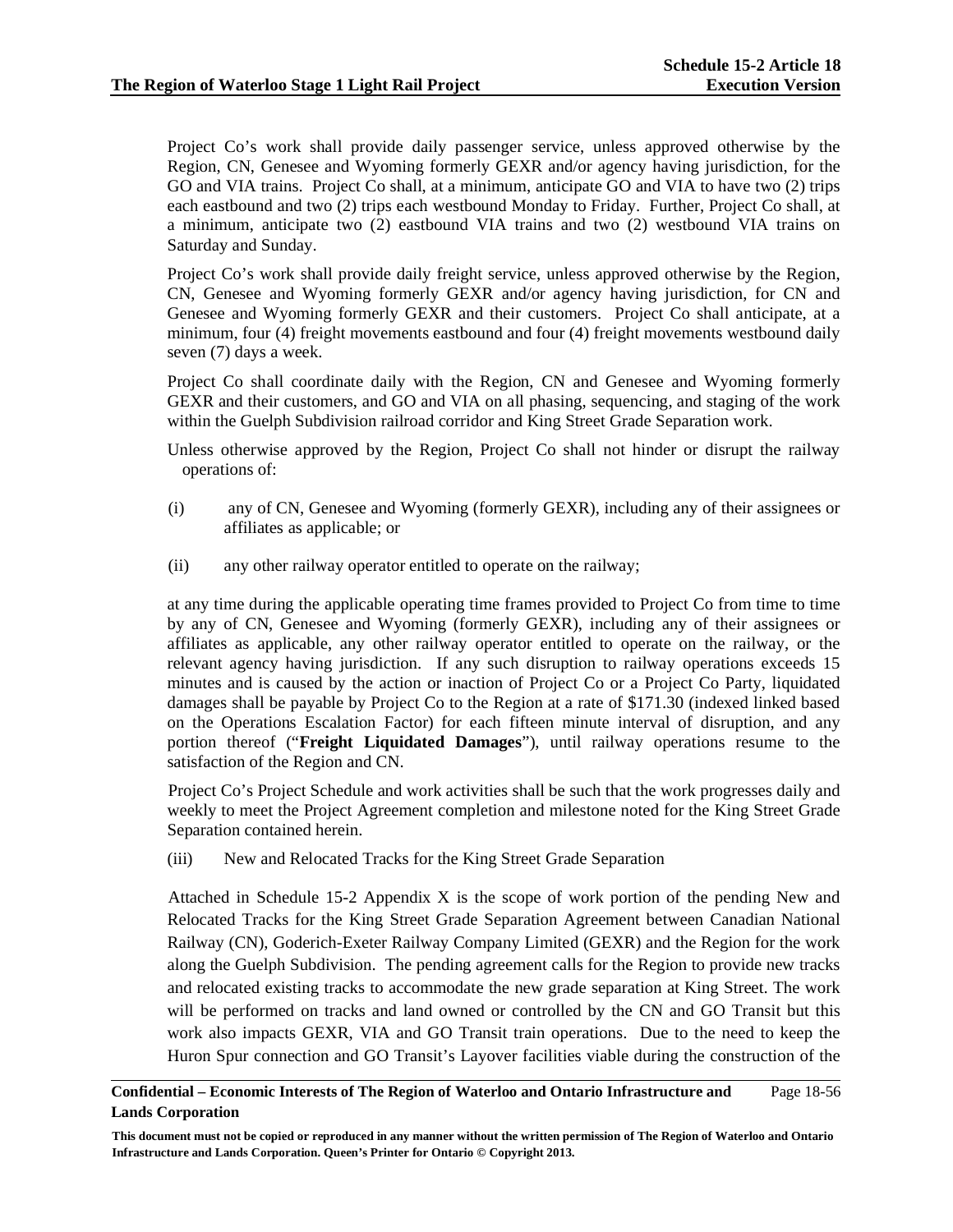Grade Separation at King Street, construction sequencing and collaborative effort are required by Project Co. Project Co shall be responsible for the design, construction, and general oversight of the New and Relocated Tracks as described in Appendix X and as further described herein. Project Co shall not be responsible for maintaining the New and Relocated Tracks, the GO Transit Layover Facility or any structures supporting the New and Relocated Tracks after acceptance of the work by the CN. Project Co shall provide a two year warranty for all work performed by Project Co for the New and Relocated Tracks and shall include a two year warranty requirement in all contract documents for work to be performed by other contractors. With the exception of the time frame, the warranty provided by Project Co shall comply with all other warranty requirements cited in the Project Agreement.

Project Co shall refer to Schedule 15-2, Appendix X Schedule A for the New and Relocated Tracks for the King Street Grade Separation and shall comply with the following additional instructions:

Schedule A-1 - Project Co shall be responsible for the design of all elements related to the New and Relocated Tracks. The design work shall depict three basic implementation responsibilities. The first responsibility shown in the design shall be for work that Project Co shall perform, the second responsibility shall be for all trackwork related work which will be the responsibility of the CN to perform and the third responsibility shall be for all rearrangements to the GO Transit Layover Facility which will be the responsibility of GO Transit to implement. Project Co is not responsible for the construction cost of the trackwork components being provided by the CN or the construction cost of the rearrangement to the existing GO Transit Layover Facility.

The Design Package for the trackwork shall be prepared in a fashion so that the CN can bid this work. Project Co shall be responsible for preparing all technical specifications for the bid package, providing bid phase services to the CN and design support during the construction for the trackwork component. The CN will review and comment on all aspects of Project Co's Design Package. Project Co shall provide a 30% (Phase 1), 60%, 90% and 100% submission for the New and Relocated Tracks.

The Design Package for the GO Layover Facility shall be prepared in a fashion so that the GO Transit can bid this work. Project Co shall be responsible for preparing all technical specifications for the bid package, providing bid phase services to GO Transit and design support during the construction for the rearrangement work for the GO Transit Layover Facility. GO Transit will review and comment on all aspects of Project Co's Design Package. Project Co shall provide a 30% (Phase 1), 60%, 90% and 100% submission for the rearrangement work for the GO Transit Layover Facility.

Schedule  $A-1(a)$  – The Realignment Plans for the New and Relocated Tracks is included in the Appendix I of Schedule 15-2 as drawings (C-PP-401 to C-PP-411). The Right-of-Way boundaries shown on the Realignment Plans are generally fixed and Project Co's final design

#### **Confidential – Economic Interests of The Region of Waterloo and Ontario Infrastructure and Lands Corporation**  Page 18-57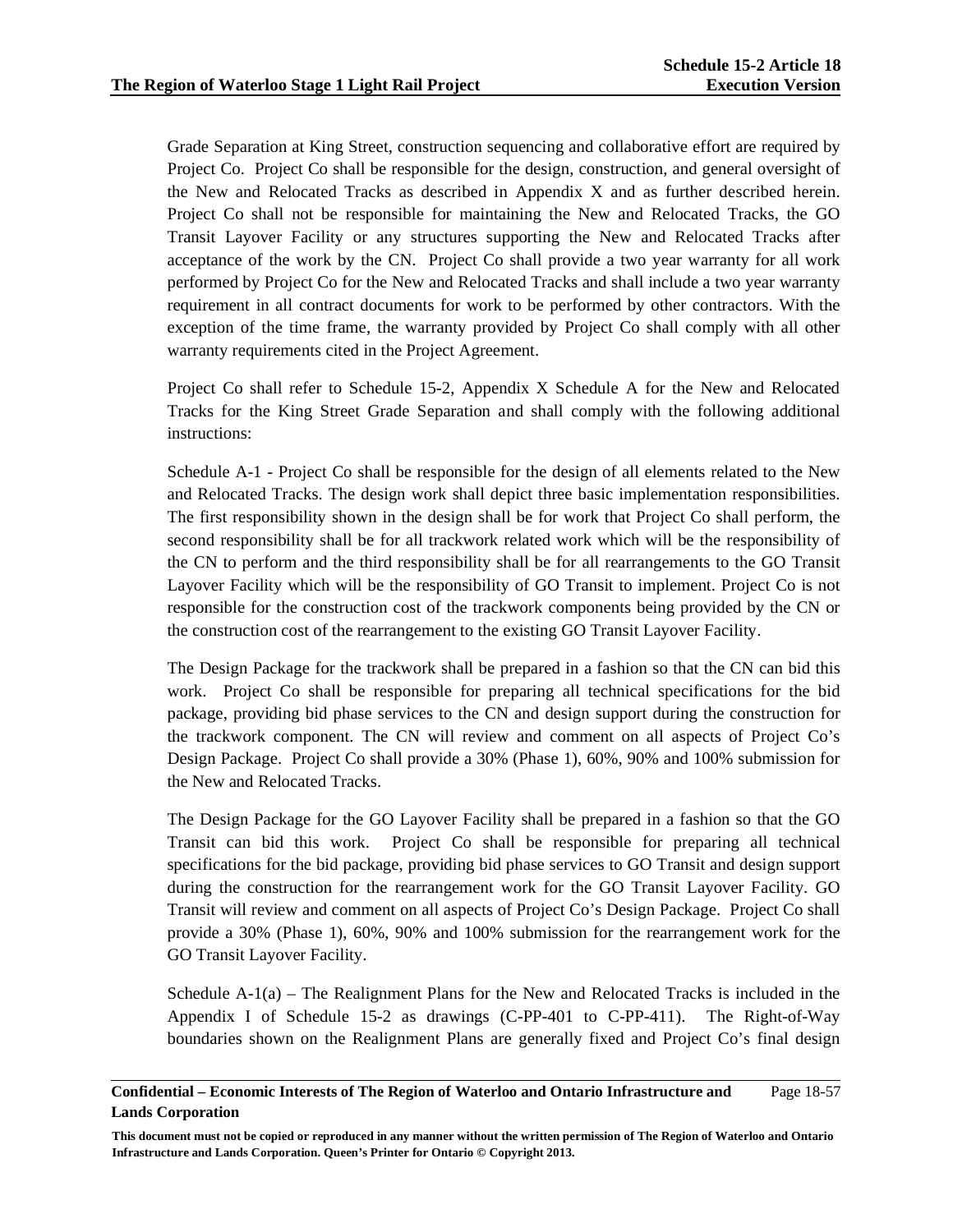documents shall not encroach beyond the finalized Right of Way limits. The civil design solutions shown on the Realignment Plans to reduce the Right of Way requirements within the Right-of-Way lines are the solutions that Project Co shall refine or modify to achieve equivalent same results when completing the final design documents for the New and Relocated Tracks.

Schedule A-1(b) – Project Co shall design the turnouts for the rearranged access and ladder track for the GO Transit Layover Facility using new number 12 turnouts.

Schedule A-1(c) – Project Co shall design and construct all encasements, protection, or relocation for all utility work required for the New and Relocated Tracks for the King Street Grade Separation.

Schedule A-1(d) – For the revised road crossings at Park Street and Duke Street, Project Co shall perform a safety assessment as per Transport Canada's specifications. Also refer to Article 8 for additional crossing warning systems requirements. The safety assessment and all work defined in the acceptance of the safety assessment shall be completed prior to requesting that the CN and GEXR inspect the New and Relocated Tracks to determine that the New and Relocated Tracks can be placed into service. Project Co shall also support the Region, as needed, in matters related to the closure of Waterloo Street including providing barriers and other elements related to the street closure.

Schedule  $A-1(e)$  – Project Co's design documents shall delineate the work for the Region's Contractor (Project Co), the CN's Contractor, and the GO Transit's Contractor. Project Co may use one Design Package showing the work scope delineation or two or more Design Packages to achieve a proper delineation. The trackwork reserved for implementation by the CN includes the ballast, track materials, track removal, special trackwork for Huron Spur, crossovers and access to the GO layover tracks and rearranging of the GO layover tracks. The design for the new crossing warning systems will be a joint effort with the CN. The procurement, installation, and testing of the new crossing warning systems shall be a Project Co responsibility. The maintenance of the new crossing warning systems after acceptance is not a Project Co responsibility. The Design Package shall also provide detailed specifications and drawings depicting the sequence of construction for the New and Relocated Tracks and all other work for the King Street Grade Separation. The intent is to reuse as much of the existing track for the New and Relocated Tracks as possible and avoid disruptions to the CN, GEXR, GO Transit, and Via Trains. Project Co shall design, as part of the work scope for GO Transit's Contractor, an equivalent replacement for the existing Security Fence for the GO Transit Layover tracks. Project Co has no other fencing responsibilities except for fall protection due to the King Street Grade Separation configuration. The GO fence will be located in a similar fashion as the existing fencing. Existing gates, if suitable, may be reused. If the existing gates do not fit into the new track configuration, Project Co shall require GO Transit's Contractor to furnish and install new gates.

#### **Confidential – Economic Interests of The Region of Waterloo and Ontario Infrastructure and Lands Corporation**  Page 18-58

**This document must not be copied or reproduced in any manner without the written permission of The Region of Waterloo and Ontario Infrastructure and Lands Corporation. Queen's Printer for Ontario © Copyright 2013.**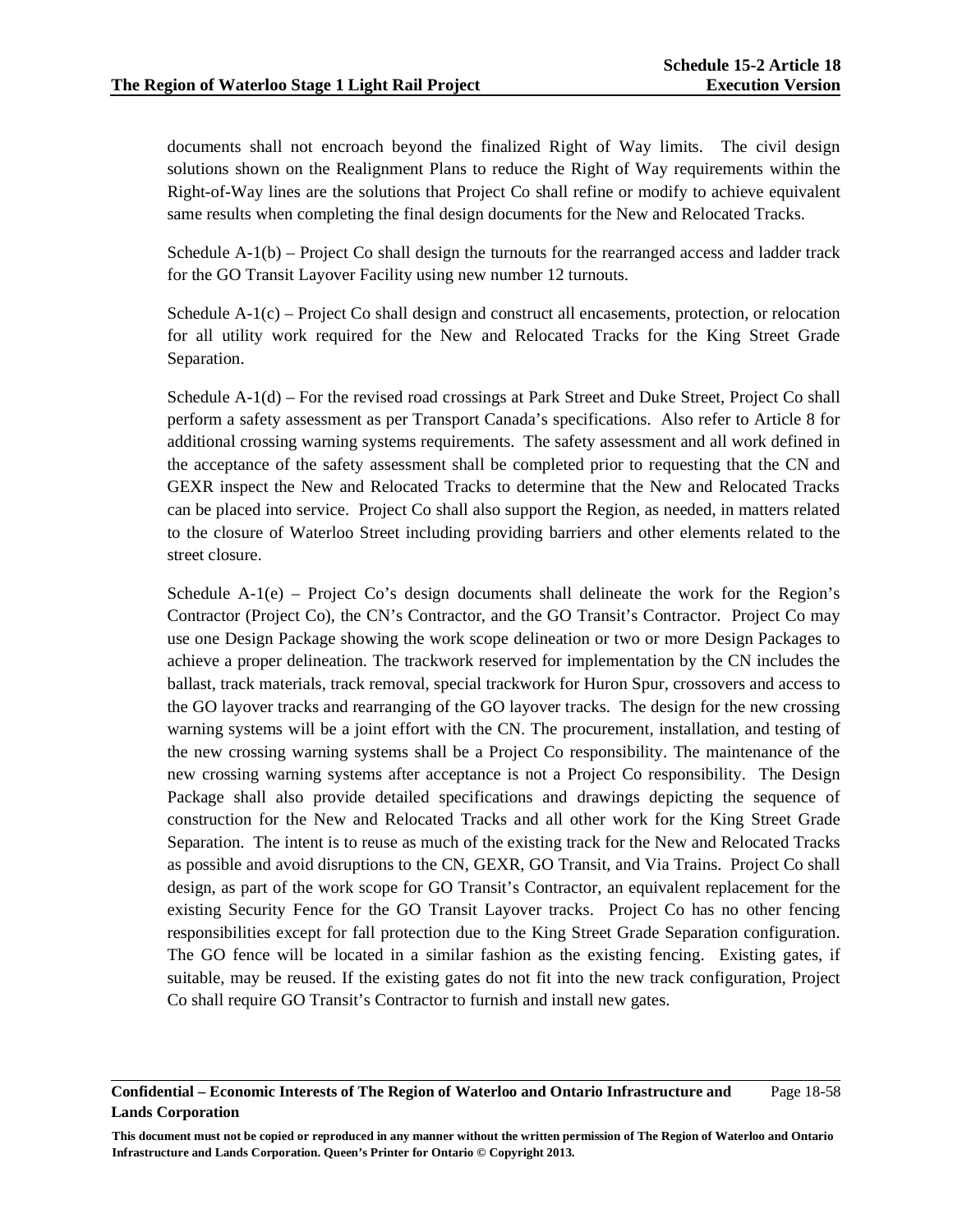Schedule  $A-1(f)$  – Project Co shall perform the design for all structures, including the New Bridge over King Street, as per all CN design requirements. Project Co shall furnish prefinal design calculations with the 60% design submission and 100% design calculations with the 90% design submission.

Schedule A-1(g) – The running rail will be based on 115RE running rail, but Project Co shall reaffirm this requirement with the CN as part of the 30% design submission.

Schedule  $A-1(h)$  – Although the track grades shall not be significantly changed, vertical changes will be required during the design process to control Right-of-Way encroachment and to ensure that the roadway profiles at Park Street and Duke Street provide a smooth profile for rubber tire traffic. For proper drainage conditions, the trackway should not be the lowest element of the roadway profile.

Schedule  $A-1(i)$  – Project Co does not have any role in any future noise investigations.

Schedule  $A-1(j)$  – Project Co shall collaborate with CN, GEXR and GO Transit to determine what conduits may be required for their track and wayside equipment and include those conduits in their deign package.

Schedule A-1(h) – Project Co, to prepare a design package, shall collaborate with GO Transit on the rearrangement of the GO Transit's Layover facility including fencing and parking requirements.

Schedule A-2 – Project Co shall determine the scope of geotechnical program and shall perform all geotechnical investigations for the New and Relocated Tracks as per the requirements of Article 2 and Article 2.5(c). Project Co shall perform an assessment of the existing soils as per the requirements of Article 4 and Article 4.14(f).

Schedule A-3 – Project Co shall design and construct all site grading and soil retention elements for the New and Relocated Tracks.

Schedule A-4 – Project Co shall design the trackbed to the most stringent requirements from CN, GEXR, GO Transit or Schedule 15-2 Article 11 requirements for freight railroad trackwork.

Schedule A-5 – The source of the trackwork components needed for the construction of the New and Relocated Tracks shall be included in the design documents prepared by Project Co for trackwork. The source of these components will be a combination of; reusing of existing track components, using of relay or new track materials provided to the CN's Contractor for the New and Relocated Tracks by others, or the purchasing by the CN's Contractor of specific track components. Project Co shall, with the CN and GO Transit, perform an inventory of the condition of the existing track components prior to the Phase 1 submission. As a result of this inventory, the Region and the CN and GO Transit will advise Project Co of their direction with respect to the source of existing track components for the trackwork component of the New and

#### **Confidential – Economic Interests of The Region of Waterloo and Ontario Infrastructure and Lands Corporation**  Page 18-59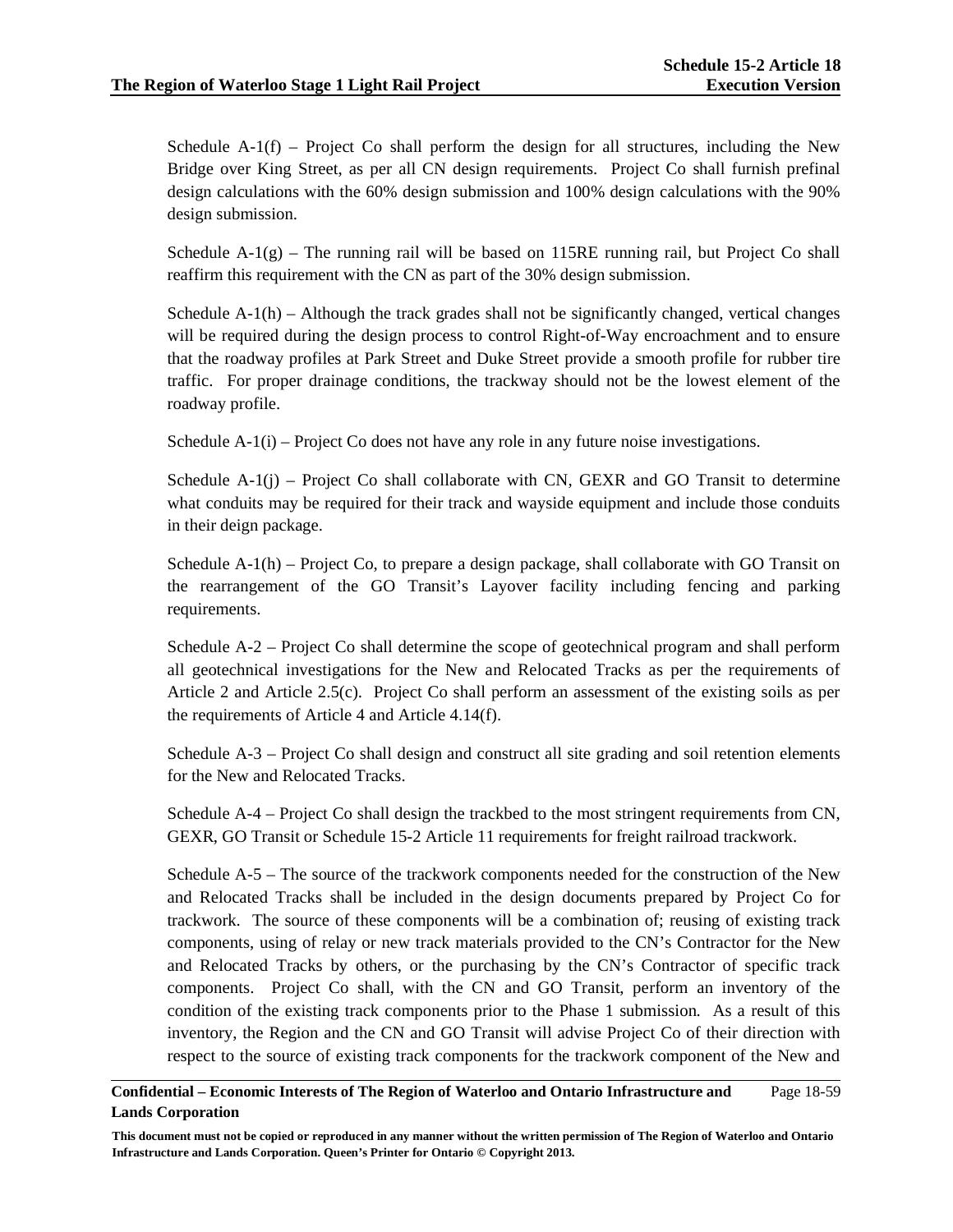Relocated Tracks. Project Co shall not be responsible for ordering, transporting, or supplying trackwork components to be used in the construction of the New and Relocated Tracks.

Schedule A-6 – Project Co shall be responsible for the design and construction of all drainage ditches and underground drainage systems for the New and Relocated Tracks.

Schedule A-7 – Project Co is not only responsible for the design and construction of any utility encasement, Project Co is also responsible for meeting and coordinating with the specific utility to meet their encasement requirements.

Schedule A-8 – Project Co shall construct the road crossings of the tracks and position all crossing warning systems as per the safety assessment and shall be responsible for the procurement and installation of the road crossing materials to be installed on track work constructed by the CN's Contractor. The entire roadway surface and surrounding site improvements before, through and after each of the freight railroad crossing, including restriping and remedial landscaping, is a Project Co responsibility.

Schedule A-9 – This section of the agreement is not applicable to the work program for New and Relocated Tracks for the King Street Grade Separation.

Schedule A-10 – Project Co shall identify in the design documents that the CN's Contractor shall be responsible for the removal of all track components from the existing track and their disposal or reuse in the construction of the New and Relocated Tracks. All surplus existing track materials shall be processed by the CN's Contractor as required by the CN and identified in the design documents prepared by Project Co. Project Co shall also identify in the design documents any work that will be self performed by GO Transit and work that will be performed by GO Transit's **Contractor** 

Schedule A-11 – Project Co shall prepare site restoration design documents for the CN lands impacted by the work and shall implement the work for restoring the vegetation and the disturbed area using approved seed and following the requirements Article 2 and section 2.14 (b).

Schedule A-12 – Project Co shall provide all highway flagging and maintenance of traffic actions for work performed by Project Co, third parties, work performed by the CN or the CN's Contractor as well as work performed by GO Transit and work that will be performed by GO Transit's Contractor.

Schedule A-13 – Project Co shall incorporate all work related to the New and Relocated Tracks and rearrangement of GO Transit's layover tracks into its overall management systems and its monthly reporting processes for the Stage 1 LRT Project.

Schedule A-14 – When requested by the Region, Project Co shall attend GEXR and GO Transit meetings.

#### **Confidential – Economic Interests of The Region of Waterloo and Ontario Infrastructure and Lands Corporation**  Page 18-60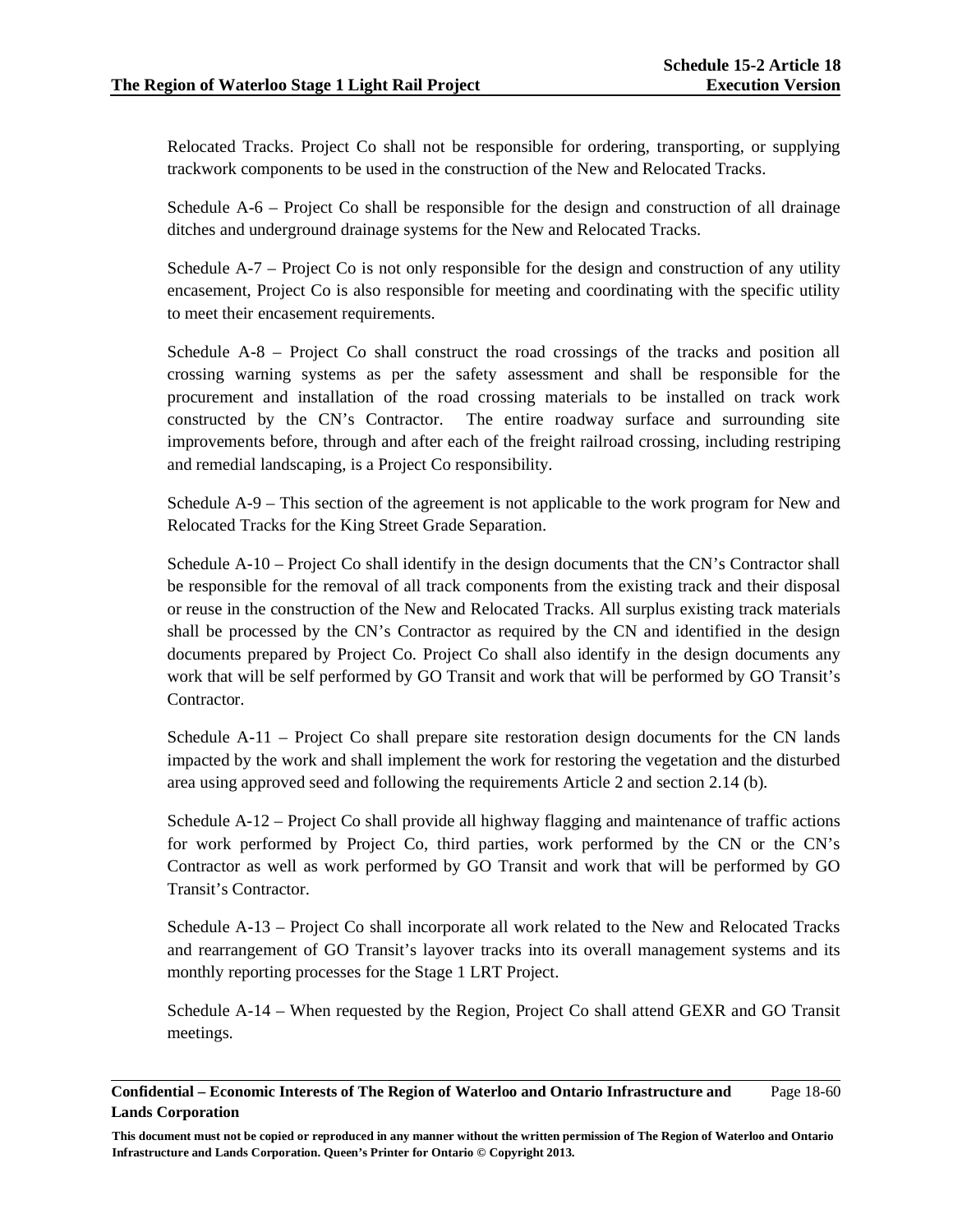Schedule A-15 – When requested by the Region, Project Co shall attend other regularly established meetings.

Schedule A-16 – Project Co shall manage its work and provide oversight services to the Region for all the work needed for the New and Relocated Tracks and rearrangement of GO Transit's layover tracks including the work performed by Third Parties, performed by the CN and CN's Contractor as well as the work performed by GO Transit and work that will be performed by GO Transit's Contractor.

Schedule A-17 – Project Co shall support the Region in any collaborative effort needed to progress the work. This collaboration includes, but is not limited to, working with the Region, Third Parties, CN, GEXR and GO Transit to develop the design documents needed to rearrange the GO Transit's layover tracks. The collaborative effort includes Project Co's participation in all inspection and acceptance activities related to the trackwork components and the rearrangement of GO Transit's layover tracks. In addition, to ensure that all work performed by Project Co, the CN, GO Transit or their Contractors is properly coordinated in the field, Project Co shall provide all survey related services for all work elements needed for the New and Relocated Tracks work program. Project Co shall also prepare all record drawings and documents for all work elements of the New and Relocated Tracks work program.

Schedule A-18 – Project Co's role with respect to legal, regulatory, and environmental activities is the same for the area involving the New and Relocated Tracks as it is for the Stage 1 LRT project or described herein.

Schedule A-19 – Project Co shall prepare design documents for the relocation or protection of utilities.

Schedule A-20 – The cost of disposing of cross ties unfit for service is not a Project Co cost. This cost will be handled by the Region.

Schedule A- 21 - Project Co shall design and construct all work for the New and Relocated Tracks to allow freight railroad and commuter rail train operations to continue uninterrupted unless otherwise agreed to by the CN and GEXR for track cutovers to the New and Relocated Tracks or the rearrangement of the GO Transit tracks. Project Co shall include these requirements in the design documents for the work to be performed by the CN's Contractor and GO Transit's Contractor.

Project Co shall refer to Schedule 15-2, Appendix X Schedule B for the New and Relocated Tracks for the King Street Grade Separation and shall comply with the following additional instructions:

Schedule B-1 – The Region will directly pay for all flagging services provided by the CN and GEXR. Project Co shall perform its work in a manner which reduces the cost of flagging. This

#### **Confidential – Economic Interests of The Region of Waterloo and Ontario Infrastructure and Lands Corporation**  Page 18-61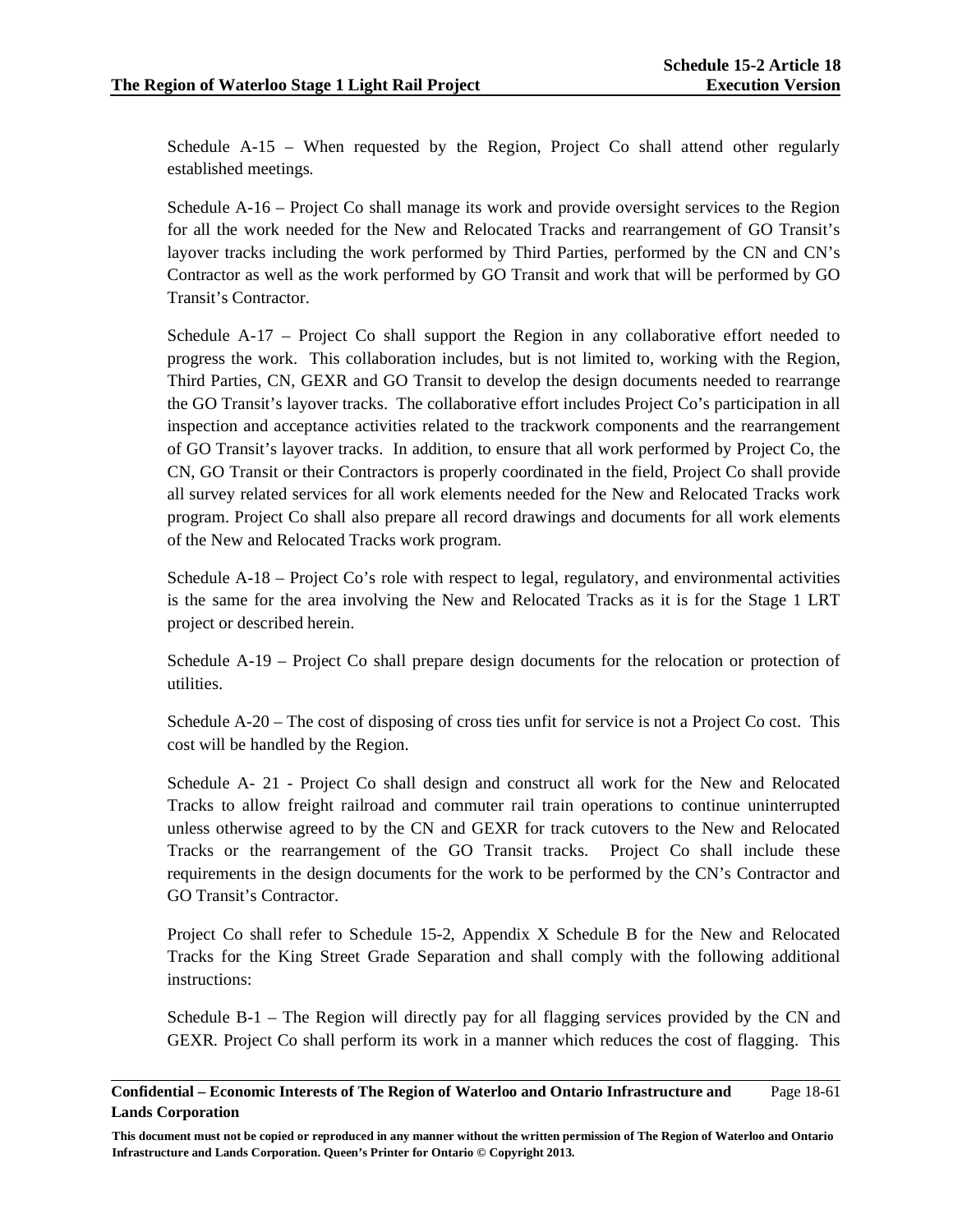includes erecting barricades which separate Project Co from freight railroad traffic so that flagging is not required, performing work during predetermined hours agreed to by the GEXR that do not require flagging or hours allowed GEXR that the work can proceed using self protection processes provided by Project Co. The Right-of-Way fence can serve as an effective barrier to reduce flagging, however, the Right-of Way fence cannot be installed in a fashion or time frame that inhibits the work of the CN's Contractor including the work of removing the existing track or the Bell 360 Network's Contractor. However, the CN and the GEXR are the sole entities that determine what activities must be protected by flagging and Project Co shall adhere to CN and GEXR requirements with respect to track fouling and flagging.

Schedule Sections B-2 through B15 – Project Co shall prepare the design documents and implement the Work in accordance with these sections of the agreement and as instructed herein. Note the warranty period for Project Co's work is two years for the work related to the New and Relocated Tracks.

### (d) Guelph Subdivision – CN Huron Spur

 Project Co is responsible for all costs, coordination, design, planning, phasing, sequencing, staging, construction and maintenance of the required work within the Guelph Subdivision CN Huron Spur, including all Project Schedule predecessor and successor activities, work plans and narratives in a manner to accommodate, coordinate and provide without disruption of freight service to CN and Genesee and Wyoming formerly GEXR and their customers. In addition, Project Co shall accommodate and coordinate all Huron Spur railroad work with the Bell 360 required utility work within the corridor as a part of its Work.

Project Co is advised of the requirement to coordinate, phase, sequence and stage its Work within this corridor with that of the ongoing negotiations and cooperation between the Region and MTO pertaining to the Provincial 7/8 Highway Conestoga Flyover structure and appurtenances.

Project Co's work shall provide daily freight service, seven (7) days a week, unless otherwise notified by the Region, CN, Genesee and Wyoming formerly GEXR and/or agency having jurisdiction, for CN and Genesee and Wyoming formerly GEXR and their customers. Project Co shall, at a minimum, anticipate no less than two to no more than four daily movements during daylight operating hours.

Project Co shall anticipate, a daily downtime, subject to change, around 1600 hours (4:00 pm) for connection to Toronto traffic.

Project Co shall anticipate additional rail movements when all three shifts are in play at the Toyota Plant.

Project Co shall coordinate daily with the Region, CN and Genesee and Wyoming formerly GEXR and their customers on all phasing, sequencing, and staging of the work within the Guelph Subdivision CN Huron Spur corridor.

Unless otherwise approved by the Region, Project Co shall not hinder or disrupt the railway operations of:

#### **Confidential – Economic Interests of The Region of Waterloo and Ontario Infrastructure and Lands Corporation**  Page 18-62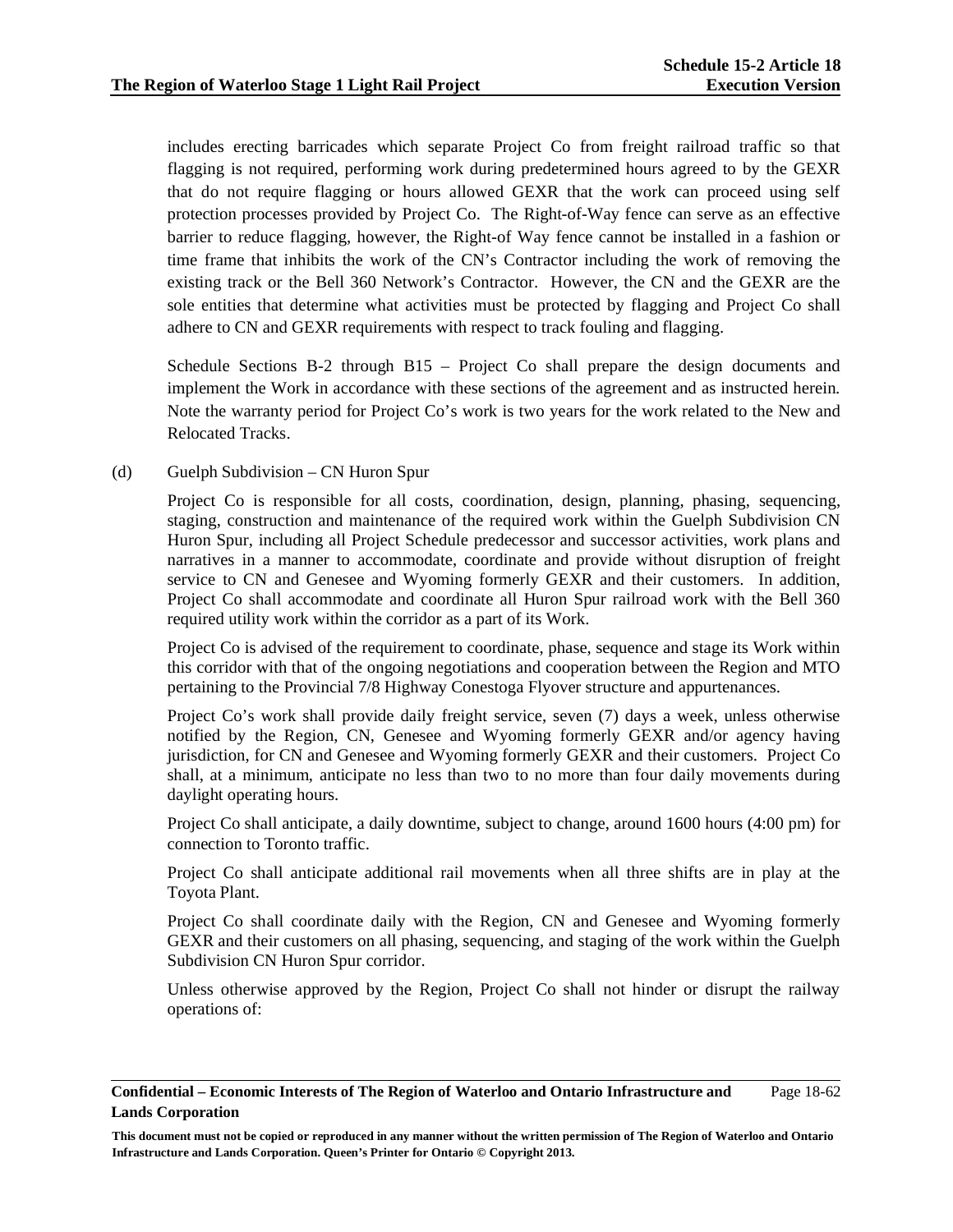- (i) any of CN, Genesee and Wyoming (formerly GEXR), including any of their assignees or affiliates as applicable; or
- (ii) any other railway operator entitled to operate on the railway;

at any time during the applicable operating time frames provided to Project Co from time to time by any of CN, Genesee and Wyoming (formerly GEXR), including any of their assignees or affiliates as applicable, any other railway operator entitled to operate on the railway, or the relevant agency having jurisdiction. If any such disruption to railway operations exceeds 15 minutes and is caused by the action or inaction of Project Co or a Project Co Party, liquidated damages shall be payable by Project Co to the Region at a rate of \$171.30 (indexed linked based on the Operations Escalation Factor) for each fifteen minute interval of disruption, and any portion thereof ("**Freight Liquidated Damages**"), until railway operations resume to the satisfaction of the Region and CN.

Project Co's work within the CN Huron Spur includes all temporary relocations and permanent railroad alignments including all signals and at-grade crossing warning systems.

Project Co's Project Schedule and work activities shall be such that the work progresses daily and weekly to meet the Project Agreement completion and milestone noted for the CN Huron Spur contained herein.

(iii)` Replacement Track for Huron Spur

Attached in Schedule 15-2 Appendix X is the scope of work portion of the pending Rail Relocation Agreement between Canadian National Railway (CN), Goderich-Exeter Railway Company Limited (GEXR) and the Region for the work along the Huron Spur. The pending agreement calls for the Region to replace the existing track with a new track approximately 28 to 30 feet offset from the existing track. The new track is referred to as the Replacement Track. The land being retained by the CN is referred to as Retained Lands which will contain the portions of the existing track that remain in place and the Replacement Track. Due to the need to reuse the existing underpass of the Conestoga Parkway, the Replacement Track will have to rejoin with the existing track on both sides of the underpass as well as at the initial point of divergence and at the yard south of Hayward Avenue. Project Co shall be responsible for the design, construction, and general oversight of the Replacement Track as described in Appendix X and as further described herein. Project Co shall not be responsible for maintaining the Replacement Track or any structures supporting the Replacement Track. Project Co shall provide a two year warranty for all work performed by Project Co for the Replacement Track and shall include a two year warranty requirement in all contract documents for work to be performed by other contractors. With the exception of the time frame, the warranty provided by Project Co shall comply with all other warranty requirements cited in the Project Agreement.

Project Co shall refer to Schedule 15-2, Appendix X Schedule A for the Huron Spur and shall comply with the following additional instructions:

#### **Confidential – Economic Interests of The Region of Waterloo and Ontario Infrastructure and Lands Corporation**  Page 18-63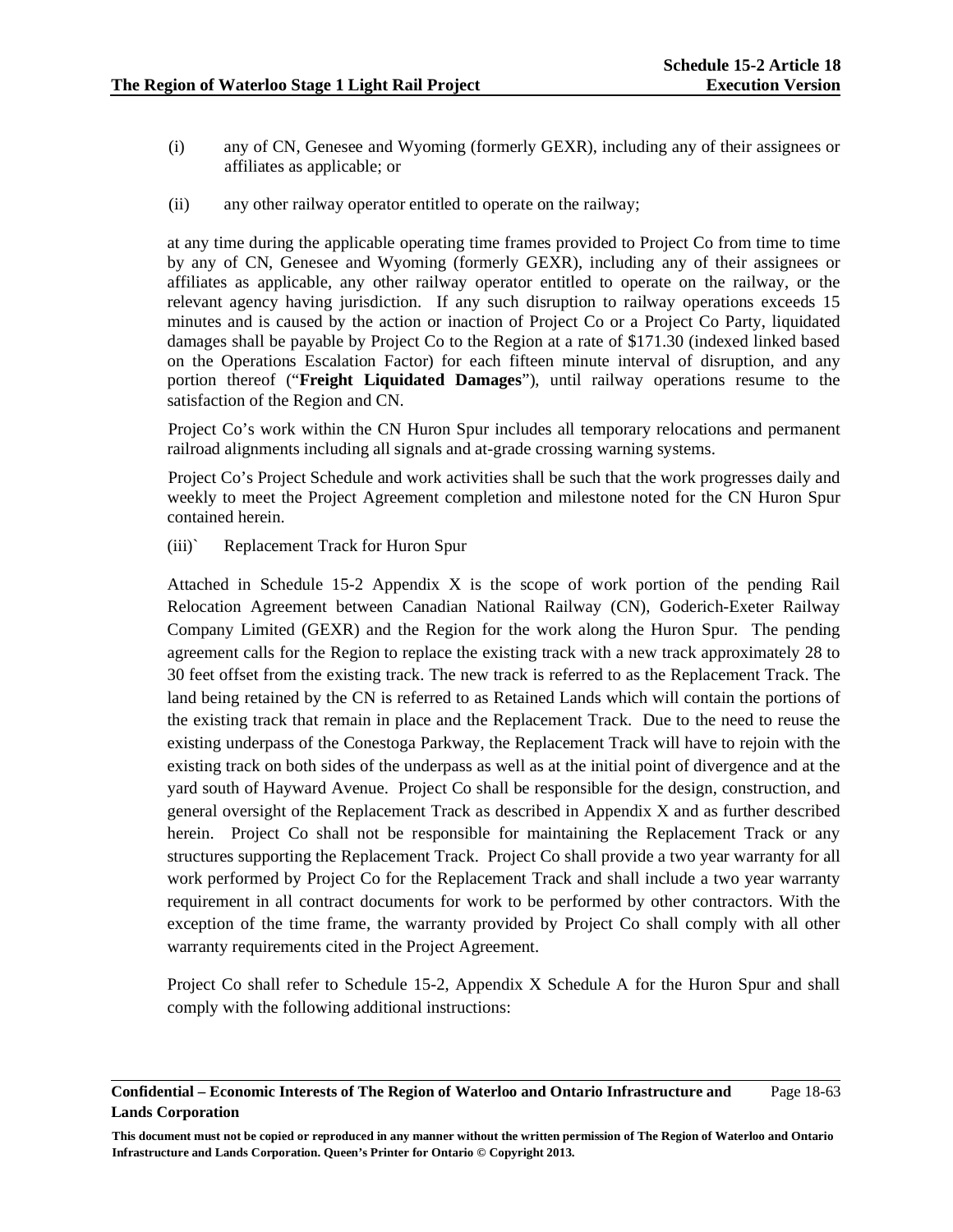Schedule A-1 - Project Co shall be responsible for the design of all elements related to the Replacement Track. The design work shall depict three basic implementation responsibilities. The first responsibility shown in the design shall be for work that Project Co shall perform, the second responsibility shall be for all trackwork related work which will be the responsibility of the CN to perform and the third responsibility shall be for all fibre optic relocation related work which will be the responsibility of the Bell 360 Network to perform. Project Co is not responsible for the construction cost of the trackwork components being provided by the CN or the construction cost of the relocation of the Bell 360 Network.

The Design Package for the trackwork shall be prepared in a fashion so that the CN can bid this work. Project Co shall be responsible for preparing all technical specifications for the bid package, providing bid phase services to the CN and design support during the construction for the trackwork component. The CN will review and comment on all aspects of Project Co's design package. Project Co shall provide a 30% (Phase 1), 60%, 90% and 100% submission for the Replacement Track. The design package shall also depict the LRT tracks but those components do not have to follow the same level of design development.

The Design Package for the fibre optic relocation shall be prepared in a fashion so that the Bell 360 Network can bid this work. Project Co shall be responsible for preparing all technical specifications for the bid package, providing bid phase services to the Bell 360 Network and design support during the construction for the fibre optic relocation work. The Bell 360 Network will review and comment on all aspects of Project Co's design package. Project Co shall provide a 30% (Phase 1), 60%, 90% and 100% submission for the fibre optic relocation. The design package shall also depict the LRT tracks but those components do not have to follow the same level of design development.

Schedule  $A-1(a)$  – The Realignment Plans for the Replacement Track are included in the Appendix T of Schedule 15-2 as drawings (C-HS-01 to C-HS-16). The Right-of-Way boundaries shown on the Realignment Plan are generally fixed and Project Co's final design documents shall not encroach beyond the finalized right of way limits. The civil design solutions shown on the Realignment Plans to reduce the right of way requirements within the Right-of-Way lines are the solutions that Project Co shall refine or modify to achieve equivalent same results when completing the final design documents for the Replacement Track.

Schedule A-1(b) – Project Co shall design and construct all utility encasements required for the Replacement Track.

Schedule A-1(c) – For the revised road crossings at Mill Street, Ottawa Street, and at Hayward Avenue, Project Co shall perform a safety assessment as per Transport Canada's specifications. Also refer to Article 8 for additional crossing warning systems requirements. In addition to the freight railroad train movements, the LRT train movements at each location shall be incorporated into the safety assessment as if they were commuter railroad trains. The safety assessment and all

#### **Confidential – Economic Interests of The Region of Waterloo and Ontario Infrastructure and Lands Corporation**  Page 18-64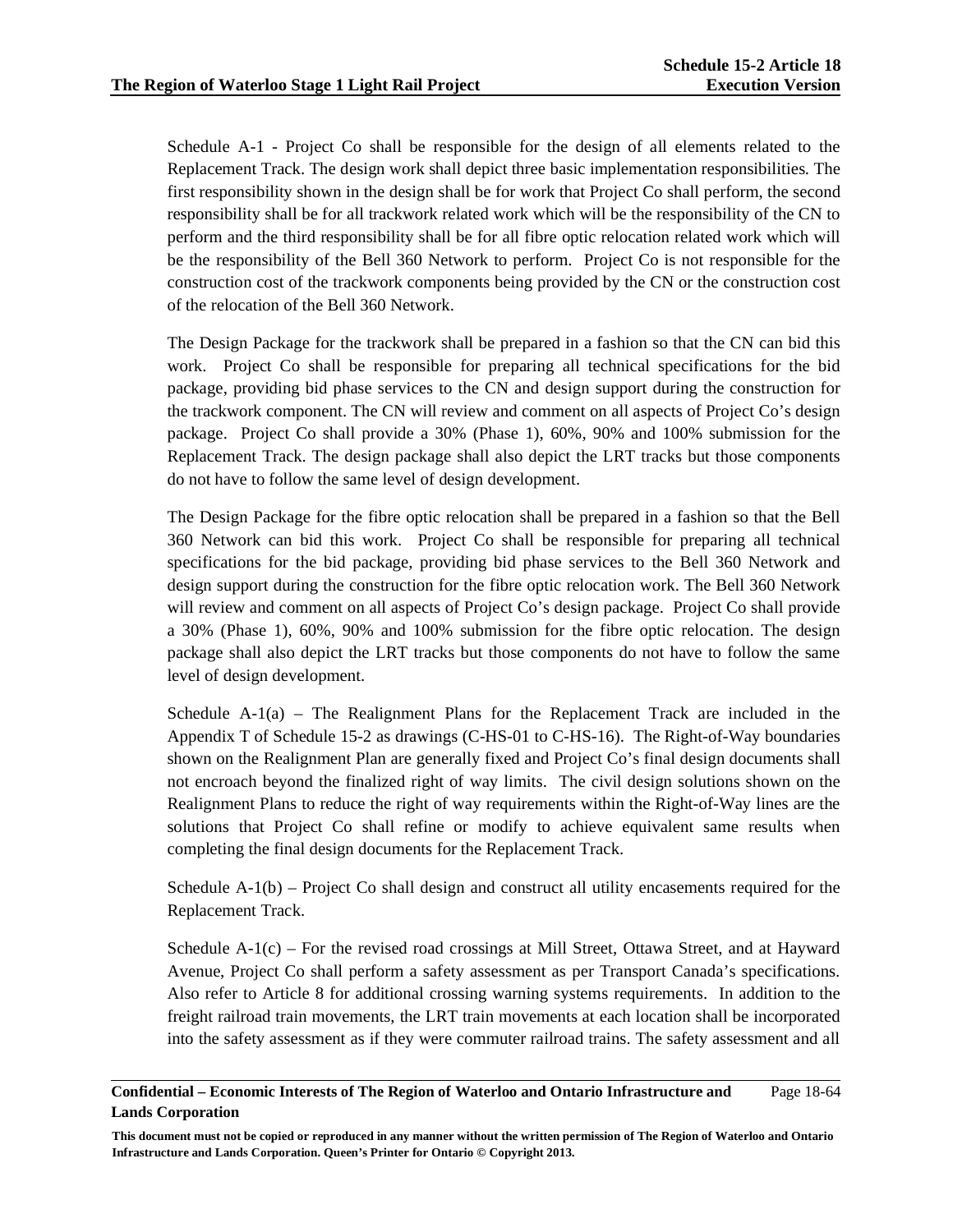work defined in the acceptance of the safety assessment shall be completed prior to requesting that the CN and GEXR inspect the Replacement Track to determine that the Replacement Tracks can be placed into service.

Schedule  $A-1(d)$  – Project Co's design documents shall delineate the work for the Region's Contractor (Project Co), the CN's Contractor, and the Bell 360 Network's Contractor. Project Co may use one design package showing the work scope delineation or two or more design packages to achieve a proper delineation. The trackwork reserved for implementation by the CN includes the ballast, track materials, track removal, special trackwork for industry side track, and rearranging of the yard ladder tracks. The design for the new crossing warning systems will be a joint effort with the CN. The procurement, installation, and testing of the new crossing warning systems shall be a Project Co responsibility. The design package shall also provide a detailed specifications and drawings depicting the sequence of construction for the Replacement Track including the trackwork component of the design and the relocation of the fibre optic line. The intent is to reuse as much of the existing track for the Replacement Track as possible and avoid disruptions to the fibre optic network. The sequence of construction shall include a phasing of the work so that the CN contractor can remove the existing tracks relocated north of the Conestoga Parkway for reuse south of the Conestoga Parkway to the maximum extent practical and the new bridge shall be completed to support the relocation of the fibre optic network.

Schedule  $A-1(e)$  – Project Co shall perform the design for all structures, including the New Bridge over Schneider Creek, as per all CN design requirements. Project Co shall furnish prefinal design calculations with the 60% design submission and 100% design calculations with the 90% design submission.

Schedule  $A-1(f)$  – The running rail will be based on 115RE running rail, but Project Co shall reaffirm this requirement with the CN as part of the 30% design submission.

Schedule  $A-1(g)$  – Although the track grades shall not be significantly changed, vertical changes will be required during the design process to control Right-of-Way encroachment and to ensure that the roadway profiles at Mill Street, Ottawa Street, and Hayward Avenue provide a smooth profile for rubber tire traffic. For proper drainage conditions, the trackway should not be the lowest element of the roadway profile.

Schedule A-1(h) - The Region presented two options for the yard entrance and the selected configuration is shown on the Realignment Plans. Project Co shall adhere to the solutions shown on the Realignment Plans and the Right-of-Way plans shall not be impacted by any design refinements.

Schedule  $A-1(i)$  – Project Co does not have any role in any future noise investigations.

Schedule A-2 – Project Co shall determine the scope of geotechnical program and shall perform all geotechnical investigations for the Replacement Track as per the requirements of Article 2 and

#### **Confidential – Economic Interests of The Region of Waterloo and Ontario Infrastructure and Lands Corporation**  Page 18-65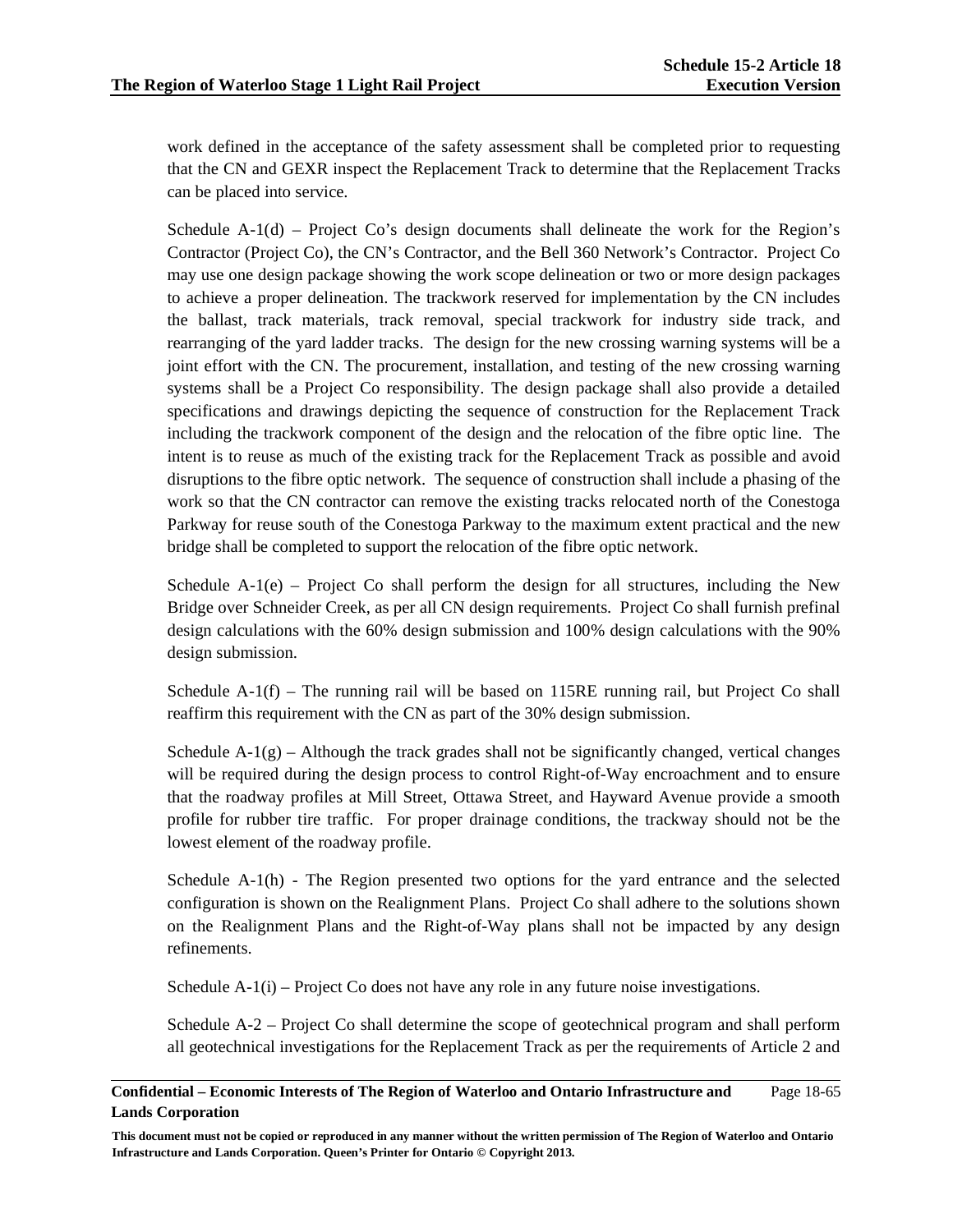Article 2.5(c). Project Co shall perform an assessment of the existing soils as per the requirements of Article 4 and Article 4.14(f).

Schedule A-3 – Project Co shall design and construct all site grading and soil retention elements for the Replacement Track.

Schedule A-4 – Project Co shall design the trackbed to the most stringent requirements from CN, GEXR, or Schedule 15-2 Article 11 requirements for freight railroad trackwork.

Schedule A-5 – The source of the trackwork components needed for the construction of the Replacement Track shall be included in the design documents prepared by Project Co for trackwork. The source of these components will be a combination of; reusing of existing track components, using of relay or new track materials provided to the CN's Contractor for the Replacement Track by others, or the purchasing by the CN's Contractor of specific track components. Project Co shall, with the CN, perform an inventory of the condition of the existing track components prior to the Phase 1 submission. As a result of this inventory, the Region and the CN will advise Project Co of their direction with respect to the source of existing track components for the trackwork component of the Replacement Track. Project Co shall not be responsible for ordering, transporting, or supplying trackwork components to be used in the construction of the Replacement Track.

Schedule A-6 – Project Co shall be responsible for the design and construction of all drainage ditches and underground drainage systems for the Replacement Track. In situations where the underground drainage systems continue from the Retained Lands into the land owned or controlled by the Region, Project Co is responsible for maintaining that portion of the underground drainage systems.

Schedule A-7 – Project Co is not only responsible for the design and construction of any utility encasement, Project Co is also responsible for meeting and coordinating with the specific utility to meet their encasement requirements.

Schedule A-8 – Project Co shall construct the road crossings of the tracks and position all crossing warning systems as per the safety assessment and shall be responsible for the procurement and installation of the road crossing materials to be installed on track work constructed by the CN's contractor. The entire roadway surface and surrounding site improvements before, through and after each of the freight railroad and LRT track crossing, including restriping and remedial landscaping, is a Project Co responsibility.

Schedule A-9 – Project Co shall design and install the 6 foot high Right-of-Way fence on both sides of the CN Retained Lands for the Replacement Track or the existing track from the transition point north of Borden Avenue up to Hayward Avenue. Project Co has no fencing responsibilities south of Hayward Avenue. The fence will be located along the property line of the Retained Lands where feasible or as determined by the CN where other factors indicate a

#### **Confidential – Economic Interests of The Region of Waterloo and Ontario Infrastructure and Lands Corporation**  Page 18-66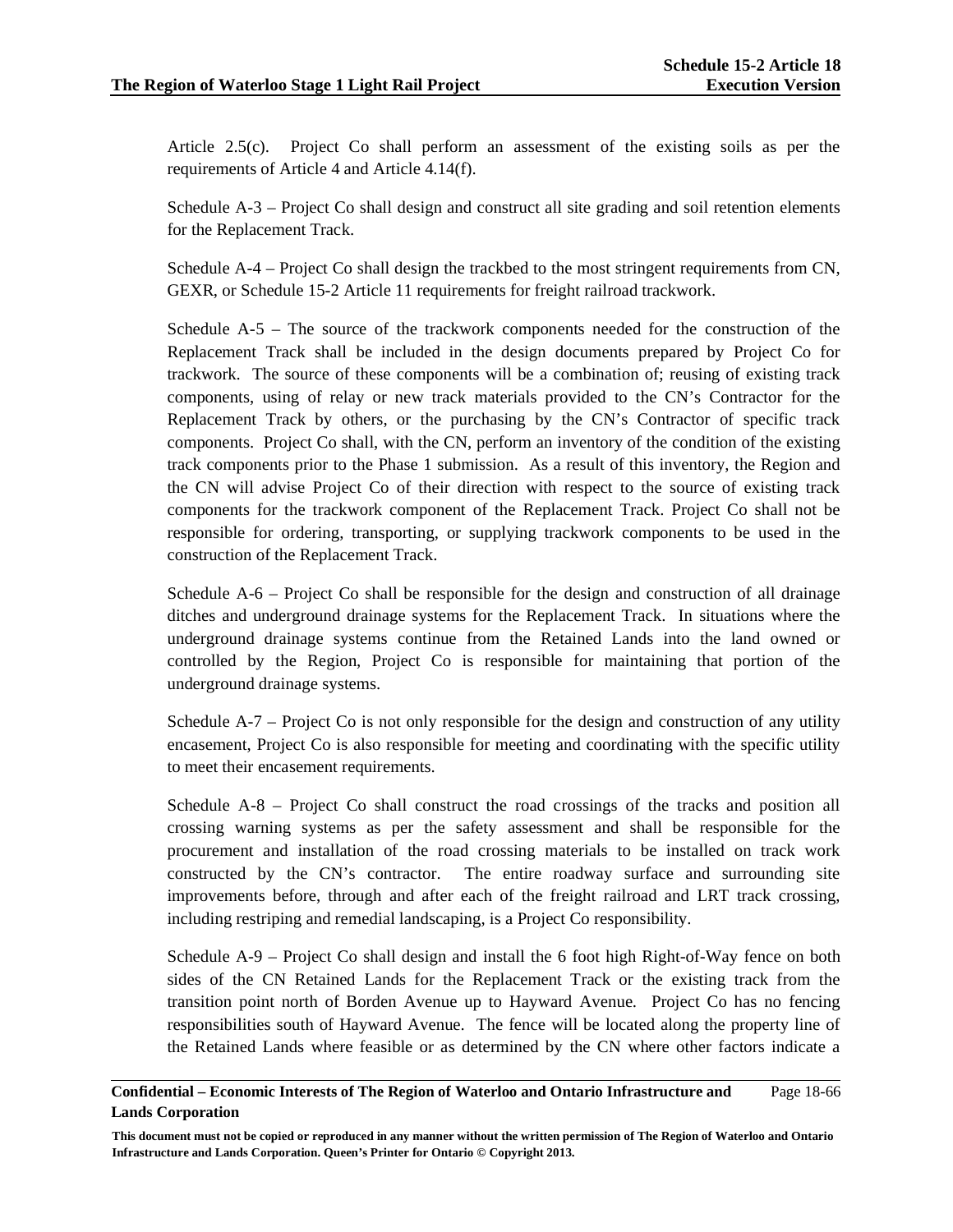different configuration. Gates, with a 12 foot opening, shall be provided on both sides of the Replacement Track at Overland Drive.

Schedule A-10 – Project Co shall remove the existing bridge structure at Schneider Creek. Reuse of any component of the existing bridge is not permitted. Project Co shall jointly perform a field inspection of the existing bridge over Schneider Creek and if requested by the CN, Project Co shall salvage any of the existing bridge materials return those materials to the CN and stockpile the materials in the yard area south of Hayward Avenue.

Schedule A-11 – Project Co shall identify in the design documents that the CN's Contractor shall be responsible for the removal of all track components from the existing track and their disposal or reuse in the construction of the Replacement Track. All surplus existing track materials shall be processed by the CN's contractor as required by the CN and identified in the design documents prepared by Project Co. Project Co shall also identify in the design documents any work that will be self performed by Bell 360 Network and work that will be performed by Bell 360 Network's Contractor.

Schedule A-12 – Project Co shall prepare site restoration design documents for the CN retained lands and shall implement the work for restoring the vegetation and the disturbed area using approved seed and following the requirements Article 2 and section 2.14 (b).

Schedule A-13 – Project Co shall provide all highway flagging and maintenance of traffic actions for work performed by Project Co and work performed by the CN or the CN's Contractor as well as work performed by Bell 360 Network and Bell 360 Network's Contractor.

Schedule A-14 – Project Co shall incorporate all work related to the Replacement Track and relocation of the fibre optic network into its overall management systems and its monthly reporting processes for the Stage 1 LRT Project.

Schedule A-15 – When requested by the Region, Project Co shall attend GEXR and Bell 360 Network meetings.

Schedule A-16 – When requested by the Region, Project Co shall attend other regularly established meetings.

Schedule A-17 – Project Co shall manage its work and provide oversight services to the Region for all the work needed for the Replacement Track and the relocation of the fibre optic network including the work performed by the CN and CN's contractor as well as the work performed by Bell 360 Network and Bell 360 Network's Contractor.

Schedule A-18 – Project Co shall support the Region in any collaborative effort needed to progress the work. This collaborative includes, but is not limited to, working with the Region and Bell 360 Network to develop the design documents needed to relocate the Bell 360 Network fibre optic line into the CN's Retained Lands. The collaborative effort includes Project Co's

#### **Confidential – Economic Interests of The Region of Waterloo and Ontario Infrastructure and Lands Corporation**  Page 18-67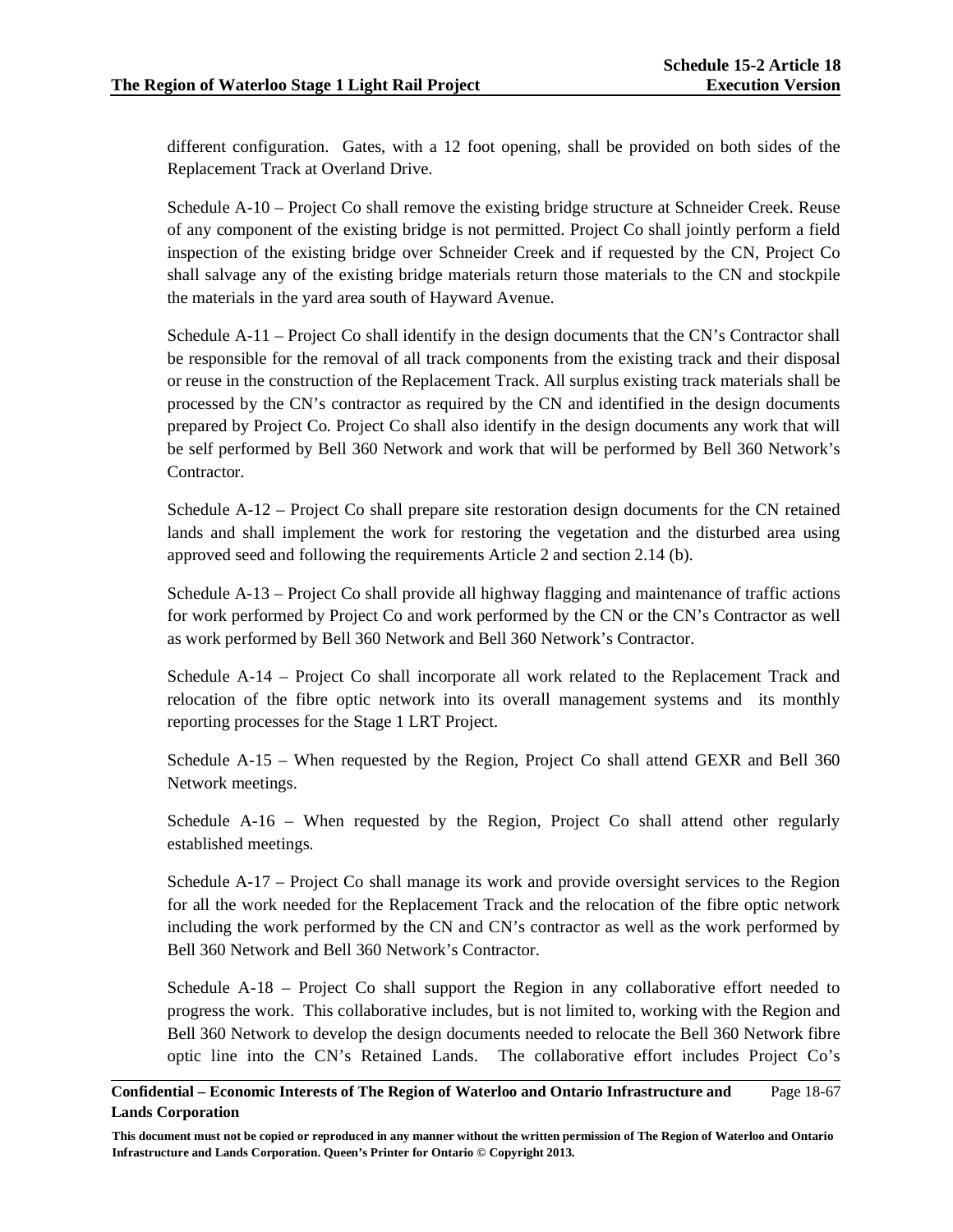participation in all inspection and acceptance activities related to the trackwork components and the fibre optic relocation. In addition, to ensure that all work performed by Project Co, the CN, Bell 360 network or their Contractors is properly coordinated in the field, Project Co shall provide all survey related services for all work elements needed for the Replacement Track work program. Project Co shall also prepare all record drawings and documents for all work elements of the Replacement Track work program. Project Co shall design and construct all work for the Replacement Track to allow freight railroad train operations to continue uninterrupted unless otherwise agreed to by the CN and GEXR for track cutovers to the new Replacement Track or the rearrangement of the yard ladder tracks. Project Co shall include these requirements in the design documents for the work to be performed by the CN's Contractor and Bell 360 Network's Contractor.

Schedule A-19 – Project Co is responsible for all work involved in this section.

Schedule A-20 – Project Co's role with respect to legal, regulatory, and environmental activities is the same for the area involving the Replacement Track as it is for the Stage 1 LRT project or described herein.

Schedule A-21 – Project Co shall prepared design documents for the relocation of the Bell 360 Network fibre optic to CN lands in collaboration with Bell 360 Network and the CN. The construction cost for the relocation of the Bell 360 Network fibre optic network is not a Project Co cost accept for the design and support work defined herein. The Region will implement the relocation of the Bell 360 Network based on the existing railroad agreement with Bell 360 Network. Project Co shall be responsible for coordinating the work of the Bell 360 Network's Contractor into the design documents and into the overall project schedule. Project Co shall provide highway flagging for the Bell 360 Network's Contractor.

Schedule A-22 – The cost of disposing of cross ties unfit for service is not a Project Co cost. This cost will be handled by the Region.

Project Co shall refer to Appendix X Schedule B for the Huron Spur and shall comply with the following additional instructions:

Schedule B-1 – The Region will directly pay for all flagging services provided by the CN and GEXR. Project Co shall perform its work in a manner which reduces the cost of flagging. This includes erecting barricades which separate Project Co from freight railroad traffic so that flagging is not required, performing work during predetermined hours agreed to by the GEXR that do not require flagging or hours allowed GEXR that the work can proceed using self protection processes provided by Project Co. The Right-of-Way fence can serve as an effective barrier to reduce flagging, however, the Right-of Way fence cannot be installed in a fashion or time frame that inhibits the work of the CN's Contractor including the work of removing the existing track or the Bell 360 Network's Contractor. However, the CN and the GEXR are the

#### **Confidential – Economic Interests of The Region of Waterloo and Ontario Infrastructure and Lands Corporation**  Page 18-68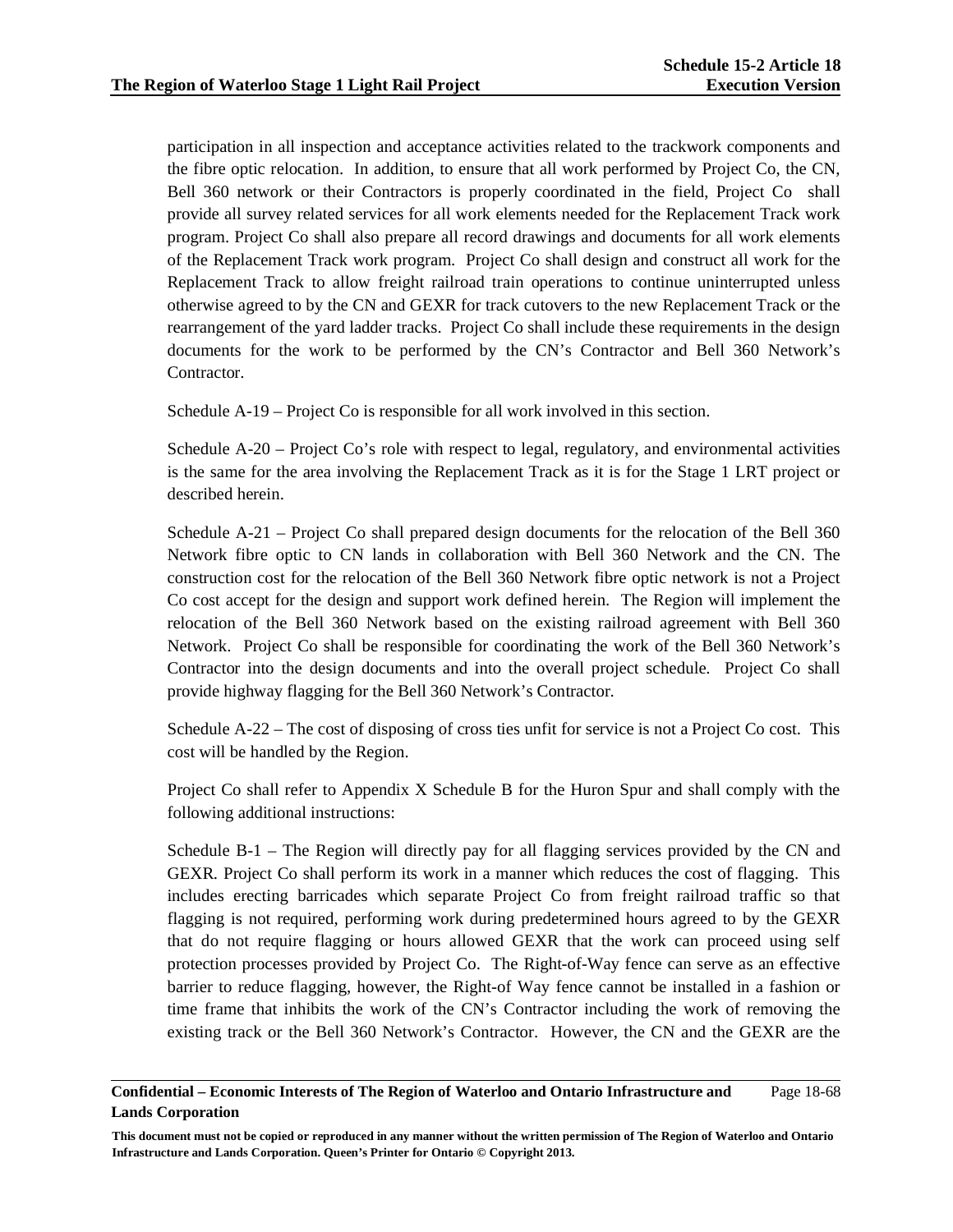sole entities that determine what activities must be protected by flagging and Project Co shall adhere to CN and GEXR requirements with respect to track fouling and flagging.

Schedule Sections B-2 through B16 – Project Co shall prepare the design documents and implement the Work in accordance with these sections of the agreement and as instructed herein. Note the warranty period for Project Co's work is two years for the work related to the Replacement Track.

### **18.11 Air and Dust Monitoring and Control**

- (a) Project Co shall prepare a comprehensive Dust Control and Air Monitoring Program. Project Co shall not perform any construction Work activities until the Program has been approved by the Region and agency having jurisdiction. Project Co shall provide sufficient time in its Project Schedule for each agency having jurisdiction to review and comment on the Program. Sufficient time shall be provided in the Project Schedule for this process to occur. However, not less than forty-five (45) calendar days shall be considered in the Project Schedule for each work activity affected if a time frame cannot be obtained from the governing or agency having jurisdiction.
- (b) The Program and individualized plans shall identify all fugitive dust sources on the Project Site and describe in detail all dust control measures and protocols to be implemented prior to, during, and after any dust generating activities for the duration of the Project. The Program and individualized plans shall address Project Co's approach to the work activity, the equipment used during the work activity, the equipment used to control the dust, the duration of the predecessor work activity and successor work activity in controlling dust and its accumulation on the Project Site. Drawings and technical data shall accompany the Program and individualized plans to fully support Project Co's Program. Fugitive dust, its sources, its accumulation, and its migration shall be controlled at all times by Project Co. Dust generated by Project Co's activities shall not be allowed to be wind-blown and airborne. Wind-blown or airborne fugitive dust shall be addressed immediately and mitigated accordingly. Work causing fugitive dust shall be suspended until the fugitive dust has been controlled. Damages to adjacent properties, businesses and other establishments and property shall be addressed immediately to the satisfaction of the property owner, business, City authorities and Region.
- (c) All applicable Federal, Provincial, Regional, and City by-laws, codes, laws, ordinances, statutes, and regulations shall be met. The Program and individualized plans shall be made available at all times for inspection and be kept current for the duration of the Project. The Program and individualized plans shall be amended, as applicable. All revisions shall be submitted for approval to the agency with authority for approval prior to proceeding with the amended Program and/or individualized plan and Region.
- (d) Project Co shall comply with all Federal, Provincial, Region and City air quality by-laws, and codes to limit adverse affects on air quality from the Work including but not limited to demolition, clearing, and construction activities, as well as from construction vehicles and equipment. Compliance measures shall include the following:
	- (i) Water or suitable chemicals shall be used continuously to control dust in all activities. If approved for use by the Federal, Provincial, Region and City's calcium chloride is an option for consideration.
	- (ii) Project Co shall remove and dispose of scrap and waste material in a lawful manner. Project Co shall remove and dispose of such material on a daily basis. The burning of

#### **Confidential – Economic Interests of The Region of Waterloo and Ontario Infrastructure and Lands Corporation**  Page 18-69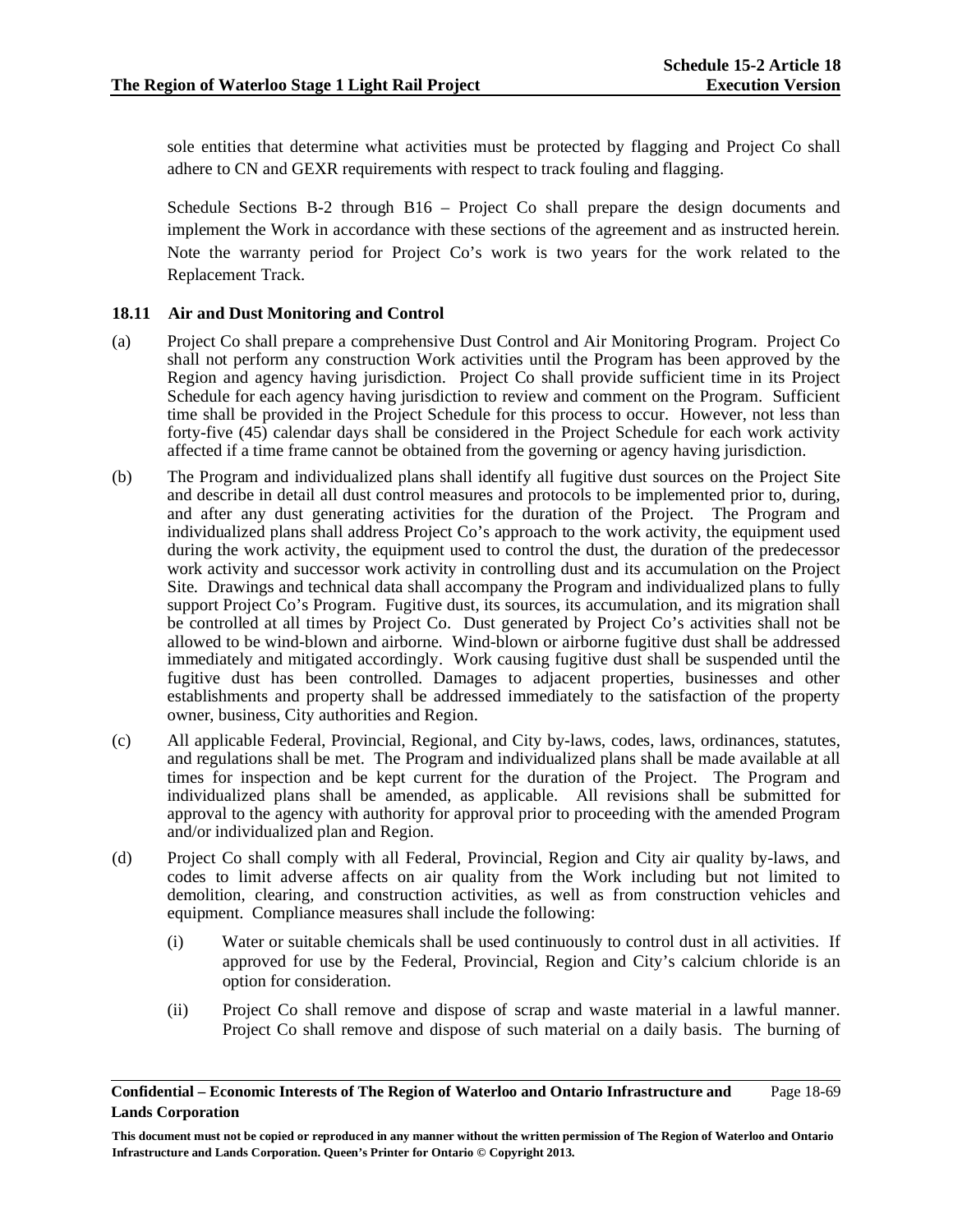waste is prohibited. Project Co shall ensure a source separated waste reduction program is implemented; to ensure recyclable materials are removed from the waste stream.

- (iii) Trucks leaving the construction site and entering paved public streets shall be cleaned of mud and dirt. Trucks arriving at and leaving the site shall not deposit materials or debris on any street. Project Co shall maintain a suitable vehicle-cleaning and inspection installation with a permanent crew for this purpose at all locations at all times during the Work. Spills of materials in public areas shall be removed immediately. Open- body trucks for transporting materials shall be covered at all times when in motion.
- (iv) Waterborne sand or synthetic sand-blasting material shall be used in sand-blasting materials operations, to avoid sand fracture dust.
- (v) Project Co shall use construction equipment designed and equipped to prevent or control air pollution in conformance with EPR, the regulations of the MOE, Region, and local authorities. Evidence of such design and equipment shall be maintained and made available for inspection by the Region and/or governing authority.
- (vi) Project Co shall establish and maintain records of the routine maintenance program for internal-combustion-engine-powered vehicles and equipment used on the Project. These records shall be made available for inspection by the Region and/or governing authority.
- (vii) Idling of delivery trucks and other construction equipment shall comply with the EPR for emissions compliance, MOE regulations, by-laws, codes, and relevant standards. Idling of delivery trucks or other equipment will not be permitted during periods of unloading or other non-use. Project Co's Traffic Management Plan (TMP) and individualized Traffic Control Plans (TCPs) shall indicate how compliance with air quality regulations, the EPR, and other environmental rules will be implemented in order to minimize traffic congestion and reduce the idling time of vehicles.
- (viii) Project Co shall remove or stabilize all loose surface material immediately.

### **18.12 Dewatering**

(a) A Dewatering Plan shall be prepared and approved in advance for each anticipated work activity requiring a need for its implementation and be available for review upon request by the Region at all times. The Dewatering Plan shall provide the protocols and procedures to be implemented, when required, to facilitate the progression of the Work while remaining compliant at all times. Any change implemented by Project Co, as conditions warrant, to the approved Dewatering Plan shall be revised and submitted to the Region and agencies having jurisdiction to maintain regulatory compliance. The dewatering system shall be effective in reducing the hydrostatic pressure and lower the groundwater levels below the base of the excavation to permit work on a stable and substantially dry sub-grade. Project Co shall comply with the latest edition of the Ontario Ministry of Environment Manual for a Permit To Take Water (PTTW), obtain, hold current for the duration of the Project, as required, and made available upon request by the Region. Project Co shall comply with all MOE requirements, Region by-laws, and other relevant rules not stated herein. The Dewatering Plan shall address the sampling and testing of all water discharge for each work activity for compliance to water quality standards. Non-complaint dewatering discharge and/or contaminated dewatering discharge shall not be discharged into any stormwater system, watershed, surface, or the excavation. Project Co shall be responsible for all contaminated dewatering discharge cost, disposal, and treatment, in accordance with all applicable by-laws, codes, regulations and standards.

#### **Confidential – Economic Interests of The Region of Waterloo and Ontario Infrastructure and Lands Corporation**  Page 18-70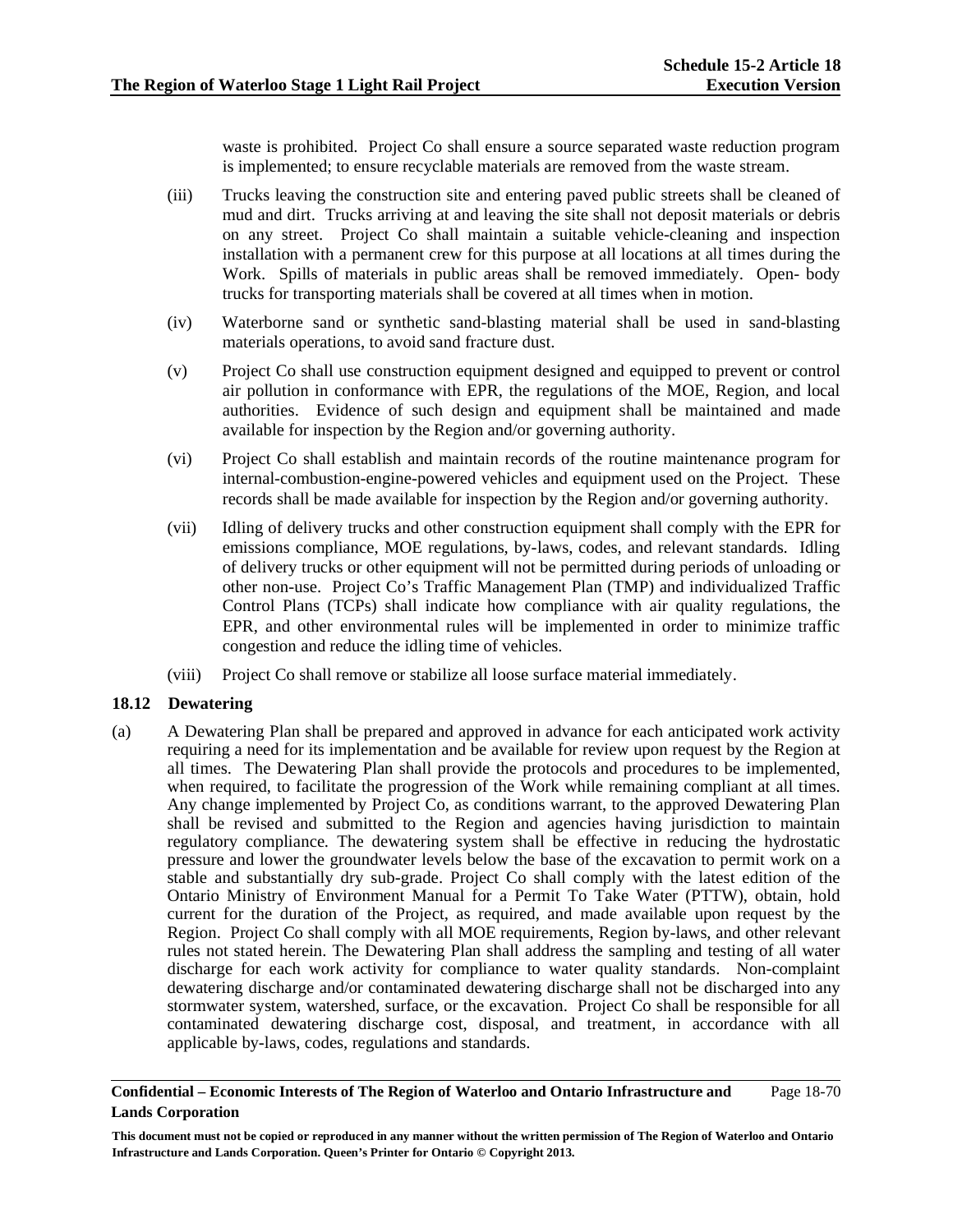- (b) Measures shall be taken to limit the migration of any contaminant plume, and the dewatering operations shall be monitored, tested, and logged at all times to confirm and comply with the PTTW, EPR, GRCA, DFO, and Project Agreement, including but not limited to the following:
	- (i) Soil particles are not being removed by the System.
	- (ii) No movement is caused in adjacent areas.
	- (iii) No damage is caused to properties, buildings, structures, sewers and other utilities, or pavements.
	- (iv) Discharge shall be controlled, sampled and tested routinely, and comply with all applicable permits, by-laws, codes, and other rules.
	- (v) Contamination shall be controlled and disposed of properly, if any. All governing authorities shall be notified immediately in the event contamination occurs.

### **18.13 Storm Water Management and Sedimentation Control**

(a) Project Co shall prepare and update as conditions change its Erosion and Sedimentation Control Plan for the Work. Project Co shall comply with all ECA, GRCA, DFO, MOE, Region, Project Agreement and Project Agreement Environmental Project Report requirements. The plan shall be initiated prior to any construction being performed. Project Co shall prior to, during construction, prevent siltation of any affected channels, wetlands, streams, or storm sewer systems. Any sedimentation occurring during construction, i.e. rain, snow, dewatering, or other environmental or Project causes, shall be removed, and the channel, wetlands, stream, or storm sewer outfall shall be restored to its pre-construction and required design condition. All work shall be in accordance with the Federal, Provincial, Region and City guidelines and regulations. Erosion and sedimentation control measures (e.g., rock construction entrances, silt fences, vegetation cover, and hay bales, mud control, spray areas) shall be implemented to minimize exposure during rain events. At wetlands sites, efforts to minimize impacts from soil erosion may include silt fencing at toe-of-slope of disturbed areas and soil stockpiles; mulching; grass seeding; and hay bales used to form sediment barriers.

 Project Co shall prepare and provide design and construction plans with narratives, and update as required, to the Region and agency having jurisdiction of all Project Co borrow sites, regardless of material type, it intends to utilize for any reason on the Project whether for backfill, embankment and landscape including all material testing for its intended purpose.

- (b) No mud, dust, debris, and contamination of any kind shall be allowed to be deposited, accumulate, and enter on to roads, sidewalks, multi-use trails, and boulevards. Project Co shall immediately and at the end of each work day remove all mud and debris of any kind from its work activities, without exception, including detour routes, driveways, sidewalks, multi-use trails, parking, truck routes, and adjoining intersecting streets along the alignment.
	- (i) Water Quality

 Project Co shall treat wastewater from storm runoff, equipment washing, or any other action of Project Co's operations, to remove suspended particles and hydrocarbons through settling basins or hydrocarbon separators, i.e. oil/grit separator. The design of soil erosion and sedimentation control measures that use infiltration systems shall include methods to minimize potential impacts to groundwater resources. The more restrictive criteria for solids in the water set by Federal, Provincial, Region, and City water agencies shall apply. Project Co shall not allow runoff water to be polluted. Project Co shall monitor discharge to ascertain it meets standards set by appropriate by-laws, codes,

#### **Confidential – Economic Interests of The Region of Waterloo and Ontario Infrastructure and Lands Corporation**  Page 18-71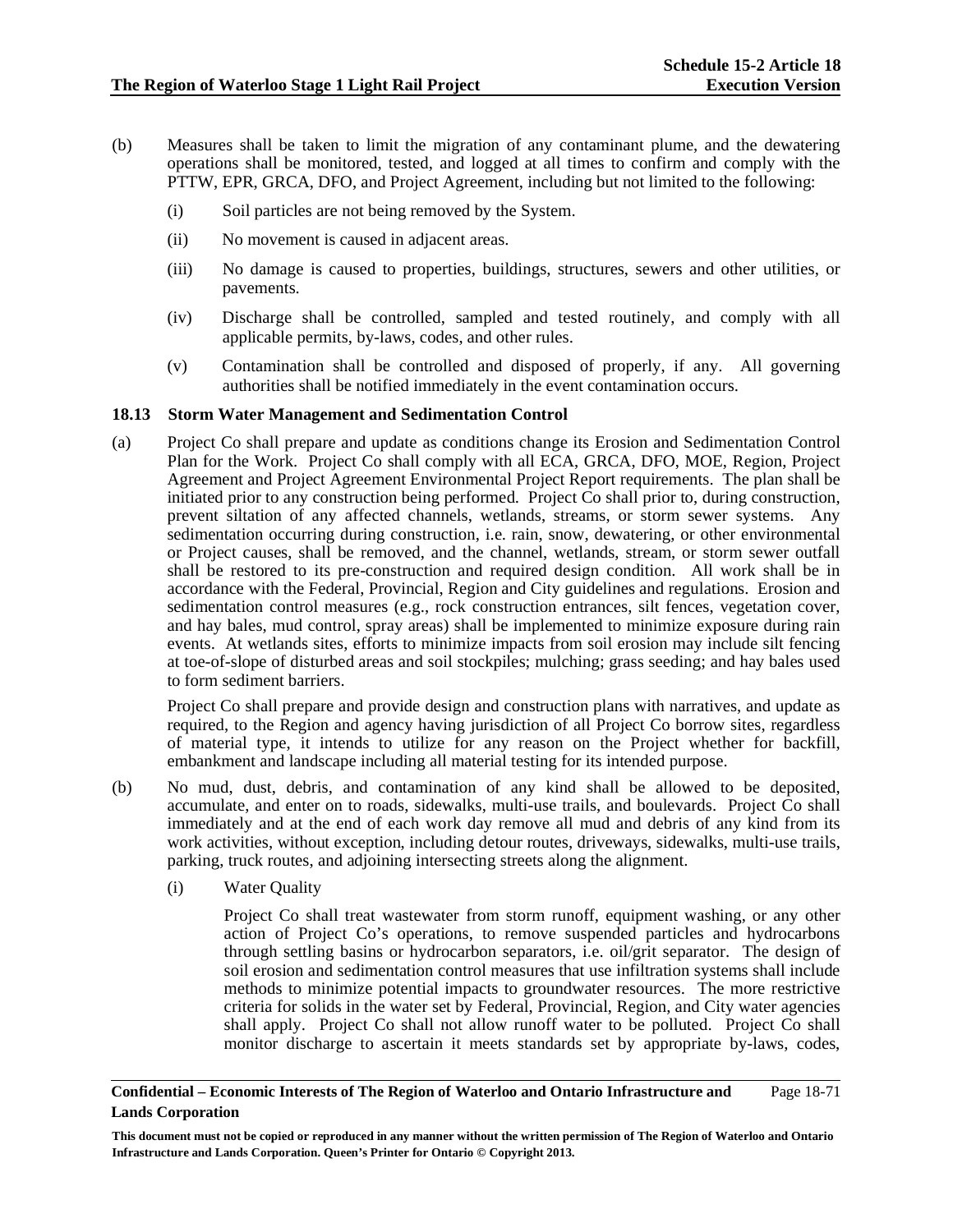regulations, ordinances, and permits. Records of measurements shall be retained for inspection by the Region and/or governing authority.

 Project Co shall not discharge pollutants such as chemicals, fuels, lubricants, bitumen, raw sewage, or other harmful wastes into or alongside streams and impoundments, channels leading thereto, or the ground. Project Co shall control the use of lubricating oils, hydraulic fluids, greases, and other such products. Project Co shall promptly clean up and properly dispose of materials contaminated by spillage or leakage of these products. Spills or leaks shall be cleaned up immediately by removal of free-product contaminated soil.

 No waste or erosion materials shall be allowed to enter natural or manmade water or sewage removal systems. Erosion materials from excavations, borrow areas, or stockpiled fill shall be contained within the work area. Project Co shall develop methods to control waste and erosion, including such means as filtration, settlement, and manual removal. Mitigation measures to minimize infiltration of soil contaminants exposed during excavation, or those introduced from accidental spills during construction, shall be implemented to protect aquifers. Mitigation measures shall include limiting mechanical repairs and storage of fuels, oils and cleaning agents to contained areas on paved areas.

 Project Co shall prepare and update as conditions change the necessary documents and obtain from the ECA, MOE, MNR, GRCA, DFO, Region and/or City (Drinking Water License), or other relevant agencies the applicable approvals and permits and/or other necessary approvals and permits from all agencies having jurisdiction for water discharge, where required. Project Co shall comply with the Transportation of Dangerous Goods Act and the Waste Diversion Act during the disposal and handling of all contaminated materials.

### **18.14 Historical and Scientific Specimens**

(a) Articles of historical or scientific value such as coins, fossils, or articles of antiquity uncovered during the progress of the Work shall become the property of the Region or agency having jurisdiction over the facility. Such finds shall be reported immediately to the Region, which shall determine the appropriate next steps (which may include stoppage of work with in the area of the discovery) regarding the method of removal or disposition. Project Co's construction activities shall not adversely impact existing historical and archeological resources, and particular care shall be taken with regard to historically significant and/or heritage designated buildings.

If human remains or artifacts associated with human remains are encountered by Project Co during construction, all work activities at the discovery site and in the immediate area of the discovery shall cease immediately. Project Co shall contact the local police and coroner. In addition, Project Co shall contact the Ministry of Culture, and the Registrar of the Cemeteries Regulation Unit of the Ministry of Consumer and Business Services. Appropriate procedures for dealing with the human remains will be determined by these organizations.

If any other archaeological resources are encountered during the Work, all activity shall cease and the Ministry of Culture contacted immediately. In most cases, additional investigation and reporting of the cultural deposits will be required to be undertaken by a provincially licensed archaeologist at the expense of Project Co.

(b) Project Co shall review the EPR and satisfies itself sufficient information exists within the EPR as well as other available documents at its disposal with respect to the potential identification of historical and scientific locations along the Projects alignment. Project Co shall determine from this information whether an archaeological assessment should be performed prior to any

#### **Confidential – Economic Interests of The Region of Waterloo and Ontario Infrastructure and Lands Corporation**  Page 18-72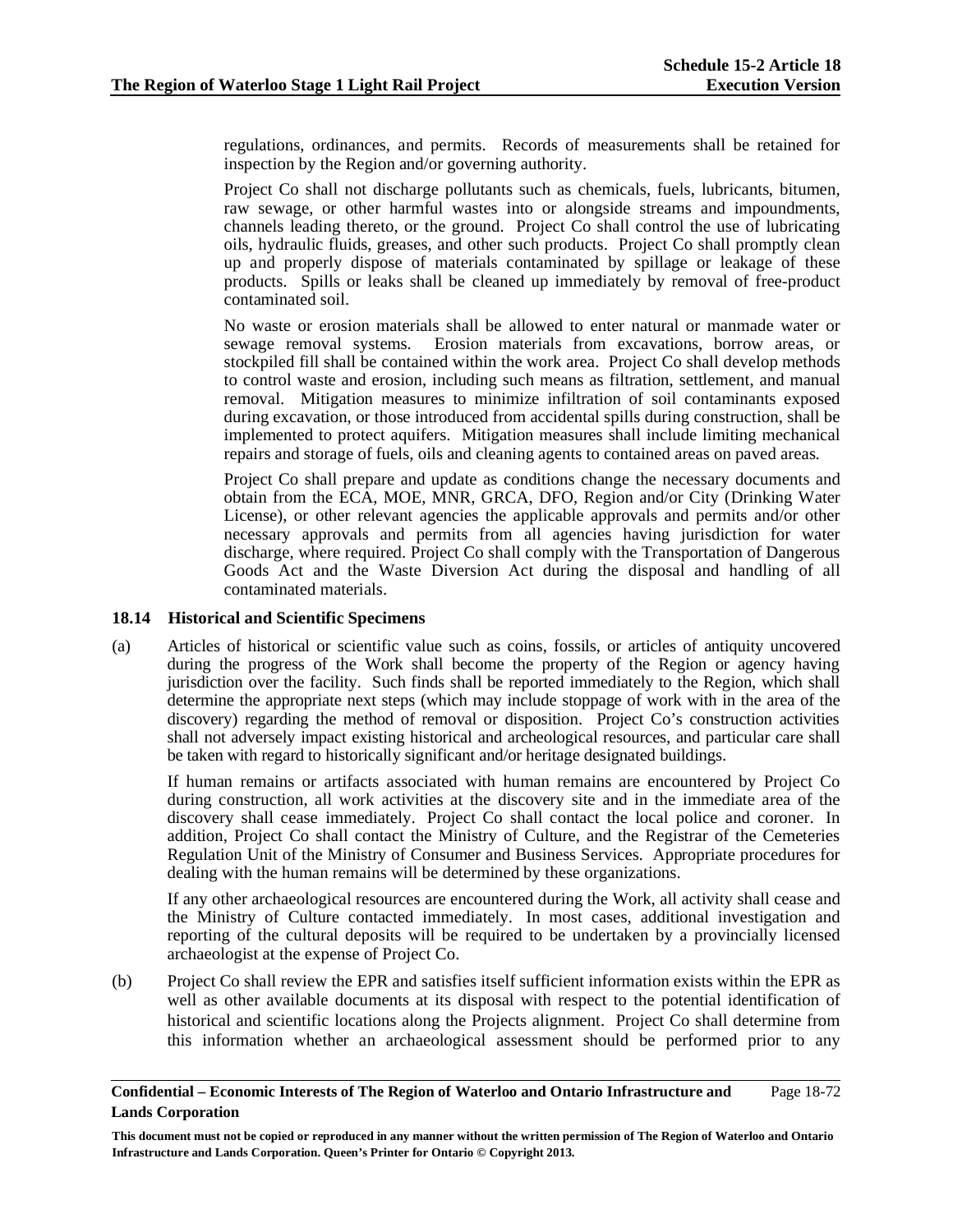construction activity. Project Co shall include time including all activities associated with its approach to this matter within its Project Schedule. The Work shall be planned and scheduled by Project Co so as not to impact the Project Agreement Milestones. The Project Co shall notify the Region of any discoveries found during its pre-construction investigation of historical and scientific evidence prior to proceeding with construction.

## **18.15 Noise and Vibration Monitoring and Control**

- (a) Project Co shall provide a comprehensive Project wide Noise Control Plan. The Noise Control Plan shall be approved prior to commencement of any construction activities. Noise levels generated by Project Co's activities shall not exceed the more restrictive allowable noise levels specified by the EPR and applicable Federal, Provincial, Regional, and local by-laws, codes, ordinances, statutes, and regulations, as well as additional Municipal/City noise control requirements. Project Co is responsible for obtaining all noise variances and/or relief from any by-laws in advance of any construction activities. Sound suppression devices shall be provided on all equipment and tools to maintain noise exposures at or below the allowable levels. Project Co shall utilize and implement noise mitigation equipment and measures such as barriers, fencing, noise absorptive materials, or other means in meeting noise level requirements. All engine exhaust systems shall be in good working condition, and include properly designed and maintained engine enclosure and intake silencers at all times. Stationary equipment shall be placed as far as possible from noise-sensitive receptors. Disposal sites and haul routes shall be appropriately selected and planned in advanced to minimize noise and vibration. The Work shall be planned and scheduled by Project Co so as not to impact the Project Agreement Milestones.
- (b) Project Co shall provide for the control of vibration during construction. The International Organization for Standardization (ISO) and the Canadian Standards Association (CSA)have developed criteria for assessing human sensitivity to vibration, as required by the Project Agreement, by-laws, codes, ordinances, regulations, and statutes. Project Co shall limit peak particle velocities to the more restrictive maximum allowable values in accordance with the Project Agreement, by-laws, ordinances, regulations, statutes, and standards.
- (c) Project Co shall provide a comprehensive Project wide Vibration Control Program. The Program shall comply with the Project Agreement, the Project Agreement's Environmental Project Report, Region, City and MOE by-laws, codes, ordinances, statutes, and regulations. It shall include individualized prepared plans. Each individualized plan for each work activity with the potential to cause vibration impacts to occupants of adjacent and adjoining structures and buildings shall be prepared, approved as required, available and provided upon request by the Region. The Program and individualized plans shall assess the potential vibration impacts to structures and occupants of buildings to included but not limited to a detailed drawing or drawings including a narrative on the proposed construction methods, the specific construction activity, the types of construction equipment to be used on the Project and at the specific construction area, the characteristics of soils in the area, and the existing condition and use of the structures and buildings. Project Co shall assess each construction activity and impacted area to ascertain the applicable vibration criteria. Project Co shall be responsible for the design, procurement, installation, maintenance, and protection of the proposed vibration monitoring system. The instrumentation program shall be submitted to the Region for review and comment. The Program shall also include procedures to be followed when measurements reach applicable industry specified threshold values or when the construction activity changes. The Program shall address the removal of all instrumentation means and measures as well as the repair of structures and/or facilities and their elements damaged by construction instrumentation and vibration activities. The Work shall be planned and scheduled by Project Co so as not to impact the Project Agreement Milestones.

### **Confidential – Economic Interests of The Region of Waterloo and Ontario Infrastructure and Lands Corporation**  Page 18-73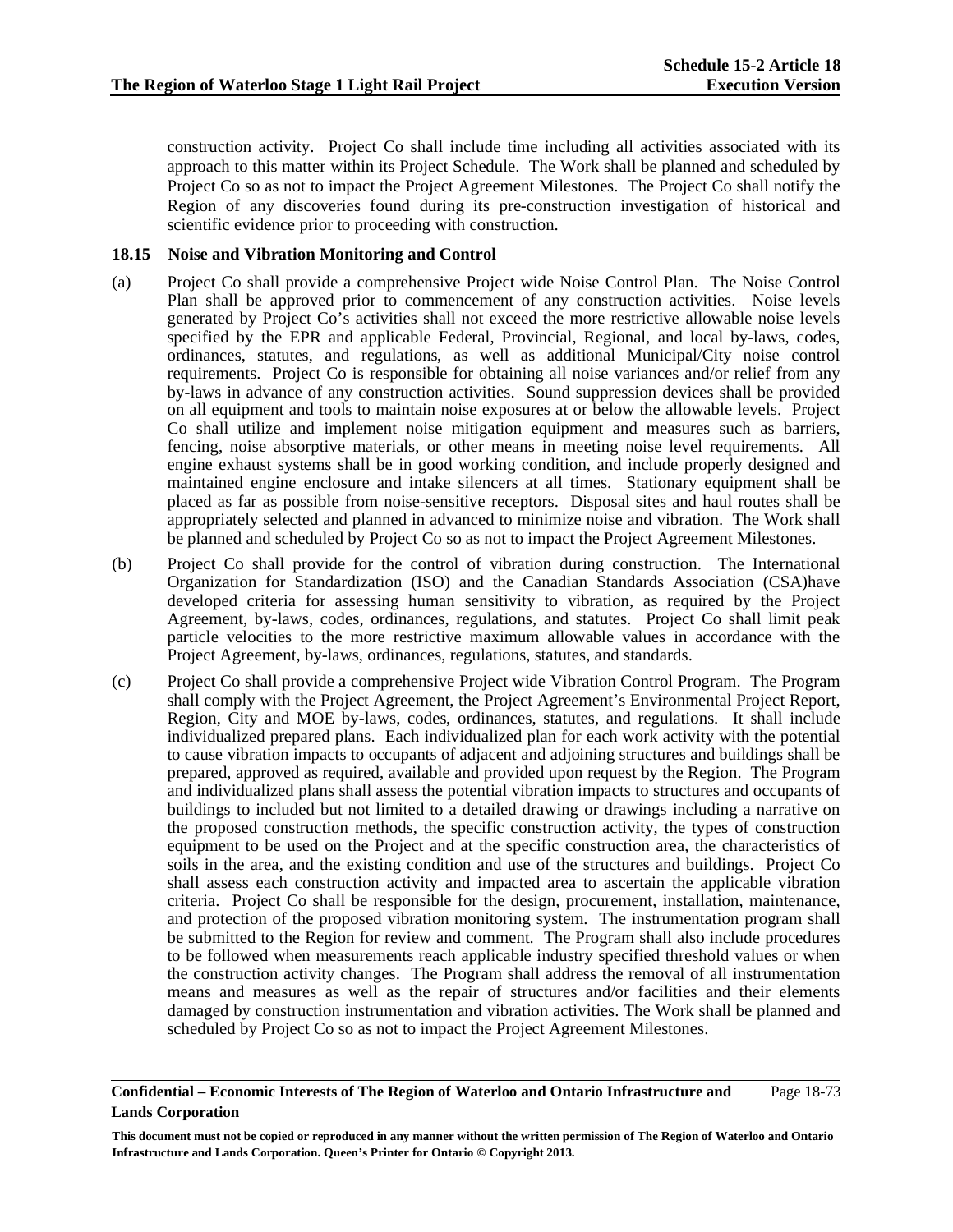## **18.16 Waste Management**

- (a) Disposal and Salvage of Materials
	- (i) Project Co shall prepare and maintain a Project wide and Project specific Disposal Plan for the responsible disposal of all debris, excess excavation, recyclable material, residual waste, trash, waste, unsuitable material and backfill, including but not limited to paving material, rock, rock excavation, glacial till, building debris and building foundations, removed utility materials, old trolley track bed, brick and cobles, old railroad ties, and other materials encountered during construction. Excess material shall not be permitted to accumulate along the Project alignment at any time. Project Co shall plan and stage the Work to enable the daily removal of these materials from the Project and not intended for reuse within the Project as suitable and acceptable quality backfill or embankment immediately. The disposal of all materials shall conform to all applicable by-laws, codes, laws, ordinances, statutes, and regulations. Project Co shall track the actual disposition of all material, recording the time and date of the disposal, nature of the materials and the location of the disposal. Project Co shall dispose of all disposed material separately from daily operational refuse. The subcontracting of the disposal of materials shall not relieve Project Co of the responsibilities and requirements of this Article and the Project Agreement. Project Co during its geotechnical evaluation shall determine the level of sodium absorbed within the soils through its use by the Region and City's among others along the Project's alignment. If the values exceed acceptable MOE, Region and/or City or other governing agency limits for normal disposal, Project Co shall dispose of properly and provide a chain of custody of these soils.

 As a part of Project Co's Disposal Plan, Waste Management Plan and Recycling considerations, Project Co shall prepare and provide in its design, construction and work plans with narratives and quantities tied to Project Schedule activities and Milestone completion dates contained herein of Project Co's proposed locations along the Project alignment Project Co intends to consider the re-use of suitable and acceptable quality excess excavation and recycled materials for backfill and embankment.

- (b) Project Co shall develop a Waste Management Plan in compliance with the Ontario regulations, Region and City by-laws, codes, and Recycling Council of Ontario.
- (c) Project Co shall comply with the Transportation of Dangerous Goods Act and the Waste Diversion Act during the disposal and handling of all materials.
- (d) Project Co shall consider the following in its Project wide Disposal Plan, Waste Management Plan and Recycling considerations:

All existing materials including but not limited to signs, signage, and sign posts; fencing and posts; traffic signals, controllers, poles; and guard railing belonging to any public agency or private entity shall be salvaged by Project Co and returned to the appropriate agency or private entity, as directed in writing by the public agency, private entity, or Region. Alternatively it shall be disposed of by Project Co, if so directed in writing by the public agency, private entity, or Region.

For greater certainty, all excess materials including but not limited to: bituminous pavement; concrete; fabricated metal and plastic products; wood; masonry; pipes; surplus or unsuitable excavated earth and rock; and other wastes that are not otherwise designated for salvage or reuse by the Region shall be removed from the Project Site and properly transported and re-used or disposed off-site in accordance with all applicable legislation at Project Co's sole expense. More specifically, Project Co shall comply with the Environmental Protection Act, including Ontario

### **Confidential – Economic Interests of The Region of Waterloo and Ontario Infrastructure and Lands Corporation**  Page 18-74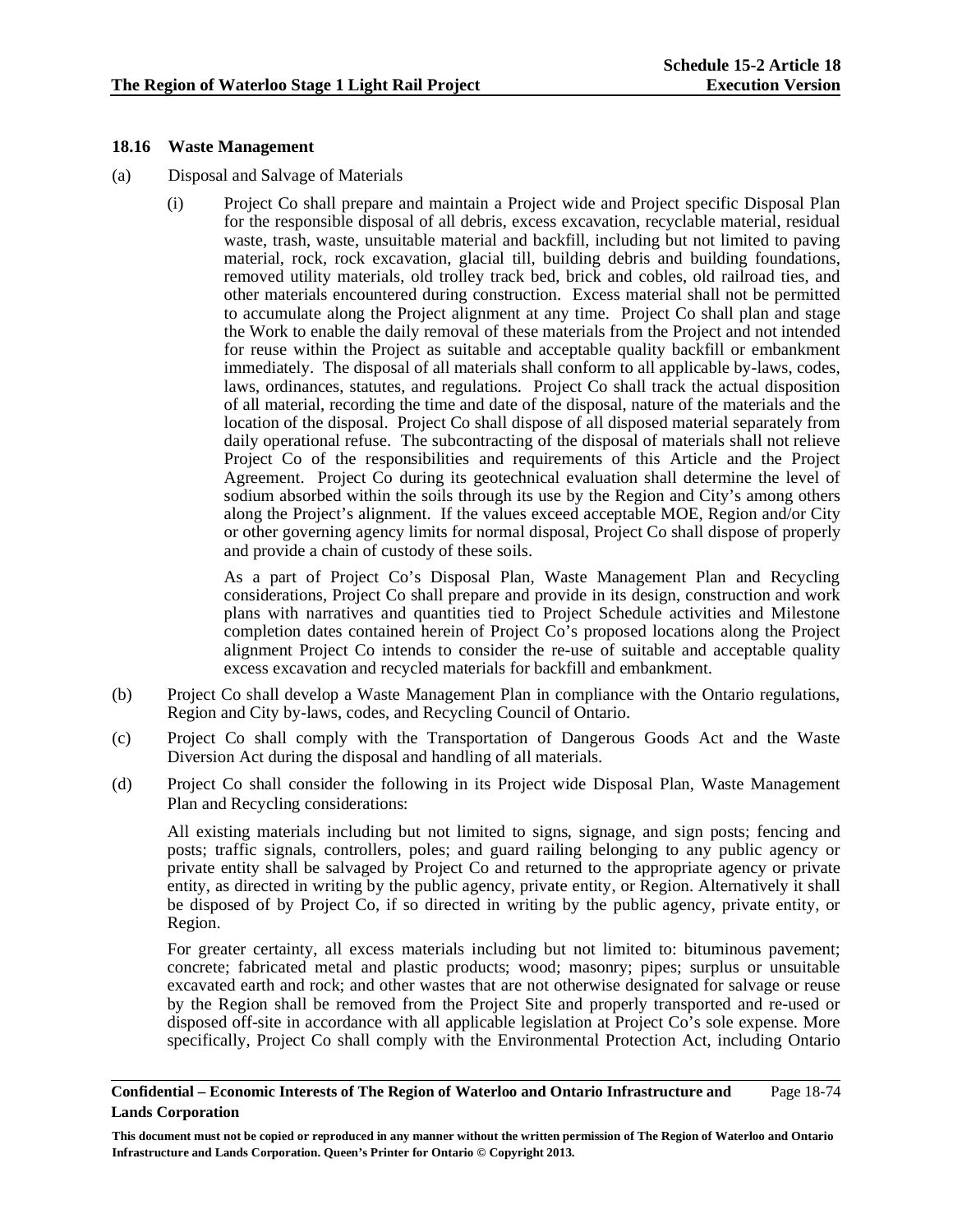Regulation 347/90 (as amended), and shall use appropriately licensed haulers and receivers for all waste transportation and disposal, as required.

Project Co is solely responsible for the characterization of quality, designation of waste types, delineation of quality and extent of excess material, estimation of quantity, and costs associated with excavation, removal, segregation, temporary stockpiling, loading, transportation and re-use or disposal of excess materials, including excess earth and rock generated by the Work. Under no circumstances shall the Contractor claim additional payment from the Region related to the characterization of quality, designation of waste types, delineation of quality and extent of excess material, estimation of quantity, and costs (whether accurate and correct or not) associated with excavation, removal, segregation, temporary stockpiling, loading, transportation and re-use or disposal of excess materials, including excess earth and rock generated by the Work.

## Disposal Sites

The Region has not designated or identified specific haulers, receivers, and/or disposal sites for excess materials generated under the Project Agreement. Project Co is solely responsible for identifying and selecting appropriate haulers, receivers, and/or disposal sites required to complete the Work. Project Co shall name all haulers, receivers and/or disposal sites for all excess materials in Project Co's Proposal Submission. Failure to name all haulers, receivers and/or disposal sites for all excess materials in the Technical Submission will affect Project Co's Technical score.

(i) Existing Traffic Signal Equipment and Appurtenance Materials

Project Co shall in accordance with the Project Agreement dispose of all existing traffic signal equipment and appurtenances. However, Project Co shall salvage and return to the Region all existing traffic controllers, all existing pre-emption antenna and communications units (RCCU) from each controller cabinet. In addition, Project Co shall salvage and return to the Region the following equipment identified in Exhibit 18.16-1.

| <b>Signalized Intersection Location</b>   | <b>Equipment to be Salvaged</b>                 |  |  |
|-------------------------------------------|-------------------------------------------------|--|--|
| <b>Charles Street and Victoria Street</b> | Two (2) Each Video Cameras                      |  |  |
| Duke Street and Queen Street              | One (1) Each Video Camera                       |  |  |
| King Street and Willis Way Street         | <b>Actuated Pedestrian Signal Buttons (APS)</b> |  |  |
| King Street and William Street            | Actuated Pedestrian Signal Buttons (APS)        |  |  |
| King Street and Allen Street              | <b>Actuated Pedestrian Signal Buttons (APS)</b> |  |  |
| King Street and Pine Street               | Actuated Pedestrian Signal Buttons (APS)        |  |  |
| <b>Charles Street and Gaukel Street</b>   | <b>Actuated Pedestrian Signal Buttons (APS)</b> |  |  |

**Confidential – Economic Interests of The Region of Waterloo and Ontario Infrastructure and Lands Corporation**  Page 18-75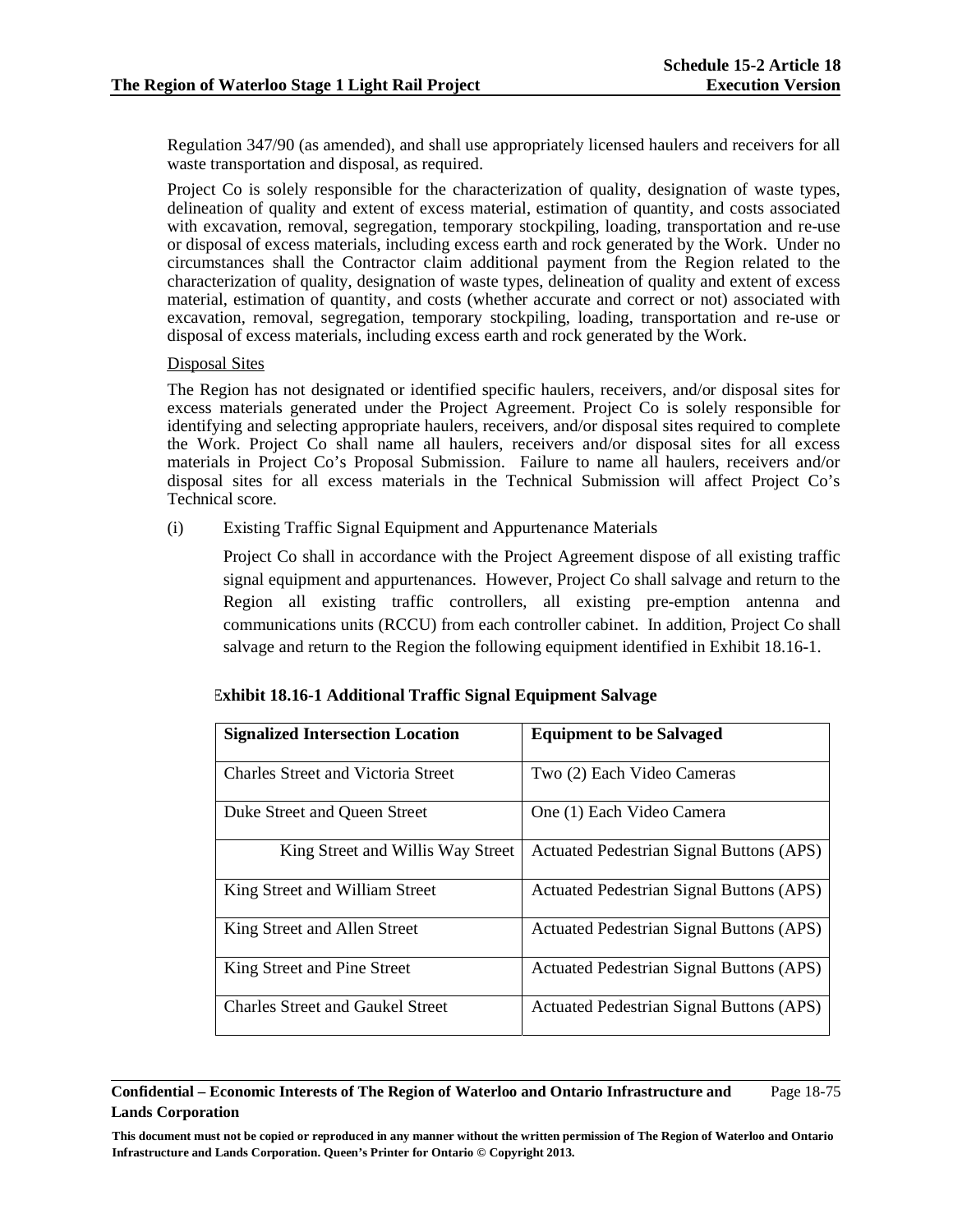| <b>Signalized Intersection Location</b> | <b>Equipment to be Salvaged</b>                 |  |
|-----------------------------------------|-------------------------------------------------|--|
| Duke Street and Water Street            | <b>Actuated Pedestrian Signal Buttons (APS)</b> |  |

| <b>Exhibit 18.16-1 Additional Traffic Signal Equipment Salvage</b> |  |  |  |
|--------------------------------------------------------------------|--|--|--|
|--------------------------------------------------------------------|--|--|--|

All traffic signal equipment that is requested to be salvage is to be delivered to:

The Regional Municipality of Waterloo, Engineering Department, Operation Centre, 100 Maple Grove Road, Cambridge, ON N3H 4R6.

Project Co shall contact and make arrangements for the delivery of all salvaged Traffic Signal equipment with the Region Traffic Signal Representative.

(ii) Existing Street Lighting Materials

Project Co shall salvage and re-use existing ingress/egress lighting, ornamental and decorative street lights and pedestrian poles, arms and fixtures, as a result of Project Co's design. Project Co is advised decorative poles and their appurtenances may belong to private property owners as well and thus must be reinstalled based upon Project Co's approved design and coordination with all parties. Project Co shall return, as directed in writing by the Region, respective City, private property owner, and agency having jurisdiction, all salvaged street and pedestrian lighting materials to the Region, respective City, private property owner and agency having jurisdiction to a designated location to be provided. Please refer to Schedule 15-2 Article 2 Civil and the Project Agreement on the requirements for rehabilitation, restoration and reinstallation of these existing ornamental and decorative poles and their appurtenances.

(iii) City of Kitchener and City of Waterloo Fire Hydrant Materials

Project Co shall salvage and deliver all existing fire hydrants and valves affected by the Work to the City of Kitchener, Kitchener Operations Facility, 131 Goodrich Drive, Kitchener, Ontario, Canada N2C 2E8 and City of Waterloo, Service Centre, 265 Lexington Court, Waterloo, Ontario, Canada N2J 4A8.

- (iv) All Grand River Transit (GRT) Assets shall be salvaged and delivered to Grand River Transit, 250 Strasburg Road, Kitchener, Ontario, Canada N2E 3M6.
- (v) Railroad Salvage and/or Reuse:
	- A. Waterloo Spur

Except for the items listed below, Project Co shall dispose and recycle in an environmentally safe manner in accordance with the Project Agreement all existing track materials including running rail, tie plates, joint bars, grade crossing material, ties, and other track materials (OTM) on the Waterloo Spur. Project Co shall return to the Region the following items:

### **Confidential – Economic Interests of The Region of Waterloo and Ontario Infrastructure and Lands Corporation**  Page 18-76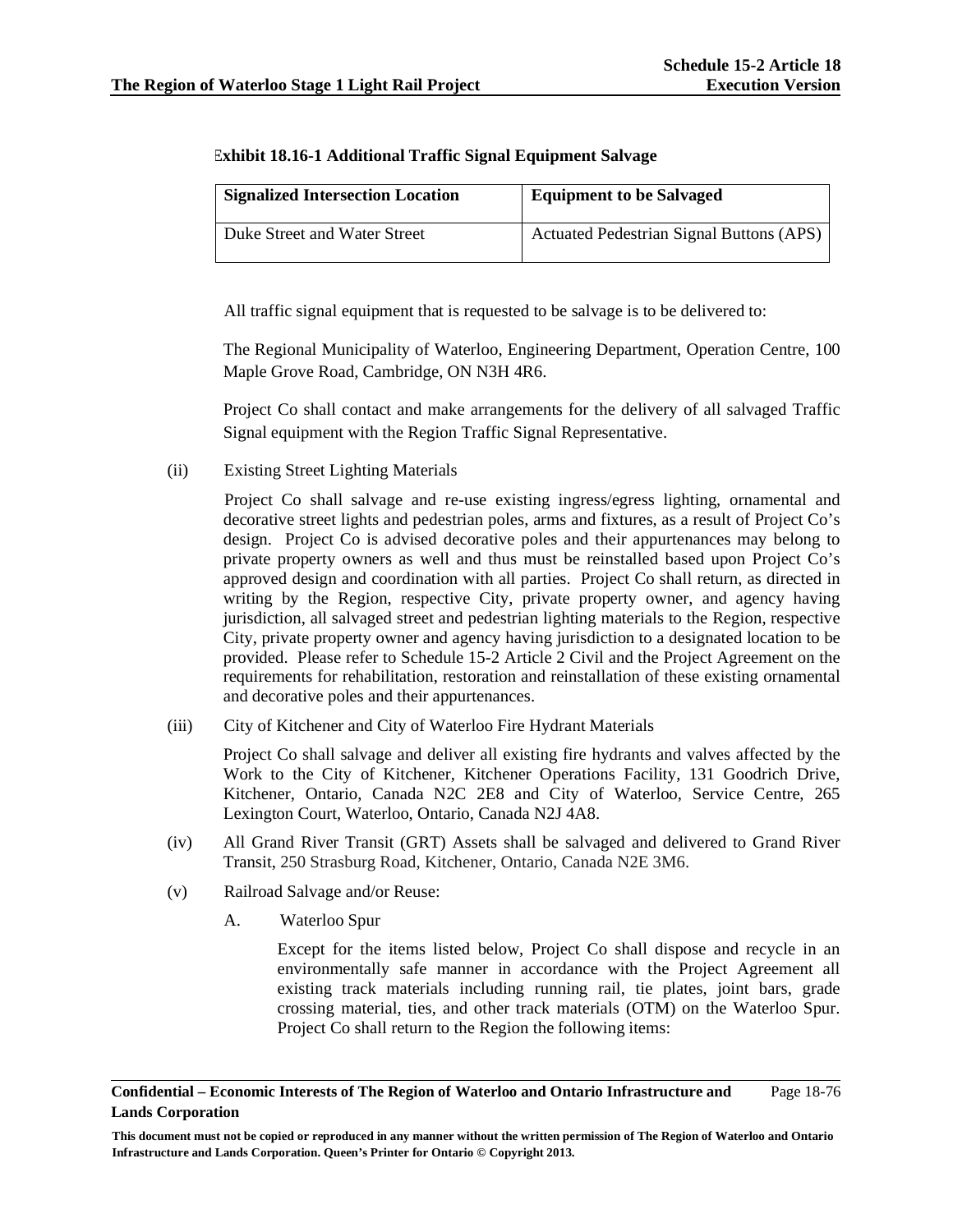- 1. All 100RA running rail, joint bars, ties plates.
- 2. All compromise bars regardless of rail type.
- 3. Reclaim and bundle up to 1,500 ties to be marked by the Region and secured with steel banding.
- 4. Reclaim, match mark, and bundle the two turnouts, including all OTM, switchstands, switch timber marked by the Region, rods, and special plating, located north of Erb Street accessing the existing railroad passenger station.
- 5. Reclaim 50 sections of 85lb rail, to be marked by the Region, including joint bars and ties plates,
- 6. All road crossing warning equipment that is marked by the Region for retention.

These materials shall be neatly stock piled north of Northfield Drive along the Waterloo Spur Right-of-Way beyond the clearance line of the existing track. Tie plates, joint bars, and OTM shall be placed in steel barrels and running rail shall be placed on level ground and supported on ties spaced 3 meters apart.

B. CN Guelph Subdivision – King Street Grade Separation

The CN is responsible for removing, disposing, and installing all trackwork components for the Guelph subdivision. Project Co is responsible to include the scope of work related to the removal, disposal, and installation of trackwork in a design package that will be submitted to the CN for their handling.

C. CN Huron Spur

The CN is responsible for removing, disposing, and installing all trackwork components for the Guelph subdivision. Project Co is responsible to include the scope of work related to the removal, disposal, and installation of trackwork in a design package that will be submitted to the CN for their handling.

# (e) Hazardous Materials

Project Co will encounter hazardous and/or contaminated materials on the Project alignment in accordance with the EPR, Environmental Site Assessment contained within the Project Agreement, and other available data. Project Co shall include time in its Project Schedule and Work for sampling, testing and characterization, handling, and disposal activities and tied to work predecessor and successor activities to avoid a delay to the Project Schedule to address the known locations for sampling, testing and characterization, removal, handling, chain of custody and disposal in accordance with the Federal, Provincial, Region and City by-laws, codes, and regulations.

Project Co shall not chase any contaminated material discovered during the Work, unless specifically directed by the Region. Project Co shall inform the Region immediately of the discovery of any contaminated material during any excavation for the action and direction to be taken. Project Co generated contaminated materials are the sole responsibility of Project Co to remove and dispose.

### **Confidential – Economic Interests of The Region of Waterloo and Ontario Infrastructure and Lands Corporation**  Page 18-77